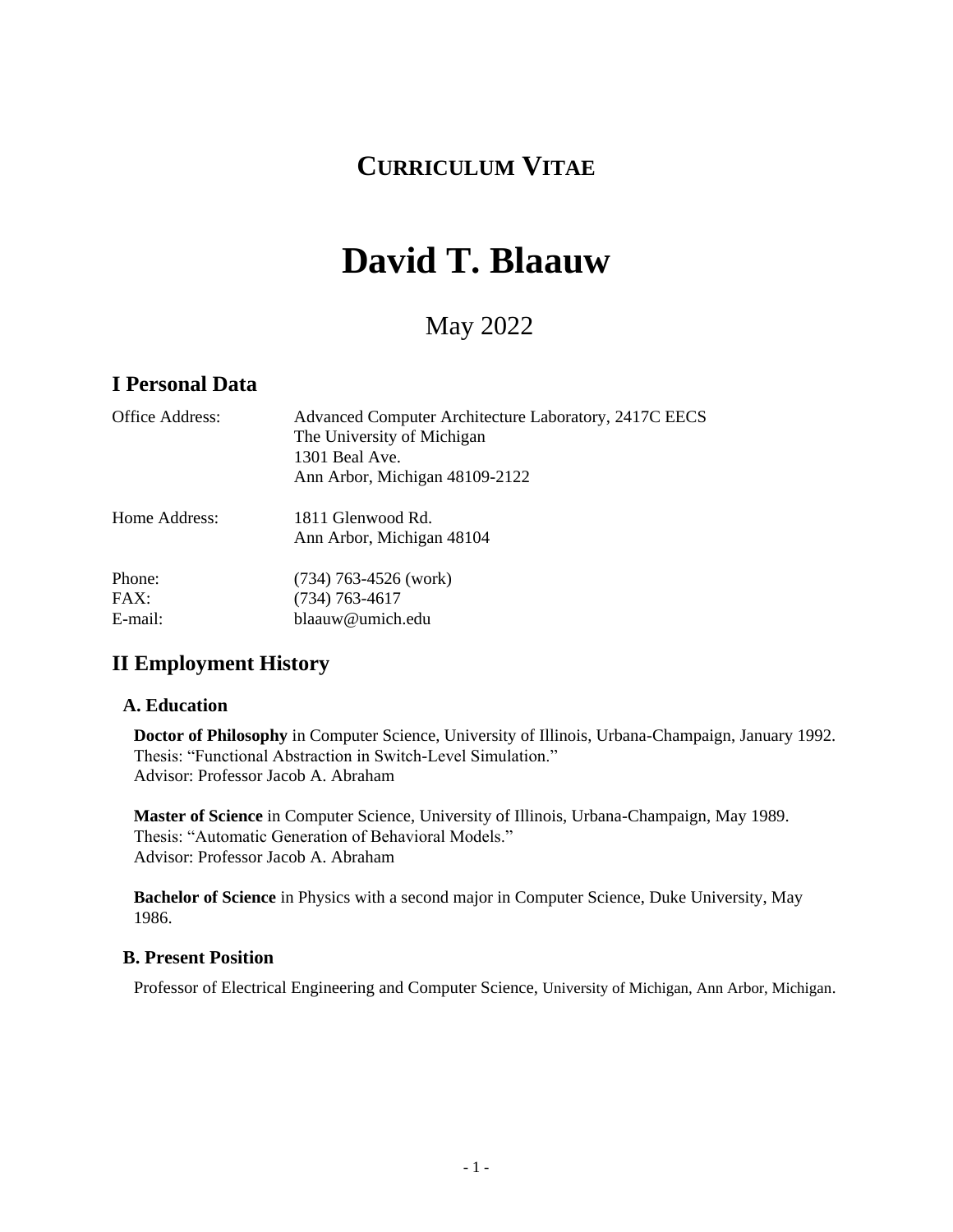#### **C. Employment History**

| • September 2007 - Present:          | Professor, Department of Electrical Engineer and Computer<br>Science, University of Michigan, Ann Arbor, Michigan               |
|--------------------------------------|---------------------------------------------------------------------------------------------------------------------------------|
| • August $2001$ - September $2007$ : | Associate Professor, Department of Electrical Engineer and<br>Computer Science, University of Michigan, Ann Arbor,<br>Michigan. |
| • September 1994 - August 2001:      | Engineering Manager, Advanced Design Technology,<br>Motorola, Inc., Austin, Texas.                                              |
| • August 1993 - September 1994:      | Staff engineer, Semiconductor Systems Design Technology<br>Group, Motorola, Inc., Austin, Texas.                                |
| • August 1992 - August 1993:         | Development Staff Member, IBM Corporation, Endicott, New<br>York.                                                               |

#### **D. Honors and Awards**

- Best Paper Award, Andrea Bejarano-Carbo, Hyochan An, Kyojin Choo, Shiyu Liu, Dennis Sylvester, David Blaauw, Hun Seok Kim, "Millimeter-Scale Ultra-Low-Power Imaging System for Intelligent Edge Monitoring," TinyML conference, March 2022
- Highlighted paper in Nature Electronics: "Actuating sub-millimetre robots" in Proc. 2022 IEEE Int. Solid-State Circuits Conference, March 2022
- MobiCom 2021 Best Paper award "mSAIL: milligram-scale multi-modal sensor platform for monarch butterfly migration tracking". Also selected to be highlighted for the combined edition of Fall 2021/Spring 2022 SIGMOBILE Research Highlights
- 2022 Distinguished Academic Achievement Alumni Award from the Department of Computer Science at the University of Illinois at Urbana-Champaign. One award given per year.
- 2022 IEEE Micro Top Picks Special Issue on Top Picks from the 2021 Computer Architecture Conferences, Honorable Mention, "SquiggleFilter: An Accelerator for Portable Virus Detection"
- Test of Time award, "the highest honor an academic paper receives for its impact and recognizes an influential MICRO paper whose influence is still felt 18-22 years after its initial publication" for ["Razor: A low-power pipeline based on circuit-level timing speculation,](https://scholar.google.com/citations?view_op=view_citation&hl=en&user=P3JdmqAAAAAJ&pagesize=100&citation_for_view=P3JdmqAAAAAJ:u-x6o8ySG0sC)" IEEE/ACM International Symposium on Microarchitecture, 2003, October, 2021
- Winner, 2019 Monarch Butterfly Fund for creating a system to track the flight of individual monarch butterflies on their migration to Mexico
- 2019 Distinguished University Innovator Award given to one team in the university for developing and marketing transformative ideas and technologies
- Named the Kensall D. Wise Collegiate Professor of Electrical Engineering and Computer Science, 2019
- Best Student Paper Award, "A 4×4×4-mm3 Fully Integrated Sensor-to-Sensor Radio using Carrier Frequency Interlocking IF Receiver with -94 dBm Sensitivity," IEEE Radio Frequency Integrated Circuits Symposium (RFIC), June 2019
- 2019 IEEE Micro Top Picks special issue on the Computer Architecture Conferences, "Neural Cache: Bit-Serial In-Cache Acceleration of Deep Neural Networks"
- 15 year retrospective most influential paper in ISCA 2002 award for groundbreaking research in power-efficient computing, ACM/IEEE International Conference on Computer Architecture (ISCA), 2017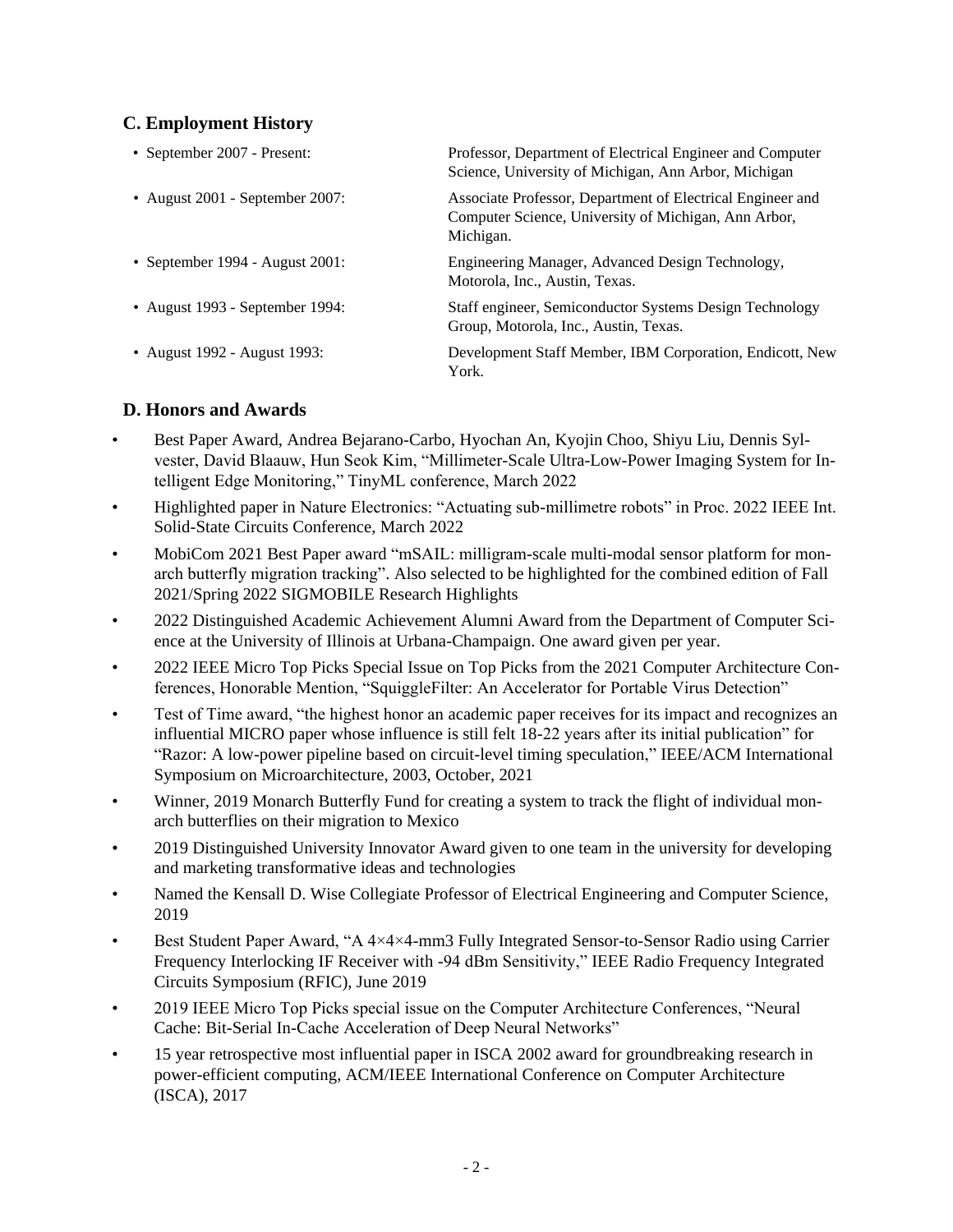- Member of University of Illinois Engineering Advisory Panel. 2015 through current.
- Ranked as the top publishing author at IEEE VLSI Circuits Symposium over the last 30 years of the conference with 38 publications. June 2017
- 2016 University Researcher Award, Semiconductor Industry Association (SIA) Semiconductor Research Corporation (SRC), established by the semiconductor industry association to recognize lifetime research contributions to the U.S. semiconductor industry by university faculty. One award given per year for circuits and technology each.
- 2016 IEEE Micro Top Picks special issue "MBus: The Missing Interconnect that Enables the Modular Millimeter-Scale Computing Class and Connects the World's Smallest Computer,"
- Best Paper Award, "Racetrack Converter: A Low Power and Compact Data Converter Using Racetrack Spintronic Devices," IEEE International Symposium on Circuits and Systems (ISCAS), May 2015
- 2014 John von Neumann Student Research Award for Excellence in Systems Research SONIC Annual Review Meeting
- Recognized as top 50 innovator over the last 50 years graduating from the University of Illinois EECS department in 2014
- College of Engineering Innovation Excellence Award for 2013-2014
- Design Automation Conference (DAC)  $50<sup>th</sup>$  Anniversary award for being the top 10 most cited DAC authors in DAC's 50 year history, June 2013
- Design Automation Conference (DAC)  $50<sup>th</sup>$  Anniversary award for publishing the most papers in the fifth decade of DAC's history, June 2013
- 2013 University of Michigan Electrical Engineering and Computer Science (EECS) Department Outstanding Achievement Award for innovative research in variation-tolerant and energy efficient integrated circuit design, and exceptional mentoring and teaching in the area of VLSI circuits
- International Solid-State Circuits Conference (ISSCC) 60<sup>th</sup> Anniversary Special Recognition top 10 contributing author over the last 10 years, February 2013
- IEEE/ACM International Conference on Computer-Aided Design (ICCAD) Ten Year Retrospective Most Influential Paper Award, "Combined Dynamic Voltage Scaling and Adaptive Body biasing for Lower Power Microprocessors under Dynamic Workloads," ICCAD 2002 Conference, November 2012
- Second Prize in the 18<sup>th</sup> Samsung Human-Tech Thesis Competition for research on millimeter sensor design, February 2012
- IEEE Fellow status, January 2012
- Winner MuSyC Research Consortium annual best poster award, "A Modular 1mm<sup>3</sup> Die-Stacked Sensing Platform," Nov 2011
- Winner 11th International VLSI-Symposium Low Power Design Contest, "SWIFT: A 2.1Tb/s 32x32 Self-Arbitrating Manycore Interconnect Fabric," IEEE Symposium on VLSI Circuits (VLSI-Symp), June 2011
- Winner Design Automation Conference (DAC)/International Solid-State Circuits Conference (ISSCC) Design contest, "Design and Implementation of Centip3De, a 7-layer Many-Core System," Design Automation Conference (DAC)/International Solid-State Circuits Conference (ISSCC), Feb/June 2011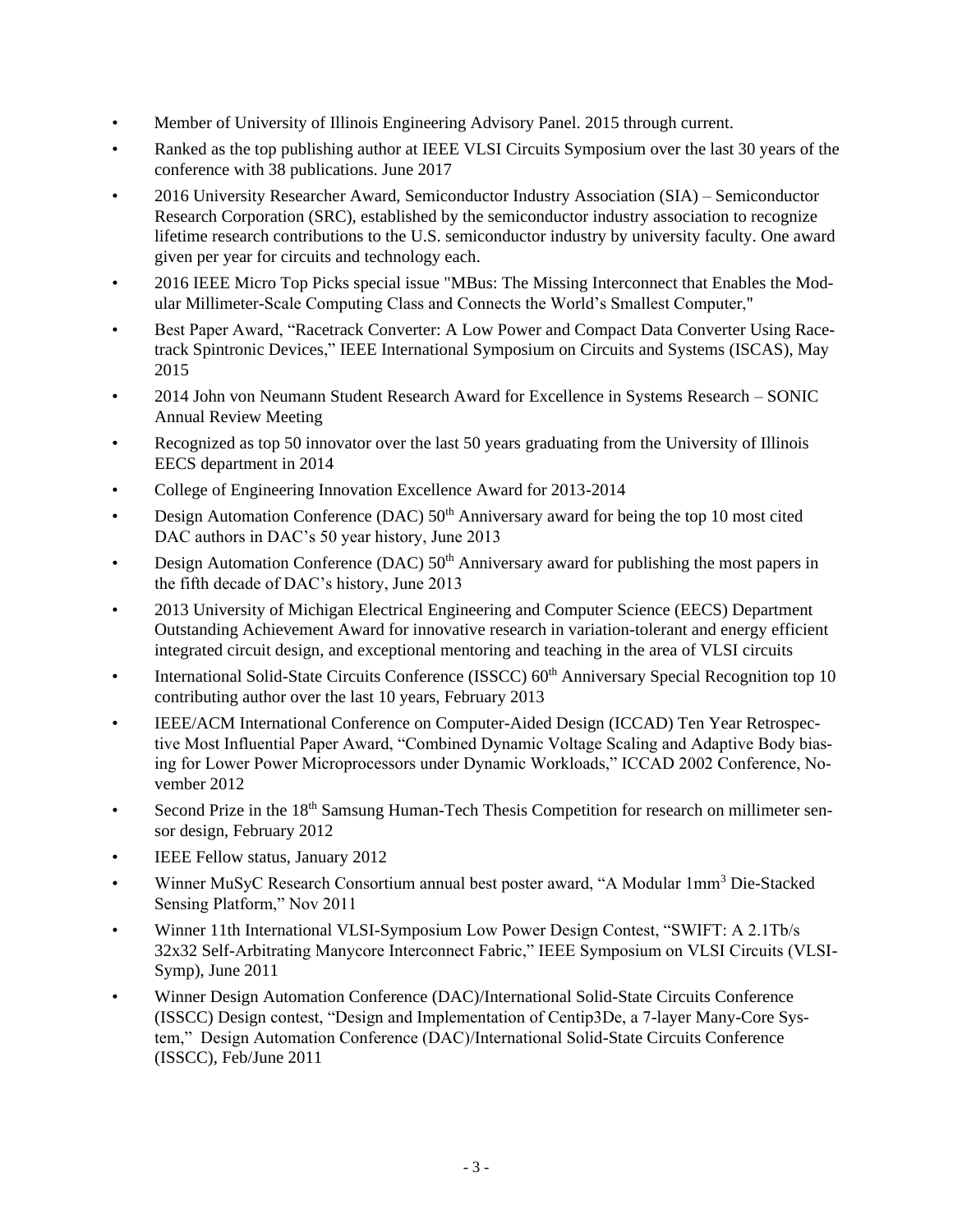- Best Paper Award, "Low Power Circuit Design Based on Heterojunction Tunneling Transistors (HETTs)," ACM/IEEE International Symposium on Low-Power Electronics and Design (ISLPED), August 2009
- 2008 Ted Kennedy Family Team Excellence Award (award shared with Todd Austin, Scott Mahlke, Trevor Mudge, Marios Papaefthymiou). The Ted Kennedy Family Team Excellence Award is an annual award given by the University of Michigan, College of Engineering that recognizes the production of an extraordinary and significant piece of work from current or recent collaboration in teaching or research to the College of Engineering.
- 2008 Richard Newton GSRC Industrial Impact Award for "development of the Razor technology" (award shared with Professor Todd Austin). The Richard Newton GSRC Industrial Impact Award is an annual award given by the GSRC DARPA/MARCO center that recognizes research that is "at least five years old and has had a significant industrial impact."
- University of Michigan College of Engineering Research Excellence Award for 2007-2008, January 2008
- Best Paper Nomination, "Energy Efficient Near-threshold Chip Multi-processing," ACM/IEEE International Symposium on Low-Power Electronics and Design (ISLPED), August 2007
- Best Paper Nomination, "Self-timed Regenerators for High-speed and Low-power Interconnect," ACM/IEEE International Symposium on Quality Electronic Design (ISQED), March 2007
- Microprocessor Review Analysts' Choice Award in Innovation for "Introducing Speculation on Correctness as a Method for Allowing Circuit Operation Beyond Worst-Case Design," Microprocessor Review, February 2007
- 2004 IEEE Micro Top Picks special issue on the most industry relevant and significant papers of the year in computer architecture, "Razor: Circuit-Level Correction of Timing Errors for Low-Power Operation"
- University of Michigan Henry Russel Award for "Exceptional Scholarship and Conspicuous Ability as a Teacher," November 2004
- Best Paper Nomination, "Parametric Yield Estimation Considering Leakage Variability," ACM/IEEE Design Automation Conference (DAC), June 2004
- Best Paper Award, "Razor: A Low-Power Pipeline Based on Circuit-Level Timing Speculation," ACM/IEEE International Symposium on Microarchitecture (MICRO), November 2003
- Best Regular Paper Award, "Noise Analysis Methodology for Partially Depleted SOI Circuits," IEEE Custom Integrated Circuits Conference (CICC), September 2003
- IBM Faculty Award, IBM Center for Advanced Studies, June 2003
- Best Paper Award, "Statistical Delay Computation Considering Spatial Correlations," ACM/IEEE Asia-Pacific Design Automation Conference (ASP-DAC), January 2003
- IBM Faculty Award, IBM Center for Advanced Studies, June 2002
- Best Paper Nomination, "Pre-route Noise Estimation in Deep Submicron Integrated Circuits," ACM/IEEE International Symposium on Quality Electronic Design (ISQED), March 2002
- Best Paper Nomination, "Driver Modeling and Alignment for Worst-Case Delay Noise," ACM/IEEE Design Automation Conference (DAC), June 2001
- Best Paper Award, "On-Chip Inductance Modeling and Analysis," ACM/IEEE Design Automation Conference (DAC), June 2000
- Motorola Innovation Award, 1997
- Motorola High Impact Technology Award, 1996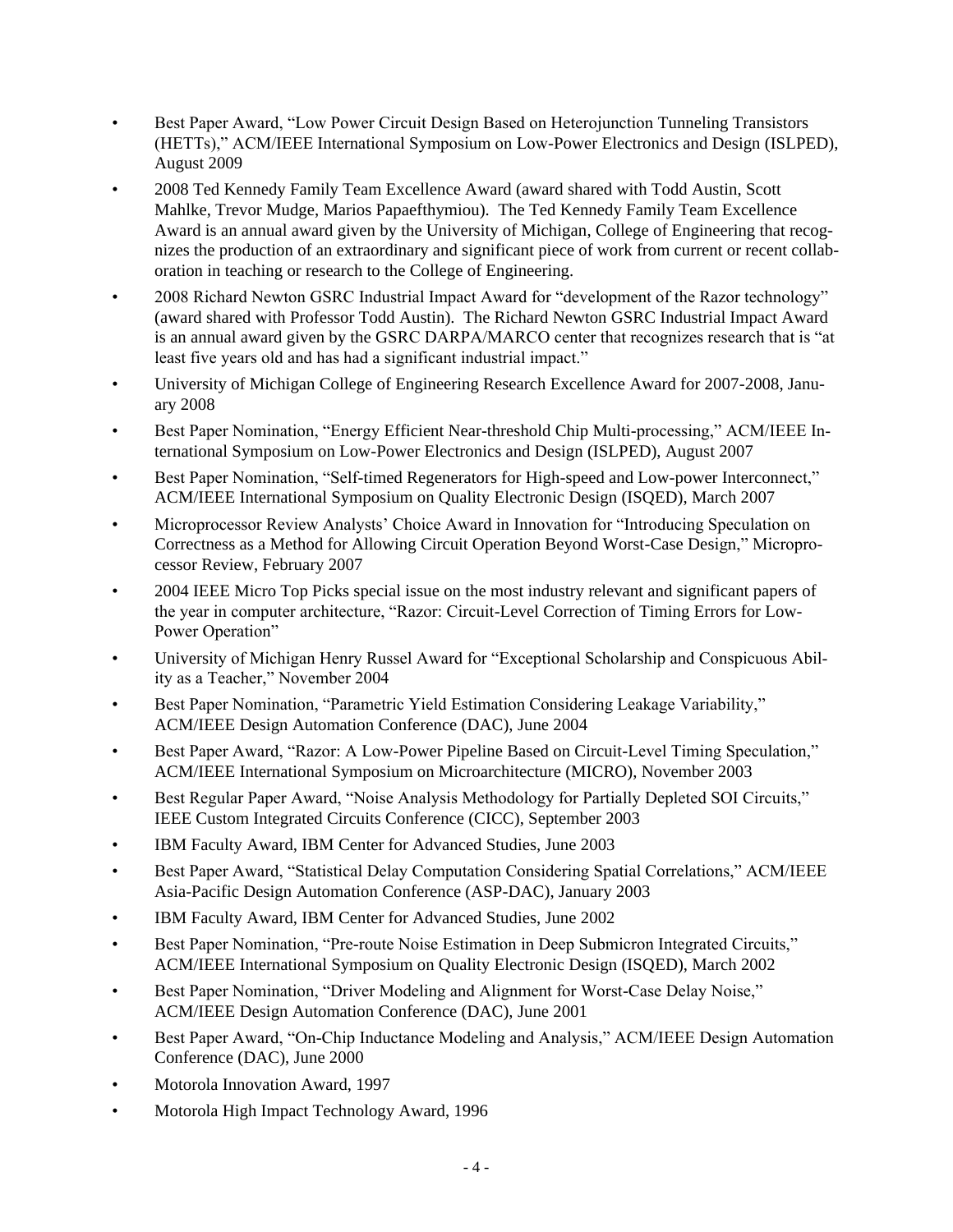## **III Research Experience**

#### **A. Research Interests**

My research interests focus on high-performance and low-power VLSI circuits, particularly addressing nano-meter design issues pertaining to power, performance and robustness. My aim is to develop novel circuit design techniques for effective VLSI design in the nano-meter era, in conjunction with efficient and accurate analysis and optimization methods for large, multi-million transistor designs.

#### **B. Doctoral Students Supervised**

| Student                | Thesis Title/Topic                                                                                                          | <b>Graduation Date</b> |  |
|------------------------|-----------------------------------------------------------------------------------------------------------------------------|------------------------|--|
| <b>Alhad Daftardar</b> | <b>High Performance Computing</b>                                                                                           | In Progress            |  |
| Jungho Lee             | <b>Neural Stimulation Inprogress</b>                                                                                        | In Progress            |  |
| Kuan Yu Chen           | Low Power Signal Processing Through<br>Reconfigurable Systolic Arrays                                                       | In Progress            |  |
| Andrea Bejarano        | mm-Scale Image Sensing Through Low<br>Power Circuit and Algorithm Co-Design                                                 | In Progress            |  |
| Chien-Wei Tseng        | Ultra-Low Power RF-Localization for<br><b>Asset Management</b>                                                              | In Progress            |  |
| Yichen Gu              | <b>Computational Genomics for RNA</b><br><b>Velocity Modeling</b>                                                           | In Progress            |  |
| <b>Rohit Rothe</b>     | <b>Ultra-Low Power Audio Amplification</b><br>Through Switch Capacitor T-Ohm<br><b>Resistance Circuits</b>                  | In Progress            |  |
| Zhen Feng              | mm-Scale RF Communications                                                                                                  | In Progress            |  |
| Jihwan Seol            | PLL Design Through Over Sampling<br>Techniques                                                                              | In Progress            |  |
| Zhehong Wang           | Application of New Technologies to Neural<br><b>Networks Processors</b>                                                     | December 2021          |  |
| Xiao Wu                | Energy Efficient Circuits and System for Inter-<br>net of Things and Hardware Accelerator De-<br>sign for Genome Sequencing | <b>July 2019</b>       |  |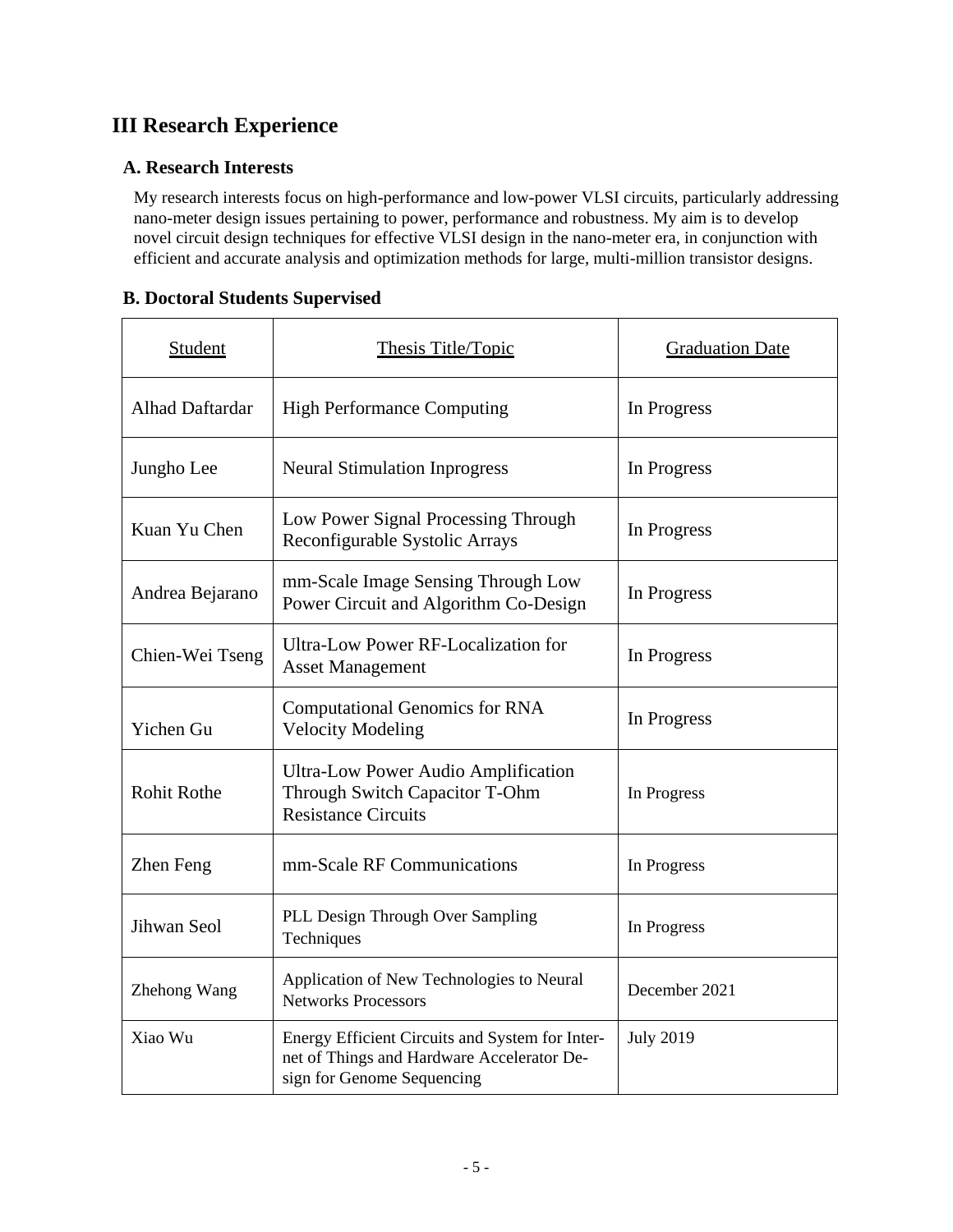| Li-Xuan Chuo           | Miniaturized Low-Power and Energy-Efficient<br>RF Wireless Communication and Sensing Sys-<br>tems | June 2019        |  |
|------------------------|---------------------------------------------------------------------------------------------------|------------------|--|
| Ziyun Li               | nergy-Efficient Mobile Computer Vision and<br><b>Machine Learning Processors</b>                  | May 2019         |  |
| Kyojin Choo            | Charge-domain analog/mixed-signal circuits<br>and applications                                    | Sept 2018        |  |
| Yao Shi                | Millimeter-Scale and Energy-Efficient RF<br>Wireless System                                       | Aug 2018         |  |
| Wootaek Lim            | Ultra-low Power Circuit Design for Miniatur-<br>ized IoT Platform                                 | May 2018         |  |
| Taekwang Jang          | Circuit and System Designs for Millimeter<br>Scale IoT and Wireless Neural Recording              | Dec 2017         |  |
| Wanyeong Jung          | Low-Power Energy Efficient Circuit Tech-<br>niques for Small IoT Systems                          | April 2017       |  |
| Supreet Jeloka         | Cross-point Circuits for Computation, Inter-<br>connects, Security and Storage                    | Jan 2017         |  |
| Yejoong Kim            | Robust Circuit Design for Low-Voltage VLSI                                                        | May 2015         |  |
| Nathaniel<br>Pinckney  | Near-Threshold design                                                                             | <b>July 2015</b> |  |
| Dongmin Yoon           | Low power timer references                                                                        | Jan 2015         |  |
| Inhee Lee              | Power management for ultra-low power sen-<br>sors systems                                         | Oct 2014         |  |
| Gyouho Kim             | Ultra-low power visual monitoring                                                                 | Aug 2014         |  |
| <b>Bharan Giridhar</b> | <b>Adaptive Computing</b>                                                                         | Dec 2013         |  |
| Zhi Yoong Foo          | Low power processor design techniques                                                             | Aug 2013         |  |
| <b>Sudhir Satpathy</b> | Fast and low power inconnect fabrics                                                              | Dec 2012         |  |
| David Fick             | Adaptive Low-power design                                                                         | Aug 2012         |  |
| Yoonmyung Lee          | <b>Ultra Low-Power Memory Design</b>                                                              | April 2012       |  |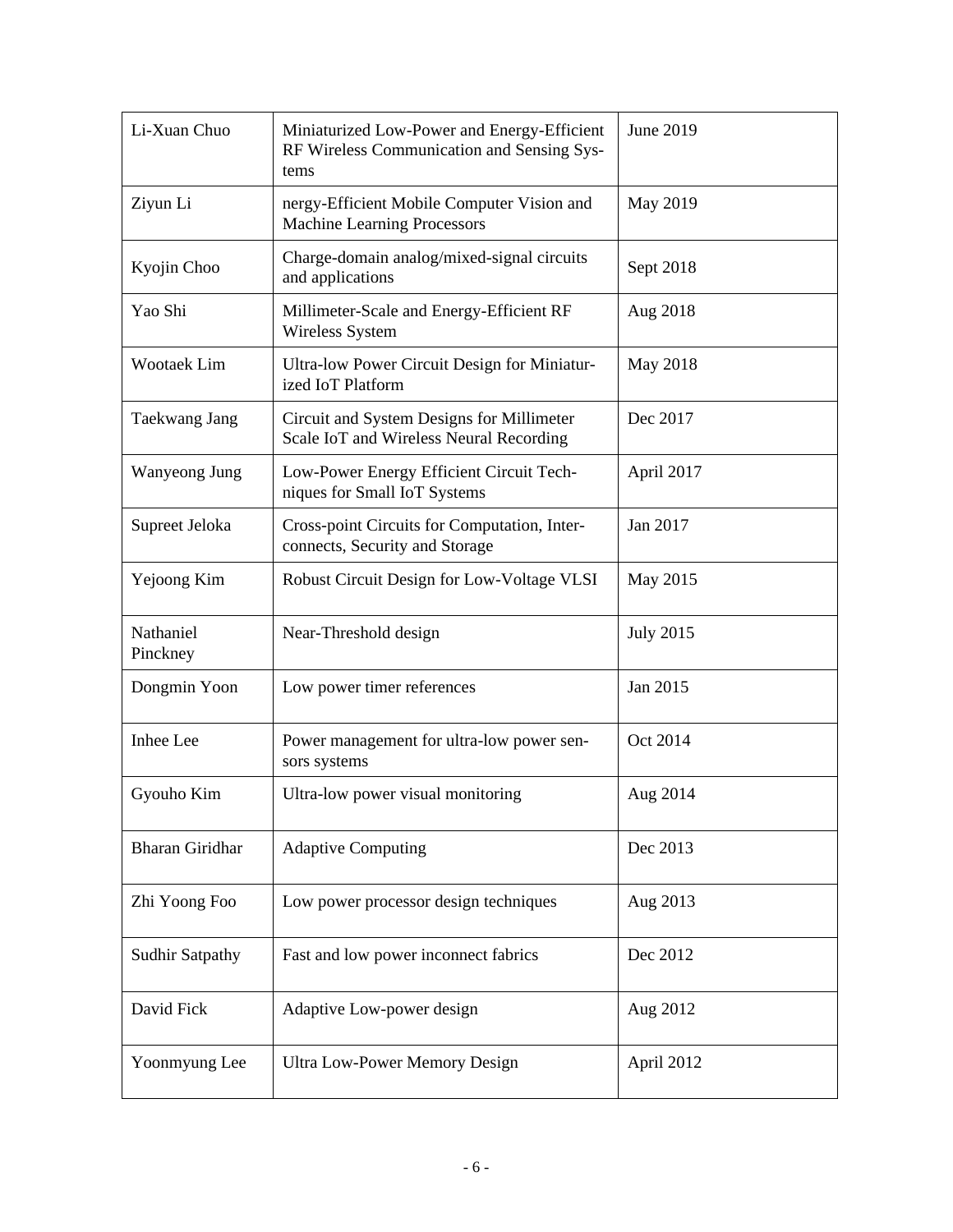| <b>Prashant Singh</b>      | Reliability analysis and wear-out detection                                                  | April 2010      |
|----------------------------|----------------------------------------------------------------------------------------------|-----------------|
| Nurrachman Liu             | Automatic tuning of VLSI circuits                                                            | April 2010      |
| <b>Brian Cline</b>         | Process variation modeling for advance semi-<br>conductor circuits                           | Feb 2010        |
| Cheng Zhuo                 | VLSI wearout modeling                                                                        | Dec 2010        |
| Ravikishore Gan-<br>dikota | Crosstalk-Noise analysis for nanometer VLSI<br>circuits                                      | Aug 2009        |
| Carlos Tokunaga            | Circuits and architectures for secure<br>processing                                          | Sep 2008        |
| Shidhartha Das             | Razor: circuit speculation for power and per-<br>formance efficient design                   | <b>Oct 2008</b> |
| Kaviraj Chopra             | Statistical timing analysis including spatial cor-<br>relations                              | Apr 2008        |
| Eric Karl                  | Reliable computing on unpredictable silicon                                                  | <b>Mar 2008</b> |
| Sanjay Pant                | Power grid analysis and design                                                               | Dec 2007        |
| Mini Nanua                 | Leakage and noise analysis in nano-scale tech-<br>nologies                                   | Apr 2007        |
| Bo Zhai                    | Dynamic voltage scaling for embedded proces-<br>sor designs                                  | Mar 2007        |
| Rajeev Rao                 | Modeling and design of low-power VLSI sys-<br>tems under for multiple sources of uncertainty | Jul 2006        |
| Dongwoo Lee                | Analysis and minimization of leakage current                                                 | May 2005        |
| Aseem Agarwal              | Statistical timing analysis for VLSI circuits                                                | Mar 2005        |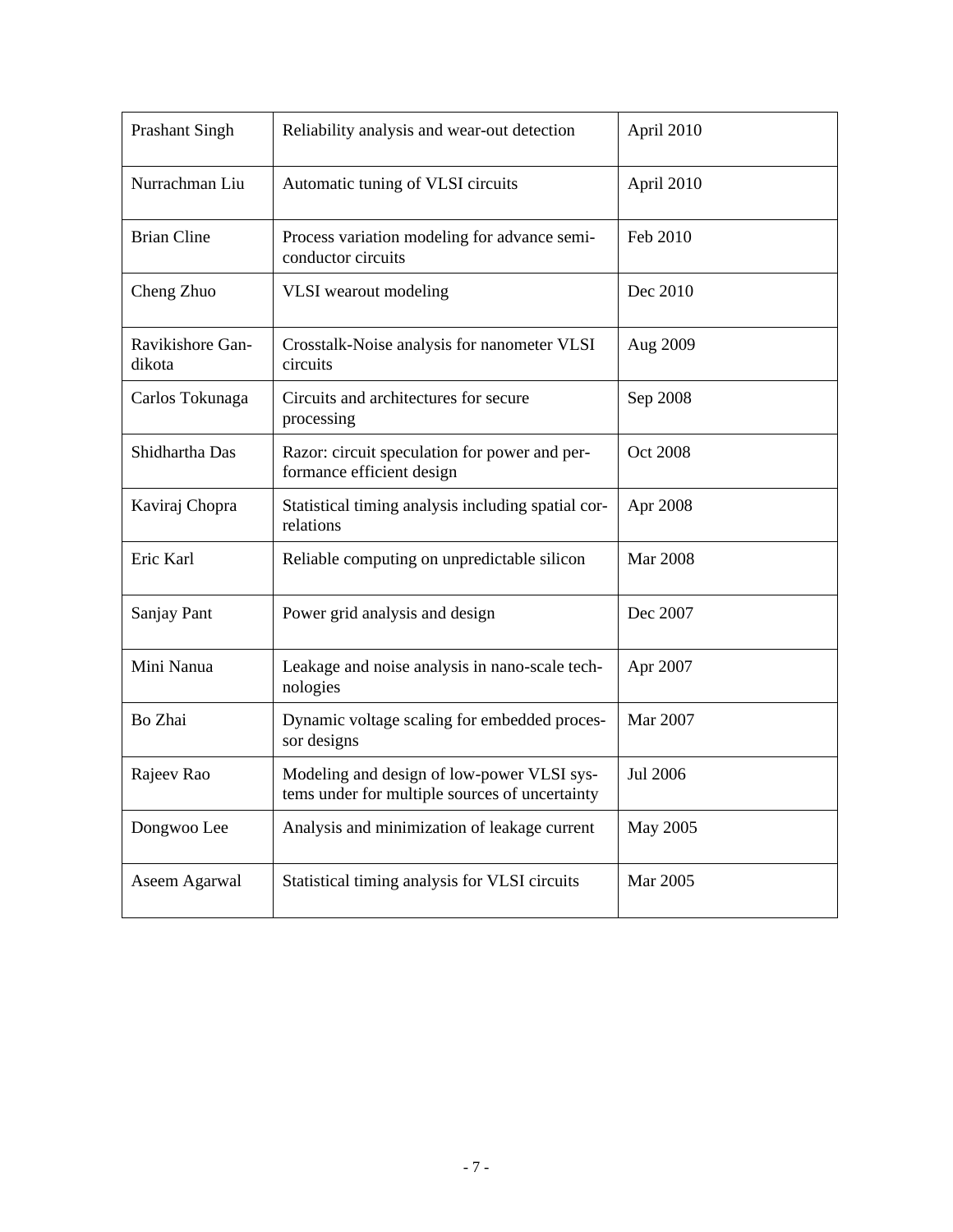## **C. Masters Students Supervised**

| <b>Student</b>     | Thesis Title/Topic                                             | <b>Graduation Date</b> |  |
|--------------------|----------------------------------------------------------------|------------------------|--|
| Peijun Hou         | Capacitance to Digital Conversion                              | In Progress            |  |
| Li Yu Chen         | <b>High Voltage Upconversion</b>                               | May 2021               |  |
| Hengfei Zhong      | Power Circuit Design                                           | May 2020               |  |
| <b>Ashwin Bhat</b> | Error Tolerant Long-Read Alignment for<br>Genomic Sequencing   | April 2020             |  |
| Hyungjoo Seo       | Low Power Energy Harvesting                                    | May 2019               |  |
| Tim Wesley         | Low Power Neural Network Accelerators                          | May 2019               |  |
| Yu Zeng            | Low Power Crystal Oscillator Circuits                          | Dec 2017               |  |
| Dongkwun Kim       | Low Power Voltage References                                   | May 2017               |  |
| Skyler Skrzyniarz  | Low Power Correlation Architectures for GPS                    | June 2015              |  |
| Junhua Gu          | Low Power Circuits for Analog to digital interfaces            | May 2015               |  |
| Ruochen Xie        | Energy Reduction of FeRAM Memories for Milli-<br>meter Sensors | May 2015               |  |
| Allen Wang         | Low Power Level Conversion                                     | May 2014               |  |
| Naveen Akesh       | Low Power Audio Device for Developing World                    | May 2014               |  |
| Zhe Yu             | RF Communication for Millimeter Scale Sensors                  | May 2014               |  |
| Hsi-Shou Wu        | Low Power Word-Spotting                                        | April 2014             |  |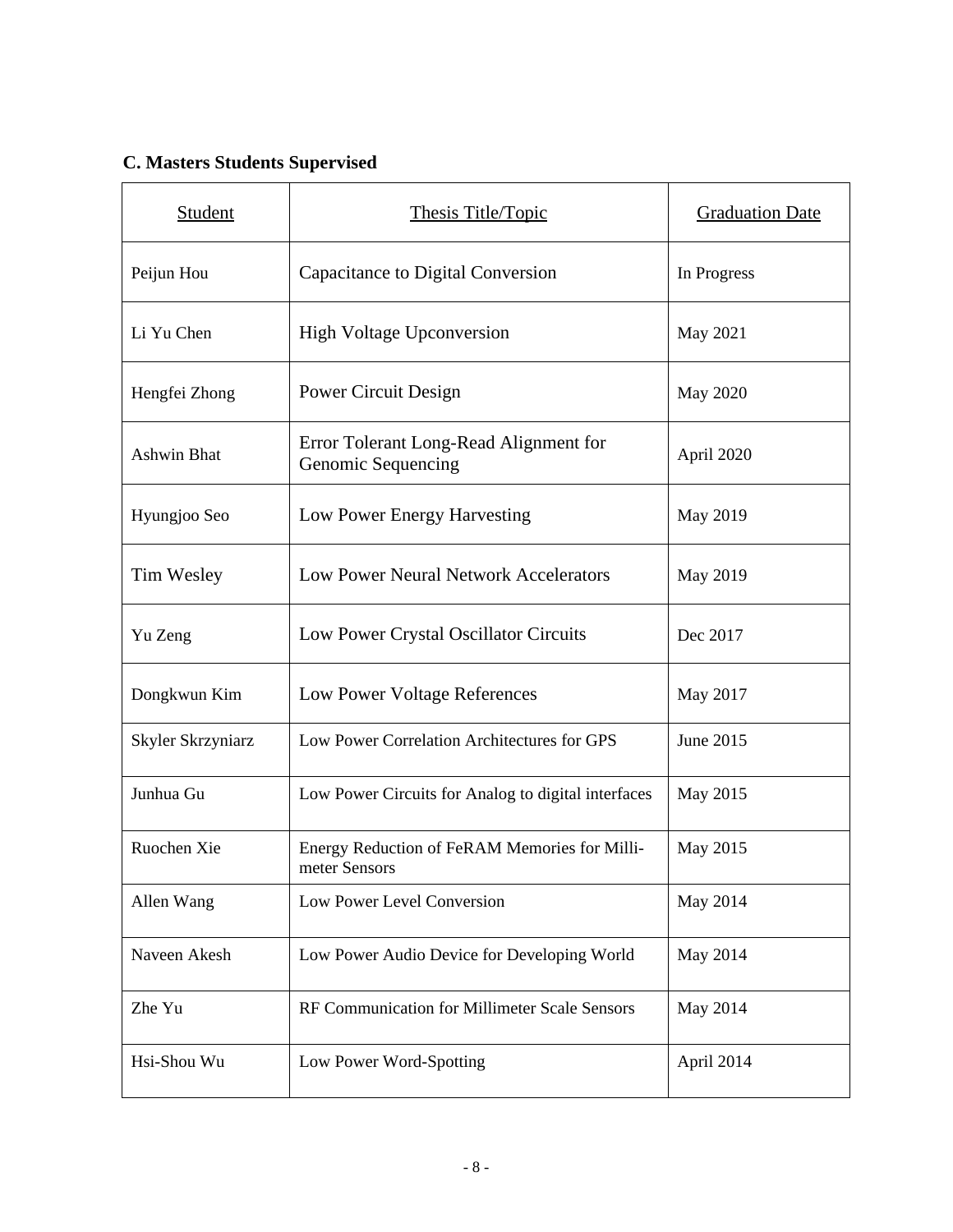| Siddharth Saxena            | Low power correlation circuits                                         | May 2013        |  |
|-----------------------------|------------------------------------------------------------------------|-----------------|--|
| Karan Jain                  | Low power synchronization using ambient RF sig-<br>nals                | April 2012      |  |
| Jordan LeNoach              | pH sensor for millimeter sensors                                       | Dec 2011        |  |
| Jeffrey Yeh                 | Chip design for the developing world                                   | April 2011      |  |
| Nate Robert                 | Low power LDO                                                          | Dec 2010        |  |
| Vikas Vinay                 | Low power Class-D amplifier for developing world<br>applications       | Dec 2010        |  |
| <b>Abhishek Madhaven</b>    | Low power chip design                                                  | Dec 2010        |  |
| Junsun Park                 | Intra-cellular chip design                                             | May 2010        |  |
| Jou-ching (George)<br>Sung  | Low power ADC design                                                   | Aug 2009        |  |
| Mao-Ter Chen                | Low power sensor node design                                           | Dec 2008        |  |
| Sudherssen Kalaisel-<br>van | Razor-3: A circuit speculation and SEU tolerant cir-<br>cuit technique | May 2007        |  |
| Deepesh John                | Low power design through typical-case optimiza-<br>tion                | <b>May 2006</b> |  |
| Yueh-Chuan Tzeng            | Encryption processor for side channel attack avoid-<br>ance            | <b>May 2006</b> |  |
| Meghna Singhal              | Low power design using subthreshold operation                          | May 2006        |  |
| Amir Borna                  | Analysis of lithographic variations for chip perfor-<br>mance          | Aug 2005        |  |
| Amit Jain                   | Delay modeling for non-ramp input transitions                          | <b>Nov 2004</b> |  |
| Toan Pham                   | Clock skew reduction using Razor flip-flops                            | Dec 2003        |  |
| Bhavana Thudi               | Non-iterative switching window computation for<br>delay noise          | May 2003        |  |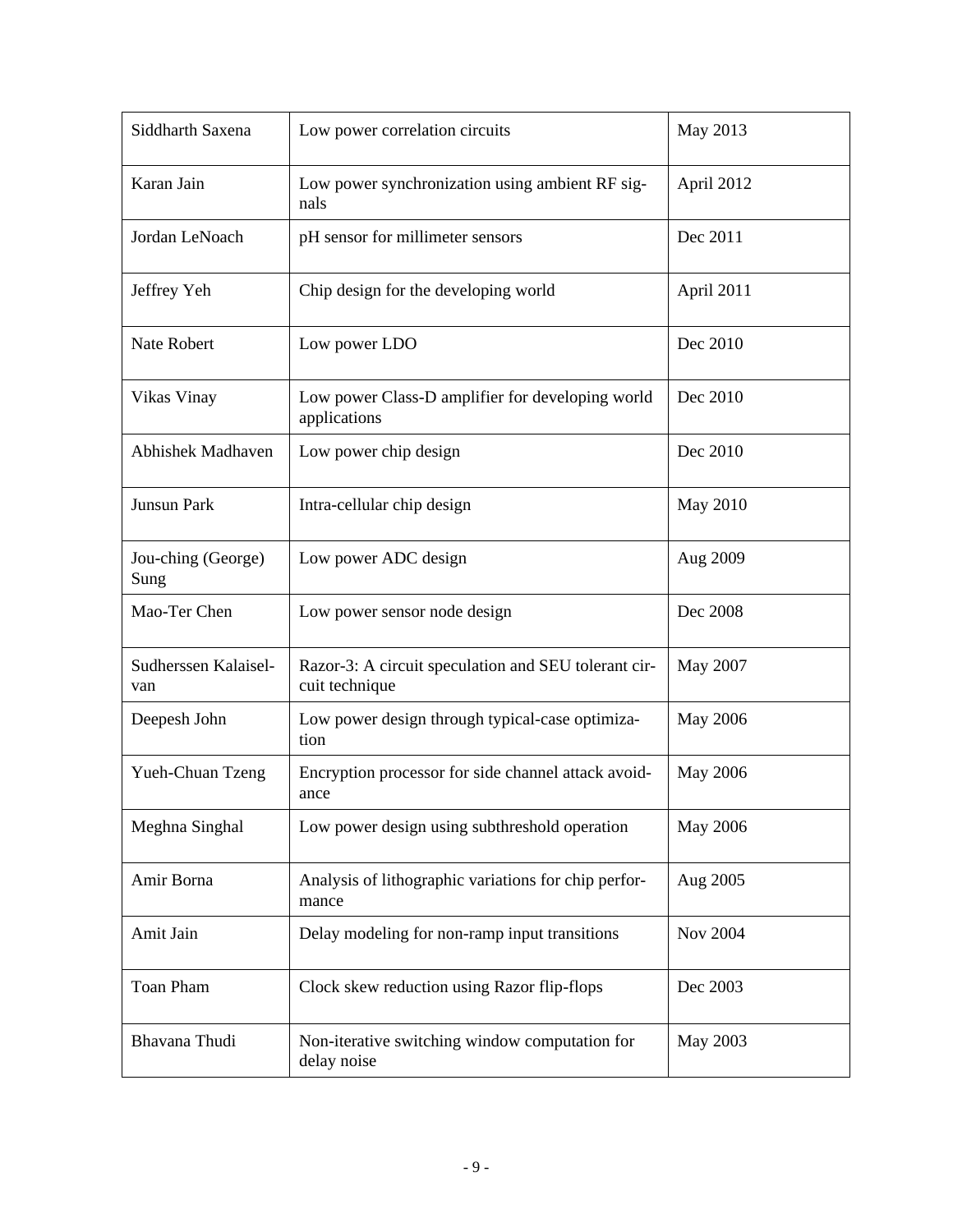| Wesley Kwong | Efficient circuit-level analysis of gate-oxide tunnel- | May 2003 |
|--------------|--------------------------------------------------------|----------|
|              | ing current in VLSI designs                            |          |

#### **D. Research Grants**

- National Science Foundation (NSF), "StiMote: An Ultrasmall, Modular Neurophotonic Stimulator," PI: James Weiland, \$ 649,130, with \$216,376 to Blaauw, 06/24/2021 – 6/23/2023
- Ministry of Defense, "Low Power Localization," PI: David Blaauw, \$840,000, with \$420,000 to Blaauw, 3/12/2020 - 3/31/2022
- Intel Corporation, "Valleytronics Circuit Design for Efficient Realization of Computational Logic," \$555,000 to Blaauw, PI: Blaauw, 6/31/2020-6/30/23
- DARPA "Datalink Applications of DSSoC-DASH (KESTREL)," \$720,000 with \$360,000 to Blaauw, PI: Hun Seok Kim, 1/1/2020-1/17/2023
- Semiconductor Research Corporation (SRC), "Analog and Digital Assist Techniques to Improve Mixed-Signal," \$130,000 with \$65,000 to Blaauw, PI: Dennis Sylvester, 9/1/2020 - 12/31/2021
- Facebook, "Context-Aware Multi-Sensor Fusion System and SoC Integrated Circuits and Digital Signal Processing," \$239,752, with \$119,876 to Blaauw, PI: Dennis Sylvester, 1/1/20-12/31/21
- National Geographic Society, "M3 Monarch Migration Study," \$150,000 with \$75,000 to Blaauw, PI: David Blaauw, 10/11/2019-10/10/2022
- ARM, "ULP Sensor Fusion SoC for Micro Robots and Tiny IoT," \$320,000 with \$160,000 to Blaauw, PI: David Blaauw, 9/1/19-8/31/21
- Sony Corporation of America, "Ultra Low Power intelligent imaging sensors for the Internet of Things," \$1,493,433, with \$511,041 to Blaauw, PI: Dennis Sylvester, 9/1/19-8/31/22
- Ministry of Defense "Ultra-Miniature Imager Technical Demonstrator," \$1,057,762, with \$657,762 to Blaauw, PI: David Blaauw, 7/18/19-3/31/2021
- Ministry of Defense "M3 Audio-Logger," \$1,204,352, with \$704,352 to Blaauw, PI: David Blaauw, 2/18/19-3/31/2021
- Semiconductor Research Corporation (SRC), "Mixed-Signal Circuits Enabling Ultra-Low Power Wireless Sensors," \$270,000, with \$139,995 to Blaauw, PI: David Blaauw, 1/1/18-12/31/20
- Advanced Energy Consortium (AEC), "Millimeter Scale Down-hole Sensors," \$650,000, with \$400,000 to Blaauw, PI: David Blaauw, 3/1/18-02/28/21
- National Science Foundation (NSF), "NCS FR Elucidating the relationship between motor cortex neural firing rates and dextrous finger movement EMG for use in brain computer interfaces," \$2,276,395, with \$194,603 to Blaauw, PI: Cindy Chestek, 9/1/19-8/31/23
- DARPA, "Domain-focused Advanced Software-reconfigurable Heterogeneous System-on-Chip (DASH-SoC)," \$2,420,233, with \$1,318,078 to Blaauw, PI: Hun-Seok Kim, 7/18/18-6/30/22
- National Science Foundation (NSF), "SHF: Medium: Compute Caches: Opportunistic Extreme Scale Parallelism In General Purpose Processors," \$300,000, with \$80,579 to Blaauw, PI: Reetuparna Das, 10/1/18-9/30/20
- Leidos, "Trestle small acoustic sensors" \$1,882,300, with \$983,104 to Blaauw, PI: David Blaauw, 5/3/19-2/28/2021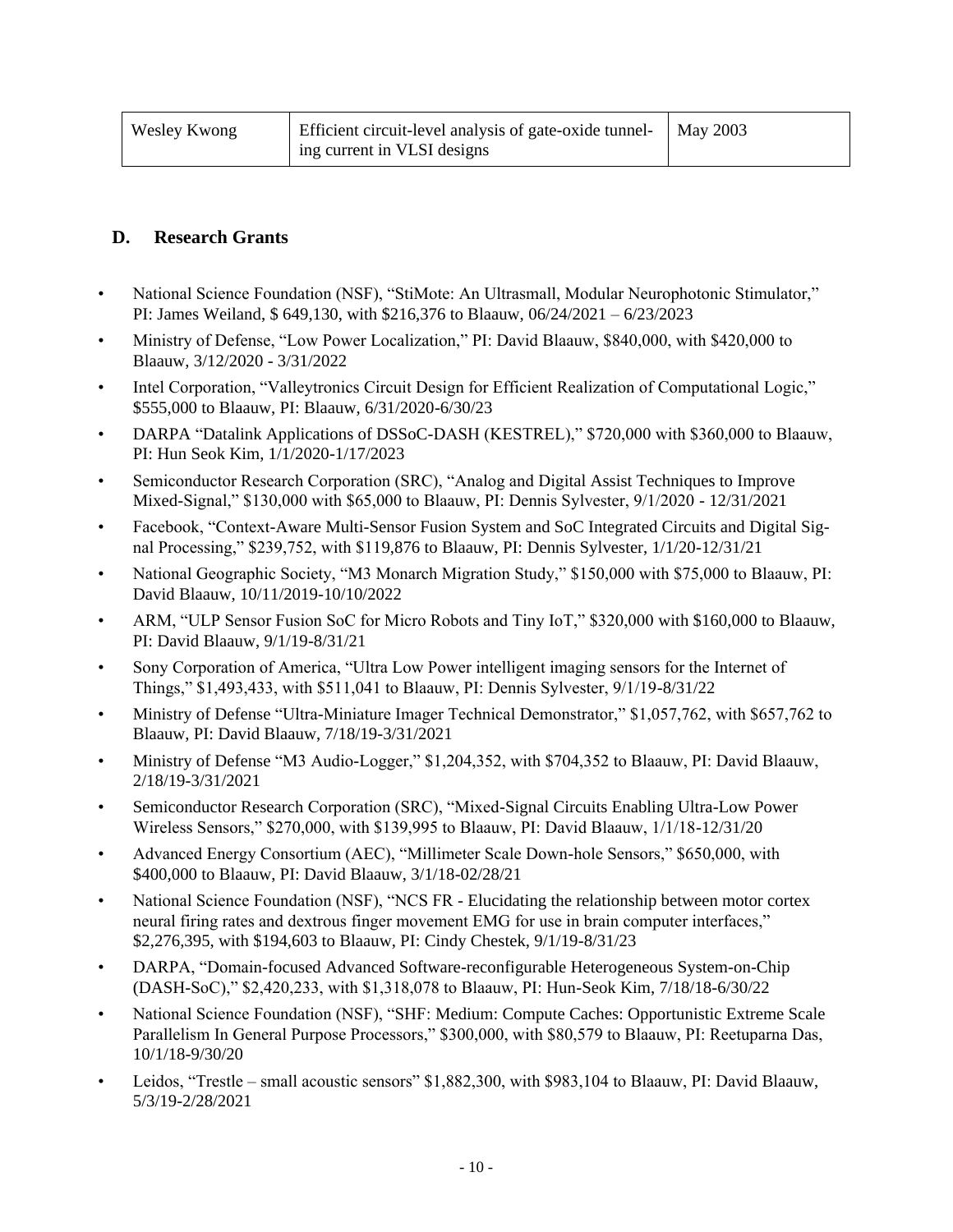- National Institute of Health (NIH), "A 100<sup>u</sup>m Scale Single Unit Neural Recording Probe Using IR-Based Powering and Communication," \$429,971, with \$224,890 to Blaauw, PI: David Blaauw, 9/1/18- 8/31/2021
- DARPA, "Transmuter: A Reconfigurable Computer," \$5,845,690, with \$1,524,096 to Blaauw, PI: Ron Dreslinski, 8/6/18-3/30/21
- DARPA, "OpenROAD: Foundations and Realization of Open, Accessible Design Integrated Circuits and Digital Signal Processing," \$1,600,000, with \$248,754 to Blaauw, PI Andre Kahng, 6/1/18- 5/31/22
- DARPA, "Fully-Autonomous SoC Synthesis using Customizable Cell-Based Synthesizable Analog Circuits," \$3,199,021, with \$482,255 to Blaauw, PI: David Wentzloff, 6/12/18-6/11/20
- Leidos, "NZero Acoustic Switch (Dorado)," 930,000, with \$699,424 to Blaauw, PI: David Blaauw, 11/11/17-6/30/19
- National Institute of Standards and Technology (NIST), United States Department of Commerce (DoC), "Decimeter Accurate, Long Range Non-Line-of-Sight RF Localization Solution for Public Safety Applications," \$997,873, with \$310,041 to Blaauw, PI: Hun Seok Kim, 6/1/17-5/31/21
- Ministry of Defense, "Highly Size Constrained Logging Sensor Development," \$2,580,843, with \$1,131,882 to Blaauw, PI: David Blaauw, 10/01/16 – 08/15/18
- Sony Electronics, Inc., "Low Power Motion Detection for the Internet of Things," 1,193,000, with \$400,000 to Blaauw, PI: Dennis Sylvester, 8/1/2016-12/31/2019
- DARPA, "Support for Porting S2CFF Design and Near-Threshold Voltage (NTV) Design Methodology to 32nm CMOS," \$310,829 to Blaauw, PI: David Blaauw, 12/8/2015-8/31/2017
- DARPA, "Near Zero-Power, Continuous Acoustic Sensing Microsystem using Active Integrated Circuits and Digital Signal Processing," \$2,505,000, with \$835,000 to Blaauw, PI: Dennis Sylvester, 9/28/2015-7/31/2019
- Semiconductor Research Corporation (SRC), "Infrared-Based Power Delivery and Communication for Implanted Sensors," \$375,000 to Blaauw, PI: David Blaauw, 6/1/2015-5/31/2018
- Advanced Energy Consortium (AEC), "An Autonomous Microsystem Test-Bed for Extreme Environments: Strategic Options and Scalability Limits," \$1,170,000, with \$585,000 to Blaauw, PI: David Blaauw, 1/1/2015-7/1/2017
- ARM Ltd, "ARM III: Research into Low Energy Computer Systems," \$3,000,148, with \$555,555 to Blaauw, PI: Trevor Mudge, 2015-2018
- National Institute of Health (NIH), "SCH: INT: Wireless Implantable Electronic Biosensors for Tumor Monitoring," \$1,759,460 with \$849,804 to Blaauw, PI: David Blaauw, 9/22/2014 - 8/31/2018
- Ministry of Defense, "M3 mm scale computing GPS logger," \$1,352,145, with \$250,000 to Blaauw, PI: David Blaauw, 04/01/14 - 03/31/16
- Ministry of Defense, "Dstl Sensor Development Kits," \$400,000, with \$112,500 to Blaauw, PI: David Blaauw, 12/13/13 - 3/17/14
- Ministry of Defense, "Architectural Design Study for M3 mm Scale Computing GPS Logger," \$400,000, with \$175,000 to Blaauw, PI: David Blaauw, 8/15/2013-3/14/2014
- National Science Foundation (NSF), "SHF: Small: Minimally Invasive Error Detection/Correction for Runtime Margin Elimination," \$450,000, with \$252,750 to Blaauw, PI: David Blaauw, 7/2012-6/2015
- BAE Systems/United States Army, "Center for Objective Microelectronics and Biomimetic Adaptive Technology (COM-BAT)," \$400,000, with \$135,000 to Blaauw, PI: Kamal Sarabandi, 9/2013-8/2016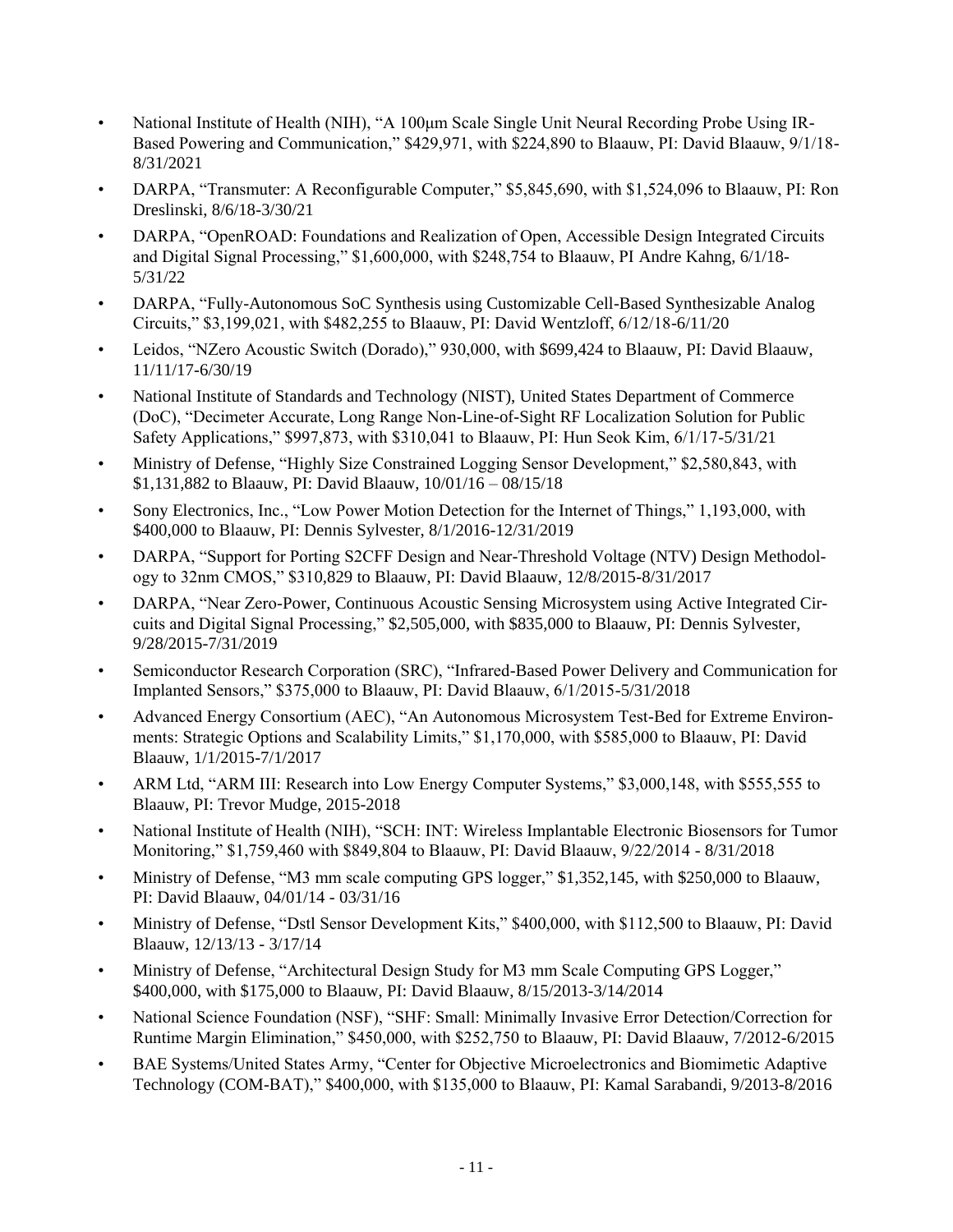- DARPA, "The TerraSwarm Research Center," \$4,234,183, with \$1,624,897 to Blaauw, PI: Edward Lee, 1/15/2013-12/31/2017
- ARM, Ltd, "Low Power Computing for Embedded Applications," \$5,000,000, with \$925,000 to Blaauw, PI: Trevor Mudge, 5/2010-5/2015
- Advanced Energy Consortium (AEC), "An Autonomous Microsystem Test-Bed for Extreme Environments: Integrating Sensor Elements, Electronics, and Packaging," \$950,000, with \$226,625 to Blaauw, PI: Yogesh Gianchandani, 6/2012-12/2014
- Semiconductor Research Corporation (SRC), "Fast Power Supply Boosting for Energy-Efficient, High-Performance Processors," \$360,000, with \$180,000 to Blaauw, PI: David Blaauw 8/2012 - 7/2015
- DARPA, "Systems on Nanoscale Information Fabrics (SONIC) Center," \$7,008,335, with \$1,401,667 to Blaauw PI: Naresh Shanbhag, 1/2013-10/2017
- Ministry of Defense, "MM scale computing for GPS logger," \$400,000, with \$175,000 to Blaauw, PI: David Blaauw
- Isocline Engineering LLC, "Power Efficient Software Define Radio (SDR) Mobile Architecture Technology for Handheld Devices," \$220,093 to Blaauw, PI: David Blaauw, 03/01/2013 - 02/28/2015
- Isocline Engineering LLC, "Programmable Microchip for Accelerating Neuromorphic Object Recognition," \$45,715 to Blaauw, PI: David Blaauw, 07/01/2013 - 12/31/2013
- QUALCOMM, "Near Threshold Computing," \$100,000, gift, 8/2011-8/2013
- Oracle, "High Performance Razor Architecture" \$80,000, gift, 8/2013-8/2014
- AMD, "*In Situ* Wearout Detection and Mitigation," \$100,000, gift, with \$50,000 to David Blaauw, 11/2011
- Food and Drug Administration, "Smart Rapid Palatal Expander for Pediatric Cleft and Palate Patients," \$312,000, with \$136,000 to Blaauw, PI: Jeanne Nervina, 9/2011-8/2013
- National Science Foundation (NSF), "Integrating Circuits, Sensing, and Software to Realize the Cubicmm Computing Class," \$2,533,000, with \$519,265 to Blaauw, PI: David Wentzloff, 08/2011 - 7/2016
- Qualcomm, "Near-Threshold Computing," \$50,000, gift, PI: David Blaauw, 05/2011
- Department of Energy, "Hardware-Software Co-Design for Non-Volatile Memory in Exascale Systems," \$525,000 with \$202,747 to Blaauw, PI: Trevor Mudge, 1/2011-12/2013
- Intel Corporation, "A Confidence-Driven Model for Predictable Computing in Future Technologies," \$249,000 with \$65,916 to Blaauw, PI: Zhengya Zhang, 1/2010-10/2010
- QUALCOMM, "Adaptive Design Solutions for VLSI Circuits," \$50,000, gift, 09/01/09
- National Science Foundation (NSF), "Reclaiming Moore's Law through Ultra Energy Efficient Computing," \$2,778,507, with \$643,700 to Blaauw, PI: Prof. David Blaauw, 9/2009-08/2014
- National Science Foundation (NSF), "Probabilistic Wearout in Nanoscale," \$300,000, with \$150,000 to Blaauw, PI: Dennis Sylvester, 8/2008-7/2011
- IBM Corporation/Defense Advanced Research Projects Agency (DARPA), "Strained Si/SiGe/Ge HEterojunction Tunneling Transistor (HETT) e with Steep Subthreshold Slope for Extremely Low Power Electronics," \$17,971,252, with \$600,000 to Blaauw, PI: Steve Koester, 1/2008-12/2009
- BAE Systems/United States Army, "Center for Objective Microelectronics and Biomimetic Adaptive Technology (COM-BAT)," \$8,962,200 with \$700,000 to Blaauw, PI: Kamal Sarabandi, 5/2008- 5/2013
- Intel Corporation, "Adaptive Digital Design in the Nanometer Regime," \$100,000, gift, 3/2008-3/2010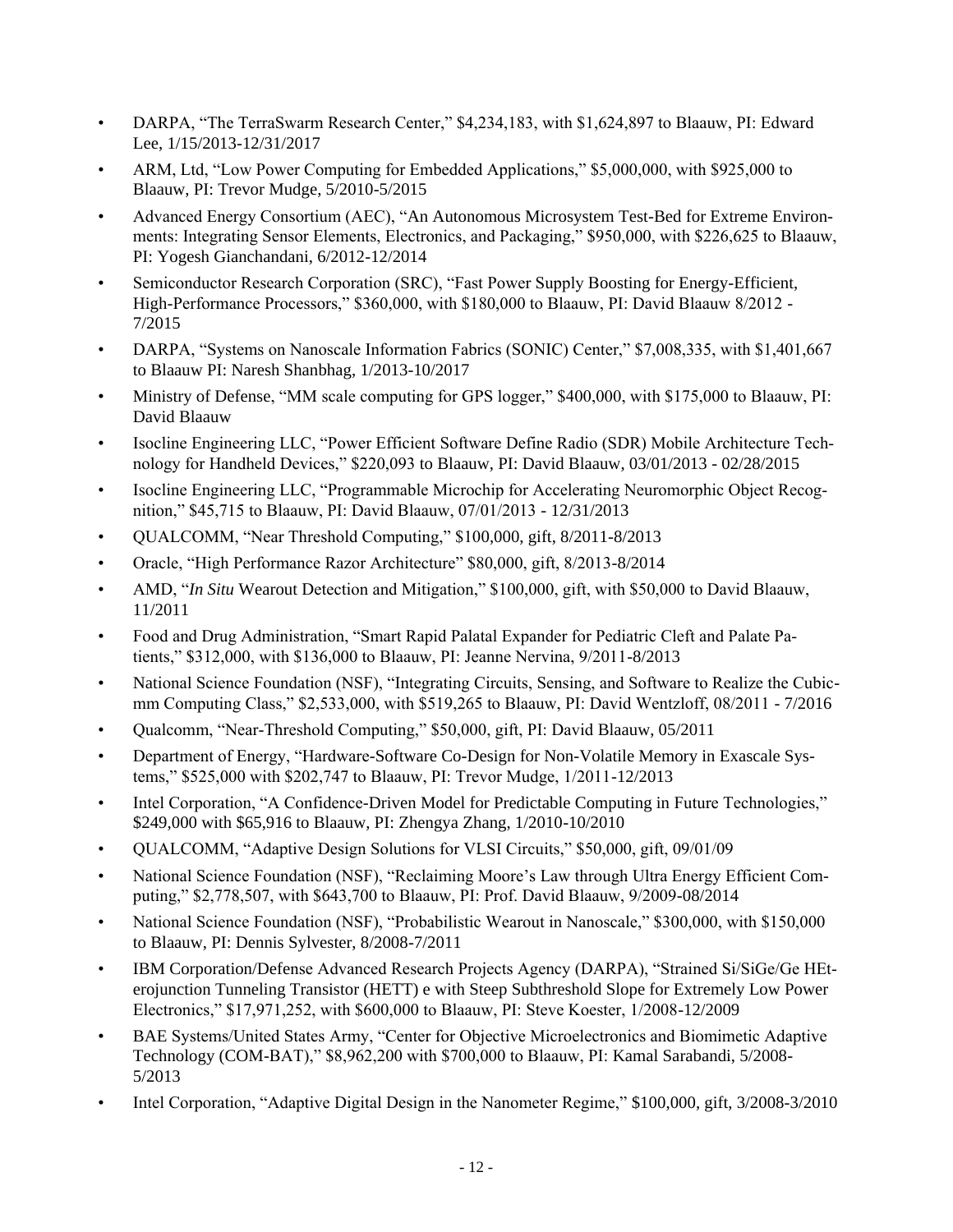- Sun Microsystems, "Robust Low Voltage SRAM Design," \$150,000, gift, 9/2007-9/2010
- Intel Corporation, "Circuit and Microarchitectural Methods for Subthreshold Design," \$40,000, gift, 7/2007
- MARCO/DARPA Gigascale Systems Research Center (GSRC), "Elastic: An Adaptive Self-Healing Architecture for Unpredictable Silicon," \$600,000 to Blaauw, PI: David Blaauw, 9/2006 - 9/2009
- Semiconductor Research Corporation (SRC), "A Design Optimization Framework for Process Variation Tolerance," \$390,000, with \$195,000 to Blaauw, PI: Dennis Sylvester, 9/2006 - 8/2009
- Intel Corporation, "Circuit and Microarchitectural Methods for Subthreshold Design" \$40,000, gift, 7/2006
- Semiconductor Research Corporation (SRC), "CAD Solutions for Parametric Yield Optimization," \$321,000, with \$160,000 to Blaauw, PI Dennis Sylvester, Co-PI: David Blaauw, University of Michigan, 9/2005-7/2008
- Intel Corporation, "Circuit and Microarchitectural Methods for Subthreshold Design" \$40,000, gift, 7/2005
- NSF Engineering Research Center (ERC) for Wireless Integrated Micro Systems (WIMS), "Subthreshold Processor Design," \$60,000 to Blaauw, PI: Kenneth Wise, 5/2005-5/2010
- ARM, Ltd, "Low Power Computing for Embedded Applications," \$5,000,000, with approx. \$1,600,000 to Blaauw, PI: Trevor Mudge, 5/2005-5/2010
- Semiconductor Research Corporation (SRC), "Optimization of Lithographic Induced Variability for Improved Circuit Performance," \$161,029 to Blaauw, PI: David Blaauw, 9/2004-8/2007
- Intel Corporation, "Power Grid Integrity Analysis," \$50,000, gift, 7/2004
- Photronics, Inc. \$75,000, gift, 6/2004-5/2005
- ARM, Ltd, "Low Power Computing for Embedded Applications," \$240,000, with \$60,000 to Blaauw, PI: Trevor Mudge, 5/2004-5/2005
- National Science Foundation (NSF), Information Technology Research (ITR), "Collaborative Research ITR: Mobile Supercomputing," \$1,900,000, with \$320,603 to Blaauw, PI: Trevor Mudge, 11/2003-11/2007
- Intel Corporation, "VLSI Design Curriculum," \$247,292, with \$61,823 to Blaauw, PI: Richard Brown, 10/2003-10/2004
- MARCO/DARPA Gigascale Systems Research Center (GSRC), "Power Aware Systems," \$600,000, PI: David Blaauw, 9/2003-9/2006
- IBM Corporation, Center for Advanced Studies, "Static Performance Analysis under Process and Environment Variations," \$40,000, Faculty Award, 9/2003
- Intel Corporation, "Power Grid Integrity Analysis," \$50,000, gift, 7/2003
- Semiconductor Research Corporation (SRC), "Analysis and Reduction of Simultaneous Gate-Oxide Tunneling and Subthreshold Leakage Current," \$360,000, with \$160,000 to Blaauw, PI: David Blaauw, 7/2003-7/2006
- National Science Foundation (NSF), "Performance Analysis and Optimization for Nanometer Design," \$375,000, PI: David Blaauw, 6/2003-6/2006
- ARM, Ltd, "Low Power Computing for Embedded Applications," \$240,000, with \$60,000 to Blaauw, PI: Trevor Mudge, 5/2003-5/2004
- IBM Corporation, Center for Advanced Studies, "Leakage Characterization and Analysis," \$40,000, Faculty Award, 9/2002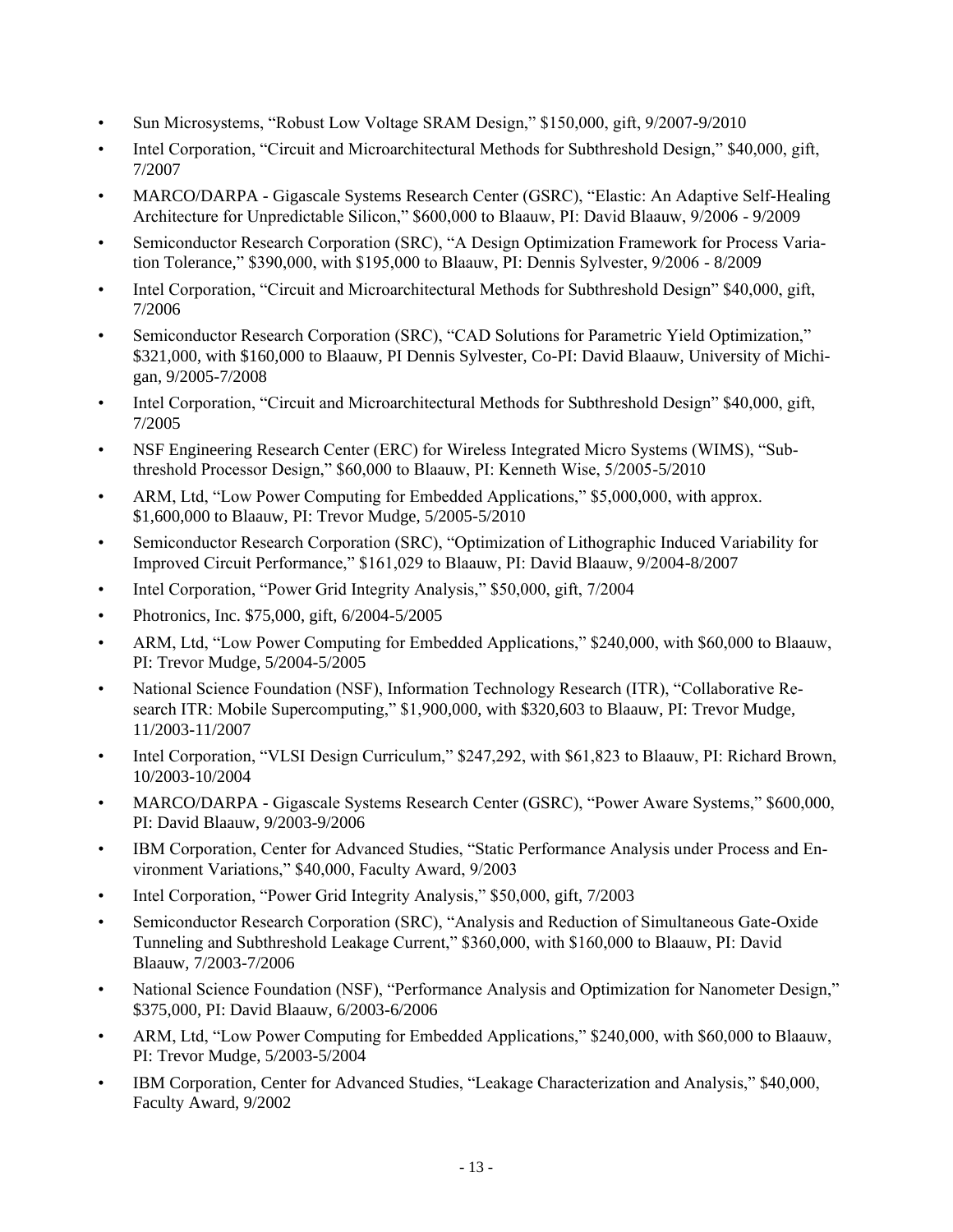- National Science Foundation (NSF), Information Technology Research (ITR), "Methodologies for Robust Design of Information Systems under Multiple Sources of Uncertainty", \$1,800,00 with \$450,000 to Blaauw, PI: David Blaauw, 8/2002-8/2006
- Intel Corporation, "Power Grid Integrity Analysis," \$50,000, gift, 7/2002
- MARCO/DARPA Giga-Scale Research Center (GSRC), "Power Management for Nanometer design," \$197,000, PI: David Blaauw, 10/2001-8/2003
- Semiconductor Research Corporation (SRC), "Variability in Chip-Level Performance and Signal Integrity Verification," \$257,000, PI: David Blaauw, 10/2001-10/2004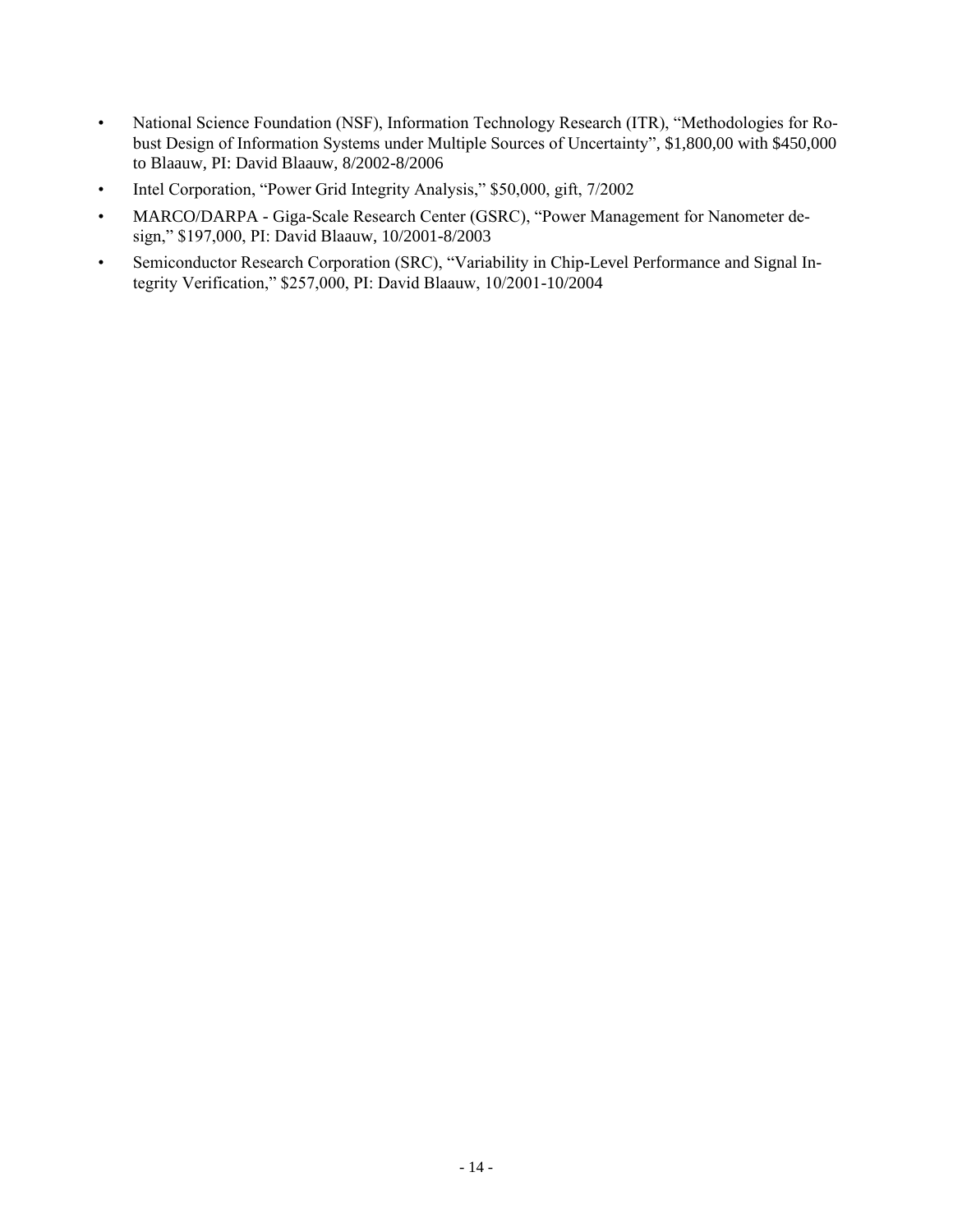# **IV Teaching Experience**

| <b>Semester</b>  | <b>Class</b>                        | Course          | <b>Size</b> | Rating (out of 5) |
|------------------|-------------------------------------|-----------------|-------------|-------------------|
|                  |                                     | <b>Number</b>   |             | Course/Instructor |
| Winter 2021      | <b>Advanced VLSI Design</b>         | <b>EECS 627</b> | 27          | 4.3/4.2           |
| Winter 2020      | <b>Advanced VLSI Design</b>         | <b>EECS 627</b> | 26          | 4.5/4.3           |
| Winter 2019      | <b>Advanced VLSI Design</b>         | <b>EECS 627</b> | 24          | 4.5/4.6           |
| Winter 2018      | <b>Advanced VLSI Design</b>         | <b>EECS 627</b> | 18          | 4.08/4.75         |
| Fall 2016        | <b>VLSI</b> Design I                | <b>EECS 427</b> | 36          | 4.85/4.91         |
| Fall 2015        | <b>Digital Integrated Circuits</b>  | <b>EECS 312</b> | 35          | 4.58/4.81         |
| Fall 2014        | <b>Advanced VLSI Design II</b>      | <b>EECS 628</b> | 26          | 4.86/4.90         |
| Winter 2014      | <b>Advanced VLSI Design</b>         | <b>EECS 627</b> | 38          | 4.77/4.77         |
| Fall 2013        | <b>VLSI</b> Design I                | <b>EECS 427</b> | 39          | 4.74/4.78         |
| Winter 2013      | Introduction to Electronic Circuits | <b>EECS 215</b> | 120         | 3.56/4.09         |
| Winter 2012      | <b>Advanced VLSI Design</b>         | <b>EECS 627</b> | 37          | 4.87/4.87         |
| Fall 2011        | VLSI Design I (Section 2)           | <b>EECS 427</b> | 18          | 4.79/4.79         |
| Fall 2011        | VLSI Design I (Section 1)           | <b>EECS 427</b> | 35          | 4.83/4.83         |
| Winter 2011      | <b>Advanced VLSI Design</b>         | <b>EECS 427</b> | 9           | 4.88/4.88         |
| <b>Fall 2010</b> | <b>Advanced VLSI Design II</b>      | <b>EECS 628</b> | 19          | 4.81/5.00         |
| Winter 2010      | <b>Advanced VLSI Design</b>         | <b>EECS 627</b> | 19          | 4.85/4.96         |
| Winter 2009      | <b>Advanced VLSI Design</b>         | <b>EECS 627</b> | 23          | 4.75/4.75         |
| <b>Fall 2008</b> | <b>VLSI</b> Design I                | <b>EECS 427</b> | 28          | 4.67/4.56         |
| Winter 2007      | <b>Advanced VLSI Design</b>         | <b>EECS 627</b> | 20          | 4.79              |
| <b>Fall 2006</b> | <b>VLSI</b> Design I                | <b>EECS 427</b> | 31          | 4.89              |
| Winter 2006      | <b>Advanced VLSI Design</b>         | <b>EECS 627</b> | 22          | 4.55              |
| Fall 2005        | Topics in VLSI Design               | <b>EECS 598</b> | 12          | 4.25              |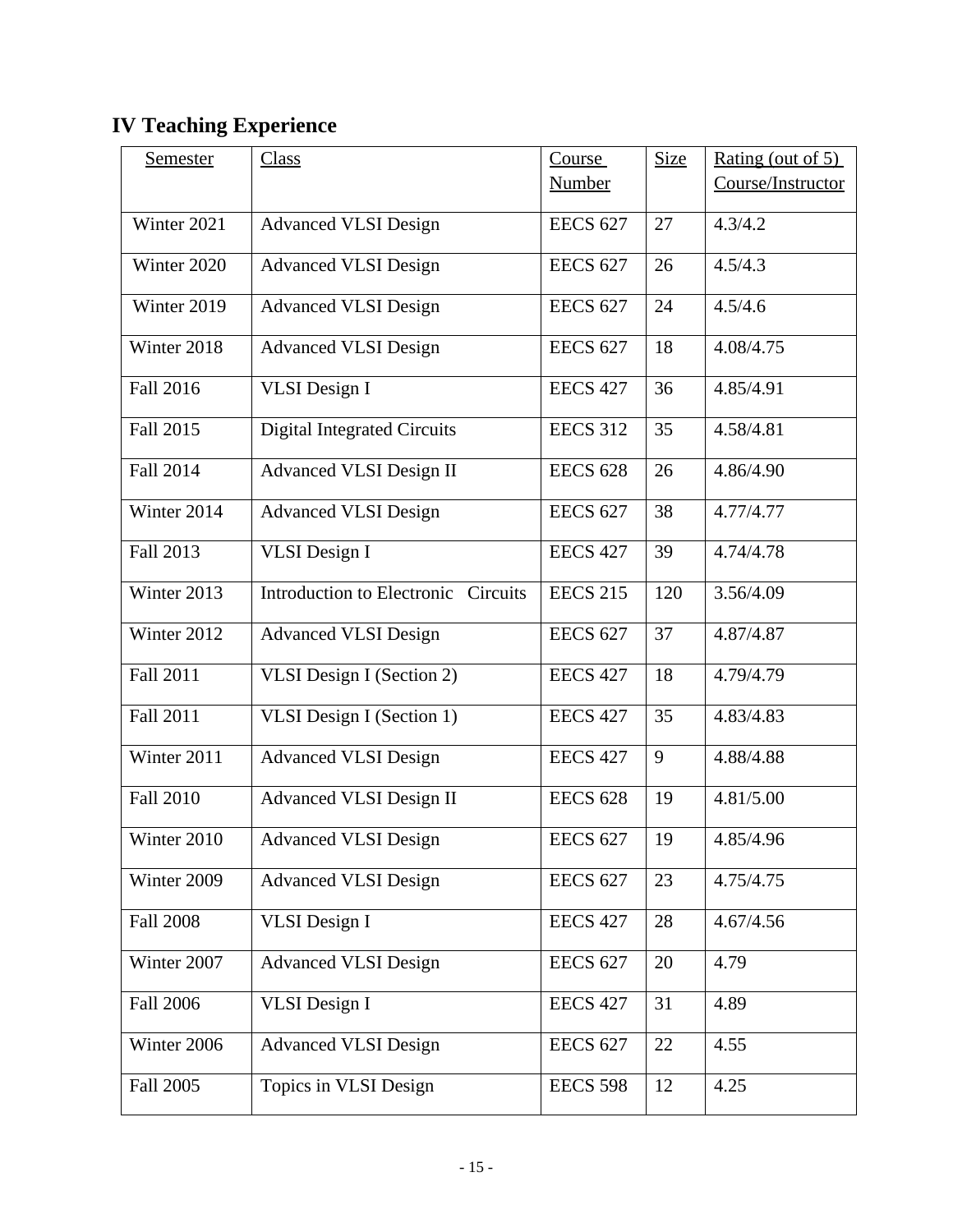| Winter 2005      | <b>Advanced VLSI Design</b>                                 | <b>EECS 627</b> | 20  | 4.79 |
|------------------|-------------------------------------------------------------|-----------------|-----|------|
| Winter 2004      | <b>Advanced VLSI Design</b>                                 | <b>EECS 627</b> | 35  | 4.59 |
| Fall 2003        | Introduction to Logic Design                                | <b>EECS 270</b> | 87  | 4.77 |
| Winter 2003      | <b>Advanced VLSI Design</b>                                 | <b>EECS 627</b> | 36  | 4.61 |
| Fall 2002        | Introduction to Logic Design                                | <b>EECS 270</b> | 109 | 4.77 |
| Winter 2002      | <b>Advanced VLSI Design</b>                                 | <b>EECS 627</b> | 40  | 4.31 |
| <b>Fall 2001</b> | Issues in High-Performance Deep-<br><b>Submicron Design</b> | <b>EECS 598</b> | 11  | 4.75 |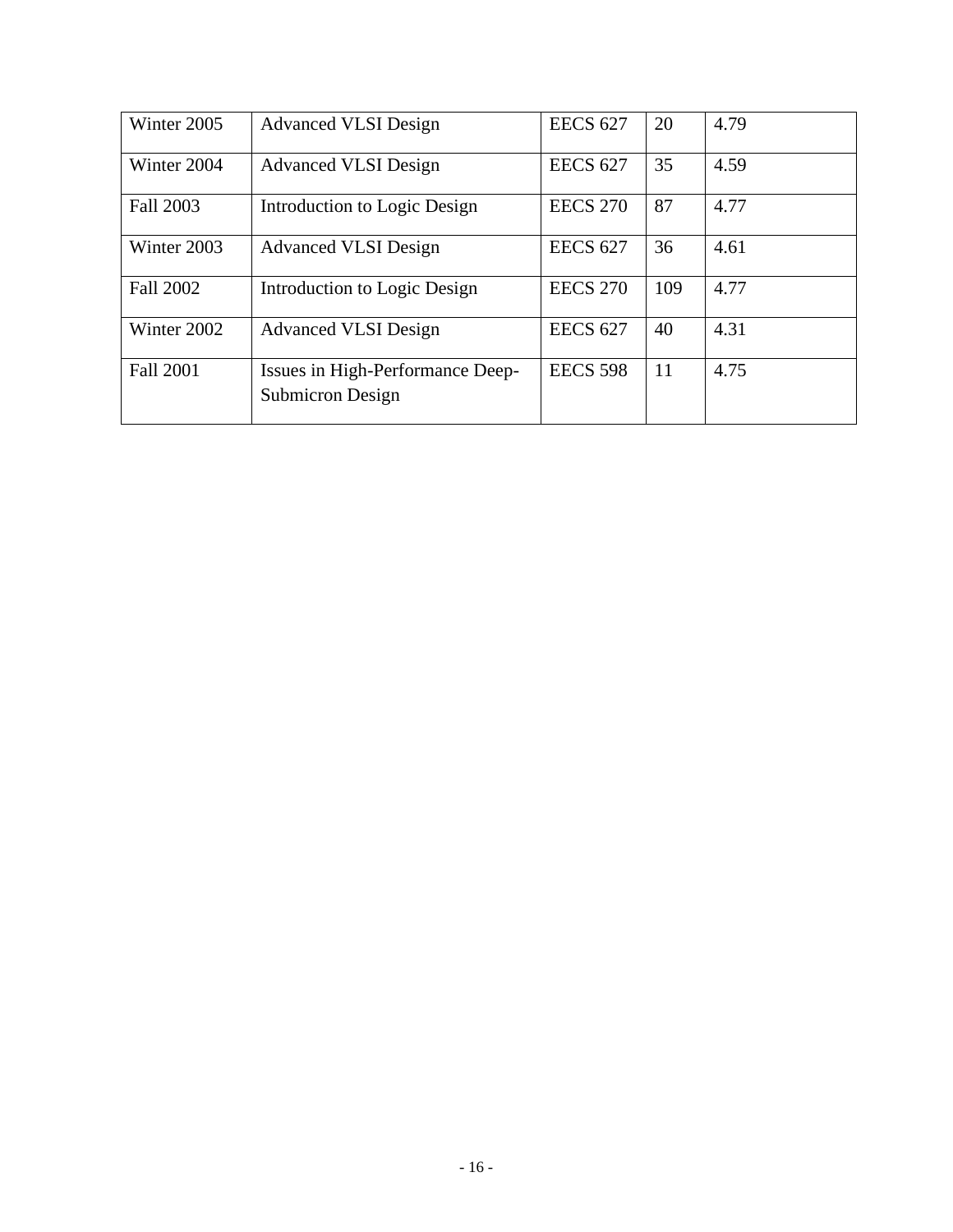## **V Publications**

#### **A. Books**

1. Ashish Srivastava, Dennis Sylvester and David Blaauw, Statistical Analysis and Optimization for VLSI: Timing and Power, Kluwer Academic Publishers, 2005

#### **B. Book Chapters**

- 1. Tutu Ajayi, Sumanth Kamineni, Morteza Fayazi, Yaswanth K. Cherivirala, Kyumin Kwon, Shourya Gupta, Wenbo Duan, Jeongsup Lee, Chien-Hen Chen, Mehdi Saligane, Dennis Sylvester, David Blaauw, Ronald Dreslinski Jr, Benton Calhoun, David D. Wentzloff, "Fully-Autonomous SoC Synthesis Using Customizable Cell-Based Analog and Mixed-Signal Circuits Generation," in *IFIP/IEEE International Conference on Very Large Scale Integration - System on a Chip,* K. A. A. Makinwa, A. Baschirotto, and P. Harpe, Eds. Springer International Publishing, 2021
- 2. Sechang Oh, Yao Shi, Gyouho Kim, Yejoong Kim, Taewook Kang, Seok Hyeon Jeong, Dennis Sylvester, David Blaauw, "Low-Power Resistive Bridge Readout Circuit Integrated in Two Millimeter-Scale Pressure-Sensing Systems," in *Low-Power Analog Techniques, Sensors for Mobile Devices, and Energy Efficient Amplifiers: Advances in Analog Circuit Design 2018*, K. A. A. Makinwa, A. Baschirotto, and P. Harpe, Eds. Springer International Publishing, 2019
- 3. Sechang Oh, Wanyeong Jung, Hyunsoo Ha, Jae-Yoon Sim, David Blaauw, "Energy-Efficient CDCs for Millimeter Sensor Nodes," in *Efficient Sensor Interfaces, Advanced Amplifiers and Low Power RF Systems: Advances in Analog Circuit Design 2015*, K. A. A. Makinwa, A. Baschirotto, and P. Harpe, Eds. Springer International Publishing, 2016
- 4. Shidhartha Das, David Roberts, David Blaauw, David Bull, Trevor Mudge, "Architectural Techniques for Adaptive Computing", Chapter in *Adaptive Techniques for Dynamic Processor Optimization: Theory and Practice*, Alice Wang and Sam Naffziger, editors, Springer Publishing Company, 2008
- 5. David Blaauw, Sanjay Pant, Rajat Chaudhry and Rajendran Panda, "Design and Analysis of Power Supply Networks," Chapter in *Electronic Design Automation for Integrated Circuits Handbook*, Louise Sheffer, Luciano Lavagno and Grant Martin, editors, CRC Press, 2005
- 6. Sarvesh Kulkarni, Ashish Srivastava, Dennis Sylvester, David Blaauw, "Power Optimization Techniques using Multiple Supply Voltages," Chapter in *Closing the Power Gap between ASIC and Custom*, David Chinnery and Kurt Keutzer, editors, Kluwer Academic Publishers, 2005
- 7. Dongwoo Lee, Bo Zhai, David Blaauw, Dennis Sylvester, "Static Leakage Reduction through Simultaneous V<sub>V</sub>T<sub>ox</sub> and State Assignment," Chapter in *Ultra Low-Power Electronics and Design*, Enrico Macii, editor, Kluwer Academic Publishers, 2004
- 8. David Blaauw, Abhijit Dharchoudhury, Rajendran Panda, "Design and Analysis of Power Distribution Networks for Processor Design," Chapter in IEEE *Design of High Performance Microprocessors Circuits*, Anantha Chandrakasan, William Bowhill, and Frank Fox, editors, IEEE Press, 2000
- 9. Abhijit Dharchoudhury, Shantanu Ganguly, David Blaauw, "Timing and Signal Integrity Analysis," Chapter in *Handbook for VLSI Design*, Wai Kai Chen, editor, IEEE Press, 2000

#### **C. Invited Articles**

1. Li Xu, David Blaauw and Dennis Sylvester, "Ultra-Low Power 32kHz Crystal Oscillators: Fundamentals and Design Techniques," *Open Journal of the Solid-State Circuits Society*, Vol. 1, September 2021, pgs. 79-93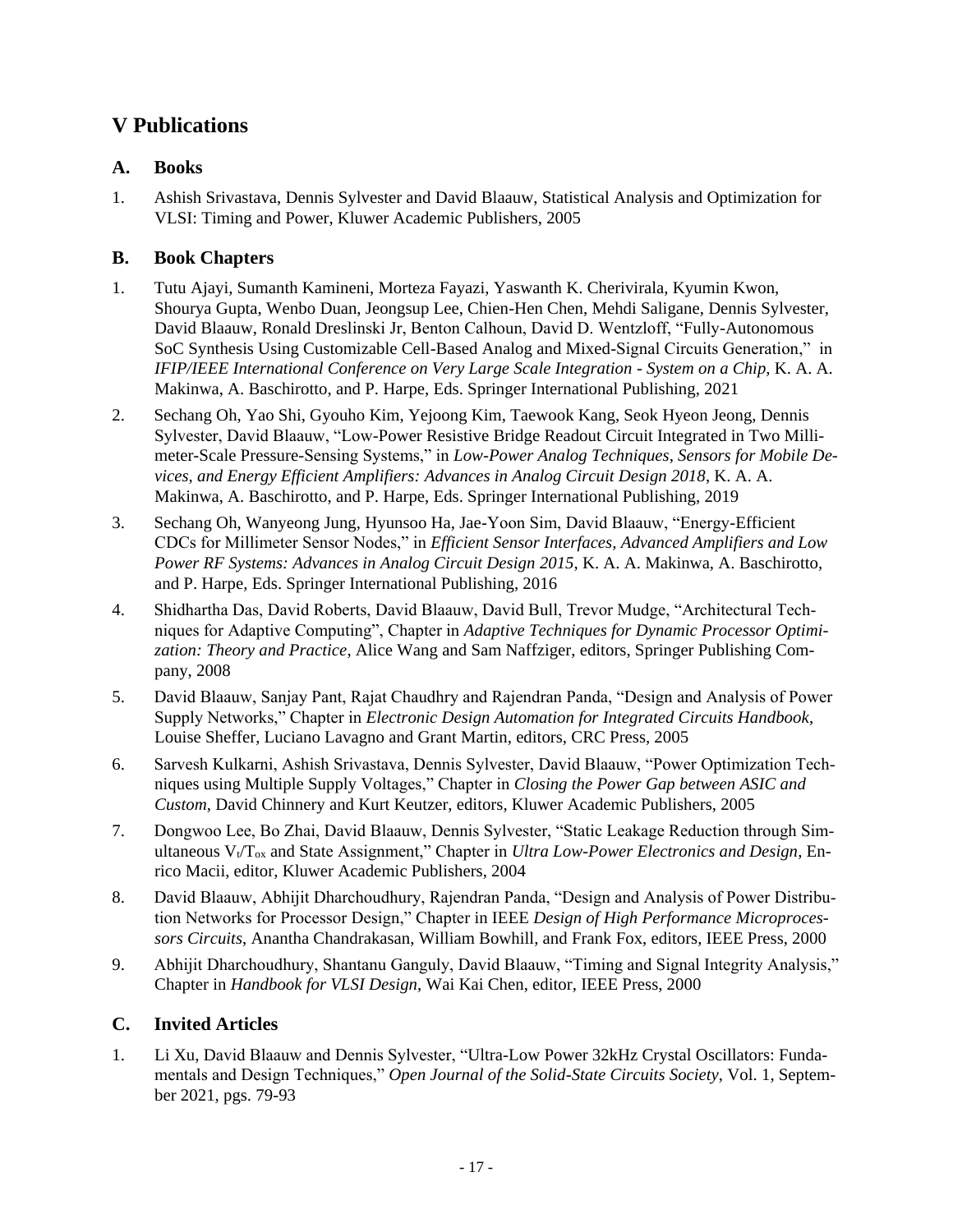- 2. Li Xu, Jeongsup Lee, Mehdi Saligane, David Blaauw, Dennis Sylvester, "Design Techniques of Integrated Power Management Circuits for Low Power Edge Devices," IEEE Custom Integrated Circuits Conference (CICC), April 2021
- 3. Sechang Oh, Minchang Cho, Xiao Wu, Yejoong Kim, Li-Xuan Chuo, Wootaek Lim, Pat Pannuto, Suyoung Bang, Kaiyuan Yang, Hun-Seok Kim, Dennis Sylvester, David Blaauw, "IoT2 — the Internet of Tiny Things: Realizing mm-Scale Sensors through 3D Die Stacking," ACM/IEEE Design Automation and Test in Europe Conference (DATE), March 2019, pgs. 686-691
- 4. David Blaauw, "Unlocking New IoT Application Domains Through Ultra-Low Power mm-Scale Sensor Node Design," Keynote Address at ACM/IEEE International Symposium on Low Power Electronics and Design (ISLPED), July 2018
- 5. Taekwang Jang, Gyouho Kim, Benjamin Kempke, Michael Henry, Nikolaos Chiotellis, Carl Pfeiffer, Dongkwun Kim, Yejoong Kim, Zhiyoong Foo, Hyeongseok Kim, Anthony Grbic, Dennis Sylvester, Hun-Seok Kim, David Wentzloff, David Blaauw, "Circuit and System Designs of Ultralow Power Sensor Nodes with illustration in a miniaturized GNSS Logger for Position Tracking: Part I—Analog Circuit Techniques," *IEEE Transactions on Circuits and Systems I (TCAS-I)*, Vol. 64, No. 9, September 2017, pgs. 2237-2249
- 6. Taekwang Jang, Gyouho Kim, Benjamin Kempke, Michael Henry, Nikolaos Chiotellis, Carl Pfeiffer, Dongkwun Kim, Yejoong Kim, Zhiyoong Foo, Hyeongseok Kim, Anthony Grbic, Dennis Sylvester, Hun-Seok Kim, David Wentzloff, David Blaauw, "Circuit and System Designs of Ultralow Power Sensor nodes with Illustration in a Miniaturized GNSS Logger for Position Tracking: Part II—Data Communication, Energy Harvesting, Power Management and Digital Circuits," *IEEE Transactions on Circuits and Systems I (TCAS-I)*, Vol. 64, No. 9, September 2017, pgs. 2250-2262
- 7. Wanyeong Jung, Dennis Sylvester, David Blaauw, "Low-Power Switched-Capacitor Converter Techniques for Small IoT Systems," European Conference on Circuit Theory and Design (EC-CTD), September 2017
- 8. Taekwang Jang, Myungjoon Choi, Yao Shi, Inhee Lee, Dennis Sylvester and David Blaauw, "Millimeter-Scale Computing Platform for Next Generation of Internet of Things," IEEE International Conference on RFID (RFID), May 2016
- 9. Taekwang Jang, Seokhyeon Jeong, Myungjoon Choi, Wanyeong Jung, Gyouho Kim, Yen-Po Chen, Yejoong Kim, Wootaek Lim, Dennis Sylvester, David Blaauw, "Key Building Blocks and Integration Strategy of a Miniaturized Wireless Sensor Node," IEEE European Solid-State Circuits Conference (ESSCIRC), September 2015
- 10. Nathaniel Pinckney, David Blaauw, Dennis Sylvester, "Low Power Near-Threshold Design," IEEE Solid-State Circuits Magazine, June 2015
- 11. Inhee Lee, Yejoong Kim, Suyoung Bang, Gyouho Kim, Hyunsoo Ha, Yen-Po Chen, Dongsuk Jeon, Seokhyun Jeong, Wanyeong Jung, Mohammad Hassan Ghaed, Zhiyoong Foo, Yoonmyung Lee, Jae-Yoon Sim, Dennis Sylvester, and David Blaauw, "Circuit Techniques for Miniaturized Biomedical Sensors," IEEE Custom Integrated Circuits Conference (CICC), September 2014
- 12. David Blaauw, Dennis Sylvester, Prabal Dutta, Yoonmyung Lee, Inhee Lee, Sechang Bang, Yejoong Kim, Gyouho Kim, Pat Pannuto, Ye-Shang Kuo, Dongmin Yoon, Wanyeong Jung, ZhiYoong Foo, Yen-Po Chen, Seok Hyeon Jeong, Myungjoon Choi, "IoT Design Space Challenges: Circuits and Systems" 2014 IEEE Symposium on VLSI Technology, June 2014
- 13. Yoonmyung Lee, Dennis Sylvester, David Blaauw, "Circuits for Ultra-Low Power Millimeter-Scale Sensor Nodes," 2012 Asilomar Conference on Signals, Systems and Computers (Asilomar), November 2012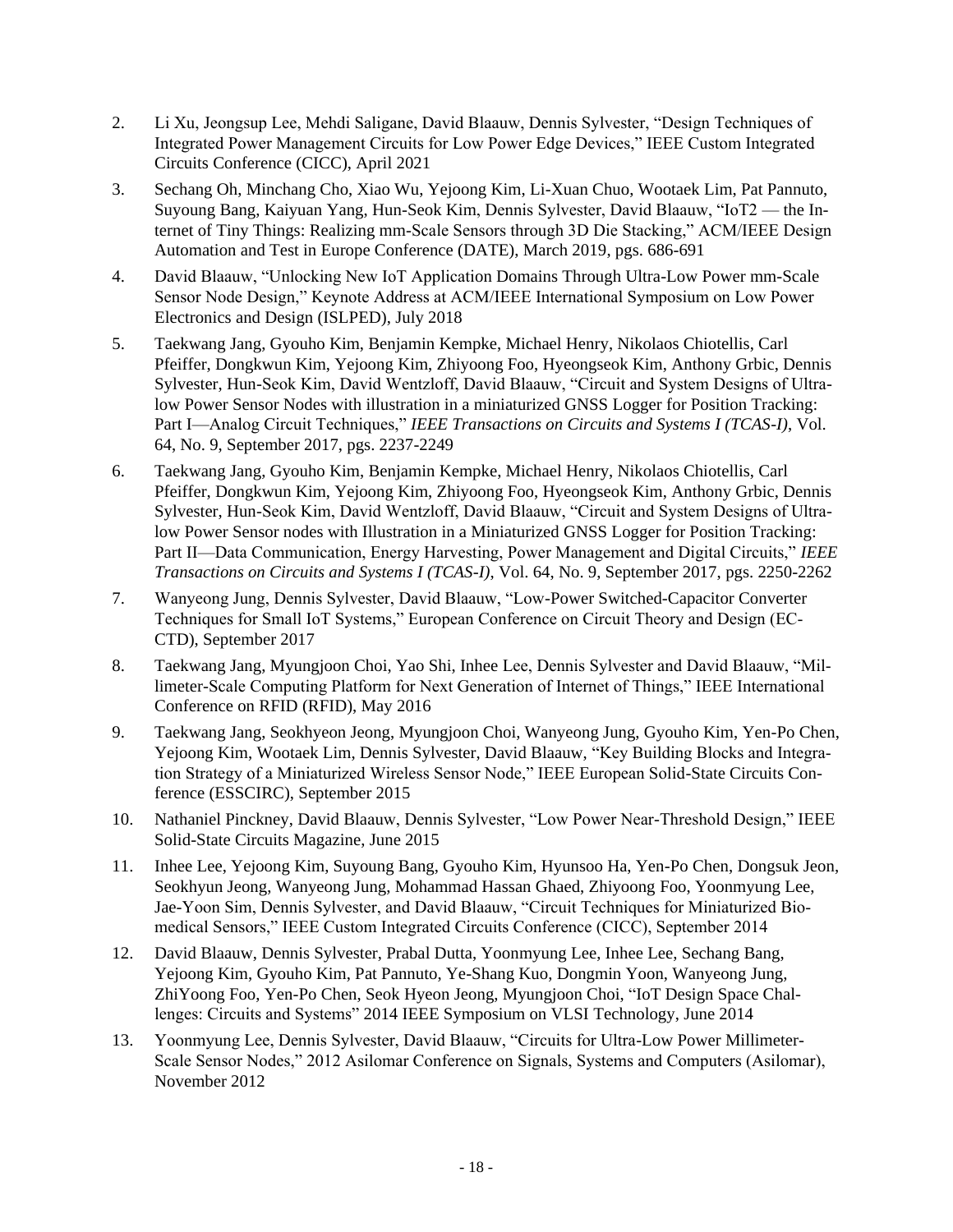- 14. David Blaauw, Dennis Sylvester, Yoonmyung Lee, Inhee Lee, Suyoung Bang, Yejoong Kim, Gyouho Kim, Hassan Ghaed, "From Digital Processors to Analog Building Blocks: Enabling New Applications through Ultra-Low Voltage Design," **Invited paper** to the IEEE Subthreshold Microelectronics Conference (SubVt), Plenary Keynote, October 2012
- 15. Nathaniel Pinckney, Korey Sewell, Ronald Dreslinski, Dave Fick, David Blaauw, Dennis Sylvester, Trevor Mudge, "Assessing the Performance of Parallelized Near-Threshold Computing," ACM/IEEE Design Automation Conference (DAC), June 2012
- 16. Yoonmyung Lee, YeJoong Kim, Dongmin Yoon, David Blaauw, Dennis Sylvester, "Circuit and System Design Guidelines for Ultra-Low Power Sensor Nodes," ACM/IEEE Design Automation conference (DAC), June 2012
- 17. Yoonmyung Lee, Dennis Sylvester, David Blaauw, "Synchronization of Ultra-Low Power Wireless Sensor Nodes", *IEEE International Midwest Symposium on Circuits and Systems (MWSCAS)*, August 2011
- 18. Gregory Chen, Scott Hanson, David Blaauw, Dennis Sylvester, "Circuit Design Advances for Wireless Sensing Applications," Proceedings of the IEEE, Special Issue on Wireless Sensor Networks, Vol. 98, No. 11, November 2010, pg. 1808 - 1827
- 19. Prashant Singh, Dennis Sylvester, David Blaauw, "Adaptive Sensing and Design for Reliability," IEEE International Reliability Physics Symposium, May 2010
- 20. Ronald G. Dreslinski, Michael Wieckowski, David Blaauw, Dennis Sylvester, Trevor Mudge, "Near-Threshold Computing: Reclaiming Moore's Law Through Energy Efficient Integrated Circuits," Proceedings of the IEEE, Special Issue on Ultra-Low Power Circuit Technology, Vol. 98, No. 2, February 2010, pg. 253 - 266
- 21. Prashant Singh, Cheng Zhuo, Eric Karl, David Blaauw, Dennis Sylvester, "Sensor Driven Reliability and Wearout Management," *IEEE Design and Test of Computers* (*D&T*), Vol. 26, No. 6, November/December 2009, pg. 40 - 49
- 22. David Blaauw, Shidhartha Das, "CPU, Heal Thyself," IEEE Spectrum, August 2009
- 23. Shidhartha Das, David Blaauw, David Bull, Krisztian Flautner, Rob Aitken, "Addressing Design Margins through Error-tolerant Circuits," ACM/IEEE Design Automation Conference (DAC), July 2009
- 24. Shidhartha Das, David Blaauw, "Adaptive Design for Nanometer Technology," IEEE International Symposium on Circuits and Systems (ISCAS), May 2009
- 25. Dennis Sylvester, Scott Hanson, Seok, Yu-Shiang Lin, David Blaauw, "Designing Robust Ultra-Low Power Circuits," International Electron Devices Meeting (IEDM), December 2008
- 26. David Blaauw, Kaviraj Chopra, Ashish Srivastava, Lou Sheffer, "Statistical Timing Analysis: Basic Principles to State-of-the-Art," *Transactions on Computer-Aided Design of Integrated Circuits and Systems* (*T-CAD*), invited review article, Vol. 27, No. 4, April 2008, pg. 589-607
- 27. Scott Hanson, Bo Zhai, David Blaauw, Dennis Sylvester, "Energy-Optimal Circuit Design," IEEE International SoC Design Conference, November 2007
- 28. Sanjay Pant, Eli Chiprout, David Blaauw, "Power Grid Physics and Implications for CAD," *IEEE Design and Test of Computers (D & T)*, Vol. 24, No. 3, May-June 2007, pg. 246-254
- 29. Dennis Sylvester, Scott Hanson, Bo Zhai, and David Blaauw, "Design strategies for ultra-low voltage circuits," IEEE International SoC Design Conference, September 2006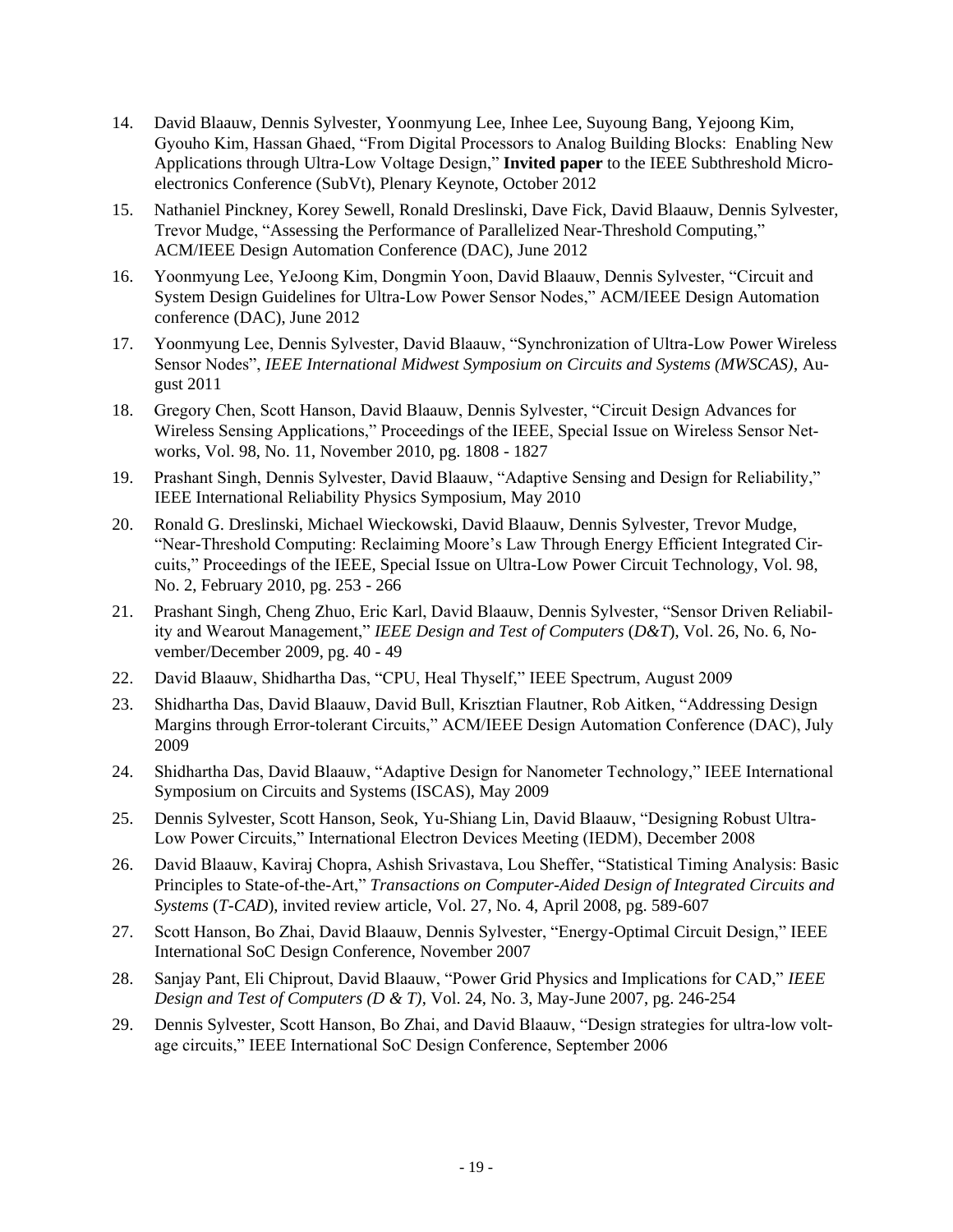- 30. Scott Hanson, Bo Zhai, David Blaauw, Dennis Sylvester, Andres Bryant, Xinlin Wang, "Energy Optimality and Variability in Subthreshold Design," ACM/IEEE International Symposium on Low-Power Electronics and Design (ISLPED), September 2006
- 31. Shidartha Das, David Roberts, Seokwoo Lee, Sanjay Pant, David Blaauw, Todd Austin, Trevor Mudge, Krisztián Flautner, "A Self-Tuning Dynamic Voltage Scaled Processor Using Delay-Error Detection and Correction," IEEE International Conference on Integrated Circuit Design & Technology (ICICDT), May 2006
- 32. David Blaauw and Bo Zhai, "Energy Efficient Design for Subthreshold Supply Voltage Operation," IEEE International Symposium on Circuits and Systems (ISCAS), May 2006
- 33. Rajeev R. Rao, David Blaauw, Dennis Sylvester, Anirudh Devgan, "Modeling and Analysis of Parametric Yield Under Power and Performance Constraints," *IEEE Design and Test of Computers (D&T)*, Vol. 22, No. 4, July-August 2005, pg. 376-385
- 34. Todd Austin, Valeria Bertacco, David Blaauw, Trevor Mudge, "Opportunities and Challenges for Better Than Worst-Case Design," ACM/IEEE Asia-Pacific Design Automation Conference (ASP-DAC), January 2005, pg. I-2
- 35. Bo Zhai, David Blaauw, Dennis Sylvester, Krisztián Flautner, "Extended Dynamic Voltage Scaling for Low Power Design," IEEE International SOC Conference, September 2004, pg. 389-394
- 36. Todd Austin, David Blaauw, Trevor Mudge, Krisztián Flautner, "Making Typical Silicon Matter with Razor" *IEEE Computer*, March 2004, pg. 57-65
- 37. David Blaauw, Kaushik Gala, "Inductance: Implications and Solutions for High-Speed Digital Circuits - Inductance Extraction and Modeling," IEEE International Solid-State Circuits Conference (ISSCC), February 2002, pg. 548-553
- 38. David Blaauw, "Signal Integrity Issues in High Performance Design," IEEE International Workshop on Power and Timing Modeling, Optimization and Simulation (Patmos), September 2001, pg. 5.1.1-5.1.4
- 39. Kaushik Gala, David Blaauw, Junfeng Wang, Vladimir Zolotov, Min Zhao, "Inductance 101: Analysis and Design Issues," ACM/IEEE Design Automation Conference (DAC), June 2001, pg. 329- 334
- 40. David Blaauw, Kaushik Gala, Vladimir Zolotov, Rajendran Panda, Junfeng Wang, "On-Chip Inductance Modeling," ACM/IEEE Great Lake Symposium on VLSI Design (GLSVLSI), March 2000, pg. 75-80
- 41. David Blaauw, "Power Management Issues in High Performance Processor Design," IEEE Alessandro Volta Workshop on Low-Power Design (VOLTA), March 1999, pg. 2
- 42. David Blaauw, Abhijit Dharchoudhury, Rajendran Panda, Supamas Sirichotiyakul, Chanhee Oh, Tim Edwards, "Industrial Perspectives on Emerging CAD Tools for Low Power Processor Design," ACM/IEEE International Symposium on Low-Power Electronics and Design (ISLPED), August 1998, pg. 143-148
- 43. Abhijit Dharchoudhury, Rajendran Panda, David Blaauw, Ravi Vaidyanathan, Bogdan Tutuianu, David Bearden, "Methodology for the Design and Analysis of Power Distribution Networks on the PowerPC Microprocessor," ACM/IEEE Design Automation Conference (DAC), June 1998, pg. 738-743

#### **D. Journals**

1. Hyochan An, Samuel R. Nason-Tomaszewski, Jongyup Lim, Kyumin Kwon, Matthew S. Willsey, Parag G. Patil, Hun-Seok Kim, Dennis Sylvester, Cynthia A. Chestek, and David Blaauw "A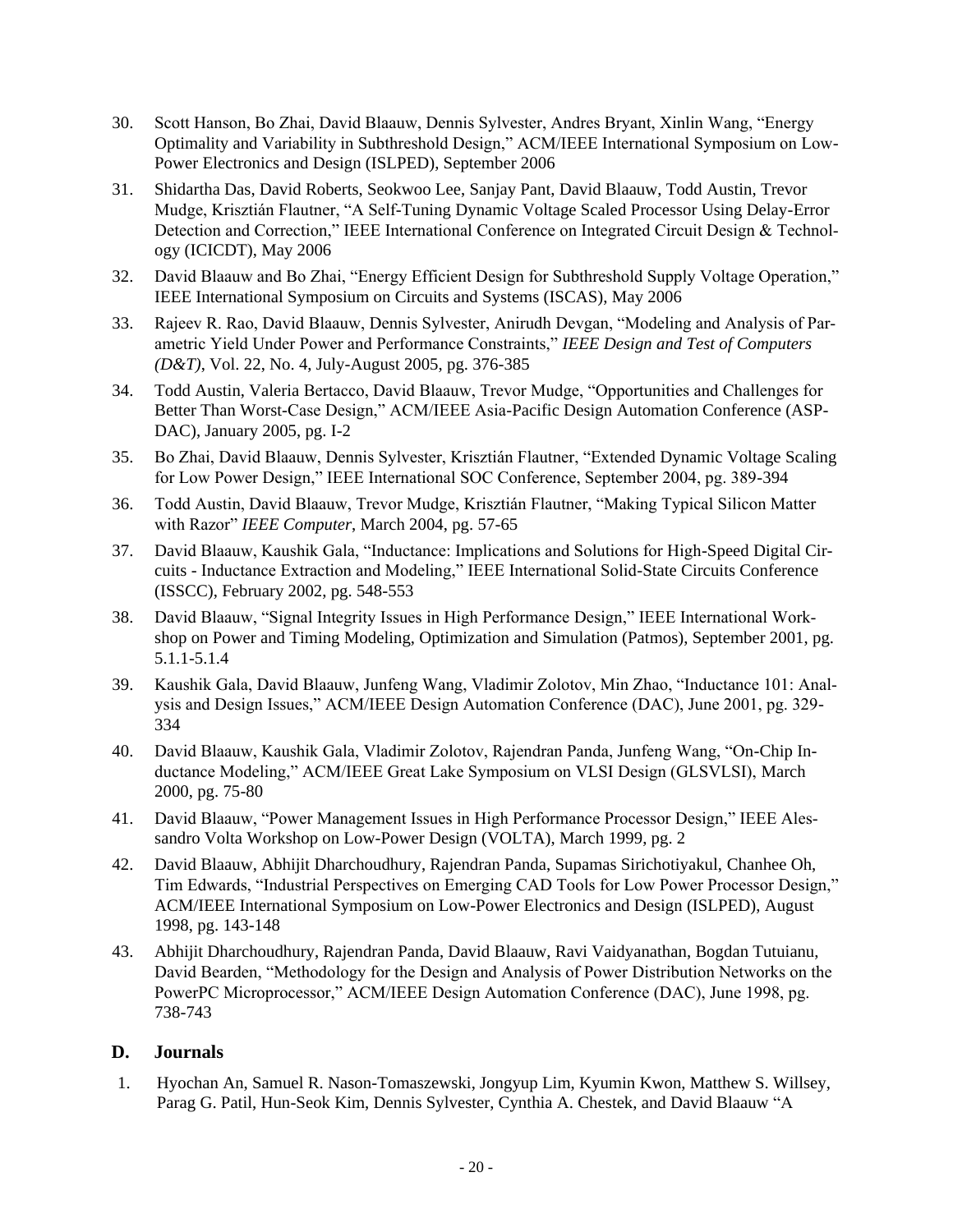Power-Efficient Brain-Machine Interface System with a Sub-mW Feature Extraction and Decoding ASIC Demonstrated in Nonhuman Primates," *IEEE Transactions on Biomedical Circuits and Systems*, accepted

- 2. Jack Wadden, Brandon Newell, Joshua Bugbee, Vishal John, Amy K. Bruzek, Robert P. Dickson, Carl Koschmann, David Blaauw, Satish Narayanasamy, Reetuparna Das, "Ultra-Rapid Somatic Variant Detection via Real-Time Targeted Amplicon Sequencing," *Communications Biology*
- 3. Joseph T. Costello, Samuel R. Nason-Tomaszewski, Hyochan An, Jungho Lee, Matthew J. Mender, Hisham Temmar, Dylan M. Wallace, Jongyup Lim, Matthew S. Willsey, Parag G. Patil, Taekwang Jang, Jamie D. Phillips, Hun-Seok Kim, David Blaauw, Cynthia A. Chestek, "A lowpower communication scheme for wireless, 1000 channel brain-machine interfaces," *Journal of Neural Engineering,* accepted
- 4. Jongyup Lim, Jungho Lee, Eunseong Moon, Michael Barrow, Gabriele Atzeni, Joseph G. Letner, Joseph T. Costello, Samuel R. Nason, Paras R. Patel, Yi Sun, Parag G. Patil, Hun-Seok Kim, Cynthia A. Chestek, Jamie Phillips, David Blaauw, Dennis Sylvester, Taekwang Jang, "A Light Tolerant Wireless Neural Recording IC for Motor Prediction with Near-Infrared-based Power and Data telemetry," *IEEE Journal of Solid-state Circuits (JSSC),* **Invited Paper** to the *Special Issue on VLSI 2021,* January 2022
- 5. Sujin Park, Ji-Hwan Seol, Li Xu, SeongHwan Cho, Dennis Sylvester, David Blaauw, "A 43nW, 32kHz, ±4.2ppm Piece-Wise Linear Temperature Compensated Crystal Oscillator with ΔΣ Modulated Load Capacitance," *IEEE Journal of Solid-state Circuits (JSSC),* **Invited Paper** to the *Special Issue on VLSI 2021,* January 2022
- 6. Sung Kim, Morteza Fayazi, Alhad Daftardar, Kuan-Yu Chen, Jielun Tan, Subhankar Pal, Tutu Ajayi, Yan Xiong, Trevor Mudge, Chaitali Chakrabarti, David Blaauw, Ronald Dreslinski, Hun-Seok Kim, "Versa: A 36-Core Systolic Multiprocessor with Dynamically-Reconfigurable Interconnect and Memory," *IEEE Journal of Solid-state Circuits (JSSC),* **Invited Paper** to the *Special Issue on VLSI 2021,* Vol. 57, No. 4, January 2022, pgs. 986-998
- 7. Ji-Hwan Seol, Kyojin Choo, David Blaauw, Dennis Sylvester, Taekwang Jang, "A Reference Oversampling PLL achieving −256-dB FoM and −78-dBc Reference Spur," *IEEE Journal of Solid-State Circuits (JSSC)*, **Invited Paper** to the *Special Issue on ASSCC 2020*, Vol. 56, No. 10, October 2021, pgs. 2993-3007
- 8. Li Xu, Kyojin Choo, David Blaauw, Dennis Sylvester, "An Analog-Assisted Digital LDO with Single Subthreshold Output PMOS Achieving 1.44fs FOM," *IEEE Solid-State Circuits Letters*, August 2021, pgs. 154 - 157
- 9. Li Xu, Taekwang Jang, Jongyup Lim, Kyojin Choo, David Blaauw, and Dennis Sylvester, "A 510pW 32kHz Crystal Oscillator with High Energy-to-Noise-Ratio Pulse Injection," *IEEE Journal of Solid-State Circuits (JSSC),* July 2021
- 10. Cindy S. Bick, Inhee Lee, David Blauuw, Trevor Coote, Amanda E. Haponski, and Diarmaid Ó Foighil, "Millimeter-sized smart sensors reveal that a solar refuge protects tree snail Partula hyalina from extirpation," *Communications Biology*, June 2021
- 11. Jongyup Lim, Jungho Lee, Eunseong Moon, Michael Barrow, Gabriele Atzeni Joseph Letner, Joseph Costello, Samuel R. Nason, Paras R. Patel, Parag G. Patil, Hun-Seok Kim, Cynthia A. Chestek, Jamie Phillips, David Blaauw, Dennis Sylvester, Taekwang Jang, "A Light Tolerant Neural Recording IC for Near-Infrared-Powered Free Floating Motes," *IEEE Journal of Solid-state Circuits (JSSC),* **Invited Paper** to the *Special Issue on VLSI 2021,* June 2021
- 12. Rohit Rothe, Minchang Cho, Kyojin Choo, Seokhyeon Jeong, Sechang Oh, Dennis Sylvester, David Blaauw, "A 192 nW 0.02 Hz High Pass Corner Acoustic Analog Front-End with Automatic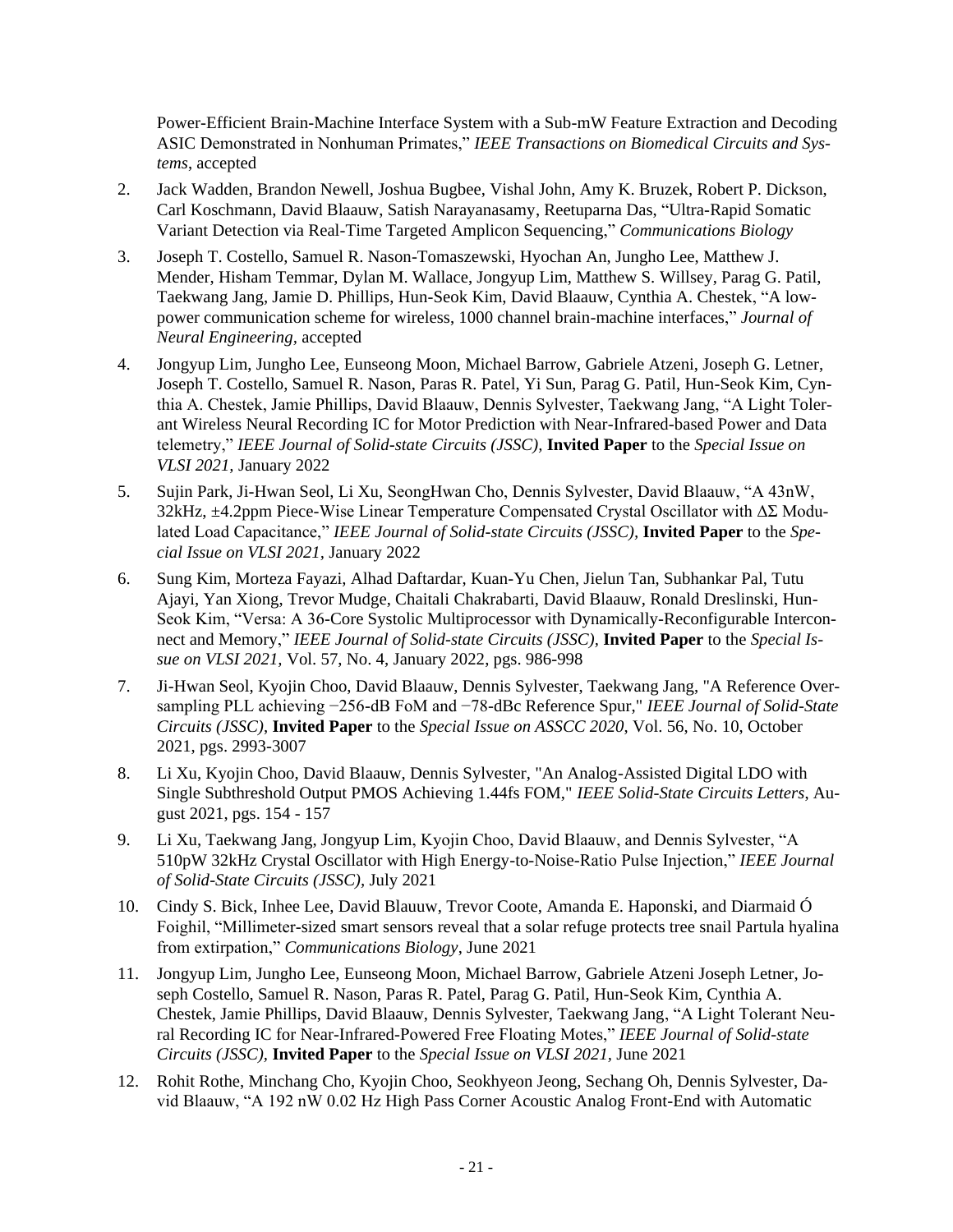Saturation Detection and Recovery," *IEEE Journal of Solid-state Circuits (JSSC),* **Invited Paper** to the *Special Issue on VLSI 2021,* June 2021

- 13. Najme Ebrahimi, Hun Seok Kim, David Blaauw, "Physical Layer Secret Key Generation Using Joint Interference and Phase-Shift Keying Modulation" *IEEE Transaction on Microwave Theory and Techniques (TMTT)*, Vol. 69, No. 5, May 2021, pgs. 2673-2685
- 14. Eunseong Moon, Michael Barrow, Jongyup Lim, Jungho Lee, Samuel Nason, Joseph Costello, Hun Seok Kim, Cynthia Chestek, Taekwang Jang, David Blaauw, Jamie Phillips, "Bridging the Last Millimeter Gap of Brain-Machine Interfaces via Near-Infrared Wireless Power Transfer and Data Communications," *ACS Photonics,* Vol. 8, No. 5, April 2021, pgs. 1430–1438
- 15. Xiao Wu, Arun Subramaniyan, Zhehong Wang, Satish Narayanasamy, Reetuparna Das, David Blaauw, "A High-Throughput Pruning-based Pair-Hidden-Markov-Model Hardware Accelerator for Next-Generation DNA Sequencing," *IEEE Solid-State Circuits Letters,* **Invited Paper** to the *Special Issue on VLSI 2020,* Vol. 4, 2021, pgs. 31-35
- 16. Ziyun Li, Zhehong Wang, Li Xu, Qing Dong, Bowen Liu, Chin-I Su, Wen-Ting Chu, George Tsou, Yu-Der Chih, Tsung-Yung Jonathan Chang, Dennis Sylvester, Hun-Seok Kim, David Blaauw, "RRAM-DNN: An RRAM and Model-Compression Empowered All-Weights-on-Chip DNN Accelerator," *IEEE Journal of Solid-state Circuits (JSSC)*, **Invited Paper** to the *Special Issue on VLSI 2020,* Vol. 56, No. 4, April 2021, pgs. 1105-1115
- 17. Jingcheng Wang, Hyochan An, Qirui Zhang, Hun Seok Kim, David Blaauw, Dennis Sylvester, "A 40nm Ultra-low Leakage Voltage-Stacked SRAM for Intelligent IoT Sensors," *IEEE Solid-State Circuits Letters*, **Invited Paper** to the *Special Issue on VLSI 2020,* April 2021*,* Vol. 4, 2021, pgs. 14-17
- 18. Hyochan An, Sam Schiferl, Siddharth Venkatesan, Tim Wesley, Qirui Zhang, Jingcheng Wang, Kyojin Choo, Shiyu Liu, Bowen Liu, Ziyun Li, Luyao Gong, Hengfei Zhong, David Blaauw, Ronald Dreslinski, Hun Seok Kim, Dennis Sylvester, "An Ultra-low-power Image Signal Processor for Hierarchical Image Recognition with Deep Neural Networks," *IEEE Journal of Solid-State Circuits (JSSC)*, **Invited Paper** to the *Special Issue on VLSI 2020,* Vol. 56, No. 4, April 2021, pgs. 1071-1081
- 19. Zhehong Wang, Tianjun Zhang, Daichi Fujiki, Arun Subramaniyan, Xiao Wu, Makoto Yasuda, Satoru Miyoshi, Masaru Kawaminami, Reetuparna Das, Satish Narayanasamy, David Blaauw, "A 2.46M reads/s Seed-Extension Accelerator for Next-Generation-Sequencing using a String-Independent PE Array," *IEEE Solid-State Circuits Letters*, **Invited Paper** to the *Special Issue on CICC 2020*, Vol. 56, No. 3, March 2021, pgs. 824-833
- 20. Eunseong Moon, Michael Barrow, Jongyup Lim, David Blaauw, Jamie D. Phillips, "Dual-Junction GaAs Photovoltaics for Low Irradiance Wireless Power Transfer in Sub Millimeter-scale Sensor Nodes," *IEEE Journal of Photovoltaics*, Vol. 10, No. 6, November 2020, pg. 1721-1726
- 21. Ji-Hwan Seol, Kyojin Choo, David Blaauw, Dennis Sylvester, Taekwang Jang, "A 67-fs<sub>rms</sub> Jitter, −130 dBc/Hz In-Band Phase Noise, −256-dB FoM Reference Oversampling Digital PLL With Proportional Path Timing Control," *IEEE Solid-State Circuits Letters*, **Invited Paper** to the *Special Issue on ASSCC 2020*, Vol. 3, September 2020, pg. 430-433
- 22. Samuel R. Nason, Alex K. Vaskov, Matthew S. Willsey, Elissa J. Welle, Hyochan An, Philip P. Vu, Autumn J. Bullard, Chrono S. Nu, Jonathan C. Kao, Krishna V. Shenoy, Taekwang Jang, Hun-Seok Kim, David Blaauw, Parag G. Patil, Cynthia A. Chestek, "A low-power band of neuronal spiking activity dominated by local single units improves the performance of brain–machine interfaces," *Nature Biomedical Engineering*, Vol. 4, July 2020, pg. 973-983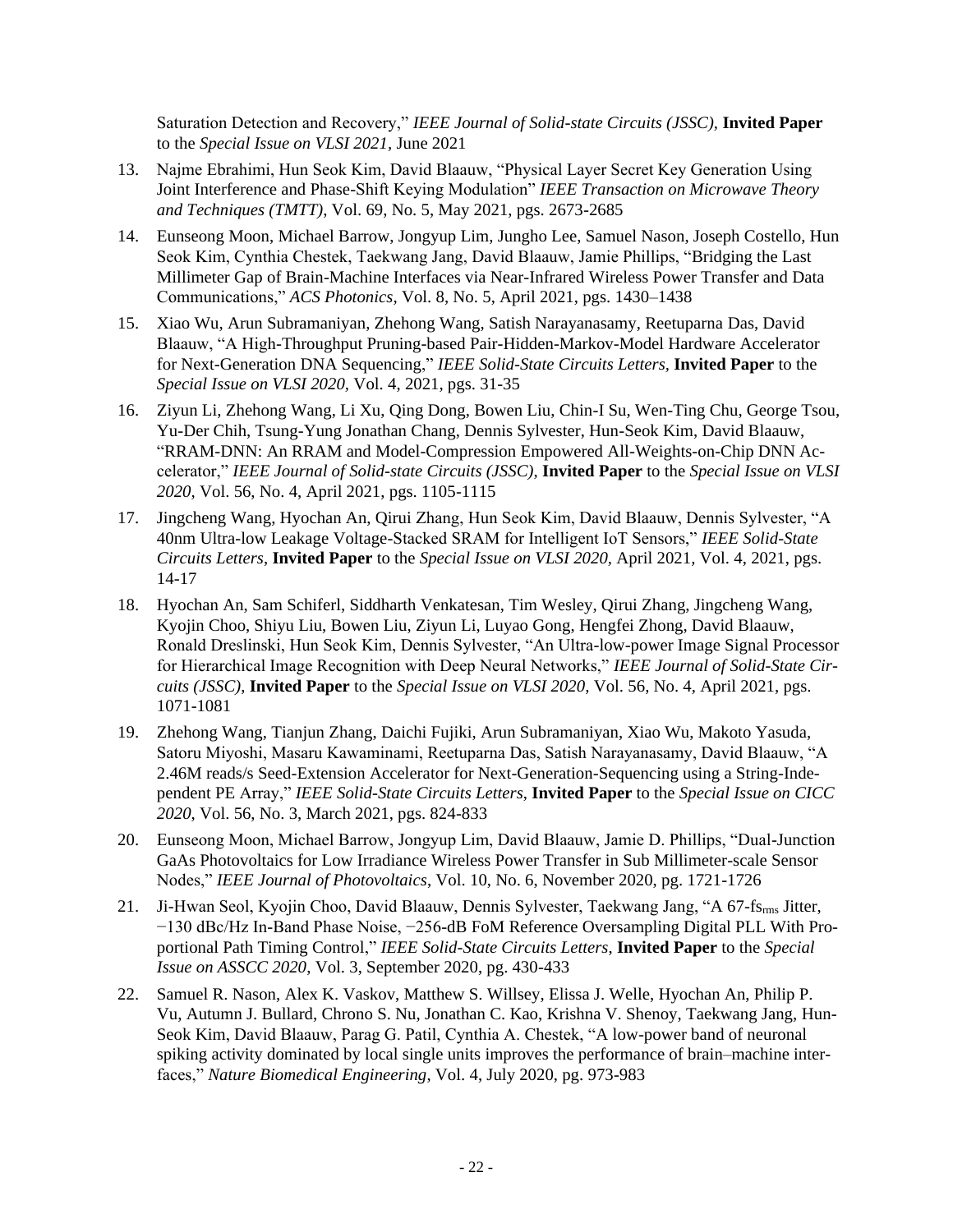- 23. Jeongsup Lee, Mehdi Saligane, David Blaauw and Dennis Sylvester, "A 0.3V to 1.8–3.3V Leakage-Biased Synchronous Level Converter for ULP SoCs," *IEEE Solid-State Circuits Letters*, Vol. 3, July 2020, pg. 130 - 133
- 24. Li-Xuan Chuo, Zhen Feng, Yejoong Kim, Nikolaos Chiotellis, Makoto Yasuda, Satoru Miyoshi, Masaru Kawaminami, Anthony Grbic, David Wentzloff, David Blaauw, and Hun-Seok Kim, "Millimeter-Scale Node-to-Node Radio Using a Carrier Frequency Interlocking IF Receiver for a Fully Integrated 4x4x4mm<sup>3</sup> Wireless Sensor Node," *IEEE Journal of Solid-State Circuits (JSSC)*, **Invited Paper** to the *Special Issue on RFIC 2019,* Volume: 55, No. 5, May 2020, pg. 1128 - 1138
- 25. Dong-Hyeon Park, Subhankar Pal, Siying Feng, Paul Gao, Jielun Tan, Austin Rovinski, Shaolin Xie, Chun Zhao, Aporva Amarnath, Timothy Wesley, Jonathan Beaumont, Kuan-Yu Chen, Chaitali Chakrabarti, Michael Taylor, Trevor Mudge, David Blaauw, Hun-Seok Kim, Ronald Dreslinski, "A 7.3 M Output Non-Zeros/J, 11.7 M Output Non-Zeros/GB Reconfigurable Sparse Matrix-Matrix Multiplication Accelerator," *IEEE Journal of Solid-StateSolid-State Circuits (JSSC),*  **Invited Paper** to the *Special Issue on VLSI 2019,* Vol. 55, No. 4, April 2020, pg. 933-944Jeongsup Lee, Yiqun Zhang, Qing Dong, Wooteak Lim, Mehdi Saligane, Yejoong Kim, Seokhyeon Jeong, Jongyup Lim, Makoto Yasuda, Satoru Miyoshi, Masaru Kawaminami, David Blaauw, Dennis Sylvester, "A Self-Tuning IoT Processor Using Leakage-Ratio Measurement for Energy Optimal Operation," *IEEE Journal of Solid-State Circuits (JSSC)*, **Invited Paper** to the *Special Issue on ISSCC 2019*, Vol. 55, No. 1, January 2020, pg. 87 - 97
- 26. Jingcheng Wang, Xiaowei Wang, Charles Eckert, Arun Subramaniyan, Reetuparna Das, David Blaauw, Dennis Sylvester, "A 28-nm Compute SRAM with Bit-Serial Logic/Arithmetic Operations for Programmable In-Memory Vector Computing," *IEEE Journal of Solid-StateSolid-State Circuits (JSSC),* **Invited Paper** to the *Special Issue on ISSCC 2019,* Vol. 55, No. 1, January 2020, pg. 76 - 86
- 27. Yimai Peng, David Kyojin Choo, Sechang Oh, Inhee Lee, Taekwang Jang, Yejoong Kim, Jongyup Lim, David Blaauw, Dennis Sylvester, "An Efficient Piezoelectric Energy Harvesting Interface Circuit Using a Sense-and-Set Rectifier," *IEEE Journal of Solid-StateSolid-State Circuits (JSSC),*  **Invited Paper** to the *Special Issue on ISSCC 2019,* Vol. 54, No. 12, December 2019, pg. 3348- 3361
- 28. Kyojin D. Choo, Li Su, Yejoong Kim, Ji-Hwan Seol, Xiao Wu, Dennis Sylvester, David Blaauw, "Energy-Efficient Motion-Triggered IoT CMOS Image Sensor with Capacitor Array-Assisted Charge-Injection SAR ADC," *IEEE Journal of Solid-StateSolid-State Circuits (JSSC),* **Invited Paper** to the *Special Issue on ISSCC 2019,* Vol. 54, No. 11, November 2019, pg. 2921-2931
- 29. Sechang Oh, Minchang Cho, Zhan Shi, Jongyup Lim, Yejoong Kim, Seokhyeon Jeong, Yu Chen, Rohit Rothe, David Blaauw, Hun-Seok Kim, Dennis Sylvester, "An Acoustic Signal Processing Chip With 142-nW Voice Activity Detection Using Mixer-Based Sequential Frequency Scanning and Neural Network Classification," *IEEE Journal of Solid-StateSolid-State Circuits (JSSC),* **Invited Paper** to the *Special Issue on ISSCC 2019,* Vol. 54, No. 11, November 2019, pg. 3005-3016
- 30. Paolo Bollella, Inhee Lee, David Blaauw, Evgeny Katz, "A Microelectronic Sensor Device Powered by a Small Implantable Biofuel Cell †," *ChemPhysChem,* **Selected as a VIP article***,* Vol. 21, August 2019 pg. 120 –128
- 31. Ziyun Li, Jingcheng Wang, Dennis Sylvester, David Blaauw, Hun Seok Kim "A  $1920 \times 108025$ -Frames/s 2.4-TOPS/W Low-Power 6-D Vision Processor for Unified Optical Flow and Stereo Depth with Semi-Global Matching," *IEEE Journal of Solid-StateSolid-State Circuits (JSSC),* **Invited Paper** to the *Special Issue on VLSI 2017,* Vol. 54, No. 4, April 2019, pg. 1048-1058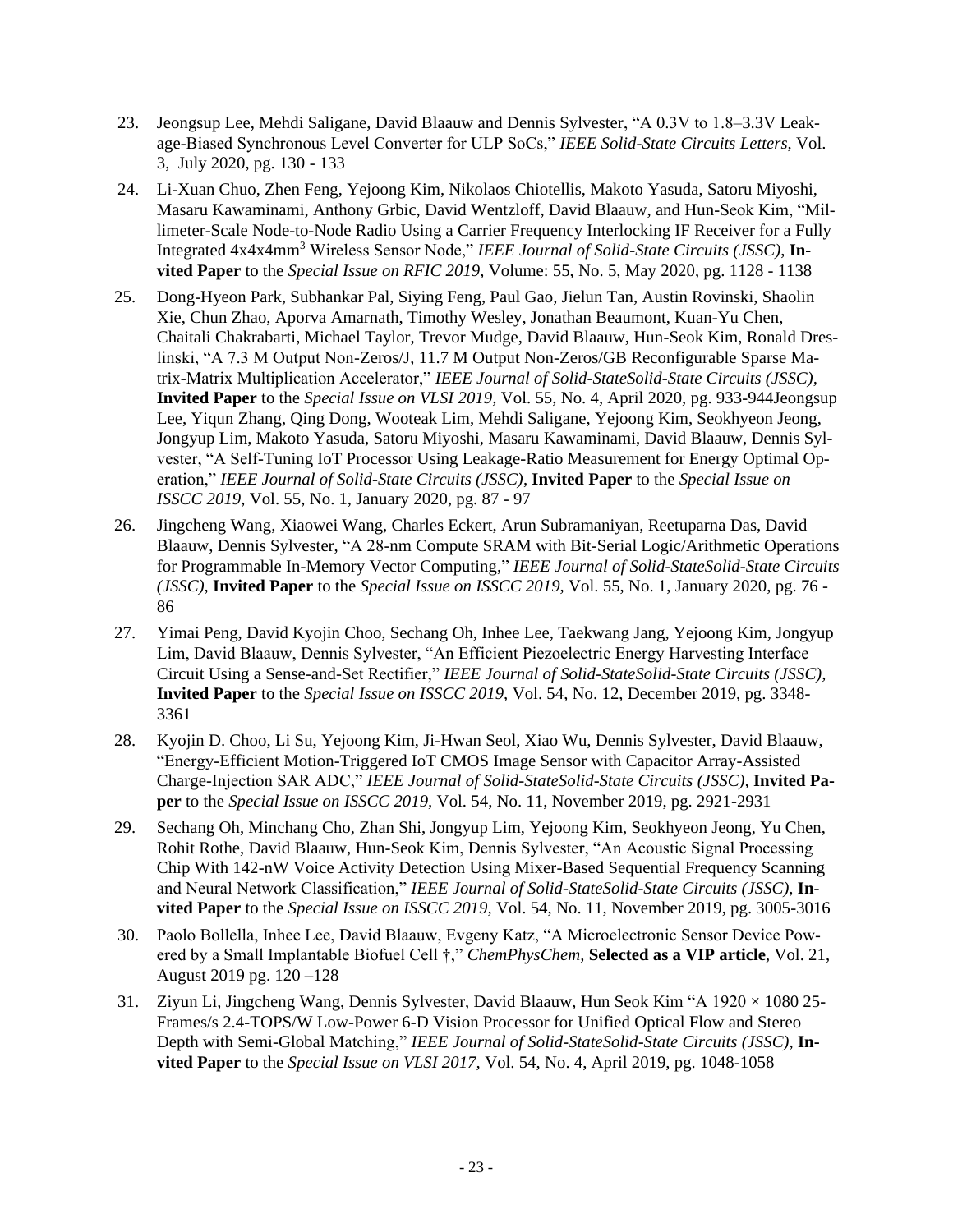- 32. Junwon Jeong, Seokhyeon Jeong, Dennis Sylvester, David Blaauw, and Chulwoo Kim, "A 42 nJ/conversion On-Demand State-of-Charge Indicator for Miniature IoT Li-ion Batteries," *IEEE Journal of Solid-StateSolid-State Circuits (JSSC),* Vol. 54, No. 2, February 2019, pg. 524-537
- 33. Eunseong Moon, Inhee Lee, David Blaauw and Jamie D. Phillips, "High-Efficiency Photovoltaic Modules on a Chip for Millimeter-Scale Energy Harvesting," *Progress in Photovoltaics: Research and Applications,* No. 27, February 2019, pg. 540–546
- 34. Qing Dong, Zhehong Wang, Jongyup Lim, Yiqun Zhang, Mahmut E. Sinangil, Yi-Chun Shih, Yu-Der Chih, Jonathan Chang, David Blaauw, Dennis Sylvester, "A 1Mb 28nm 1T1MTJ STT-MRAM with Single-Cap Offset-Cancelled Sense Amplifier and In-situ Self-Write-Termination," *IEEE Journal of Solid-StateSolid-State Circuits (JSSC),* Vol. 54, No. 1, January 2019, pg. 231-239
- 35. Ziyun Li, Jiang Xiang, Luyao Gong, David Blaauw, Chaitali Chakrabarti, Hun Seok Kim "Low Complexity, Hardware-Efficient Neighbor-Guided SGM Optical Flow for Low Power Mobile Vision Applications*,*" *IEEE Transactions on Circuits and Systems for Video Technology,* Vol. 29, No. 7, July 2018, pg. 2191-2204
- 36. Pat Pannuto, Benjamin Kempke, Li-Xuan Chuo, David Blaauw, Prabal Dutta, "Harmonium: Ultra Wideband Pulse Generation with Bandstitched Recovery for Fast, Accurate, and Robust Indoor Localization," *ACM Transactions on Sensor Networks,* Vol. 14, No. 2, June 2018
- 37. Yiqun Zhang, Li Xu, Qing Dong, Jingcheng Wang, Kaiyuan Yang, Supreet Jeloka, David Blaauw, Dennis Sylvester "Recryptor: A Reconfigurable Cryptographic Cortex-M0 Processor with In-Memory and Near-Memory Computing for IoT Security," *IEEE Journal of Solid-StateSolid-State Circuits (JSSC),* **Invited Paper** to the *Special Issue on VLSI 2017,* Vol. 53, No. 4, April 2018, pg. 995-1005
- 38. Qing Dong, Supreet Jeloka, Mehdi Saligane, Yejoong Kim, Masaru Kawaminami, Akihiko Harada, Satoru Miyoshi, Makoto Yasuda, David Blaauw, Dennis Sylvester "A 4+2T SRAM for Searching and In-Memory Computing with 0.3V VDDmin," *IEEE Journal of Solid-StateSolid-State Circuits (JSSC),* **Invited Paper** to the *Special Issue on VLSI 2017,* Vol. 53, No. 4, April 2018, pg. 1006-1015
- 39. Yiqun Zhang, Mahmood Khayatzadeh, Kaiyuan Yang, Mehdi Saligane, Nathaniel Pinckney, Massimo Alioto, David Blaauw, Dennis Sylvester, "iRazor: Current-Based Error Detection and Correction for PVT Variation Tolerance in 40-nm ARM Cortex-R4 Processor," *IEEE Journal of Solid-StateSolid-State Circuits (JSSC)*, Vol. 53No. 2, February 2018, pg. 619-631
- 40. Maria Gamella, Inhee Lee, Nataliia Guz, David Blaauw, Evgeny Katz, "Bioelectronic Interface between Biomolecular Logic Systems and Microelectronics," *International Journal of Unconventional Computing*, Vol. 14, No. 1, January 2018, pg. 27-41
- 41. Taekwang Jang, Seokhyeon Jeong, Dongsuk Jeon, Kyojin Choo, Dennis Sylvester, David Blaauw, "A Noise Reconfigurable All Digital Phase Locked Loop using a Switched Capacitor based Frequency Locked Loop and a Noise Detector," *IEEE Journal of Solid-StateSolid-State Circuits (JSSC)*, **Invited Paper** to the *Special Issue on ISSCC 2017,* Vol. 53, No. 1, January 2018, pg. 50- 65
- 42. Xiao Wu, Kyojin Choo, Yao Shi, Li-Xuan Chuo, Dennis Sylvester, David Blaauw, "A Fully Integrated Counter Flow Energy Reservoir for Peak Power Delivery in Small Form-Factor Sensor Systems," *IEEE Journal of Solid-StateSolid-State Circuits (JSSC)*, **Invited paper** to the *Special issue on ISSCC 2017*, Vol. 52, No. 12, December 2017, pg. 3155-3167
- 43. Kaiyuan Yang, David Blaauw, Dennis Sylvester, "Hardware Designs for Security in Ultra-Low-Power IoT Systems – An Overview and Survey," *IEEE Micro on Ultra Low Power Processors,*  Vol. 37, No. 6, November 2017, pg. 72-89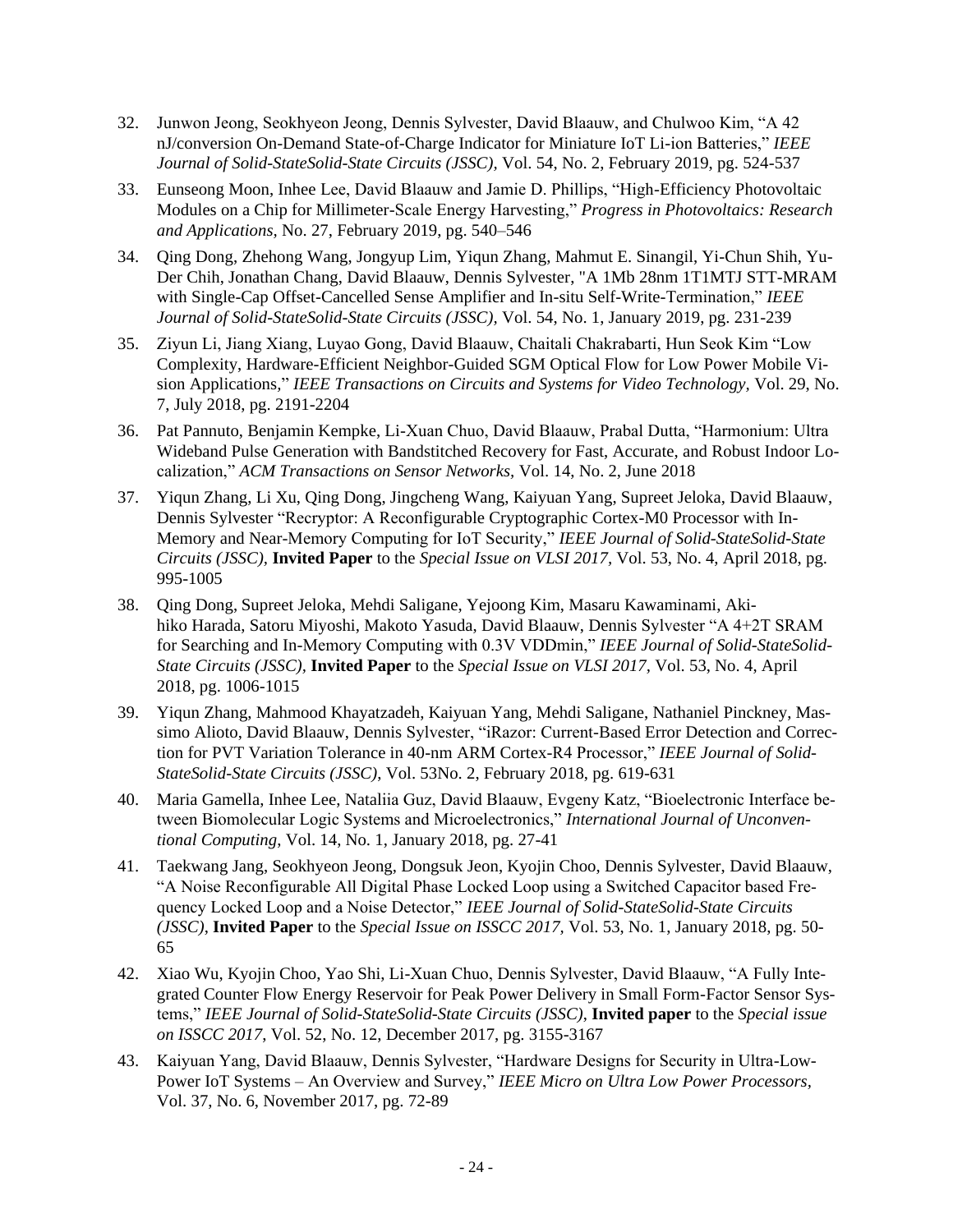- 44. Ziyun Li, Qing Dong, Mehdi Saligane, Benjamin Kempke, Luyao Gong, Zhengya Zhang, Ron Dreslinski, David Blaauw, Hun Seok Kim, "A 1920 × 1080 30-frames/s 2.3 TOPS/W Stereo-Depth Processor for Energy-Efficient Autonomous Navigation of Micro Aerial Vehicles," *IEEE Journal of Solid-StateSolid-State Circuits (JSSC)*, **Invited Paper** to the *Special Issue on ISSCC 2017,* Vol. 53, No. 1, September 2017, pg. 76-90
- 45. Eunseong Moon, David Blaauw, Jamie Phillips, "Infrared Energy Harvesting in mm-Scale GaAs Photovoltaics," *IEEE Transactions on Electron Devices (T-ED),* Vol. 64, No. 11, September 2017, pg. 4554-4560
- 46. Eunseong Moon, David Blaauw, Jamie Phillips, "Subcutaneous Photovoltaic Infrared Energy Harvesting for Bio-Implantable Devices," *IEEE Transactions on Electron Devices (T-ED)*, Vol. 64, No. 5, May 2017, pg. 2432-237
- 47. Qing Dong, Kaiyuan Yang, Laura Fick, David Fick, David Blaauw, Dennis Sylvester "Low-Power and Compact Analog-to-Digital Converter Using Spintronic Racetrack Memory Devices," *IEEE Transactions on Very Large Scale Integration Systems (T-VLSI)*, Vol. 25, No. 3, March 2017, pgs. 907-918
- 48. Minseob Shim, Seokhyeon Jeong, Paul Myers, Suyoung Bang, Chulwoo Kim, Dennis Sylvester, David Blaauw, Wanyeong Jung, "Edge-Pursuit Comparator: An Energy-Scalable Oscillator Collapse-Based Comparator with Application in a 74.1dB SNDR, 20kS/s 15b SAR ADC," *IEEE Journal of Solid-StateSolid-State Circuits (JSSC),* **Invited Paper** to the *Special Issue on VLSI 2015*, Vol. 52, No. 4, April 2017, pg. 1077-1090
- 49. Xiao Wu, Yao Shi, Supreet Jeloka, Kaiyuan Yang, Inhee Lee, Yoonmyung Lee, Dennis Sylvester, David Blaauw, "A 20pW Discontinuous Switched-Capacitor Energy Harvester for Smart Sensor Applications," *IEEE Journal of Solid-StateSolid-State Circuits (JSSC),* **Invited Paper** to the *Special Issue on VLSI 2016*, Vol. 52, No. 4, January 2017, pgs. 972-984
- 50. Inhee Lee, Dennis Sylvester, David Blaauw "A Subthreshold Voltage Reference with Scalable Output Voltage for Low-Power IoT Systems," *IEEE Journal of Solid-StateSolid-State Circuits (JSSC),* No. 9, January 2017, pg. 1-7
- 51. Myungjoon Choi, Taekwang Jang, Junwong Jeong, Seokhyeong Jeong, David Blaauw, Dennis Sylvester, "A Resonant Current-Mode Wireless Power Receiver and Battery Charger With -32 dBm Sensitivity for Implantable Systems," *IEEE Journal of Solid-StateSolid-State Circuits (JSSC),* **Invited Paper** to the *Special Issue* on *ISSCC 2016*, Vol. 51, No. 51, December 2016, pg. 2880-2892
- 52. Mohit Shah, Sairam Arunachalam, Jingcheng Wang, David Blaauw, Dennis Sylvester, Hun-Seok Kim, Jae-sun Seo, Chaitali Chakrabarti, "A Fixed-Point Neural Network Architecture for Speech Applications on Resource Constrained Hardware," *Journal of Signal Processing*, November 2016, pg. 1-15
- 53. Eunseong Moon, David Blaauw, Jamie Phillips, "Small-area Si Photovoltaics for Low-Flux Infrared Energy Harvesting," *IEEE Transactions on Electron Devices (T-ED)*, Vol. 64, No. 1, November 2016, pg. 15-20
- 54. Inhee Lee, Yoonmyung Lee, Dennis Sylvester, David Blaauw, "Battery Voltage Supervisors for Miniature IoT Systems," *IEEE Journal of Solid-StateSolid-State Circuits (JSSC)*, Vol. 51, No. 11, November 2016, pg. 2743-2756
- 55. Nathaniel Pinckney, Lucian Shifren, Brian Cline, Saurabh Sinha, Supreet Jeloka, Ron Dreslinski, Trevor Mudge, Dennis Sylvester, David Blaauw, "Impact of FinFET on Near-Threshold Voltage Scalability" *SI: Computing in the Dark Silicon Era issue of IEEE Design & Test*, Vol. 34, No. 2, November 2016, pg. 31-38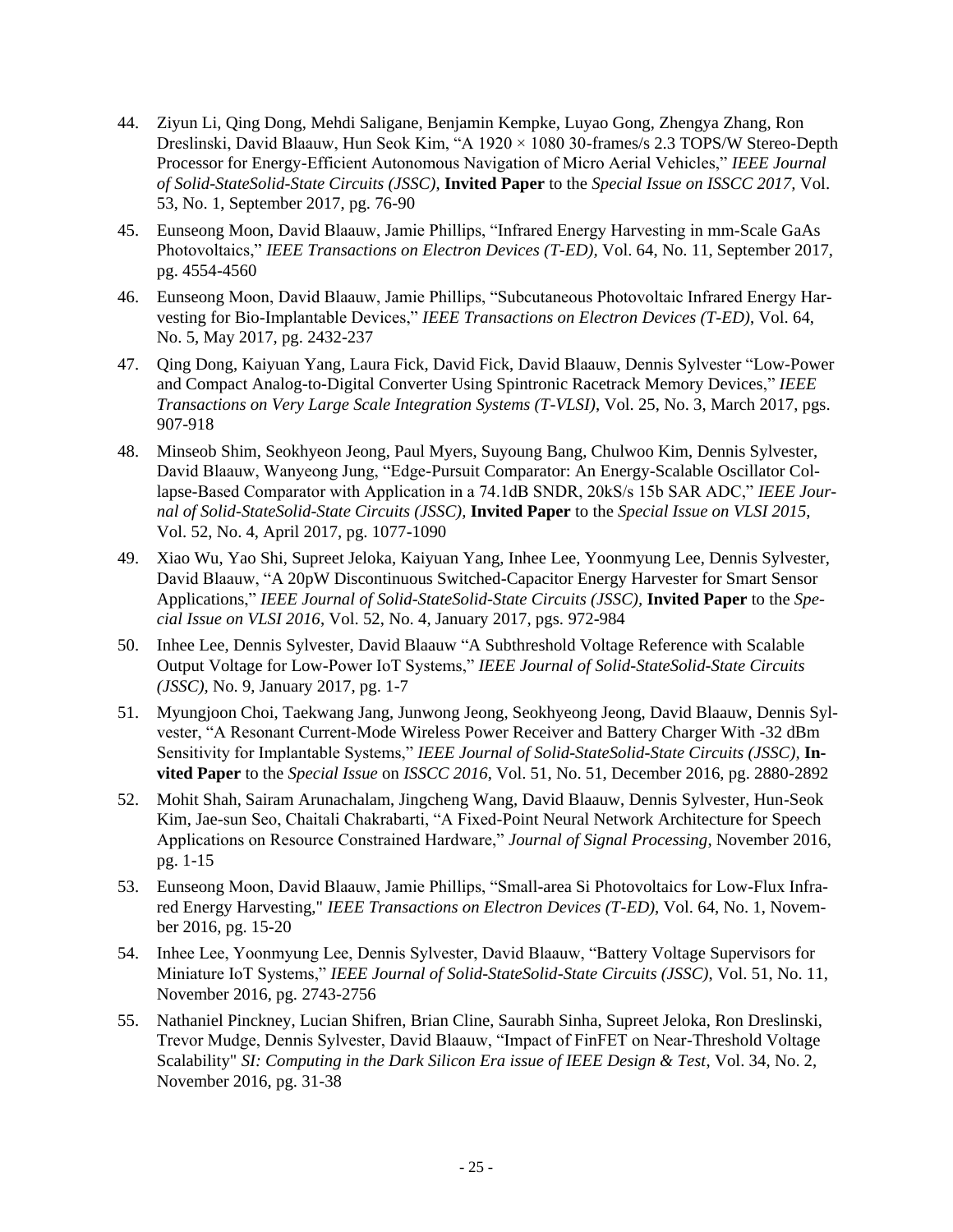- 56. Yao Shi, Myungjoon Choi, Ziyun Li, Zhihong Luo, Gyouho Kim, Zhiyoong Foo, Hun-Seok Kim, David Wentzloff, David Blaauw, "A 10mm<sup>3</sup> Inductive-Coupling Near-Field Radio for Syringe-Implantable Smart Sensor Nodes," *IEEE Journal of Solid-StateSolid-State Circuits (JSSC)*, Vol. 51, No. 11, September 2016, pg. 2570-2583
- 57. Yajing Chen, Nikolaos Chiotellis, Li-Xuan Chuo, Carl Pfeiffer, Yao Shi, Ronald Dreslinski, Anthony Grbic, Trevor Mudge, David Wentzloff, David Blaauw, Hun Seok Kim, "Energy-Autonomous Wireless Communication for Millimeter-Scale Internet-of-Things Sensor Nodes," *JSAC - IEEE Journal on Selected Areas - Series on Green Communications and Networking*, No. 99, September 2016
- 58. Myungjoon Choi, Taekwang Jang, Suyoung Bang, Yao Shi, David Blaauw, Dennis Sylvester, "A 110nW Resistive Frequency Locked On-Chip Oscillator with 34.3 ppm/ºC Temperature Stability for System-on-Chip Designs," *IEEE Journal of Solid-StateSolid-State Circuits (JSSC)*, Vol. 51, No. 9, September 2016, pg. 2106-2118
- 59. Yoonmyung Lee, Dennis Sylvester, David Blaauw, "Ultra-Low Power Circuit Design for Wireless Sensor Nodes for Structural Health Monitoring," *IEEE Journal of Solid-State Circuits (JSSC)*, Vol. 104, No. 8, August 2016, pg. 1529-1546
- 60. Pat Pannuto, Yoonmyung Lee, Ye-Sheng Kuo, ZhiYoong Foo, Benjamin Kempke, Gyouho Kim, Ronald G. Dreslinski, David Blaauw, and Prabal Dutta, "MBus: A System Integration Bus for the Modular Microscale Computing Class," *Top Picks Special Issue of IEEE Micro*, Vol. 36, No. 3, May-June 2016, pg. 60-70
- 61. Supreet Jeloka, Naveen Akesh, Dennis Sylvester, and David Blaauw, "A 28nm configurable memory (TCAM / BCAM / SRAM) using push-rule 6T bit cell enabling logic-in-memory," *IEEE Journal of Solid-State Circuits (JSSC),* **Invited Paper** to the *Special Issue on VLSI 2015*, Vol. 51, No. 4, April 2016, pg. 1009-1021
- 62. Kaiyuan Yang, David Blaauw, Dennis Sylvester, "An All-Digital Edge Racing True Random Number Generator Robust Against PVT Variations," *IEEE Journal of Solid-StateSolid-State Circuits (JSSC)*, Vol. 51, No. 4, April 2016, pg. 1022-1031
- 63. Suyoung Bang, Jae-sun, Seo, Leland Chang, David Blaauw, Dennis Sylvester, "A Low Ripple Switched-Capacitor Voltage Regulator Using Flying Capacitance Dithering," *IEEE Journal of Solid-StateSolid-State Circuits (JSSC)*, Vol. 51, No. 4, April 2016, pg. 919-929
- 64. Inhee Lee, Dennis Sylvester, and David Blaauw, "A Constant Energy-per-Cycle Ring Oscillator over Wide Frequency Range for Wireless Sensor Nodes," *IEEE Journal of Solid-State Circuits (JSSC)*, Vol. 51, No. 3, March 2016, pg. 697-711
- 65. Dongmin Yoon, Taekwang Jang, Dennis Sylvester, David Blaauw, "A 5.58 nW Crystal Oscillator Using Pulsed Driver for Real-Time Clocks," *IEEE Journal of Solid-State Circuits (JSSC),* **Invited Paper** to the *Special Issue on ISSCC 2012*, Vol. 51, No. 2, February 2016, pgs. 509-522
- 66. Fabio Frustaci, David Blaauw, Dennis Sylvester, Massimo Alioto, "Approximate SRAMs with Dynamic Energy-Quality Management TVLSI-00402-2015.R1," *IEEE Transactions on Very Large Scale Integration Systems (T-VLSI)*, Vol. 55, January 2016, No 90, pg. 1-14
- 67. Suyoung Bang, David Blaauw, and Dennis Sylvester, "A Successive-Approximation Switched-Capacitor DC-DC Converter with Resolution of VIN/2N for a Wide Range of Input and Output Voltages," *IEEE Journal of Solid-StateSolid-State Circuits (JSSC)*, Vol. 51, No. 2, January 2016, pg. 543-556
- 68. Seok Hyeon Jeong, Inhee Lee, David Blaauw, Dennis Sylvester, "A 5.8nW CMOS Wake-up Timer for Ultra-Low Power Wireless Applications" *IEEE Journal of Solid-State Circuits (JSSC)*, Vol. 50, No. 8, August 2015, pg. 1754-1763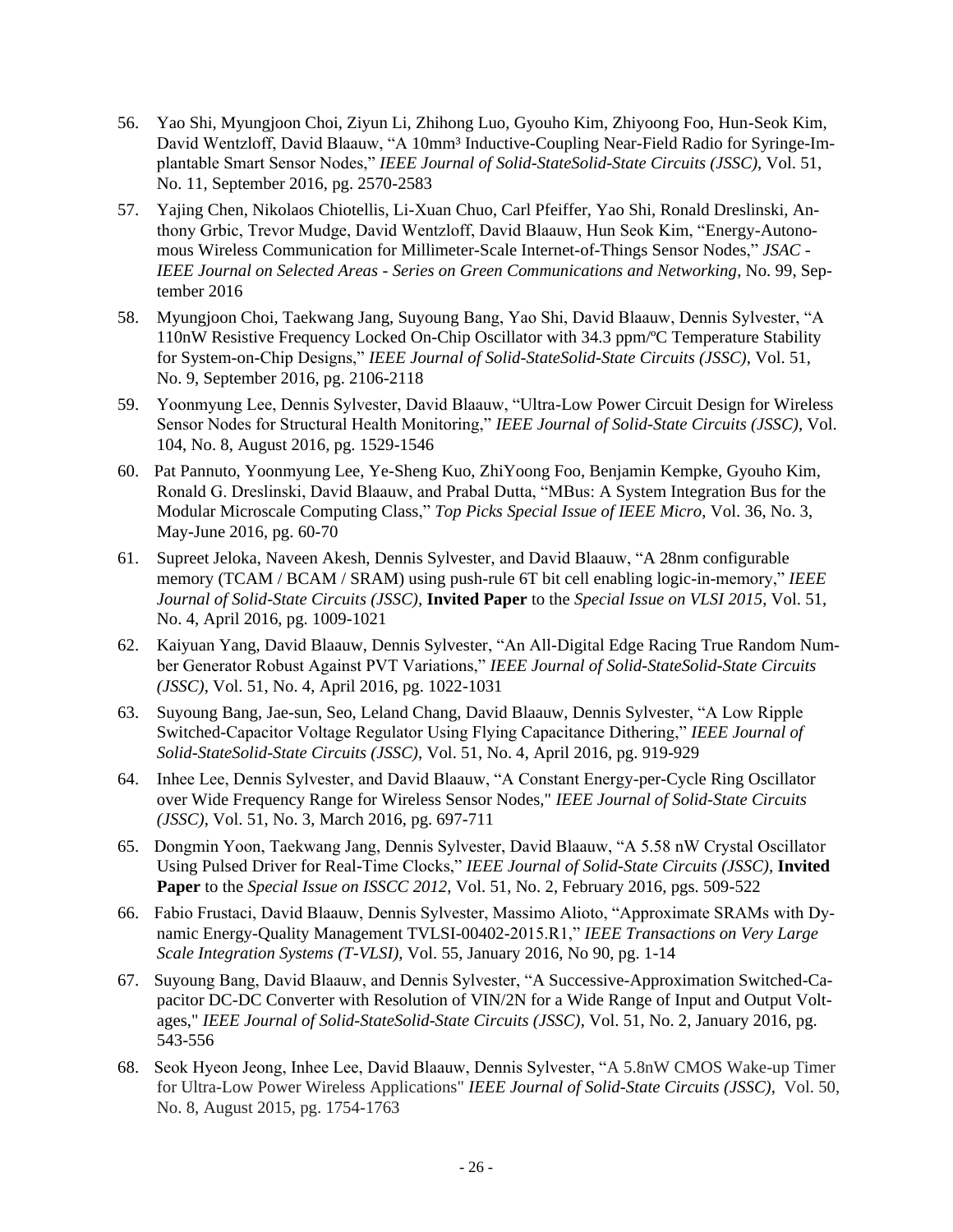- 69. Sechang Oh, Yoonmyung Lee, Jingcheng Wang, Zhiyoong Foo, Yejoong Kim, David Blaauw, Dennis Sylvester, "Dual-Slope Capacitance to Digital Converter Integrated in an Implantable Pressure Sensing System," *IEEE Journal of Solid-State Circuits (JSSC),* **Invited Paper** to the *Special Issue on ESSCIRC 2016*, Vol. 50, No. 7, July 2015, pg. 1581-1591
- 70. Alan S. Teran, Joeson Wong, Wootaek Lim, Gyouho Kim, Yoonmyoung Lee, David Blaauw, Jamie D. Phillips, "AlGaAs Photovoltaics for Indoor Energy Harvesting in mm-Scale Wireless Sensor Nodes," *IEEE Transactions on Electron Devices (T-ED)*, Vol. 62, No. 7, June 2015, pg. 2170- 2175
- 71. Fabio Frustaci, Mahmood Khayatzadeh, David Blaauw, Dennis Sylvester, Massimo Alioto, "SRAM for Error-Tolerant Applications with Dynamic Energy-Quality Management in 28nm CMOS," *IEEE Journal of Solid-State Circuits (JSSC)*, Vol. 50, No. 5, May 2015, pg. 1310 - 1323
- 72. Inhee Lee, Gyouho Kim, Suyoung Bang, Adriane Wolfe, Richard Bell, Seokhyeon Jeong, Yejoong Kim, Jeffrey Kagan, Meriah Arias-Thode, Bart Chadwick, Dennis Sylvester, David Blaauw, Yoonmyung Lee, "System-On-Mud: Ultra-Low Power Oceanic Sensing Platform Powered by Small-Scale Benthic Microbial Fuel Cells," *IEEE Transactions on Circuits and Systems I (TCAS-I)*, Vol. 62, No. 4, April 2015, pg. 1126-1135
- 73. Dong-Woo Jee, Dennis Sylvester, David Blaauw, Jae-Yoon Sim, "Digitally Controlled Leakage-Based Oscillator and Fast Relocking MDLL for Ultra Low Power Sensor Platform," *IEEE Journal of Solid-State Circuits (JSSC)*, Vol. 50, No. 5, May 2015, pg. 1-12
- 74. Edward A. Lee, Jan Rabaey, David Blaauw, Prabal Dutta, Kevin Fu, Carlos Guestrin, Bjorn Hartmann, Roozbeh Jafari, Doug Jones, John Kubiatowicz, Vijay Kumar, Rahul Mangharam, Richard M. Murray, George Pappas, Kris Pister, Anthony Rowe, Alberto Sangiovanni-Vincentelli, Sanjit A. Seshia, Tajana Simunic Rosing, Ben Taskar, John Wawrzynek, David Wessel, "The Swarm at the Edge of the Cloud," *IEEE Design and Test*, Vol. 31, No. 3, April 2014, pg. 8-20
- 75. Yen-Po Chen, Dongsuk Jeon, Yoonmyung Lee, Yejoong Kim, Zhiyoong Foo, Inhee Lee, Nicholas B. Langhals, Grant Kruger, Hakan Oral, Omer Berenfeld, Zhengya Zhang, David Blaauw, and Dennis Sylvester, "An Injectable 64nW ECG Mixed-Signal SoC in 65nm for Arrhythmia Monitoring," *IEEE Journal of Solid-StateSolid-State Circuits (JSSC)*, **Invited Paper** to the *Special Issue on ISSCC 2014*, Vol. 50, No. 1, January 2015, pg. 375-390
- 76. Wangyeong Jung, Sechang Oh, Suyoung Bang, Yoonmyung Lee, Zhiyoong Foo, Gyouho Kim, Yiquan Zhang, Dennis Sylvester, David Blaauw, "An Ultra-Low Power Fully Integrated Energy Harvester Based on Self-Oscillating Switched-Capacitor Voltage Doubler," *IEEE Journal of Solid-State Circuits (JSSC)*, Vol. 49, No. 12, December 2014, pg. 2800-2811
- 77. Laura Fick, David Fick, Massimo Alioto, David Blaauw, Dennis Sylvester, "A 346μm2 VCObased, Reference-Free, Self-Timed Sensor Interface for Cubic-Millimeter Sensor Nodes in 28nm CMOS," *IEEE journal of Solid-State Circuits (JSSC),* **Invited Paper** to the *Special Issue on A-SSCC 2013*, Vol. 49, No. 11, November 2014, pg. 2462-2473
- 78. Chia-Hsiang Chen, David Blaauw, Dennis Sylvester, Zhengya Zhang, "Design and Evaluation of Confidence-Driven Error-Resilient Systems," *IEEE Very Large-Scale Integration Systems (T-VLSI)*, Vol. 22, No. 8, August 2014, pg. 1727-1737
- 79. Seokhyeon Jeong, Jae-Yoon Sim, David Blaauw, Dennis Sylvester, "A Fully-Integrated 71nW CMOS Temperature Sensor for Low Power Wireless Sensor Nodes*," IEEE Journal of Solid-State Circuits (JSSC)*, Vol. 49, No. 8, August 2014, pg. 1682-1693
- 80. Dongsuk Jeon, Michael Henry, Yejoong Kim, Inhee Lee, Zhengya Zhang, David Blaauw, Dennis Sylvester, "An Energy Efficient Full-Frame Feature Extraction Accelerator with Shift-Latch FIFO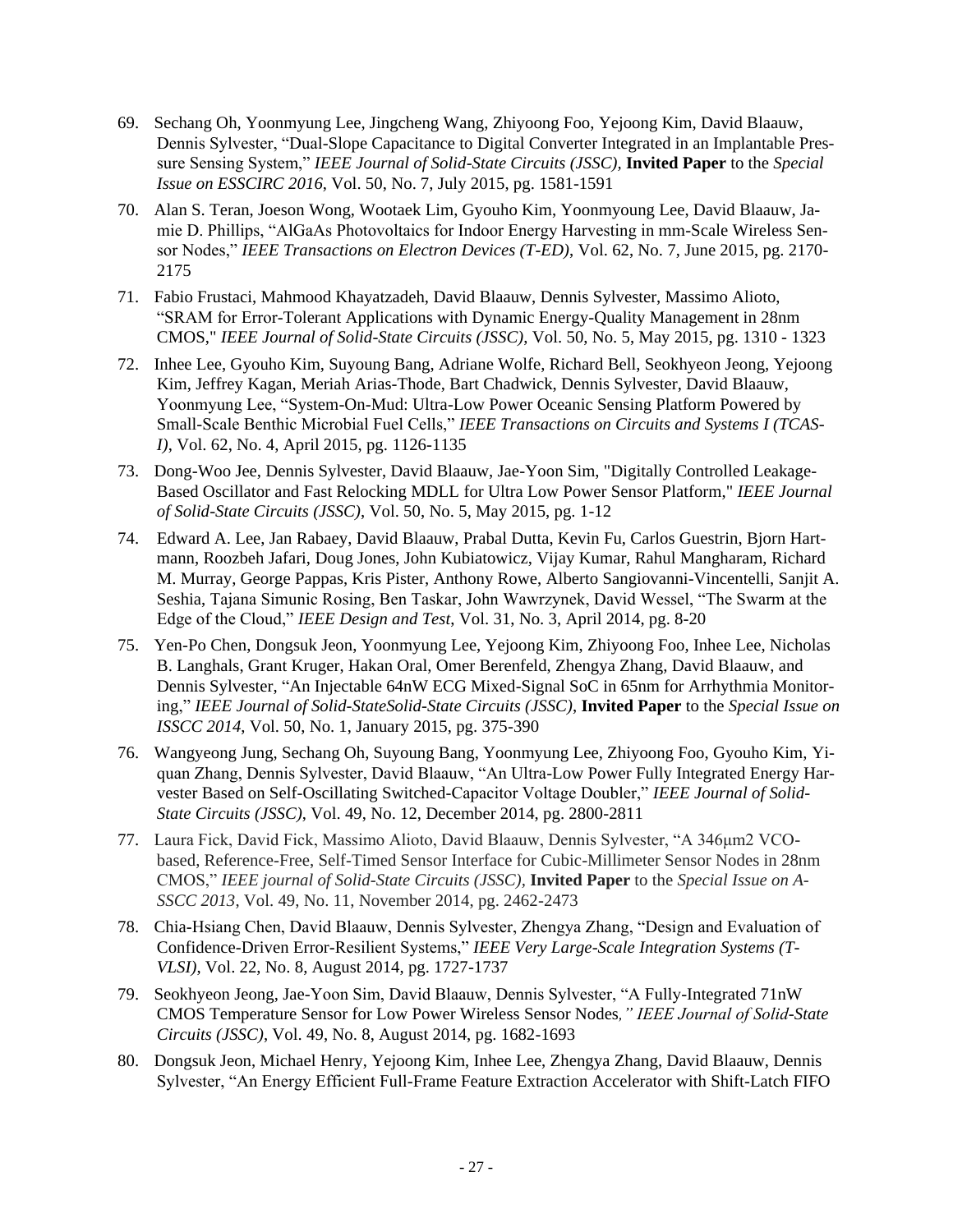in 28nm CMOS," *IEEE Journal of Solid-State Circuits (JSSC)*, Vol. PP, No. 99, March 2014, pg. 1-14

- 81. Youn Sung Park, David Blaauw, Dennis Sylvester, Zhengya Zhang, "Low-Power High-Throughput LDPC Decoder using Non-Refresh Embedded DRAM," *IEEE Journal of Solid-State Circuits (JSSC)*, Vol. 49, No. 3, March 2014, pg. 783-794
- 82. Yoonmyung Lee, Mingoo Seok, Scott Hanson, Dennis Sylvester, David Blaauw, "Achieving Ultralow Standby Power with an Efficient SCCMOS Bias Generator," *IEEE Transactions on Circuits and Systems II (TCAS II)*, Vol. 60, No. 12, December 2013, pg. 842-851
- 83. Mohammad Hassan Ghaed, Gregory Chen, Razi-ul Haque, Michael Wieckowski, Yejoong Kim, Gyouho Kim, Yoonmyung Lee, Inhee Lee, David Fick, Daeyeon Kim, Mingoo Seok, Kensall Wise, David Blaauw, Dennis Sylvester, "Circuits for a Cubic-Millimeter Energy-Autonomous Wireless Intraocular Pressure Monitor," *IEEE Transactions on Circuits and Systems I (TCAS-I)*, Vol. 60, No. 12, December 2013, pg. 3152-3162
- 84. Nathaniel Pinckney, Ronald Dreslinski, Korey Sewell, David Fick, Trevor Mudge, Dennis Sylvester, David Blaauw, "Limits of Parallelism and Boosting in Dim Silicon," *IEEE Micro*, Vol. 33, No. 5, October 2013, pg. 30-37
- 85. Yoonmyung Lee, Bharan Ghiridar, Zhiyoong Foo, Dennis Sylvester, David Blaauw, "A Sub-nW Multi-stage Temperature Compensated Timer for Ultra-Low-Power Sensor Nodes," *IEEE Journal of Solid-State Circuits (JSSC)*, Vol. 48, No. 10, October 2013, pg. 2511-2521
- 86. ZhiYoong Foo, David Devescery, Mohammad Ghaed, Inhee Lee, Abishek Madhavan, Youn Sung Park, Arvind Rao, Zachary Renner, Nathan Roberts, Aaron Schulman, Vikas Vinay, Michael Wieckowski, Dongmin Yoon, Cliff Schmidt, Thomas Schmid, Prabal Dutta, Peter Chen, David Blaauw, "A Low-cost Audio Computer for Information Dissemination among Illiterate People Groups," *IEEE Transactions on Circuits and Systems (TCAS)*, Vol. 60, No. 8, August 2013, pg. 2039-2050
- 87. Chia-Hsiang Chen, David Blaauw, Dennis Sylvester, Zhengya Zhang, "Design and Evaluation of Confidence-Driven Error-Resilient Systems," *IEEE Transactions on Very Large-Scale Integration Systems (T-VLSI)*, August 2013, pg. 1-11
- 88. Yoonmyung Lee, Daeyeon Kim, Jin Cai, Isaac Lauer, Leland Chang, Steven J. Koester, David Blaauw, Dennis Sylvester, "Low Power Circuit Analysis and Design Based on Heterojunction Tunneling Transistors (HETTs)," *IEEE Transactions on Very Lare Scale Integration Systems (T-VLSI)*, Vol. 21, No. 9, September 2013, pg. 1632-1643
- 89. Ronald Dreslinski, David Fick, Bharan Ghiridar, Gyouho Kim, Sangwon Seo, Matthew Fojtik, Sudhir Satpathy, Yoonmyung Lee, Daeyeon Kim, Nurrachman Liu, Michael Wieckowski, Gregory Chen, Trevor Mudge, Dennis Sylvester, David Blaauw, "Centip3De: A 64-Core, 3D Stacked, Near-Threshold System," *IEEE Micro*, Vol. 33, No. 2, March/April 2013, pg. 8-16
- 90. Cheng Zhuo, David Blaauw, Dennis Sylvester, "A Statistical Framework for Post-Fabrication Oxide Breakdown Reliability Prediction and Management," *IEEE Transactions on Computer-Aided Design of Integrated Circuits and Systems (TCAD)*, Vol. 32, No. 4, April 2013, pg. 630-643
- 91. Matthew Fojtik, Daeyeon Kim, Gregory Chen, Yu-Shiang Lin, David Fick, Junsun Park, Mingoo Seok, Mao-Ter Chen, Zhiyoong Foo, David Blaauw, Dennis Sylvester, "A Millimeter-Scale Energy-Autonomous Sensor System with Stacked Battery and Solar Cells," *IEEE Journal of Solid-State Circuits (JSSC)*, March 2013, pg. 801-813
- 92. Yoonmyung Lee, Suyoung Bang, Inhee Lee, Yejoong Kim, Gyouho Kim, Prabal Dutta, Dennis Sylvester, David Blaauw, "A Modular 1mm<sup>3</sup> Die-Stacked Sensing Platform with Low Power I<sup>2</sup>C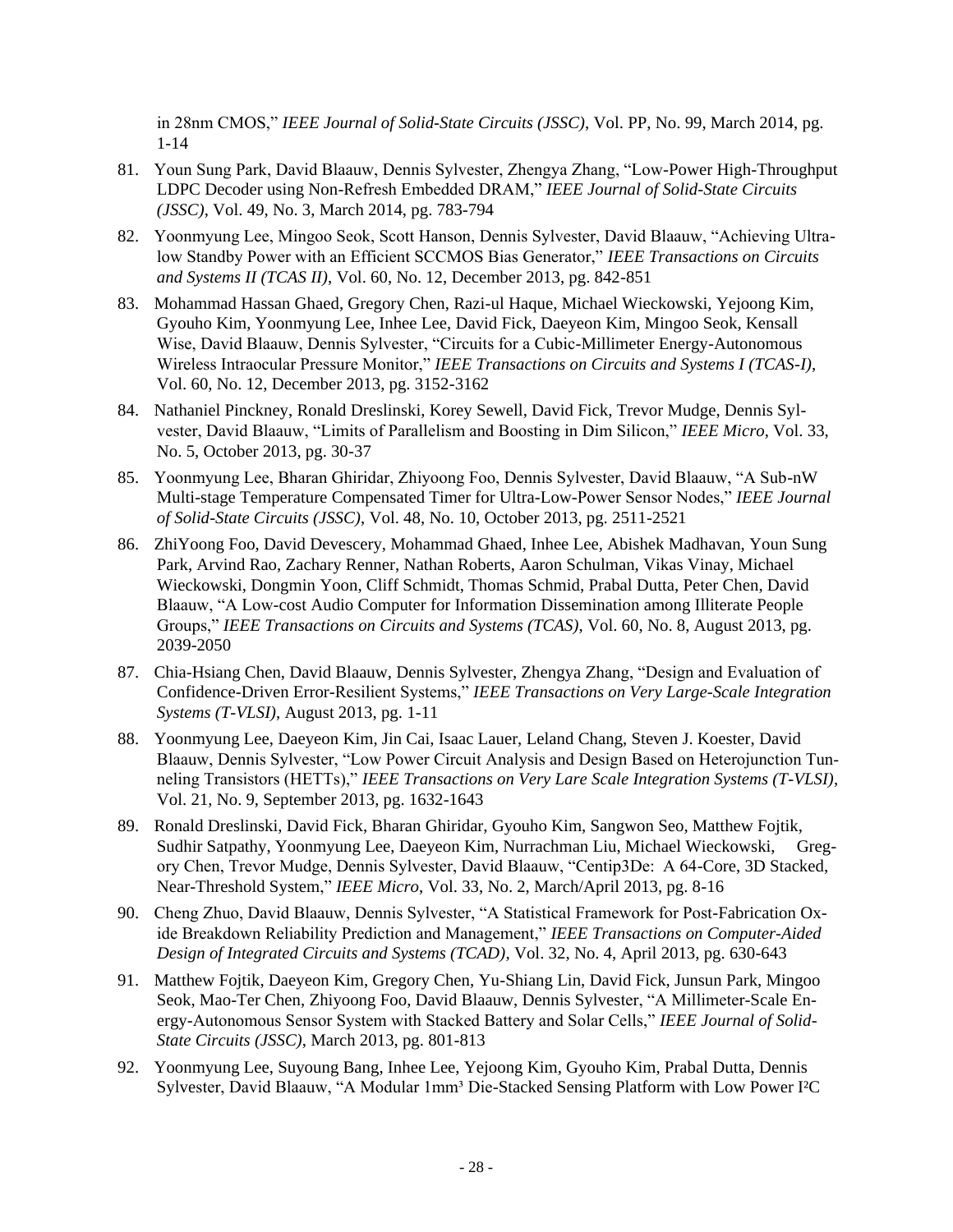Inter-die Communication and Multi-Modal Energy Harvesting," *IEEE Journal of Solid-State Circuits (JSSC),* **Invited Paper** to the *Special Issue on ISSCC 2012*, Vol. 48, No.1, January 2013, pg. 229-243

- 93. Matthew Fojtik, David Fick, Yejoong Kim, Nathaniel Pinckney, David Harris, David Blaauw, Dennis Sylvester, "Bubble Razor: Eliminating Timing Margins in an ARM Cortex-M3 Processor in 45nm CMOS Using Architecturally Independent Error Detection and Correction," IEEE Journal of Solid-State Circuits (JSSC), **Invited Paper** to the *Special Issue on ISSCC 2012*, Vol. 48, No. 1, January 2013, pg. 66-81
- 94. David Fick, Ronald Dreslinski, Bharan Giridhar, Gyouho Kim, Sangwon Seo, Matthew Fojtik, Sudhir Satpathy, Yoonmyung Lee, Daeyeon Kim, Nurrachman Liu, Michael Wieckowski, Gregory Chen, Trevor Mudge, David Blaauw, Dennis Sylvester, "Centip3De: A Cluster-Based NTC Architecture with 64 ARM Cortex-M3 Cores in 3D Stacked 130nm CMOS," *IEEE Journal of Solid-State Circuits (JSSC)*, **Invited Paper** to the *Special Issue on ISSCC 2012*, Vol. 48, No. 1, January 2013, pg. 104-117
- 95. Dongsuk Jeon, Mingoo Seok, Zhengya Zhang, David Blaauw, Dennis Sylvester, "A Design Methodology for Voltage Overscaled Ultra-Low Power Systems," *IEEE Transactions on Circuits and Systems II (TCAS-II)*, December 2012, pg. 952-956
- 96. Mingoo Seok, David Blaauw, Dennis Sylvester, Gyouho Kim, "A Portable 2-Transistor Picowatt Temperature-Compensated Voltage Reference Operating at 0.5V," *IEEE Journal of Solid-State Circuits (JSSC)*, Vol. 47, No. 10, October 2012, pg. 2534-2545
- 97. Korey Sewell, Ronald Dreslinski, Thomas Manville, Sudhir Satpathy, Nathaniel Pinckney, Geoffrey Blake, Michael Cieslak, Reetuparna Das, Thomas Wenisch, Dennis Sylvester, David Blaauw, Trevor Mudge, "Swizzle-Switch Networks for Many-Core Systems," *IEEE Emerging and Selected Topics in Circuits and Systems (JETCAS),* Vol. 2, No. 2, June 2012, pg. 278-294
- 98. Andrew DeOrior, David Fick, Valeria Bertacco, Dennis Sylvester, David Blaauw, Jin Hu, Gregory Chen, "A Reliable Routing Architecture and Algorithm for NoCs," *IEEE Transactions on Computer-Aided Design (TCAD),* Vol. 31, No. 5, May 2012, pg. 726 – 739
- 99. Mingoo Seok, Scott Hanson, Dennis Sylvester, David Blaauw, "Analysis and Optimization with Minimal-Sized Power Gating Switch for Ultra-Low Vdd Operation," *IEEE Transactions on Very Large Scale Integration Systems* (*T-VLSI*), Vol. 20, No. 4, April 2012, pg. 605 - 615
- 100. Dongsuk Jeon, Mingoo Seok, Chaitali Chakrabarti, David Blaauw, and Dennis Sylvester, "A Super-Pipelined Energy Efficient Subthreshold 240MS/s FFT Core in 65nm," *IEEE Journal of Solid-State Circuits (JSSC)*, **Invited Paper** to the *Special Issue on ISSCC 2011,* Vol. 47, No. 1, January 2012, pg. 23-34
- 101. Jae-Sun Seo, David Blaauw, Dennis Sylvester, "Crosstalk-Aware PWM-Based On-Chip Links With Self-Calibration in 65 nm CMOS," *IEEE Journal of Solid-State Circuits (JSSC),* Vol. 46, No. 9, September 2011, pg. 2041 - 2052
- 102. Cheng Zhuo, Kaviraj Chopra, Dennis Sylvester, David Blaauw, "Process Variation and Temperature-Aware Full Chip Oxide Breakdown Reliability Analysis," *IEE Transactions on Computer-Aided Design of Integrated Circuits and Systems (T-CAD),* Vol. 30, No. 9, September 2011, pg. 1321 - 1334
- 103. Prashant Singh, Eric Karl, Dennis Sylvester, David Blaauw, "Compact Degradation Sensors for Monitoring NBTI and Oxide Degradation," *IEEE Transactions on Very Large Scale Integration Systems* (*T-VLSI*), Vol. 20, No. 9, September 2012, pg. 1645-1655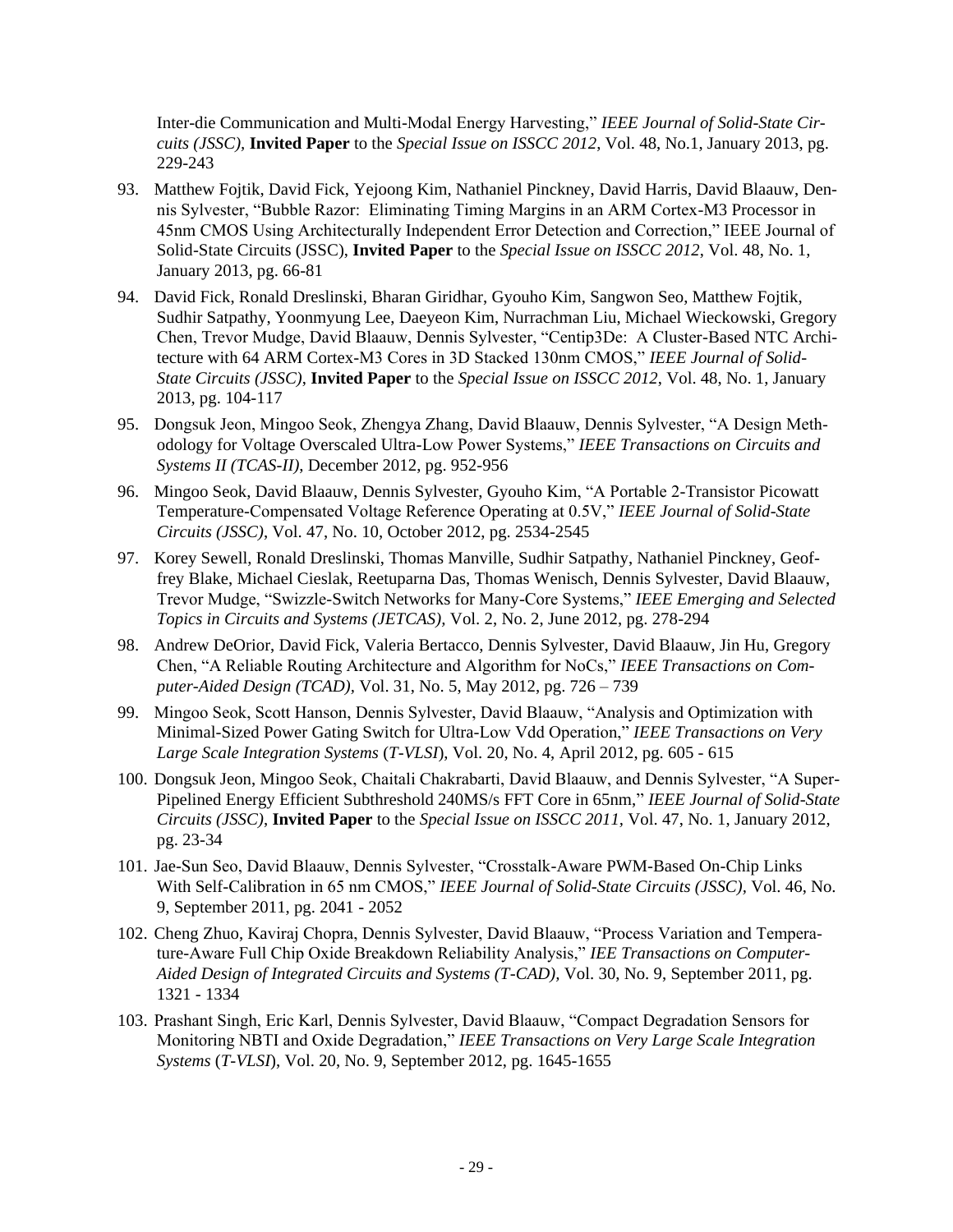- 104. Vineeth Veetil, Kaviraj Chopra, David Blaauw, Dennis Sylvester, "Fast Statistical Static Timing Analysis Using Smart Monte Carlo Techniques," *Transactions on Computer-Aided Design of Integrated Circuits and Systems* (*T-CAD*), Vol. 30, No. 6, June 2011, pgs. 852 - 865
- 105. Mingoo Seok, Gregory Chen, Scott Hanson, Michael Wieckowski, David Blaauw, Dennis Sylvester, "CAS-FEST 2010: Mitigating Variability in Near-Threshold Computing," *IEEE Transactions on Emerging and Selected Topics in Circuits and Systems (T-ESTCS),* Vol. 1, No. 1, March 2011, pg. 42 - 49
- 106. Mingoo Seok, Scott Hanson, Dennis Sylvester, David Blaauw, "Sleep Mode Analysis and Optimization with Minimal-Sized Power Gating Switch for Ultra-Low Vdd Operation," *IEEE Transactions on Very Large Scale Integration Systems* (*T-VLSI*), Vol. 20, No. 4, pg. 605-615, February 2011
- 107. Jae-Sun Seo, Dennis Sylvester, David Blaauw, Himanshu Kaul, Ram Krishnamurthy, "A Robust Edge Encoding Technique for Energy-Efficient Multi-Cycle Interconnect," *IEEE Transactions on Very Large Scale Integration Systems* (*T-VLSI*), Vol. 19, No. 2, February 2011, pg. 264 - 273
- 108. David Bull, Shidhartha Das, Karthik Shivashankar, Ganesh Dasika, Krisztian Flautner, David Blaauw, "A Power-efficient 32bit ARM Processor using Timing-error Detection and Correction for Transient-error Tolerance and Adaptation to PVT Variation," *IEEE Journal of Solid-State Circuits (JSSC)*, **Invited Paper** to the *Special Issue on ISSCC 2010*, Vol. 46, No. 1, January 2011, pg. 18 - 31
- 109. Gregory Chen, Dennis Sylvester, David Blaauw, Trevor Mudge, "Yield-driven Near-threshold SRAM Design," *IEEE Transactions on Very Large Scale Integration Systems* (*T-VLSI*), Vol. 18, No. 11, November 2010, pg. 1590 – 1598
- 110. Gregory Chen, Scott Hanson, David Blaauw, Dennis Sylvester, "Circuit Design Advances for Wireless Sensing Applications," *Proceedings of the IEEE, Special Issue on Wireless Sensor Networks*, Vol. 98, No. 11, November 2010, pg. 1808 - 1827
- 111. Vivek Joshi, Brian Cline, Dennis Sylvester, David Blaauw, Kanak Agarwal, "Mechanical Stress Aware Optimization for Leakage Power Reduction," *Transactions on Computer-Aided Design of Integrated Circuits and Systems* (*T-CAD*), Vol. 29, No. 5, May 2010, pg. 722 - 736
- 112. Scott Hanson, ZhiYoong Foo, David Blaauw, Dennis Sylvester, "A 0.5V Sub-Microwatt CMOS Image Sensor with Pulse-Width Modulation Read-Out," *IEEE Journal of Solid-State Circuits (JSSC)* **Invited Paper** to the *Special Issue on VLSI 2008*, Vol. 45, No. 4, April 2010, pg. 759 - 767
- 113. Shidhartha Das, Carlos Tokunaga, Sanjay Pant, Wei-Hsiang Ma, Sudherssen Kalaiselvan, Kevin Lai, David Bull, David Blaauw, "Razor II: In Situ Error Detection and Correction for PVT and SER Tolerance," *IEEE Journal of Solid-State Circuits (JSSC)*, **Invited Paper** to the *Special Issue on ISSCC 2007,* Vol. 44, No. 1, January 2008, pg. 32 - 48
- 114. Ravikishore Gandikota, Kaviraj Chopra, David Blaauw, Dennis Sylvester, "Victim-Alignment in Crosstalk-Aware Timing Analysis," *Transactions on Computer-Aided Design of Integrated Circuits and Systems* (*T-CAD*), Vol. 29, No. 2, February 2010, pg. 261 - 274
- 115. Carlos Tokunaga and David Blaauw, "Securing encryption systems with a switched capacitor current equalizer," *IEEE Journal of Solid-State Circuits (JSSC)*, **Invited Paper** to the *Special Issue on ISSCC 2009*, Vol. 45, No. 1, January 2010, pg. 23 - 31
- 116. Rajeev Rao, Vivek Joshi, David Blaauw, Dennis Sylvester, "Circuit Optimization Techniques to Mitigate the Effects of Soft Errors in Combinational Logic," *ACM Transactions on Design Automation of Electronic Systems* (*TODAES*), Vol. 15, Issue 1, December 2009, Article 5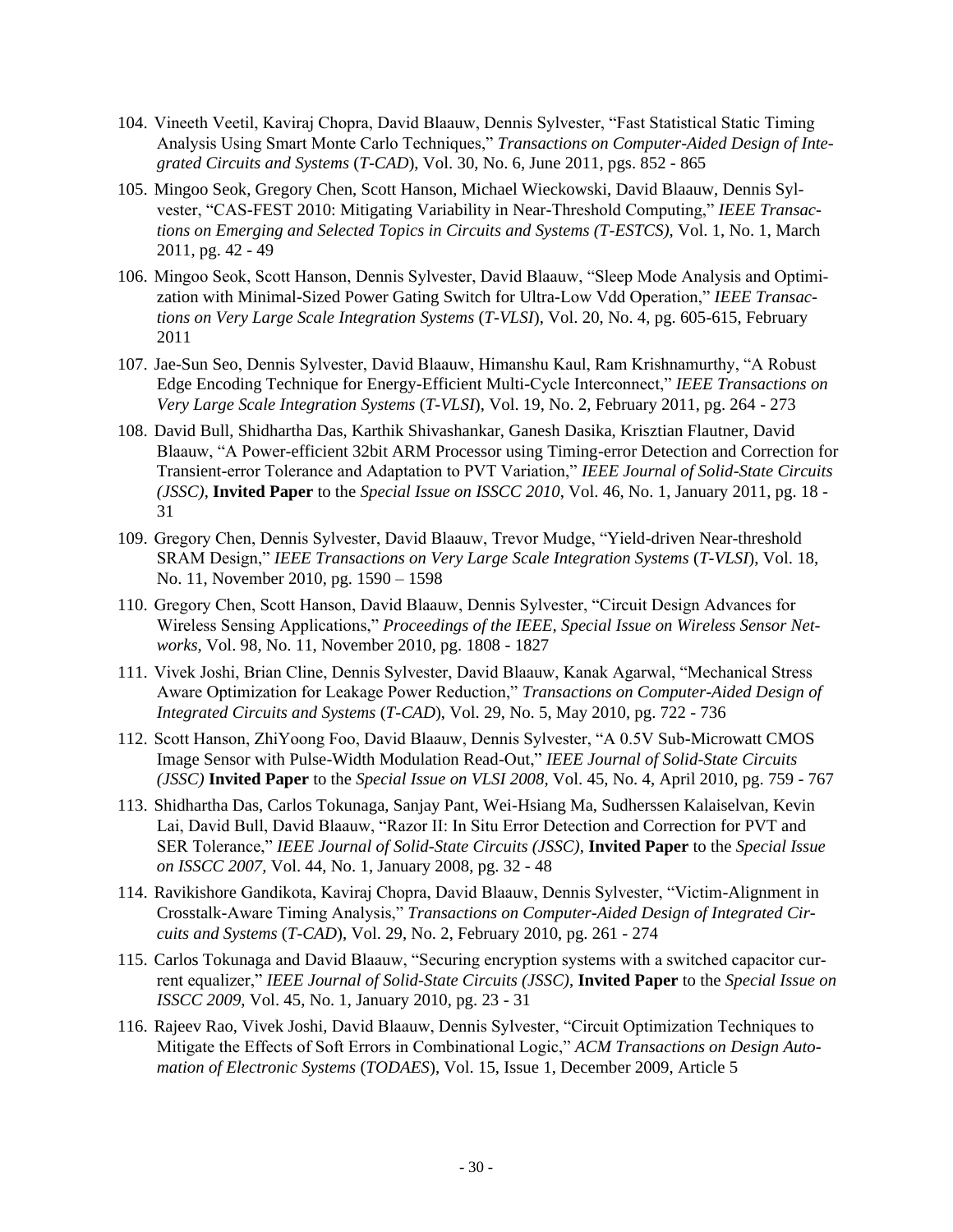- 117. Bo Zhai, Sanjay Pant, Leyla Nazhandali, Scott Hanson, Javin Olson, Ann Reeves, Michael Minuth, Ryan Helfand, Todd Austin, Dennis Sylvester, David Blaauw, "Energy Efficient Subthreshold Processor Design," *IEEE Transactions on Very Large Scale Integration Systems* (*T-VLSI*), Vol. 17, No. 8, August 2009, pg. 1127 - 1137
- 118. Yu-Shiang Lin, Dennis Sylvester, David Blaauw, "Alignment Independent Chip-to-Chip Communication for Sensor Applications using Passive Capacitive Signaling," *IEEE Journal of Solid-State Circuits (JSSC),* **Invited Paper** to the *Special Issue on VLSI 2008*, Vol. 44, No. 4, April 2009, pg. 1156 - 1166
- 119. Scott Hanson, Mingoo Seok, Yu-Shiang Lin, Zhiyoong Foo, Daeyon Kim, Yoonmyung Lee, Nurrachman Liu, Dennis Sylvester, David Blaauw, "A Low-Voltage Processor for Sensing Applications with Picowatt Standby Mode," *IEEE Journal of Solid-State Circuits (JSSC),* **Invited Paper** to the *Special Issue on VLSI 2008*, Vol. 44, No. 4, April 2009, pg. 1145 - 1155
- 120. Fabio Albano, Yu-Shiang Lin, David Blaauw, Dennis Sylvester, Kensall Wise, Ann Marie Sastry, "A fully integrated microbattery for an implantable microelectromechanical system," *Journal of Power Sources*, Vol. 185, No. 2, December 2008, pg. 1524-1532
- 121. Bo Zhai, Scott Hanson, David Blaauw, Dennis Sylvester, "A Variation-Tolerant Sub-200mV 6-T Subthreshold SRAM," *IEEE Journal of Solid-State Circuits (JSSC)*, **Invited Paper** to the *Special Issue on the 2008 CSICS 2008,* Vol. 43, No. 10, October 2008, pg. 2338 - 2348
- 122. Scott Hanson, Bo Zhai, Mingoo Seok, Brian Cline, Kevin Zhou, Meghna Singhal, Michael Minuth, Javin Olson, Leyla Nazhandali, Todd Austin, Dennis Sylvester, David Blaauw, "Exploring Variability and Performance in a Sub-200 mV Processor", *IEEE Journal of Solid-State Circuits (JSSC)*, **Invited Paper** to the *Special Issue on VLSI 2007*, Vol. 43, No. 4, April 2008, pg. 881 - 891
- 123. Prashant Singh, Jae-Sun Seo, David Blaauw, Dennis Sylvester, "Self-timed Regenerators for Highspeed and Low-power On-chip Global Interconnect," *IEEE Transactions on Very Large Scale Integration Systems* (*T-VLSI*), Vol. 16, No. 6, June 2008, pg. 673-677
- 124. Sarvesh Kulkarni, Dennis Sylvester, David Blaauw, "Design-Time Optimization of Post-Silicon Tuned Circuits using Adaptive Body Bias," *Transactions on Computer-Aided Design of Integrated Circuits and Systems* (*T-CAD*), Vol. 27, No. 3, March 2008, pg. 481-494
- 125. Eric Karl, David Blaauw, Dennis Sylvester, Trevor Mudge, "Multi-Mechanism Reliability Modeling and Management in Dynamic Systems," *IEEE Transactions on Very Large Scale Integration Systems* (*T-VLSI*), Vol. 16, No. 4, April 2008, pg. 476-487
- 126. Carlos Tokunaga, David Blaauw, Trevor Mudge, "True Random Number Generator with a Metastability-based Quality Control," *IEEE Journal of Solid-State Circuits (JSSC)*, **Invited Paper** to the *Special Issue on the ISSCC 2007*, Vol. 43, No. 1, January 2008, pg. 78 - 85
- 127. Ashish Srivastava, Kaviraj Chopra, Saumil Shah, Dennis Sylvester, David Blaauw, "A Novel Approach to Perform Gate-level Yield Analysis and Optimization Considering Correlated Variations in Power and Performance," *Transactions on Computer-Aided Design of Integrated Circuits and Systems* (*T-CAD*), Vol. 27, No. 2, February 2008, pg. 272-285
- 128. Scott Hanson, Mingoo Seok, Dennis Sylvester, David Blaauw, "Nanometer Device Scaling in Subthreshold Logic and SRAM," *Special Issue of IEEE Transactions on Electron Devices (T-ED),*  Vol. 55, Issue 1, January 2008, pg. 175 - 185
- 129. Rajeev Rao, Kaviraj Chopra, David Blaauw, Dennis Sylvester, "Computing the Soft Error Rate of a Combinational Logic Circuit Using Parameterized Descriptors," *IEEE Transactions on Very Large Scale Integration Systems* (*T-VLSI*), Vol. 26, Issue 3, March 2007, pg. 468 - 479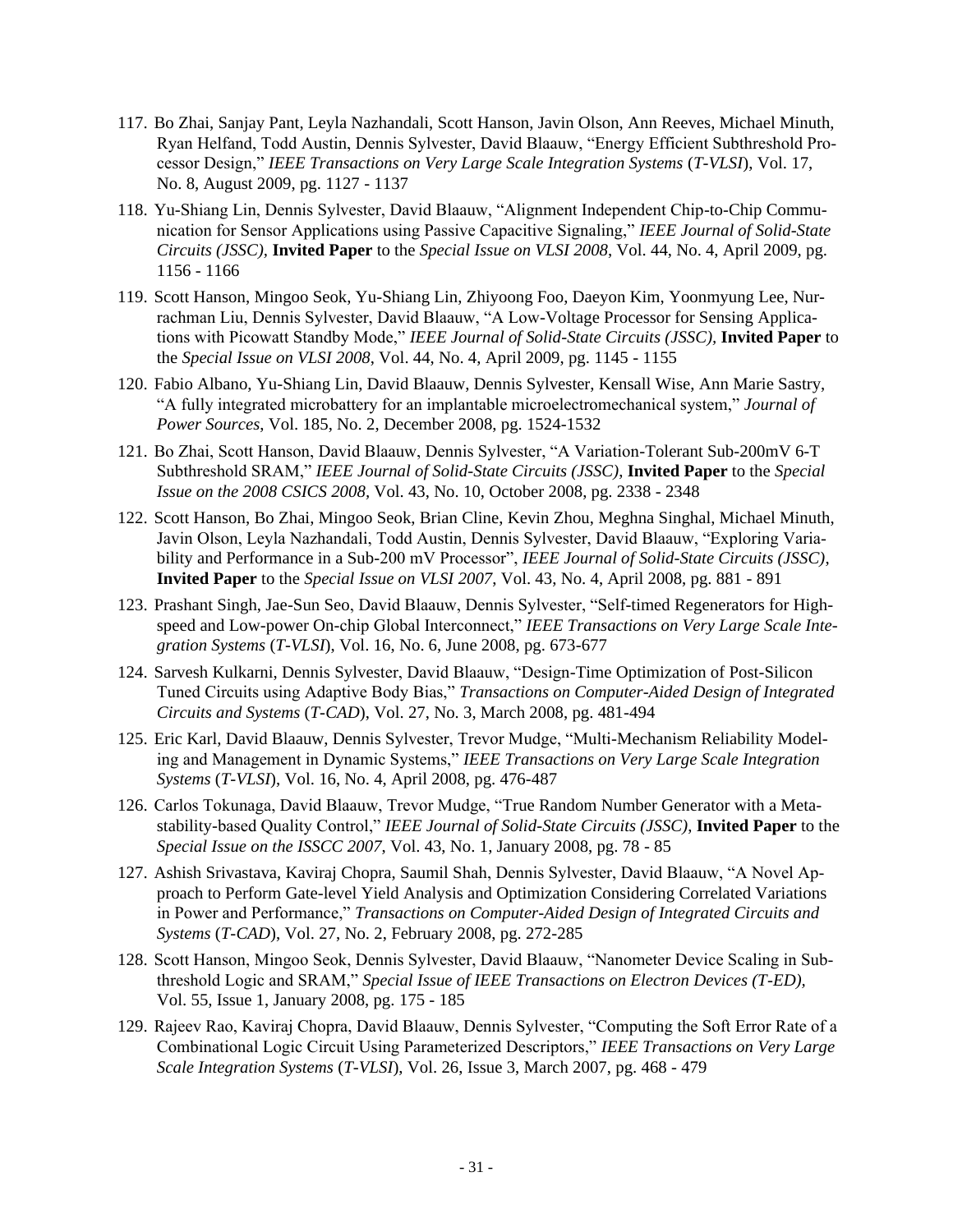- 130. Dennis Sylvester, David Blaauw, Eric Karl, "ElastIC: An Adaptive Self-Healing Architecture for Unpredictable Silicon," *IEEE Design and Test of Computers* (*D&T*), Vol. 23, No. 6, November 2006, pg. 484 - 490
- 131. Dongwoo Lee, David Blaauw, Dennis Sylvester, "Runtime Leakage Minimization through Probability-Aware Optimization," *IEEE Transactions on Very Large Scale Integration Systems* (*T-VLSI*), Vol. 14, No. 10, October 2006, 1075-1088
- 132. Rajeev Rao, Anirudh Devgan, David Blaauw, Dennis Sylvester, "Analytical Yield Prediction Considering Leakage/Performance Correlation," *Transactions on Computer-Aided Design of Integrated Circuits and Systems* (*T-CAD*), Vol. 25, Issue 9, September 2006, pg. 1685-1695
- 133. Scott Hanson, Bo Zhai, Kerry Bernstein, David Blaauw, Andres Bryant, Leland Chang, Koushik Das, Wilfried Haensch, Edward Nowak, Dennis Sylvester, "Ultra-Low Voltage Minimum Energy CMOS" *IBM Journal of Research and Development*, Vol. 50, No. 4/5, July/September 2006, pg. 469-490
- 134. Kanak Agarwal, Mridul Agarwal, Dennis Sylvester, David Blaauw, "Statistical Interconnect Metrics for Physical-Design Optimization," *Transactions on Computer-Aided Design of Integrated Circuits and Systems* (*T-CAD*), Vol. 25, Issue 7, July 2006, pg. 1273-1288
- 135. Kanak Agarwal, Dennis Sylvester, David Blaauw, "Modeling and Analysis of Crosstalk Noise in Coupled *RLC* Interconnects," *Transactions on Computer-Aided Design of Integrated Circuits and Systems* (*T-CAD*), Vol. 25, No. 5, May 2006, pg. 892-901, short paper
- 136. Shidhartha Das, David Roberts, Seokwoo Lee, Sanjay Pant, David Blaauw, Todd Austin, Krisztián Flautner, Trevor Mudge, "A Self-Tuning DVS Processor using Delay-Error Detection and Correction," *IEEE Journal of Solid-State Circuits (JSSC)*, **Invited Paper** to the *Special Issue on VLSI 2005*, Vol. 41, No. 4, April 2006, pg. 792-804.
- 137. Rajeev Rao, Harmander Deogun, David Blaauw, Dennis Sylvester, "Bus Encoding for Total Power Reduction using a Leakage-Aware Buffer Configuration," *IEEE Transactions on Very Large Scale Integration Systems* (*T-VLSI*), Vol. 13, No. 2, December 2005, pg. 1376-1383
- 138. Sarvesh Bhardwaj, Sarma Vrudhula, David Blaauw, "Probability Distribution of Signal Arrival Times Using Bayesian Networks," *Transactions on Computer-Aided Design of Integrated Circuits and Systems* (*T-CAD*), Vol. 24, No. 11, November 2005, pg. 1784-94
- 139. Bo Zhai, David Blaauw, Dennis Sylvester, Krisztián Flautner, "The Limit of Dynamic Voltage Scaling and Insomniac Dynamic Voltage Scaling," *IEEE Transactions on Very Large Scale Integration Systems* (*T-VLSI*), Vol. 13, No. 11November 2005, pg. 1239-1252
- 140. Nam Sung Kim, David Blaauw, Trevor Mudge, "Quantitative Analysis and Optimization Techniques for On-Chip Cache Leakage Power," *IEEE Transactions on Very Large Scale Integration Systems* (*T-VLSI*), Vol. 13, No. 10, October 2005, pg. 1147-1156
- 141. Dongwoo Lee, David Blaauw, Dennis Sylvester, "Static Leakage Reduction through Simultaneous Vt/Tox and State Assignment," *Transactions on Computer-Aided Design of Integrated Circuits and Systems* (*T-CAD*), Vol. 24, No. 7, July 2005, pg. 1014-1029
- 142. Murat R. Becer, David Blaauw, Ilan Algor, Rajendran Panda, Chanhee Oh, Vladimir Zolotov, Ibrahim Hajj, "Post-Route Gate Sizing for Crosstalk Noise Reduction," *Transactions on Computer-Aided Design of Integrated Circuits and Systems (T-CAD)*, Vol. 23, No. 12, December 2004, pg 1670, short paper
- 143. Himanshu Kaul, Dennis Sylvester, David Blaauw, "Performance Optimization of Critical Nets through Active Shielding," *IEEE Transactions on Circuits and Systems I*: *Analog and Digital Signal Processing* (*T-CAS*), Vol. 51, No. 12, December 2004, pg. 2417-2435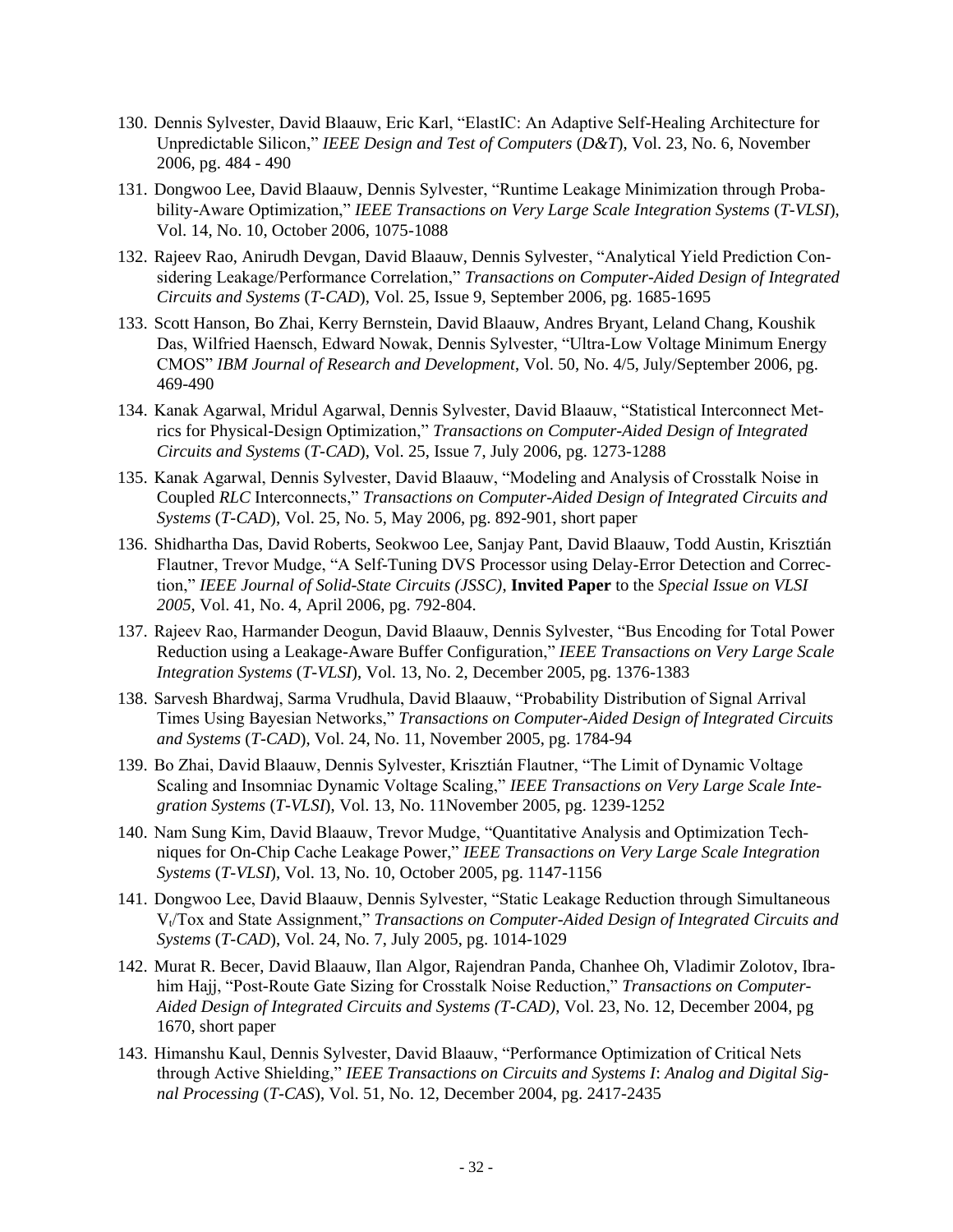- 144. Dan Ernst, Shidhartha Das, Seokwoo Lee, David Blaauw, Todd Austin, Trevor Mudge, Nam Sung Kim, Krisztián Flautner, "Razor: Circuit-Level Correction of Timing Errors for Low-Power Operation," *IEEE*, May/June 2016 Top Picks special issue of IEEE Micro, Vol. 24, No. 6, November-December 2004, pg. 10-20
- 145. Kanak Agarwal, Dennis Sylvester, David Blaauw, "A Simple Metric for Slew Rate of RC Circuits Based on Two Circuit Moments," *Transactions on Computer-Aided Design of Integrated Circuits and Systems* (*T-CAD*), Vol. 23, No. 9, September 2004, pg. 1346-1354, short paper
- 146. Mini Nanua, David Blaauw, "Noise Analysis Methodology for partially depleted SOI Circuits," *IEEE Journal of Solid-State Circuits (JSSC)*, **Invited Paper** to the *Special Issue on CICC 2003*, Vol. 39, No. 9, September 2004, pg. 1581-1585
- 147. Aseem Agarwal, Vladimir Zolotov, David Blaauw, "Statistical Clock Skew Analysis Considering Intra-die Process Variations," *Transactions on Computer-Aided Design of Integrated Circuits and Systems* (*T-CAD*), Vol. 23, No. 8, August 2004, pg. 1231-1242
- 148. Todd Austin, David Blaauw, Scott Mahlke, Trevor Mudge, Chaitali Chakrabarti, Wayne Wolf, "Mobile supercomputers," *Communications of the ACM*, Vol. 37, No 5, May 2004, pg. 81 - 83
- 149. Nam Sung Kim, Krisztián Flautner, David Blaauw, Trevor Mudge, "Circuit and Microarchitectural Techniques Reducing Cache Leakage Power," *IEEE Transactions on Very Large Scale Integration Systems* (*T-VLSI*), Vol. 12, No. 2, February 2004, pg. 167-184
- 150. Dongwoo Lee, David Blaauw, Dennis Sylvester, "Gate Oxide Leakage Current Analysis and Reduction for VLSI Circuits," *IEEE Transactions on Very Large Scale Integration Systems* (*T-VLSI*), Vol. 12, No. 2, February 2004, pg. 155-166
- 151. Rajeev Rao, Ashish Srivastava, David Blaauw, Dennis Sylvester, "Statistical Analysis of Subthreshold Leakage Current for VLSI Circuits," *IEEE Transactions on Very Large Scale Integration Systems* (*T-VLSI*), Vol. 12, No. 2, February 2004, pg. 131-139
- 152. Kanak Agarwal, Dennis Sylvester, David Blaauw, "An Effective Capacitance Based Driver Output Model for On-Chip RLC Interconnects," *IEEE Transactions on Computer-Aided Design of Integrated Circuits and Systems* (*T-CAD*), Vol. 23, No. 1, January 2004, pg. 128-136, short paper
- 153. Kanak Agarwal, Dennis Sylvester, David Blaauw, "A Library Compatible Driver Model for On-Chip RLC Transmission Lines," *Transactions on Computer-Aided Design of Integrated Circuits and Systems* (*T-CAD*), Vol. 23, No. 1, January 2004, pg. 128-136, short paper
- 154. Nam Sung Kim, Todd Austin, David Blaauw, Trevor Mudge, Krisztián Flautner, Jie Hu, Mary Jane Irwin, Mahmut Kandemir, Vijaykrishnan Narayanan, "Leakage Current: Moore's Law Meets Static Power," *IEEE Computers*, Vol. 36, No. 12, December 2003, pg. 68-75
- 155. Aseem Agarwal, Vladimir Zolotov, David Blaauw, "Statistical Timing Analysis Using Bounds and Selective Enumeration," *IEEE Transactions on Computer-Aided Design of Integrated Circuits and Systems* (*T-CAD*), Vol. 22, No. 9, September 2003, pg. 1243-1260
- 156. Sarma Vrudhula, David Blaauw, Supamas Sirichotiyakul, "Probabilistic Analysis of Interconnect Coupling Noise," *IEEE Transactions on Computer-Aided Design of Integrated Circuits and Systems* (*T-CAD*), Vol. 22, No. 9, September 2003, pg. 1188-1203
- 157. David Blaauw, Luciano Lavagno, "Guest editorial," *IEEE Transactions on Computer-Aided Design of Integrated Circuits and Systems* (*T-CAD*), Vol. 22, No. 8, August 2003, pg. 962-963, guest editorial
- 158. Rajendran Panda, Savithri Sundareswaran, David Blaauw, "Impact of Low-Impedance Substrate on Power Supply Integrity," *IEEE Design and Test of Computers* (*D&T*), Vol. 20, No. 3, May-June 2003, pg. 16-22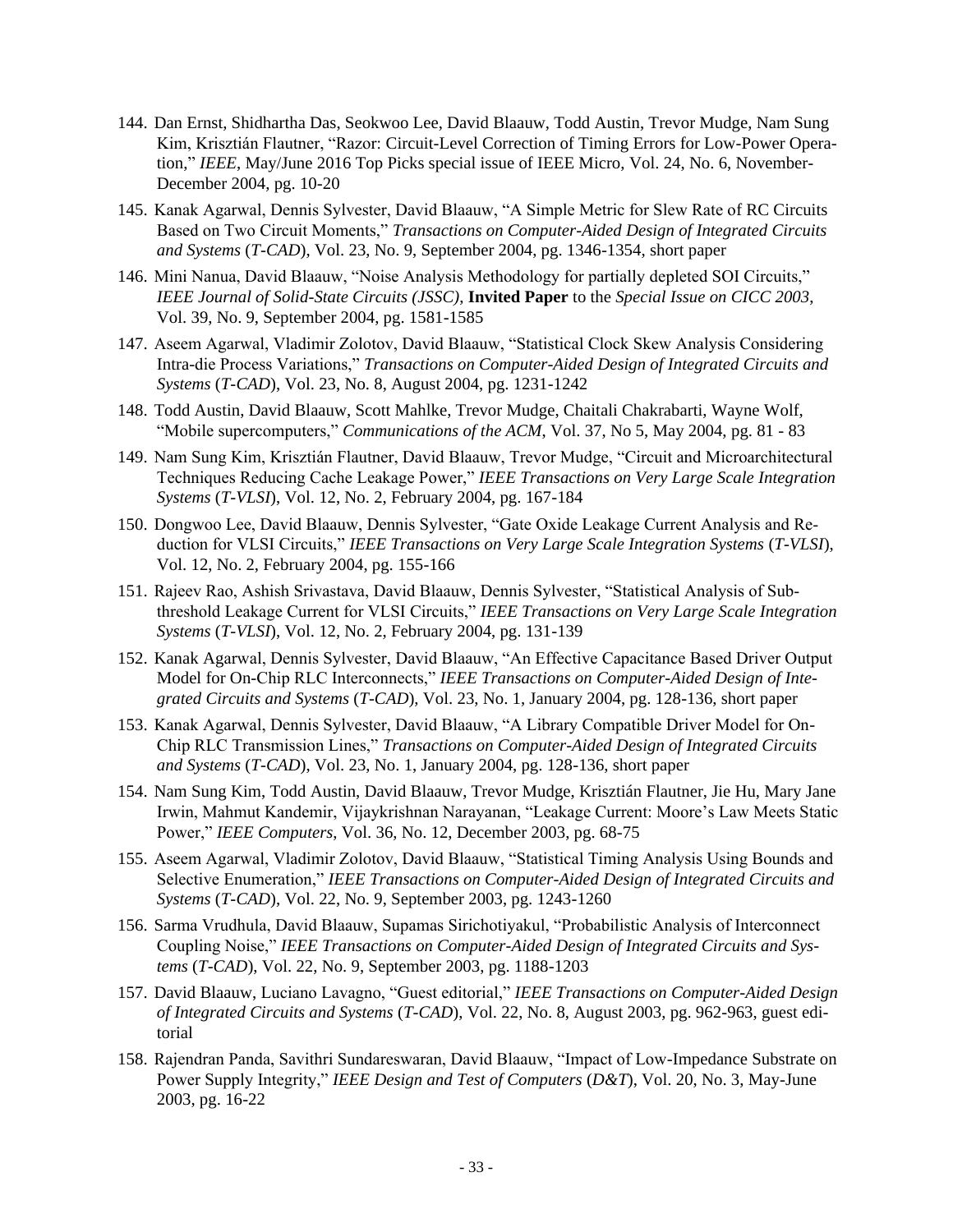- 159. Vladimir Zolotov, David Blaauw, Rajendran Panda, Chanhee Oh, "Cross-Coupled Noise Propagation in VLSI Designs," *International Journal of Analog Integrated Circuits and Signal Processing*, Kluwer press, Vol. 35, No. 2-3, I-2, May 2003, pg. 133-142
- 160. Li Ding, David Blaauw, Pinaki Mazumder, "Accurate Crosstalk Noise Modeling for Early Signal Integrity," *IEEE Transactions on Computer-Aided Design of Integrated Circuits and Systems* (*T-CAD*), Vol. 22, No. 5, May 2003, pg. 627-634, short paper
- 161. David Blaauw, Supamas Sirichotiyakul, Chanhee Oh, "Driver Modeling and Alignment for Worst-Case Delay Noise," *IEEE Transactions on Very Large Scale Integration Systems* (*T-VLSI*), Vol. 11, No. 2, April 2003, pg. 157-166
- 162. Murat Becer, David Blaauw, Rajendran Panda, Ibrahim Hajj, "Early Probabilistic Noise Estimation for Capacitively Coupled Interconnects," *IEEE Transactions on Computer-Aided Design of Integrated Circuits and Systems* (*T-CAD*), Vol. 22, No. 3, March 2003, pg. 337-345, short paper
- 163. Haitian Hu, David Blaauw, Vladimir Zolotov, Kaushik Gala, Min Zhao, Rajendran Panda, Sachin Sapatnekar, "Fast On-Chip Inductance Simulation Using a Precorrected-FFT Method," *IEEE Transactions on Computer-Aided Design of Integrated Circuits and Systems* (*T-CAD*), Vol. 22, No. 1, January 2003, pg. 49-66
- 164. David Blaauw, Chanhee Oh, Vladimir Zolotov, Arubindo Dasgupta, "Static Electromigration Analysis for On-Chip Signal Interconnects," *IEEE Transactions on Computer-Aided Design of Integrated Circuits and Systems* (*T-CAD*), Vol. 22, No. 1, January 2003, pg. 39-48
- 165. Kaushik Gala, David Blaauw, Vladimir Zolotov, Pravin Vaidya, Anil Joshi, "Inductance Model and Analysis Methodology for High-Speed On-Chip Interconnect," *IEEE Transactions on Very Large Scale Integration Systems* (*T-VLSI*), Vol. 10, No. 6, December 2002, pg. 730-745
- 166. David Blaauw, Steve Martin, Krisztián Flautner, Trevor Mudge, "Leakage Current Reduction in VLSI Systems," *Journal of Circuits, Systems, and Computers*, Vol.11, No.6, December 2002, pg. 621-635
- 167. David Blaauw, Vladimir Zolotov, Savithri Sundareswaran, "Slope Propagation in Static Timing Analysis," *Transactions on Computer-Aided Design of Integrated Circuits and Systems* (*T-CAD*), Vol. 21, No. 10, October 2002, pg. 1180-1195
- 168. David Blaauw, Luciano Lavagno, "Hot Topics at This Year's Design Automation Conference," *IEEE Design and Test of Computers* (*D&T*), Vol. 19, No. 4, July-August 2002, pg. 72-73, guest editorial
- 169. Alexey Glebov, Sergey Gavrilov, Vladimir Zolotov, David Blaauw, "False-Noise Analysis Using Logic Implications," *ACM Transactions on Design Automation of Electronic Systems* (*TODAES*), Vol. 7, No. 3, July 2002, pg. 1-25
- 170. Supamas Sirichotiyakul, Tim Edwards, Chanhee Oh, Rajendran Panda, David Blaauw, "Duet: an Accurate Leakage Estimation and Optimization Tool for Dual-Vt Circuits," *IEEE Transactions on Very Large Scale Integration Systems* (*T-VLSI*), Vol. 10, No. 2, April 2002, pg. 79-90
- 171. Min Zhao, Rajendran Panda, Sachin Sapatnekar, David Blaauw, "Hierarchical Analysis of Power Distribution Networks," *IEEE Transactions on Computer-Aided Design of Integrated Circuits and Systems* (*T-CAD*), Vol. 21, No. 2, February 2002, pg. 159-168
- 172. David Blaauw, Thaddeus Gabara*,* "Guest Editorial Low Power Electronics and Design," *IEEE Transactions on Very Large Scale Integration Systems* (*T-VLSI*), Vol. 9, No. 1, February 2001, pg. 1-2, guest editorial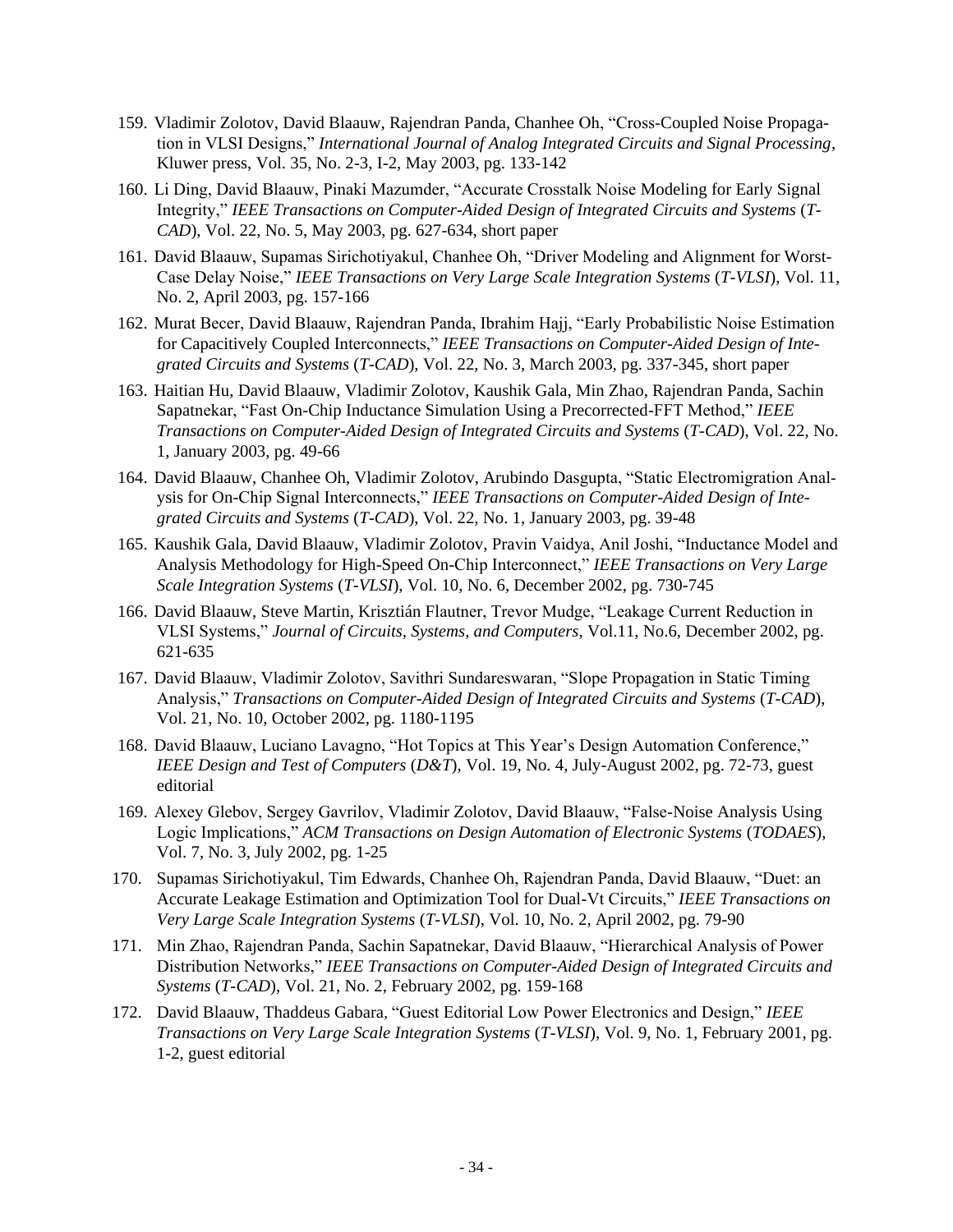- 173. Larry Jones, David Blaauw, "A Cache-based Method for Accelerating Switch-Level Simulation," *IEEE Transactions on Computer-Aided Design of Integrated Circuits and Systems* (*T-CAD*), Vol. 13, No. 2, February 1994, pg. 211-218
- 174. Daniel Saab, Robert Mueller-Thuns, David Blaauw, Jacob Abraham, Joe Rahmeh, "Hierarchical Multi-level Fault Simulation of Large Systems," *JETTA: Journal of Electric Testing: Theory and Applications*, Vol. 1, No. 2, March 1990, pg. 139-149

#### **E. Conference Papers**

- 1. Kuan-Yu Chen, Chi-Sheng Yang, Yu-Hsiu Sun, Chien-Wei Tseng, Morteza Fayazi, Xin He, Siying Feng, Yufan Yue, Trevor Mudge, Ronald Dreslinski, Hun-Seok Kim, David Blaauw, "A 507 GMACs/J 256-Core Domain Adaptive Systolic-Array-Processor for Wireless Communication and Linear-Algebra Kernels in 12nm FINFET," IEEE Symposium on VLSI Circuits (VLSI-Symp), June 2022
- 2. Qirui Zhang, Hyochan An, Zichen Fan, Zhehong Wang, Ziyun Li, Guanru Wang, Hun-Seok Kim, David Blaauw and Dennis Sylvester, "A 22nm 3.5TOPS/W Flexible Micro-Robotic Vision SoC with 2MB eMRAM for Fully-on-Chip Intelligence," IEEE Symposium on VLSI Circuits (VLSI-Symp), June 2022
- 3. Yimai Peng, Gordy Carichner, Yejoong Kim, Li-Yu Chen, Rémy Tribhout, Benoît Piranda, Julien Bourgeois, David Blaauw, Dennis Sylvester, "A 286nW, 103V High Voltage Generator and Multiplexer for Electrostatic Actuation in Programmable Matter," IEEE Symposium on VLSI Circuits (VLSI-Symp), June 2022
- 4. Yimai Peng, Seokhyeon Jeong, Kyojin Choo, Yejoong Kim, Li-Yu Chen, Rohit Rothe, Li Xu, Ilya Gurin, Omid Oliaei, Vadim Tsinker, Stephen Bart, Peter Hartwell, David Blaauw, Dennis Sylvester, "A 184nW, 121μg/√Hz Noise Floor Triaxial MEMS Accelerometer with Integrated CMOS Readout Circuit and Variation-Compensated High Voltage MEMS Biasing," IEEE Symposium on VLSI Circuits (VLSI-Symp), June 2022
- 5. Zichen Zichen Fan, Hyochan An, Qirui Zhang, Boxun Xu, Li Xu, Chien-wei Tseng, Yimai Peng, Ang Cao, Bowen Liu, Changwoo Lee, Zhehong Wang, Fanghao Liu, Guanru Wang, Shenghao Jiang, Hun-Seok Kim, David Blaauw, Dennis Sylvester, "Audio and Image Cross-Modal Intelligence via a 10TOPS/W 22nm SoC with Back-Propagation and Dynamic Power Gating," IEEE Symposium on VLSI Circuits (VLSI-Symp), June 2022
- 6. Daniel W. Bliss, Tutu Ajayi, Ali Akoglu, I. Aliyev, David Blaauw, Leul Belayneh, John Brunhaver, Chaitali Chakrabarti, L. Chang, Kuan-Yu Chen, M.-H. Chen, X. Chen, A. R. Chiriyath, A. Daftardar, Ronald Dreslinski, A. Dutta, Y. Fu, A. Goksoy, X. He, Md. S. Hassan, A. Herschfelt, J. Holtom, Hun Seok Kim, A. N. Krishnakumar, Y. Li, O. Ma1,, J. Mack, S. Mallik, S. K. Mandal, R. Marculescu, B. McCall, Trevor Mudge, U. Y. Ogras, V. Pandey, S. Siddiqui, Y.-H. Sun, A. Venkataramani, Xiangdong Wei, , B. R. Willis, H. Yu, Yufan Yue, "Enabling Software-Defined RF Convergence with a Novel Coarse-Scale Heterogeneous Processor," IEEE International Symposium on Computer Architecture (ISCA), June 2022
- 7. Siying Feng, Xin He, Kuan-Yu Chen, Liu Ke, Xuan Zhang, David Blaauw, Trevor Mudge, Ronald Dreslinski, "MeNDA: A Near-Memory Multi-way Merge Solution for Sparse Transposition and Dataflows," IEEE International Symposium on Computer Architecture (ISCA), June 2022
- 8. Nishil Talati, Haojie Ye, Yichen Yang, Leul Belayneh, Kuan-Yu Chen, David Blaauw, Trevor Mudge, Ronald Dreslinski, "NDMiner: Accelerating Graph Pattern Mining Using Near Data Processing," IEEE International Symposium on Computer Architecture (ISCA), June 2022
- 9. Andrea Bejarano-Carbo, Hyochan An, Kyojin Choo, Shiyu Liu, Dennis Sylvester, David Blaauw, Hun Seok Kim, "Millimeter-Scale Ultra-Low-Power Imaging System for Intelligent Edge Monitoring," TinyML conference, March 2022, **Best Paper Award**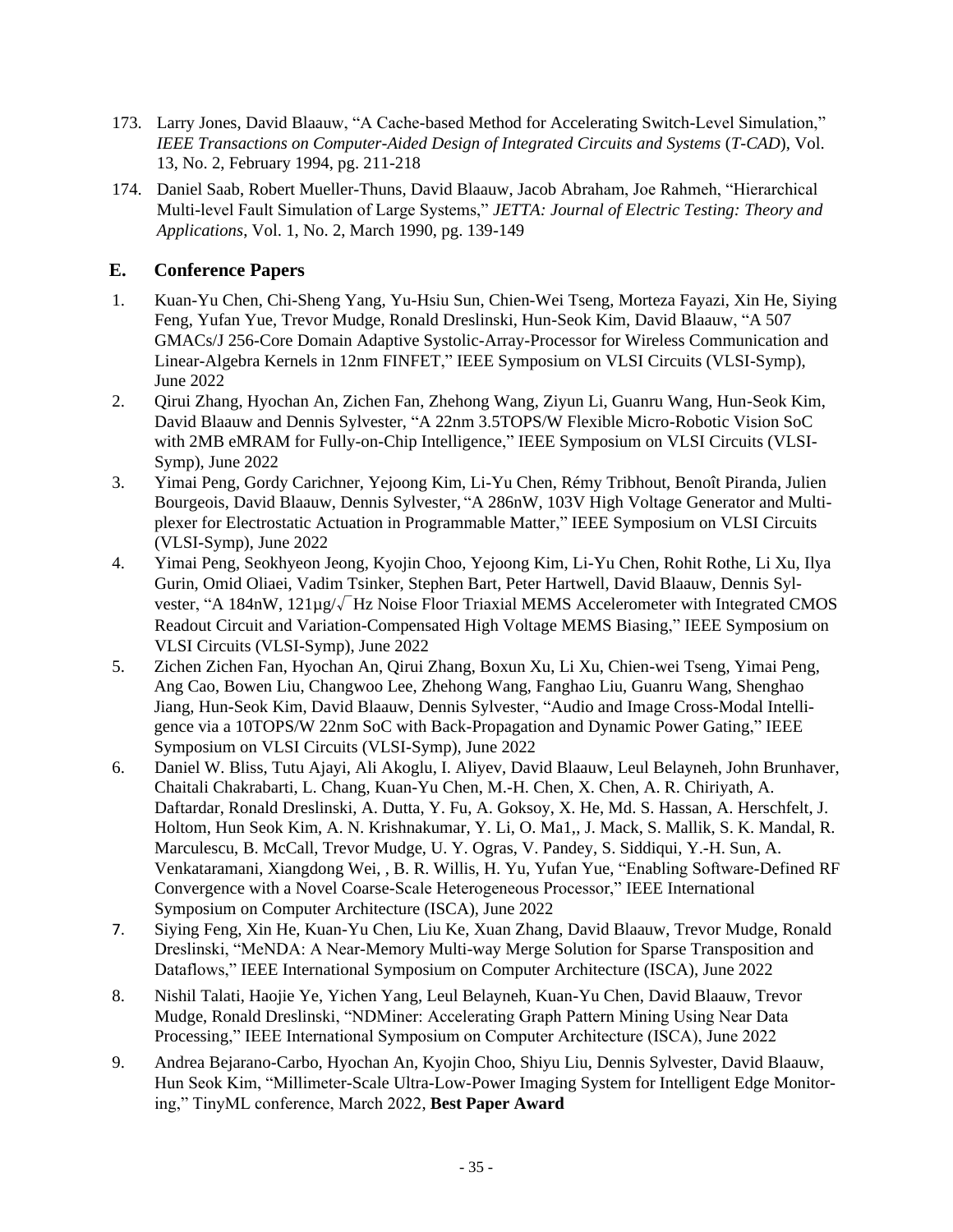- 10. Li Xu, Maya Lassiter, Xiao Wu, Yejoong Kim, Jungho Lee, Makoto Yasuda, Masaru Kawaminami, Marc Miskin, David Blaauw, Dennis Sylvester "A  $210 \times 340 \times 50$ um Integrated CMOS System for Micro-Robots with Energy Harvesting, Sensing, Processing, Communication and Actuation," IEEE International Solid-State Circuits Conference (ISSCC), **Invited Paper** to the *IEEE Journal of Solid-State Circuits (JSSC), Special Issue on ISSCC,* February 2022
- 11. Chien-Wei Tseng, Demba Komma, Kuan-Yu Chen, Rohit Rothe, Zhen Feng, Makoto Yasuda, Masaru Kawaminami, Hun-Seok Kim, David Blaauw, "A Long-Range Narrowband RF Localization System with a Crystal-Less Frequency-Hopping Receiver," IEEE International Solid-State Circuits Conference (ISSCC), February 2022
- 12. Tim Dunn, Hari Sadasivan, Jack Wadden, Kush Goliya, Kuan-Yu Chen, David Blaauw, Reetuparna Das, Satish Narayanasamy, "SquiggleFilter: An Accelerator for Portable Virus Detection," IEEE International Symposium on Microarchitecture (MICRO-54), **Invited Paper** to *Special Top Picks* from the 2021 Computer Architecture Conferences, Honorable Mention*,* October 2021
- 13. Rohit Rothe, Minchang Cho, Kyojin Choo, Seokhyeon Jeong, Dennis Sylvester, David Blaauw, "A 192 nW 0.02 Hz High Pass Corner Acoustic Analog Front-End with Automatic Saturation Detection and Recovery," IEEE Symposium on VLSI Circuits (VLSI-Symp), **Invited Paper** to the *IEEE Journal of Solid-State Circuits (JSSC), Special Issue on VLSI*, June 2021
- 14. Jongyup Lim, Jungho Lee, Eunseong Moon, Michael Barrow, Gabriele Atzeni, Joseph Letner, Joseph Costello, Samuel R. Nason, Paras R. Patel, Parag G. Patil, Hun-Seok Kim, Cynthia A. Chestek, Jamie Phillips, David Blaauw, Dennis Sylvester, Taekwang Jang, "Light Tolerant Neural Recording IC for Near-Infrared-Powered Free Floating Motes," IEEE Symposium on VLSI Circuits (VLSI-Symp), **Invited Paper** to the *IEEE Journal of Solid-State Circuits (JSSC), Special Issue on VLSI,* June 2021
- 15. Sujin Park, Ji-Hwan Seol, Li Xu, Dennis Sylvester, David Blaauw, "A 43nW 32kHz Pulsed Injection TCXO with ±4.2ppm Accuracy Using DS Modulated Load Capacitance," IEEE Symposium on VLSI Circuits (VLSI-Symp), June 2021
- 16. Sung Kim, Morteza Fayazi, Alhad Daftardar, Kuan-Yu Chen, Jielun Tan, Subhankar Pal, Tutu Ajayi, Yan Xiong, Trevor Mudge, Chaitali Chakrabarti, David Blaauw, Ronald Dreslinski, Hun-Seok Kim, "Versa: A Dataflow-Centric Multiprocessor with 36 Systolic ARM Cortex-M4F Cores and a Reconfigurable Crossbar-Memory Hierarchy in 28nm," IEEE Symposium on VLSI Circuits (VLSI-Symp), June 2021
- 17. Arun Subramaniyan, Yufeng Gu, Timothy Dunn, Somnath Paul, Md Vasimuddin, Sanchit Misra, David Blaauw, Satish Narayanasamy, Reetuparna Das, "GenomicsBench: A Benchmark Suite for Genomics," International Symposium on Performance Analysis of Systems and Software (ISPASS), March 2021
- 18. Kyojin Choo, Hyochan An, Dennis Sylvester, David Blaauw, "14.1-ENOB 184.9dB-FoM Capacitor-Array-Assisted Cascaded Charge-Injection SAR ADC," IEEE International Solid-State Circuits Conference (ISSCC), February 2021
- 19. Mingyu Yang, Roger Hsiao, Gordy Carichner, Katherine Ernst, Jaechan Lim, Delbert A. Green II, Inhee Lee, David Blaauw, Hun-Seok Kim, "Migrating Monarch Butterfly Localization Using Multi-Modal Sensor Fusion Neural Networks," European Signal Processing Conference (EU-SIPCO), January 2021
- 20. Ji-Hwan Seol, Kyojin Choo, David Blaauw, Dennis Sylvester, Taekwang Jang, "A 67fsrms Jitter, −130dBc/Hz In-Band Phase Noise, −256-dB FoM Reference Oversampling Digital PLL With Proportional Path Timing Control," IEEE Asian Solid-State Circuits Conference (A-SSCC), **Invited Paper** to the *IEEE Solid-State Circuits Letters, Special Issue on ASSCC 2020,* November 2020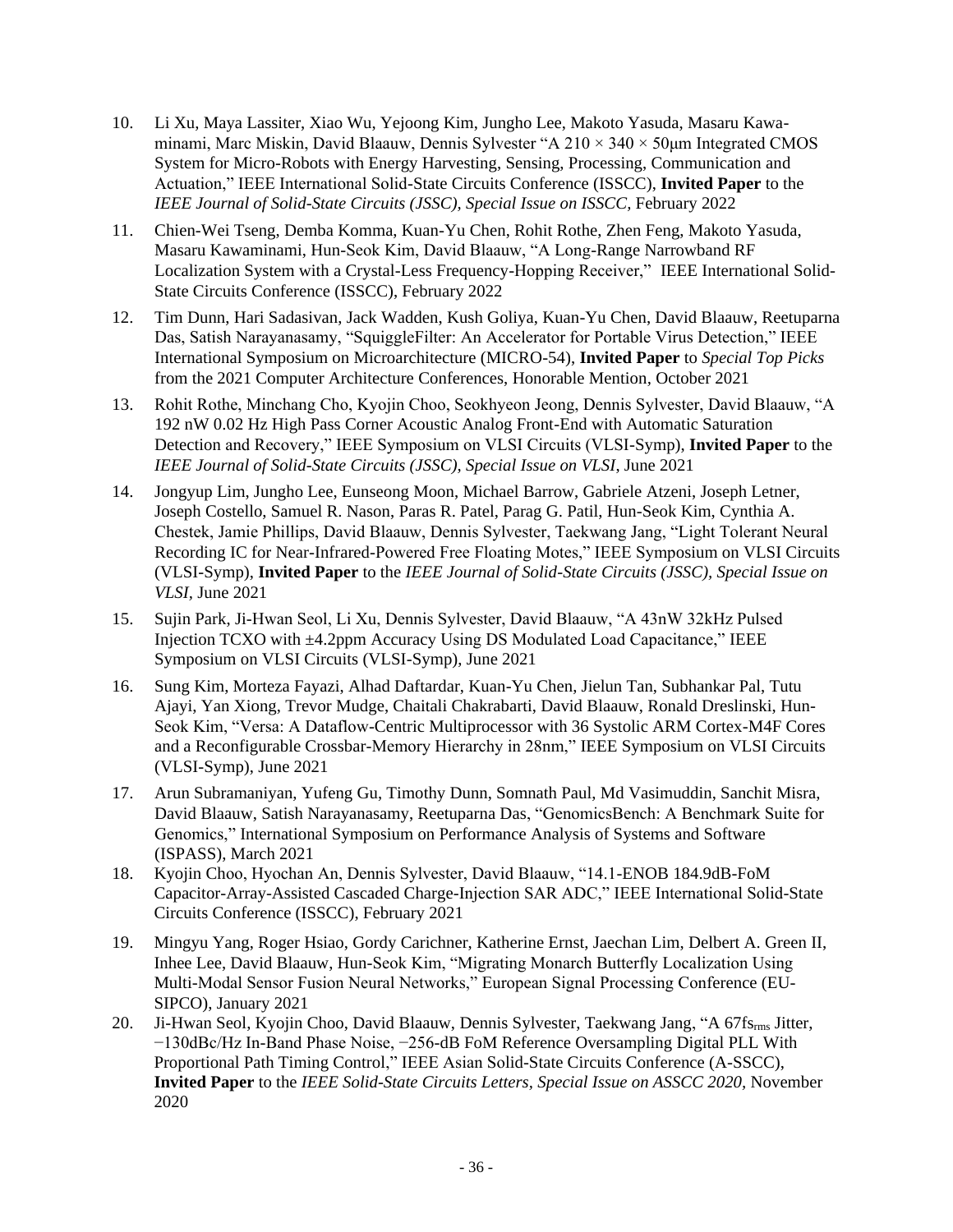- 21. Jeongsup Lee, Yejoong Kim, Minchang Cho, Makoto Yasuda, Satoru Miyoshi, Masaru Kawaminami, David Blaauw, Dennis Sylvester, "A µProcessor Layer for mm-Scale Die-Stacked Sensing Platforms Featuring Ultra-Low Power Sleep Mode at 125˚C," IEEE Asian Solid-State Circuits Conference (A-SSCC), November 2020
- 22. Daichi Fujiki, Shunhao Wu, Nathan Ozog, Kush Goliya, David Blaauw, Satish Narayanasamy, Reetuparna Das, "SeedEx: A Genome Sequencing Accelerator for Optimal Alignments in Subminimal Space," ACM/IEEE International Symposium on Microarchitecture (MICRO), October 2020
- 23. Subhankar Pal, Siying Feng, Dong-hyeon Park, Sung Kim, Aporva Amarnath, Chi-Sheng Yang, Xin He, Jonathan Beaumont, Kyle May, Yan Xiong, Kuba Kaszyk, John Magnus Morton, Jiawen Sun, Michael O'Boyle, Murray Cole, Chaitali Chakrabarti, David Blaauw, Hun-Seok Kim, Trevor Mudge, Ronald Dreslinski, "Transmuter: Bridging the Efficiency Gap using Memory and Dataflow Reconfiguration," 29th International Conference on Parallel Architectures and Compilation Techniques (PACT), October 2020
- 24. Y. Xiong, J. Zhou, Pal, , D. Blaauw, H.-S. Kim, T. Mudge, R. Dreslinski, C. Chakrabarti, "Accelerating Deep Neural Network Computation on a Low Power Reconfigurable Architecture," IEEE International Symposium on Circuits and Systems (ISCAS), October 2020
- 25. Jongyup Lim, Myungjoon Choi, Bowen Liu, Taewook Kang, Ziyun Li, Zhehong Wang, Yiqun Zhang, Kaiyuan Yang, David Blaauw, Hun-Seok Kim, Dennis Sylvester, "AA-ResNet: Energy Efficient All-Analog ResNet Accelerator," Midwest Symposium and Circuits and Systems (MWS-CAS), August 2020
- 26. Zhen Feng, Li-Xuan Chuo, Yao Shi, Yejoong Kim, HunSeok Kim, David Blaauw, "A mm-Scale Sensor Node with a 2.7 GHz 1.3  $\mu$ W Transceiver using Full-Duplex Self-Coherent Backscattering Achieving 3.5 m Range," IEEE Radio Frequency Integrated Circuits Symposium (RFIC), June 2020
- 27. Hyochan An, Siddharth Venkatesan, Sam Schiferl, Tim Wesley, Qirui Zhang, Jingcheng Wang, Kyojin Choo, Shiyu Liu, Bowen Liu, Ziyun Li, Hengfei Zhong, Luyao Gong, David Blaauw, Ronald Dreslinski, Dennis Sylvester, Hun Seok Kim, "A 170μW Image Signal Processor Enabling Hierarchical Image Recognition for Intelligence at the Edge," IEEE Symposium on VLSI Circuits (VLSI-Symp), **Invited Paper** to the *IEEE Journal of Solid-State Circuits (JSSC), Special Issue on VLSI,* June 2020
- 28. Jingcheng Wang, Hyochan An, Qirui Zhang, Hun Seok Kim, David Blaauw, Dennis Sylvester, "1.03pW/b Ultra-low Leakage Voltage-Stacked SRAM for Intelligent Edge Processors," IEEE Symposium on VLSI Circuits (VLSI-Symp), **Invited Paper** to the *IEEE Journal of Solid-State Circuits letters, Special Issue on VLSI,* June 2020
- 29. Rohit Rothe, Sechang Oh, Kyojin Choo, Seokhyeon Jeong, Minchang Cho, Dennis Sylvester, David Blaauw, "Sample and Average Common-Mode Feedback in a 101 nW Acoustic Amplifier," IEEE Symposium on VLSI Circuits (VLSI-Symp), June 2020
- 30. Seokhyeon Jeong, Yejoong Kim, Gyouho Kim, David Blaauw, "A Pressure Sensing System with ±0.75 mmHg (3σ) Inaccuracy for Battery-Powered Low Power IoT applications," IEEE Symposium on VLSI Circuits (VLSI-Symp), June 2020
- 31. Xiao Wu, Arun Subramaniyan, Zhehong Wang, Satish Narayanasamy, Reetu Das, David Blaauw, "17.3 GCUPS Pruning-based Pair-Hidden-Markov-Model Accelerator for Next-Generation DNA Sequencing," IEEE Symposium on VLSI Circuits (VLSI-Symp), **Invited Paper** to the *IEEE Solid-State Circuits Letters, Special Issue on VLSI,* June 2020
- 32. Zhehong Wang, Ziyun Li, Li Xu, Qing Dong, Chin-I Su, Wen-Ting Chu, George Tsou, Yu-Der Chih, Tsung-Yung Jonathan Chang, Dennis Sylvester, Hun Seok Kim, David Blaauw, "An All-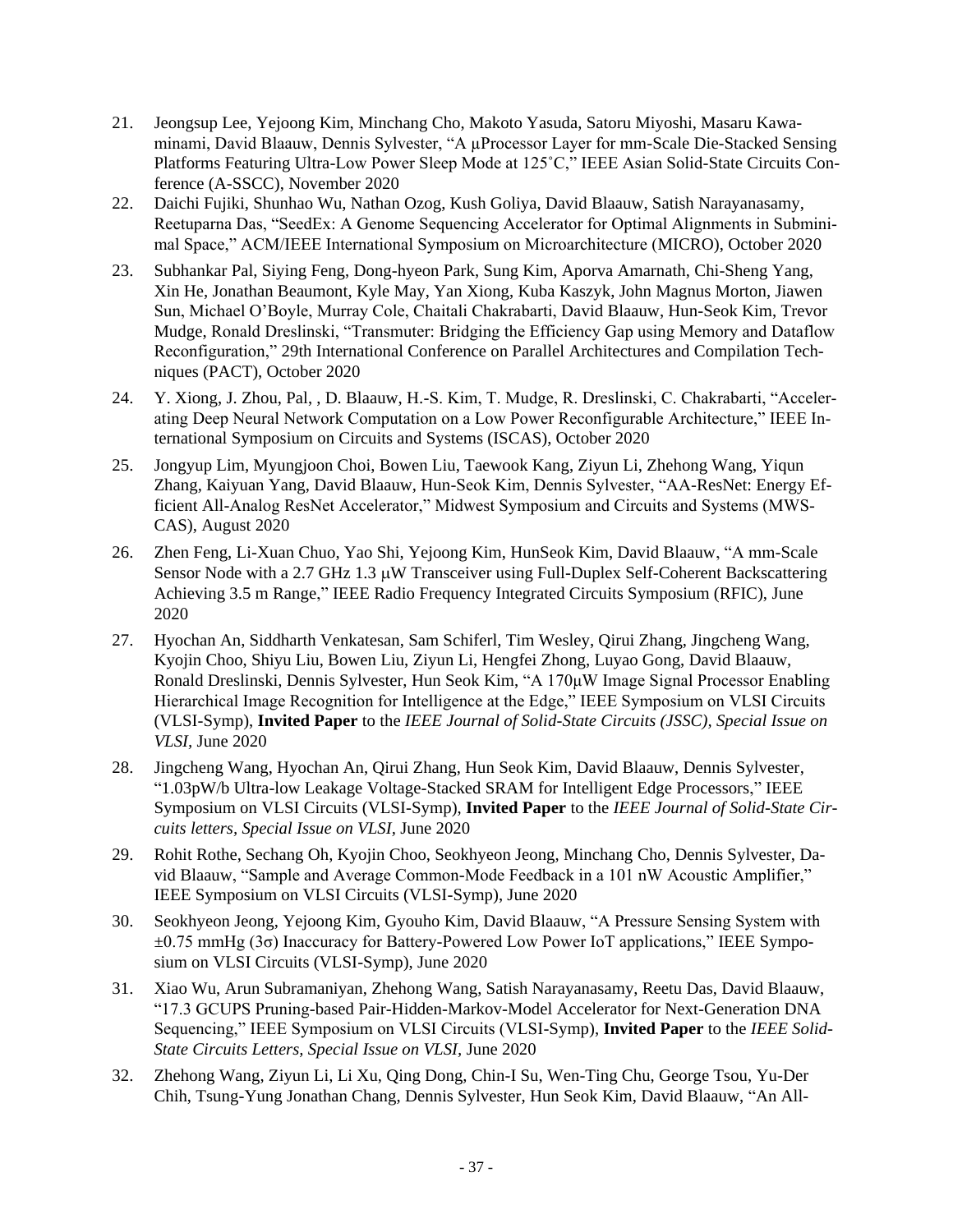Weights-on-Chip DNN Accelerator in 22nm ULL Featuring 24×1 Mb eRRAM," IEEE Symposium on VLSI Circuits (VLSI-Symp), **Invited Paper** to the *IEEE Journal of Solid-State Circuits (JSSC), Special Issue on VLSI,* June 2020

- 33. Anuraag Soorishetty, Jian Zhou, Subhankar Pal, David Blaauw, Hun Seok Kim, Trevor Mudge, Ronald Dreslinski, Chaitali Chakrabarti, "Accelerating Linear Algebra Kernels on a Massively Parallel Reconfigurable Architecture," IEEE International Conference on Acoustics, Speech, and Signal Processing (ICASSP), May 2020
- 34. Zhehong Wang, Tianjun Zhang, Daichi Fujiki, Arun Subramaniyan, Xiao Wu, Makoto Yasuda, Satoru Miyoshi, Masaru Kawaminami, Reetuparna Das, Satish Narayanasamy, David Blaauw, "A 2.46M reads/s Genome Sequencing Accelerator using a 625 Processing-Element Array," IEEE Custom Integrated Circuits Conference (CICC), March 2020
- 35. Jongyup Lim, Eunseong Moon, Michael Barrow, Samuel R. Nason, Paras R. Patel, Parag G. Patil, Sechang Oh, Inhee Lee, Hun-Seok Kim, Dennis Sylvester, David Blaauw, Cynthia A. Chestek, Jamie Phillips, Taekwang Jang, "A 0.19×0.17mm2 Wireless Neural Recording IC for Motor Prediction with Near-Infrared-Based Power and Data Telemetry," IEEE International Solid-State Circuits Conference (ISSCC), February 2020
- 36. Li Xu, Taekwang Jang, Jongyup Lim, Kyojin Choo, David Blaauw, Dennis Sylvester, "A 0.51nW 32kHz Crystal Oscillator Achieving 2ppb Allan Deviation Floor Using High-Energy-to-Noise-Ratio Pulse Injection," IEEE International Solid-State Circuits Conference (ISSCC), February 2020
- 37. Charles Eckert, Xiaowei Wang, Jingcheng Wang, Arun Subramaniyan, Ravi Iyer, Dennis Sylvester, David Blaauw, Reetuparna Das, "*Neural Cache*: Bit-Serial In-Cache Acceleration of Deep Neural Networks," ACM/IEEE International Symposium on Microarchitecture (MICRO), June 2019
- 38. Li-Xuan Chuo, Yejoong Kim, Nikolaos Chiotellis, Makoto Yasuda, Satoru Miyoshi, Masaru Kawaminami, Anthony Grbic, David Wentzloff, Hun-Seok Kim, David Blaauw, "A 4×4×4-mm3 Fully Integrated Sensor-to-Sensor Radio using Carrier Frequency Interlocking IF Receiver with -94 dBm Sensitivity," IEEE Radio Frequency Integrated Circuits Symposium (RFIC), **Invited Paper** to the *IEEE Journal of Solid-State Circuits (JSSC), Special Issue on RFIC,* June 2019, **Best Paper Award**
- 39. Najme Ebrahimi, Behzad Yektakhah, Kamal Sarabandi, Hun Seok Kim, David Wentzloff, David Blaauw, "A Novel Physical Layer Security Technique Using Master-Slave Full Duplex Communication," IEEE MTT-S International Microwave Symposium (IMS), June 2019
- 40. Inhee Lee, David Blaauw, "A 31 pW-to-113 nW Hybrid BJT and CMOS Voltage Reference with 3.6% ±3σ-inaccuracy from 0 oC to 170 oC for Low-Power High-Temperature IoT Systems," IEEE Symposium on VLSI Circuits (VLSI-Symp), June 2019
- 41. Inhee Lee, Eunseong Moon, Yejoong Kim, Jamie Phillips, David Blaauw, "A 10mm3 Light-Dose Sensing IoT2 System with 35-to-339nW 10-to-300klx Light-Dose-to-Digital Converter," IEEE Symposium on VLSI Circuits (VLSI-Symp), June 2019
- 42. Taewook Kang, Inhee Lee, Sechang Oh, Taekwang Jang, Yejoong Kim, Hyochan Ahn, Gyouho Kim, Se-Un Shin, Seokhyeon Jeong, Dennis Sylvester, David Blaauw, "A 1.7×4.1×2 mm3 Fully Integrated pH Sensor for Implantable Applications using Differential Sensing and Drift-Compensation," IEEE Symposium on VLSI Circuits (VLSI-Symp), June 2019
- 43. Subhankar Pal, Dong-hyeon Park, Siying Feng, Paul Gao, Jielun Tan, Austin Rovinski, Shaolin Xie, Chun Zhao, Aporva Amarnath, Timothy Wesley, Jonathan Beaumont, Kuan-Yu Chen, Chaitali Chakrabarti, Michael Taylor, Trevor Mudge, David Blaauw, Hun-Seok Kim, Ronald Dreslinski, "A 7.3 M Output Non-Zeros/J Sparse Matrix-Matrix Multiplication Accelerator using Memory Reconfiguration in 40 nm," IEEE Symposium on VLSI Circuits (VLSI-Symp), **Invited Paper** to the *IEEE Journal of Solid-State Circuits (JSSC), Special Issue on VLSI,* June 2019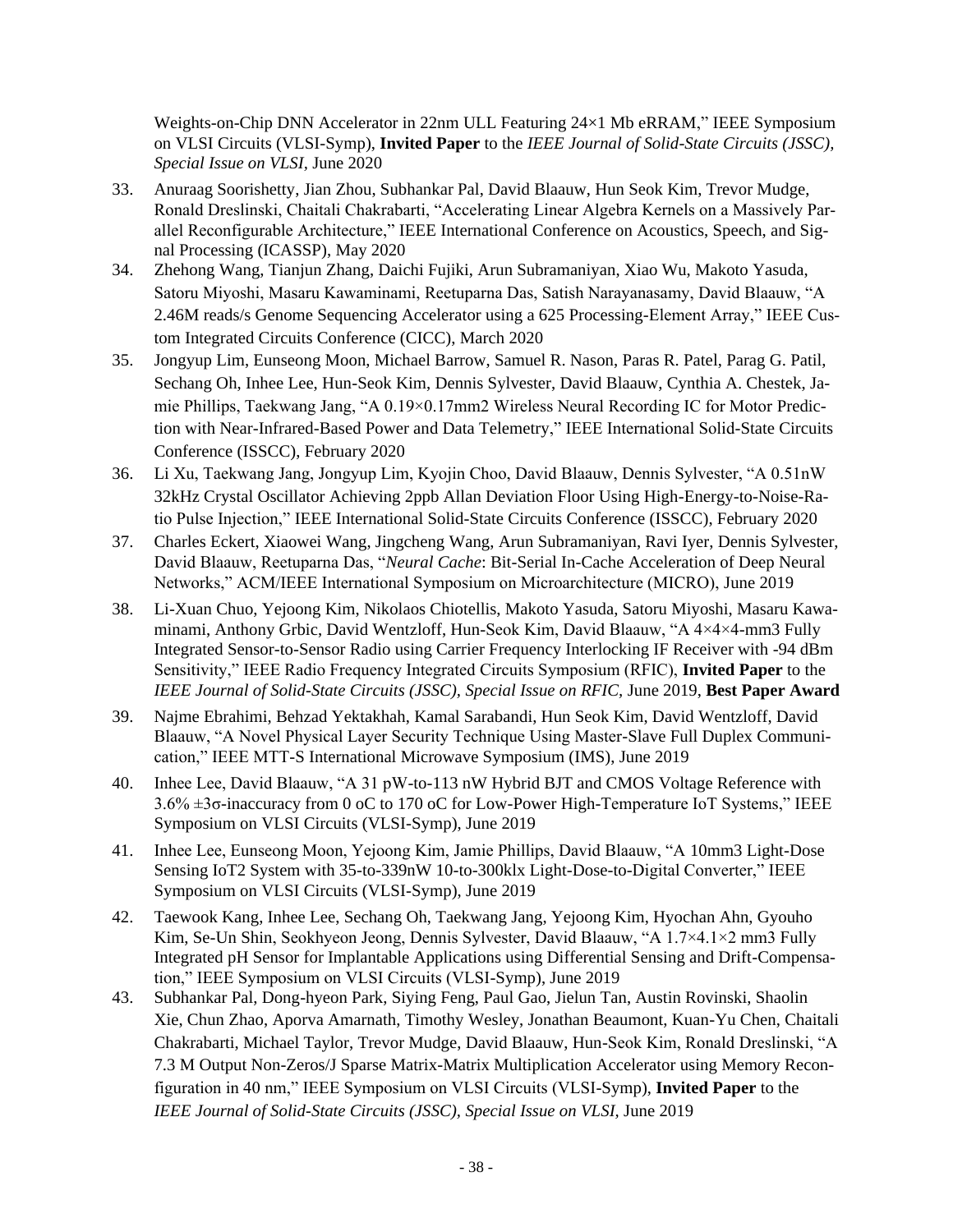- 44. Ji-Hwan Seol, Dennis Sylvester, David Blaauw, Taekwang Jang, "A Reference Oversampling Digital Phase-Locked Loop with −240 dB FOM and −80 dBc Reference Spur," IEEE Symposium on VLSI Circuits (VLSI-Symp), June 2019
- 45. Jingcheng Wang, Xiaowei Wang, Charles Eckert, Arun Subramaniyan, Reetuparna Das, David Blaauw, Dennis Sylvester, "A Compute SRAM with Bit-Serial Integer/Floating-Point Operations for Programmable In-Memory Vector Acceleration," IEEE International Solid-State Circuits Conference (ISSCC), **Invited Paper** to the *IEEE Journal of Solid-State Circuits (JSSC), Special Issue on ISSCC,* February 2019
- 46. Yimai Peng, David Kyojin Choo, Sechang Oh, Inhee Lee, Taekwang Jang, Yejoong Kim, Jongyup Lim, Dennis Sylvester, David Blaauw, "An Adiabatic Sense and Set Rectifier for Improved Maximum Power Point Tracking in Piezoelectric Harvesting with 541% Energy Extraction Gain," IEEE International Solid-State Circuits Conference (ISSCC), **Invited Paper** to the *IEEE Journal of Solid-State Circuits (JSSC), Special Issue on ISSCC,* February 2019
- 47. Kyojin D. Choo, Li Xu, Yejoong Kim, Ji-Hwan Seol, Xiao Wu, Dennis Sylvester, David Blaauw, "Energy-Efficient Low-Noise CMOS Image Sensor with Capacitor Array-Assisted Charge-Injection SAR ADC for Motion-Triggered Low-Power IoT Applications," IEEE International Solid-State Circuits Conference (ISSCC), **Invited Paper** to the *IEEE Journal of Solid-State Circuits (JSSC), Special Issue on ISSCC,* February 2019
- 48. Minchang Cho, Sechang Oh, Zhan Shi, Jongyup Lim, Yejoong Kim, Seokhyeon Jeong, Yu Chen, David Blaauw, Hun-Seok Kim, Dennis Sylvester, "A 142nW Voice and Acoustic Activity Detection Chip for mm-Scale Sensor Nodes Using Time-Interleaved Mixer-Based Frequency Scanning," IEEE International Solid-State Circuits Conference (ISSCC), **Invited Paper** to the *IEEE Journal of Solid-State Circuits (JSSC), Special Issue on ISSCC,* February 2019
- 49. Jeongsup Lee, Yiqun Zhang, Qing Dong, Wooteak Lim, Mehdi Saligane, Yejoong Kim, Seokhyeon Jeong, Jongyup Lim, Makoto Yasuda, Satoru Miyoshi, Masaru Kawaminami, David Blaauw, Dennis Sylvester, "A 6.4pJ/cycle Self-tuning Cortex-M0 IoT Processor based on Leakage-Ratio Measurement for Energy Optimal Operation across Wide-Range PVT Variation," IEEE International Solid-State Circuits Conference (ISSCC), **Invited Paper** to the *IEEE Journal of Solid-State Circuits (JSSC), Special Issue on ISSCC,* February 2019
- 50. Yao Shi, Xing Chen, Hun-Seok Kim, David Blaauw, David Wentzloff, "A 606-µW Millimeter-Scale Bluetooth Low Energy Transmitter using Co-Designed 3.5x3.5 mm2 Loop Antenna and Transformer-Boost Power Oscillator," IEEE International Solid-State Circuits Conference (ISSCC), February 2019
- 51. Ziyun Li, Ziyun Li, Yu Chen, Luyao Gong, Lu Liu, Dennis Sylvester, David Blaauw, Hun-Seok Kim, "An 879GOPS 243mW 80fps VGA Fully Visual CNN-SLAM Processor for Wide-Range Autonomous Exploration," IEEE International Solid-State Circuits Conference (ISSCC), February 2019
- 52. Mehdi Saligane, Jeongsup Lee, Qing Dong, Makoto Yasuda, Kazuyuki Kumeno, Fumitaka Ohno, Satoru Miyoshi, Masaru Kawaminami, David Blaauw, Dennis Sylvester, "An Adaptive Body-Biasing SoC using in situ Slack Monitoring for Runtime Replica Calibration," IEEE Symposium on VLSI Circuits (VLSI-Symp), June 2018
- 53. Jongyup Lim, Taekwang Jang, Mehdi Saligane, Makoto Yasuda, Satoru Miyoshi, Masaru Kawaminami, David Blaauw, Dennis Sylvester, "A 224 pW 260 ppm/°C Gate-Leakage-based Timer for Ultra-Low Power Sensor Nodes with Second-Order Temperature Dependency Cancellation," IEEE Symposium on VLSI Circuits (VLSI-Symp), June 2018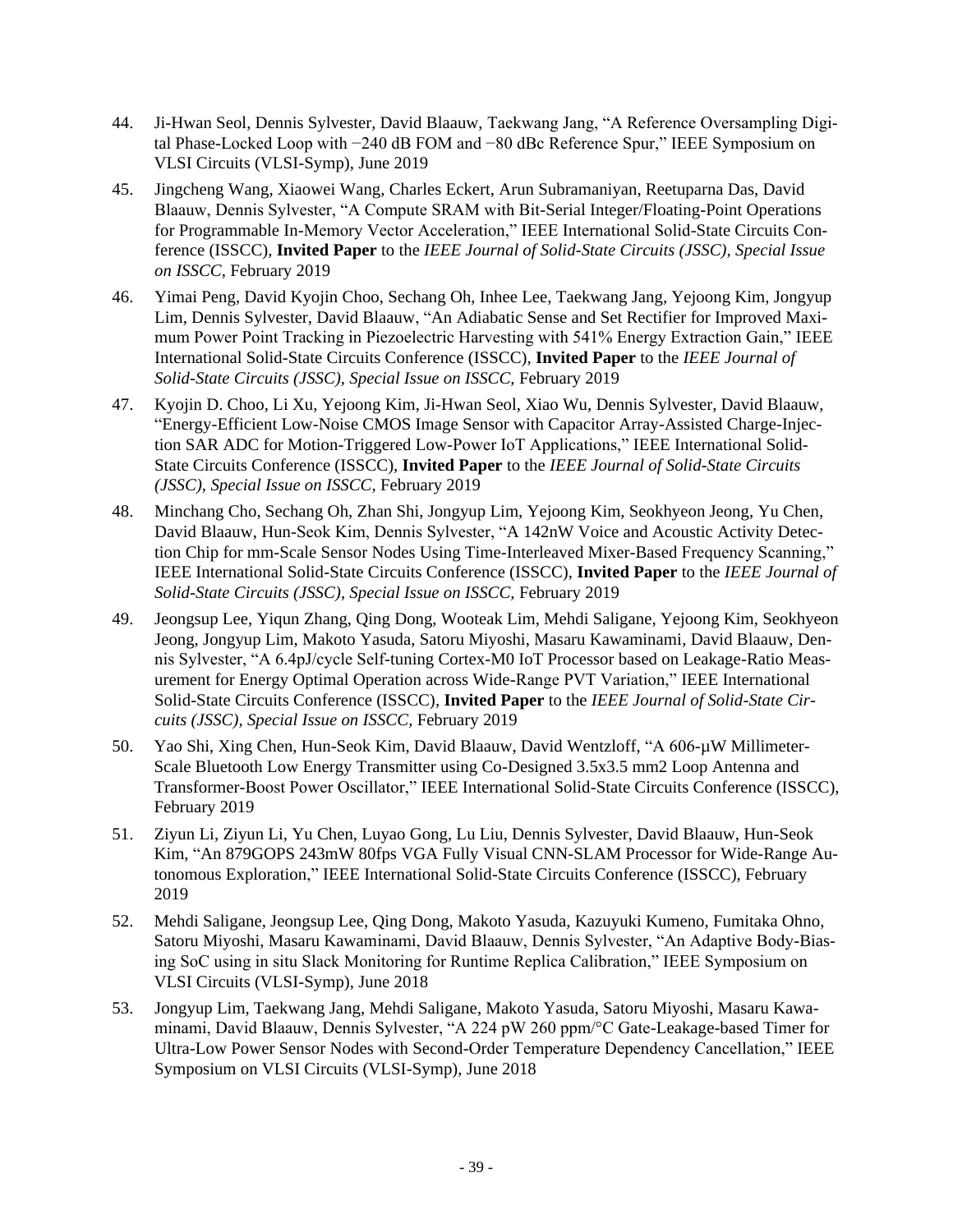- 54. Taekwang Jang, Jongyup Lim, Kyojin Choo, Samuel Nason, Jeongsup Lee, Sechang Oh, Seokhyeong Jeong, C. Chestek, Dennis Sylvester, David Blaauw, "A 2.2 NEF Neural-Recording Amplifier Using Discrete-Time Parametric Amplification," IEEE Symposium on VLSI Circuits (VLSI-Symp), June 2018
- 55. Xiao Wu, Inhee Lee, Qing Dong, Kaiyuan Yang, Dongkwun Kim, Jingcheng Wang, Yimai Peng, Yiqun Zhang, Mehdi Saligane, Makoto Yasuda, Kazuyuki Kumeno, Fumitaka Ohno, Satoru Miyoshi, Masaru Kawaminami, Dennis Sylvester, David Blaauw, "A 0.04mm3 16nW Wireless and Batteryless Sensor System with Integrated Cortex-M0+ Processor and Optical Communication for Cellular Temperature Measurement," IEEE Symposium on VLSI Circuits (VLSI-Symp), June 2018
- 56. Inhee Lee, Gyouho Kim, Eunseong Moon, Seokhyeon Jeong, Dongkwun Kim, Jamie Phillips, David Blaauw, "A 179-lux Energy-Autonomous Fully-Encapsulated 17-mm3 Sensor Node with Initial Charge Delay Circuit for Battery Protection," IEEE Symposium on VLSI Circuits (VLSI-Symp), June 2018
- 57. Kaiyuan Yang, Qing Dong, Zhehong Wang, Yi-Chun Shih, Yu-Der Chih, Jonathan Chang, David Blaauw, Dennis Sylvester, "A 28nm Integrated True Random Number Generator Harvesting Entropy from MRAM," IEEE Symposium on VLSI Circuits (VLSI-Symp), June 2018
- 58. Supreet Jeloka, Zhehong Wang, Ruochen Xie, Sudhanshu Khanna, Steven Bartling, Dennis Sylvester, David Blaauw, "Energy Efficient Adiabatic FRAM with 0.99 pJ/bit Write for IoT Applications," IEEE Symposium on VLSI Circuits (VLSI-Symp), June 2018
- 59. Ziyun Li, Jingcheng Wang, Dennis Sylvester, David Blaauw, Hun-Seok Kim, "A 1920 × 1080 25fps, 2.4TOPS/W Unified Optical Flow and Depth 6D Vision Processor for Energy-Efficient, Low Power Autonomous Navigation," IEEE Symposium on VLSI Circuits (VLSI-Symp), **Invited Paper** to the *IEEE Journal of Solid-StateSolid-States Circuits (JSSC), Special Issue on VLSI*, June 2018
- 60. Daichi Fujiki, Arun Subramaniyan, Tianjun Zhang, Yu Zeng, Reetuparna Das, David Blaauw, Satish Narayanasamy, "GenAx: A Genome Sequencing Accelerator," IEEE International Symposium on Computer Architecture (ISCA), May 2018
- 61. Charles Eckert, Xiaowei Wang, Jingcheng Wang, Arun Subramaniyan, Ravi Iyer, Dennis Sylvester, David Blaaauw, Reetuparna Das, "Neural Cache: Bit-Serial In-Cache Acceleration of Deep Neural Networks," IEEE International Symposium on Computer Architecture (ISCA), **Invited Paper** to *Top Picks Special Issue of IEEE Micro*, May 2018
- 62. Hyeongseok Kim, Nikolaos Chiotellis, Elnaz Ansari, Muhammad Faisal, Taekwang Jang, Anthony Grbic, Hun-Seok Kim, David Blaauw, David Wentzloff, "A Receiver/Antenna Co-Design for a 1.5mJ per Fix Fully-Integrated 10x10x6mm3 GPS Logger," IEEE Custom Integrated Circuits Conference (CICC), April 2018
- 63. Qing Dong, Zhehong Wang, Jongyup Lim, Yiqun Zhang, Yi-Chun Shih, Yu-Der Chih, Jonathan Chang, David Blaauw, Dennis Sylvester, "A 1Mb 28nm STT-MRAM with 2.8ns Read Access Time at 1.2V VDD Using Single-Cap Offset-Cancelled Sense Amplifier and In-situ Self-Write-Termination," IEEE International Solid-State Circuits Conference (ISSCC), February 2018
- 64. Sechang Oh, Yao Shi, Gyouho Kim, Yejoong Kim, Taewook Kang, Seokhyeon Jeong, Dennis Sylvester, David Blaauw, "A 2.5nJ Duty-Cycled Bridge-to-Digital Converter Integrated in a 13mm3 Pressure-Sensing System," IEEE International Solid-State Circuits Conference (ISSCC), February 2018
- 65. Subhankar Pal, Jonathan Beaumont, Dong-Hyeon Park, Aporva Amarnath, Siying Feng, Chaitali Chakrabarti, Hun-Seok Kim, David Blaauw, Trevor Mudge, Ronald Dreslinski, "OuterSPACE: An Outer Product based Sparse Matrix Multiplication Accelerator," IEEE International Symposium on High Performance Computer Architecture (HPCA), February 2018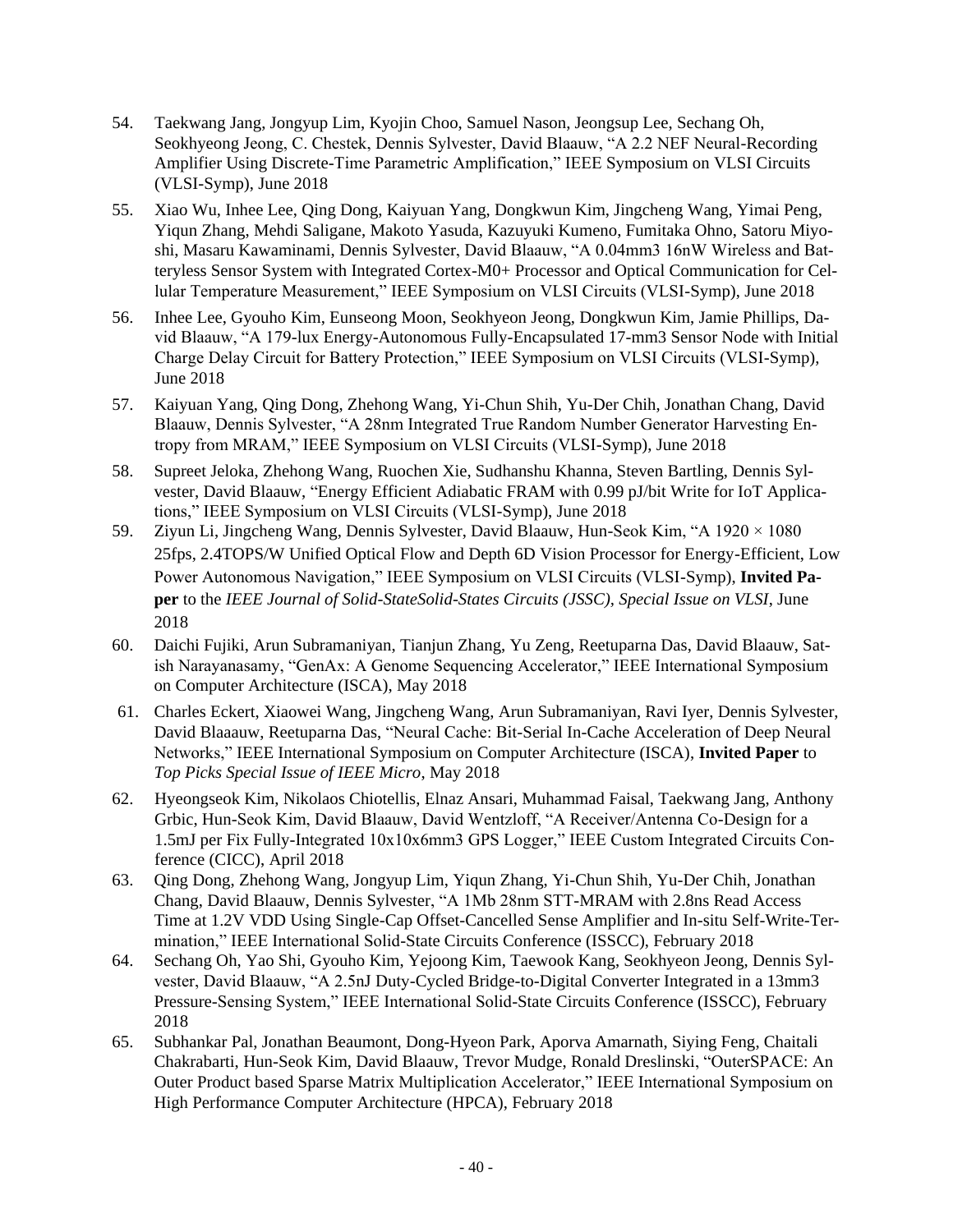- 66. Inhee Lee, Dennis Sylvester, David Blaauw, "Subthreshold Voltage Reference With Nwell/Psub Diode Leakage Compensation for Low-Power High-Temperature Systems," IEEE Asian Solid-State Circuits Conference (A-SSCC), November 2017
- 67. Li-Xuan Chuo, Zhihong Luo, Dennis Sylvester, David Blaauw, Hun-Seok Kim, "RF-Echo: A Non-Line-of-Sight Indoor Localization System Using a Low-Power Active RF Reflector ASIC Tag," International Conference eon Mobile Computing and Networking (MobiCom), October 2017
- 68. Qing Dong, Inhee Lee, Kaiyuan Yang, David Blaauw, Dennis Sylvester, "A 1.02nW PMOS-Only, Trim-Free Current Reference with 282ppm/°C from -40°C to 120°C and 1.6% within-Wafer Inaccuracy," IEEE European Solid-State Circuits Conference (ESSCIRC), September 2017
- 69. Yu Zeng, Taekwang Jang, Qing Dong, Mehdi Saligane, Masaru Kawaminami, Akihiko Harada, Satoru Miyoshi, Taiji Ema, Makoto Yasunda, Kazuyuki Kumeno, Dennis Sylvester, David Blaauw, "A 1.7nW PLL-Assisted Current Injected 32KHz Crystal Oscillator for IoT," IEEE Symposium on VLSI Circuits (VLSI-Symp), June 2017
- 70. Supreet Jeloka, Jeongsup Lee, Ziyun Li, Jinal Shah, Qing Dong, Kaiyuan Yang, Dennis Sylvester, David Blaauw, "An ultra-wide program, 122pJ/bit flash memory using charge recycling," IEEE Symposium on VLSI Circuits (VLSI-Symp), June 2017
- 71. Supreet Jeloka, Kaiyuan Yang, Michael Orshansky, Dennis Sylvester, David Blaauw, "A sequence dependent challenge-response PUF using 28nm SRAM 6T bit cell," IEEE Symposium on VLSI Circuits (VLSI-Symp), June 2017
- 72. Junwon Jeong, Seokhyeon Jeong, Chulwoo Kim, Dennis Sylvester, David Blaauw, "A 42nJ/conversion On-Demand State-of-Charge Indicator for Miniature IoT Li-ion Batteries," IEEE Symposium on VLSI Circuits (VLSI-Symp), June 2017
- 73. Qing Dong, Supreet Jeloka, Mehdi Saligane, Yejoong Kim, Masaru Kawaminami, Akihiko Harada, Satoru Miyoshi, David Blaauw, Dennis Sylvester, "A 0.3V VDDmin 4+2T SRAM for Searching and In-Memory Computing Using 55nm DDC Technology," IEEE Symposium on VLSI Circuits (VLSI-Symp), **Invited Paper** to the *IEEE Journal of Solid-StateSolid-States Circuits (JSSC), Special Issue on VLSI*, June 2017
- 74. Yiqun Zhang, Li Xu, Jingcheng Wang, Kaiyuan Yang, Qing Dong, Supreet Jeloka, David Blaauw, Dennis Sylvester, "Recryptor: A Reconfigurable In-Memory Cryptographic Cortex-M0 Processor for IoT," IEEE Symposium on VLSI Circuits (VLSI-Symp), **Invited Paper** to the *IEEE Journal of Solid-StateSolid-States Circuits (JSSC), Special Issue on VLSI*, June 2017
- 75. Sechang Oh, Taekwang Jang, Kyojin D. Choo, David Blaauw, Dennis Sylvester, "A 4.7µW Switched-Bias MEMS Microphone Preamplifier for Ultra-Low-Power Voice Interfaces," IEEE Symposium on VLSI Circuits (VLSI-Symp), June 2017
- 76. Minchang Cho, Sechang Oh, Seokhyeon Jeong, Yiqun Zhang, Inhee Lee, Yejoong Kim, Li-Xuan Chuo, Dongkwun Kim, Qing Dong, Yen-Po Chen, Martin Lim, Mike Daneman, David Blaauw, Dennis Sylvester, Hun-Seok Kim, **"**A 6×5×4mm<sup>3</sup> General Purpose Audio Sensor Node with a 4.7μW Audio Processing IC," IEEE Symposium on VLSI Circuits (VLSI-Symp), June 2017
- 77. Qing Dong, Kaiyuan Yang, Laura Fick, David Blaauw, Dennis Sylvester, "Rectified-linear and Recurrent Neural Networks Built with Spin Devices," IEEE International Symposium on Circuits and Systems (ISCAS), May 2017
- 78. Laura Fick, Skylar Skrzyniarz, Malav Parikh, David Fick, David Blaauw, Dennis Sylvester, "Analog In-Memory Subthreshold Deep Neural Network Accelerator," IEEE Custom Integrated Circuits Conference (CICC), May 2017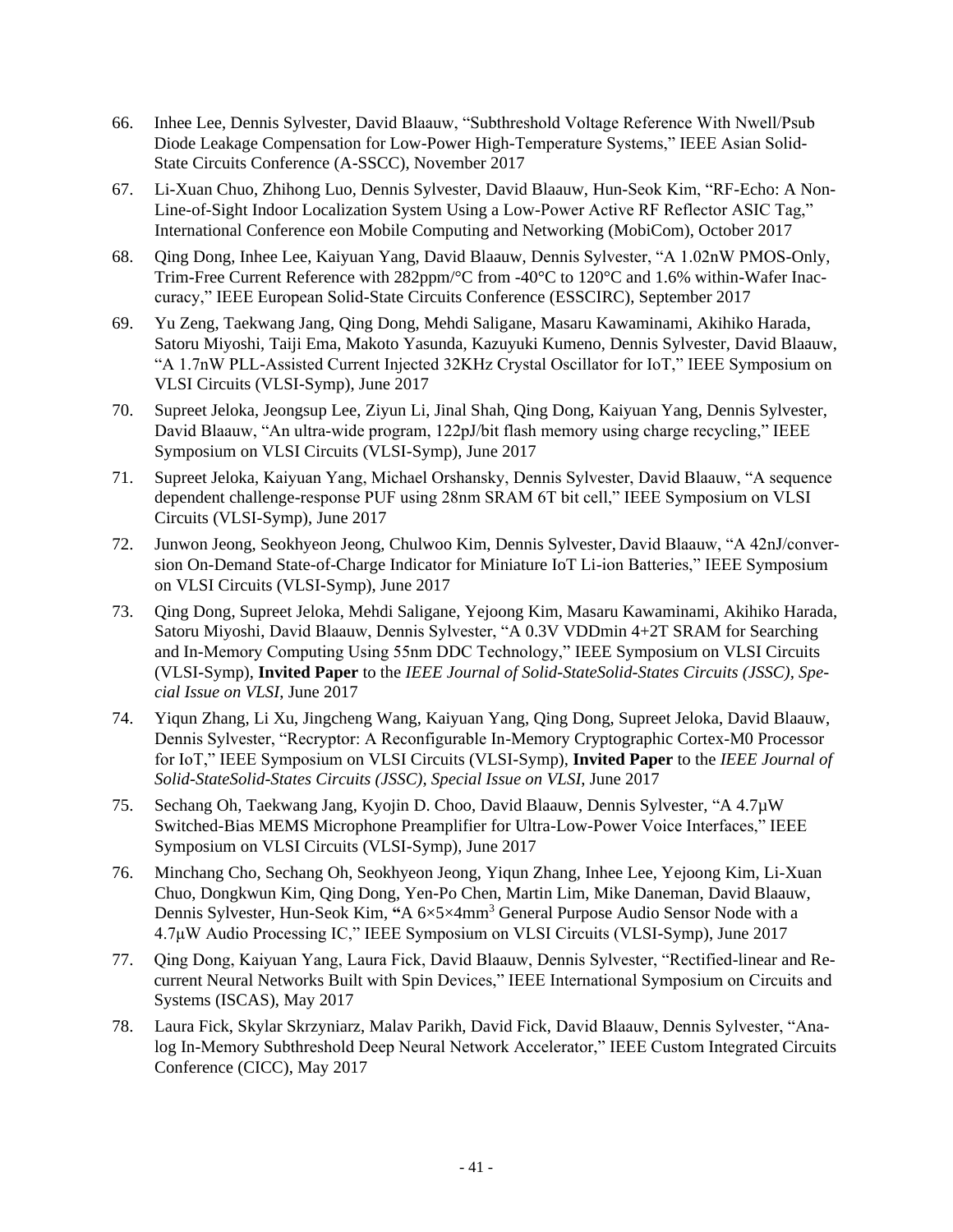- 79. Seokhyeon Jeong, Yu Chen, Julius Tsai, Taekwang Jang, David Blaauw, Hun-Seok Kim, Dennis Sylvester, "Always-On 12nW Acoustic Sensing and Object Recognition Microsystem for Unattended Ground Sensor Nodes," IEEE International Solid-State Circuits Conference (ISSCC), **Invited Paper** to the *IEEE Journal of Solid-State Circuits (JSSC), Special Issue on ISSCC*, February 2017
- 80. Ziyun Li, Qing Dong, Mehdi Saligane, Benjamin Kempke, Shijia Yang, Zhengya Zhang, Ronald Dreslinski, Dennis Sylvester, David Blaauw, Hun Seok Kim, "A 1920×1080 30fps 2.3TOPS/W Stereo-Depth Processor for Robust Autonomous Navigation," IEEE International Solid-State Circuits Conference (ISSCC), **Invited Paper** to the *IEEE Journal of Solid-State Circuits (JSSC), Special Issue on ISSCC*, February 2017
- 81. Kaiyuan Yang, Qing Dong, Wanyeong Jung, Yiqun Zhang, Myungjoon Choi, David Blaauw, Dennis Sylvester, "A 0.6nJ -0.22/+0.19°C Inaccuracy Temperature Sensor Using Exponential Subthreshold Oscillation Dependence," IEEE International Solid-State Circuits Conference (ISSCC), February 2017
- 82. Kaiyuan Yang, Qing Dong, David Blaauw, Dennis Sylvester, "A 553F2 2-Transistor Amplifier-Based Physically Unclonable Function (PUF) with 1.67% Native Instability," IEEE International Solid-State Circuits Conference (ISSCC), February 2017
- 83. Wooteak Lim, Taekwang Jang, Inhee Lee, Hun-Seok Kim, Dennis Sylvester, David Blaauw, "A 380pW Dual Mode Optical Wake-up Receiver with Ambient Noise Cancellation," IEEE International Solid-State Circuits Conference (ISSCC), February 2017
- 84. Qing Dong, Yejoong Kim, Inhee Lee, Myungjoon Choi, Ziyun Li, Jingcheng Wang, Kaiyuan Yang, Yen-Po Chen, Junjie Dong, Minchang Cho, Gyouho Kim, Wei-Keng Chang, Yun-ShengChen, Yu-Der Chih, David Blaauw, Dennis Sylvester, "A 1Mb Embedded NOR Flash Memory with 39μW Program Power for mm-Scale High-Temperature Sensor Nodes," IEEE International Solid-State Circuits Conference (ISSCC), February 2017
- 85. Xiao Wu, Kyojin Choo, Yao Shi, Li-Xuan Chuo, Dennis Sylvester, David Blaauw, "A Fully Integrated Counter Flow Energy Reservoir for 70% Efficient Peak-Power Delivery in Ultra-Low-Power Systems," IEEE International Solid-State Circuits Conference (ISSCC), **Invited Paper** to the *IEEE Journal of Solid-State Circuits (JSSC), Special Issue on ISSCC*, February 2017
- 86. Taekwang Jang, Soekhyeon Jeong, Dongsuk Jeon, Kyojin Choo, Dennis Sylvester, David Blaauw, "A 2.5ps 0.8-to-3.2GHz Bang-Bang Phase- and Frequency-Detector-Based All-Digital PLL with Noise Self-Adjustment," IEEE International Solid-State Circuits Conference (ISSCC), **Invited Paper** to the *IEEE Journal of Solid-State Circuits (JSSC), Special Issue on ISSCC*, February 2017
- 87. Li-Xuan Chuo, Yao Shi, Zhihong Luo, Nikolaos Chiotellis, Zhiyoong Foo, Gyouho Kim, Yejoong Kim, Anthony Grbic, David Wentzloff, Hun-Seok Kim, David Blaauw, "A 915MHz Asymmetric Radio Using Q-Enhanced Amplifier for a Fully Integrated 3×3mm3 Wireless Sensor Node with 20m Non-Line-of-Sight Communication," IEEE International Solid-State Circuits Conference (ISSCC), February 2017
- 88. Suyoung Bang, Jingcheng Wang, Ziyun Li, Cao Gao, Yejoong Kim, Qing Dong, Yen-Po Chen, Laura Fick, Xun Sun, Ron Dreslinski, Trevor Mudge, Hun Seok Kim, David Blaauw, Dennis Sylvester, "A 288μW Programmable Deep-Learning Processor with 270KB On-Chip Weight Storage Using Non-Uniform Memory Hierarchy for Mobile Intelligence," IEEE International Solid-State Circuits Conference (ISSCC), February 2017
- 89. Shaizeen Aga, Supreet Jeloka, Arun Subramaniyan, Satish Narayanasamy, David Blaauw, Reetuparna Das, "Compute Caches for Efficient Very Large Vector Processing," IEEE International Symposium on High Performance Computer Architecture (HPCA), February 2017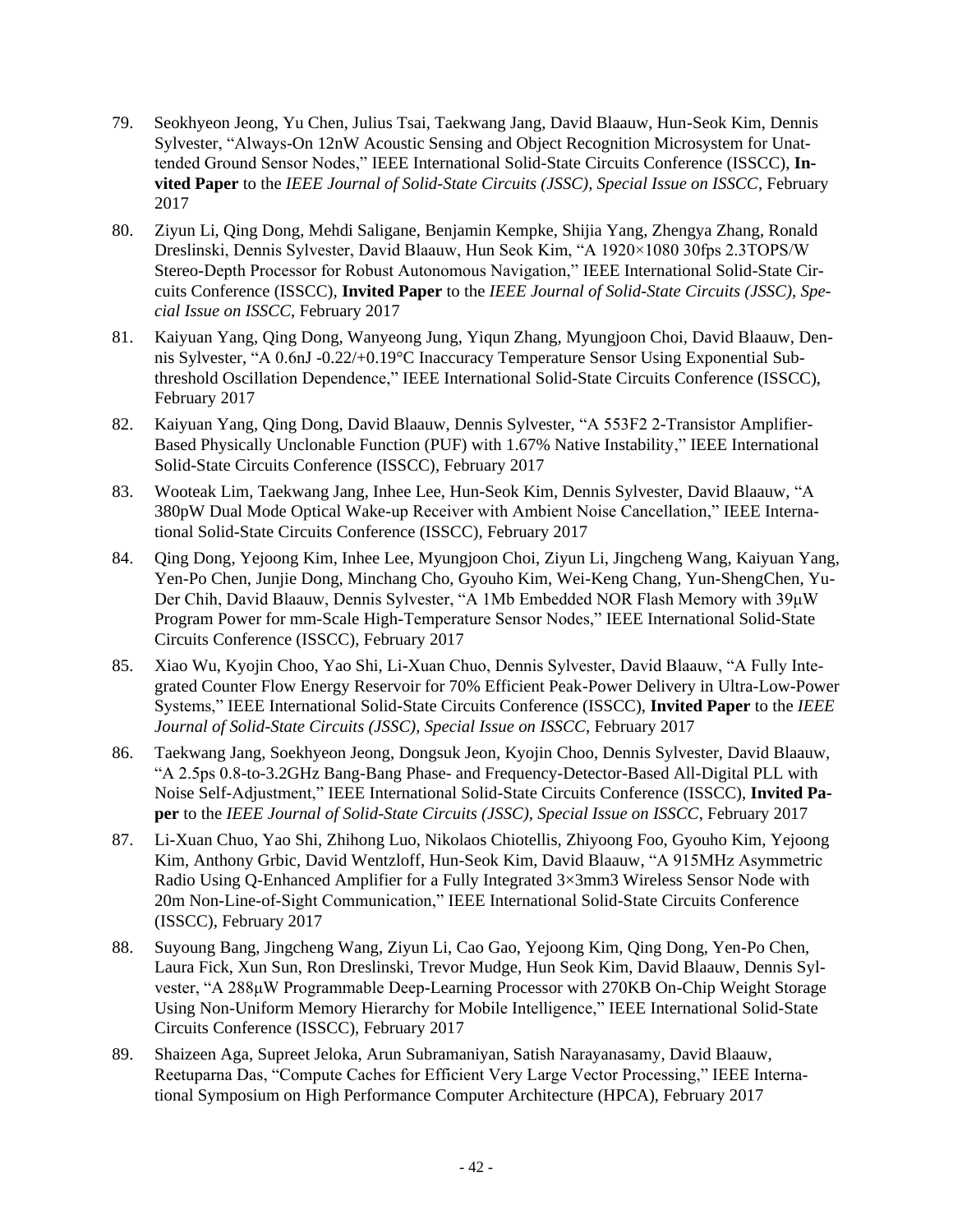- 90. Jiang Xiang, Ziyun Li, David Blaauw, Hun Seok Kim, Chaitali Chakrabarti, "Low Complexity Optical Flow Using Neighbor –Guided Semi-Global Matching," IEEE International Conference on Image Processing (ICIP), September 2016
- 91. Minseob Shim, Seokhyeon Jeong, Paul Myers, Suyoung Bang, Chulwoo Kim, Dennis Sylvester, David Blaauw, Wanyeong Jung, "An Oscillator Collapse-Based Comparator with Application in a 74.1dB SNDR, 20KS/s 15b SAR ADC," IEEE Symposium on VLSI Circuits (VLSI-Symp), **Invited Paper** to the *IEEE Journal of Solid-State Circuits (JSSC), Special Issue on VLSI,* June 2016
- 92. Qing Dong, Yejoong Kim, Myungjoon Choi, Ziyun Li, Jingcheng Wang, Yen-Po Chen, Inhee Lee, Minchang Cho, Yun-Sheng Chen<sup>1</sup>, David Blaauw, Dennis Sylvester, and Yu-Der Chih, "A 114-pW PMOS-Only, Trim-Free Voltage Reference with 0.26% within-Wafer Inaccuracy for nW Systems," IEEE Symposium on VLSI Circuits (VLSI-Symp), June 2016
- 93. Sechang Oh, Ngoc Le Ba, Suyoung Bang, Junwon Jeong, David Blaauw, Tony T. Kim, Dennis Sylvester, "A 260µW Infrared Gesture Recognition System-on-Chip for Smart Devices," IEEE Symposium on VLSI Circuits (VLSI-Symp), June 2016
- 94. Wootaek Lim, Taekwang Jang, Inhee Lee, Hun-Seok Kim, Dennis Sylvester, David Blaauw, "A 380pW Dual Mode Optical Wake-up Receiver with Ambient Noise Cancellation," IEEE Symposium on VLSI Circuits (VLSI-Symp), June 2016
- 95. Yiqun Zhang, Kaiyuan Yang, Mehdi Saligane, David Blaauw, Dennis Sylvester, "A Compact 446 Gbps/W AES accelerator for Mobile SoC and IoT in 40nm," IEEE Symposium on VLSI Circuits (VLSI-Symp), June 2016
- 96. Xiao Wu, Yao Shi, Supreet Jeloka, Kaiyuan Yang, Inhee Lee, Dennis Sylvester, David Blaauw, "A 66pW Discontinuous Switch-Capacitor Energy Harvester for Self-Sustaining Sensor Application," IEEE Symposium on VLSI Circuits (VLSI-Symp), June 2016
- 97. Nathaniel Pinckney, Lucian Shifren, Brian Cline, Saurabh Sinha, Supreet Jeloka, Ronald Dreslinski, Trevor Mudge, Dennis Sylvester, David Blaauw, "Near-Threshold Computing in FinFET Technologies: Opportunities for Improved Voltage Scalability," ACM/IEEE Design Automation Conference (DAC), June 2016
- 98. Yajing Chen, Shengshuo Lu, Hun-Seok Kim, David Blaauw, Ronald Dreslinski Jr, Trevor Mudge, "A Low Power Software-Defined-Radio Baseband Processorfor the Internet of Things," IEEE International Symposium on High Performance Computer Architecture (HPCA), March 2016
- 99. Mahmood Khayatzadeh, Mehdi Saligane, Jingchen Wang, Massimo Alioto, David Blaauw, Dennis Sylvester, "A Reconfigurable Dual-Port Memory with Error Detection and Correction in 28nm FDSOI," IEEE International Solid-State Circuits Conference (ISSCC), February 2016
- 100. Wanyeong Jung, Dennis Sylvester, David Blaauw, "A Rational-Conversion-Ratio Switched-Capacitor DCDC Converter Using Negative-Output Feedback," IEEE International Solid-State Circuits Conference (ISSCC), February 2016
- 101. Wanyeong Jung, Junhua Gu, Paul D. Myers, Minseob Shim, Seokhyeon Jeong, Kaiyuan Yang, Myungjoon Choi, ZhiYoong Foo, Suyoung Bang, Sechang Oh, Dennis Sylvester, David Blaauw," A 60%-Efficiency 20nW-500μW Tri-Output Fully Integrated Power Management Unit with Environmental Adaptation and Load-Proportional Biasing for IoT Systems," IEEE International Solid-State Circuits Conference (ISSCC), February 2016
- 102. Myungjoon Choi, Taekwang Jang, Junwon Jeong, Seokhyeon Jeong, David Blaauw, Dennis Sylvester "A Current-mode Wireless Power Receiver with Optimal Resonant Cycle Tracking for Implantable Systems" IEEE International Solid-State Circuits Conference (ISSCC), **Invited Paper** to the *IEEE Journal of Solid-State Circuits (JSSC), Special Issue on ISSCC*, February 2016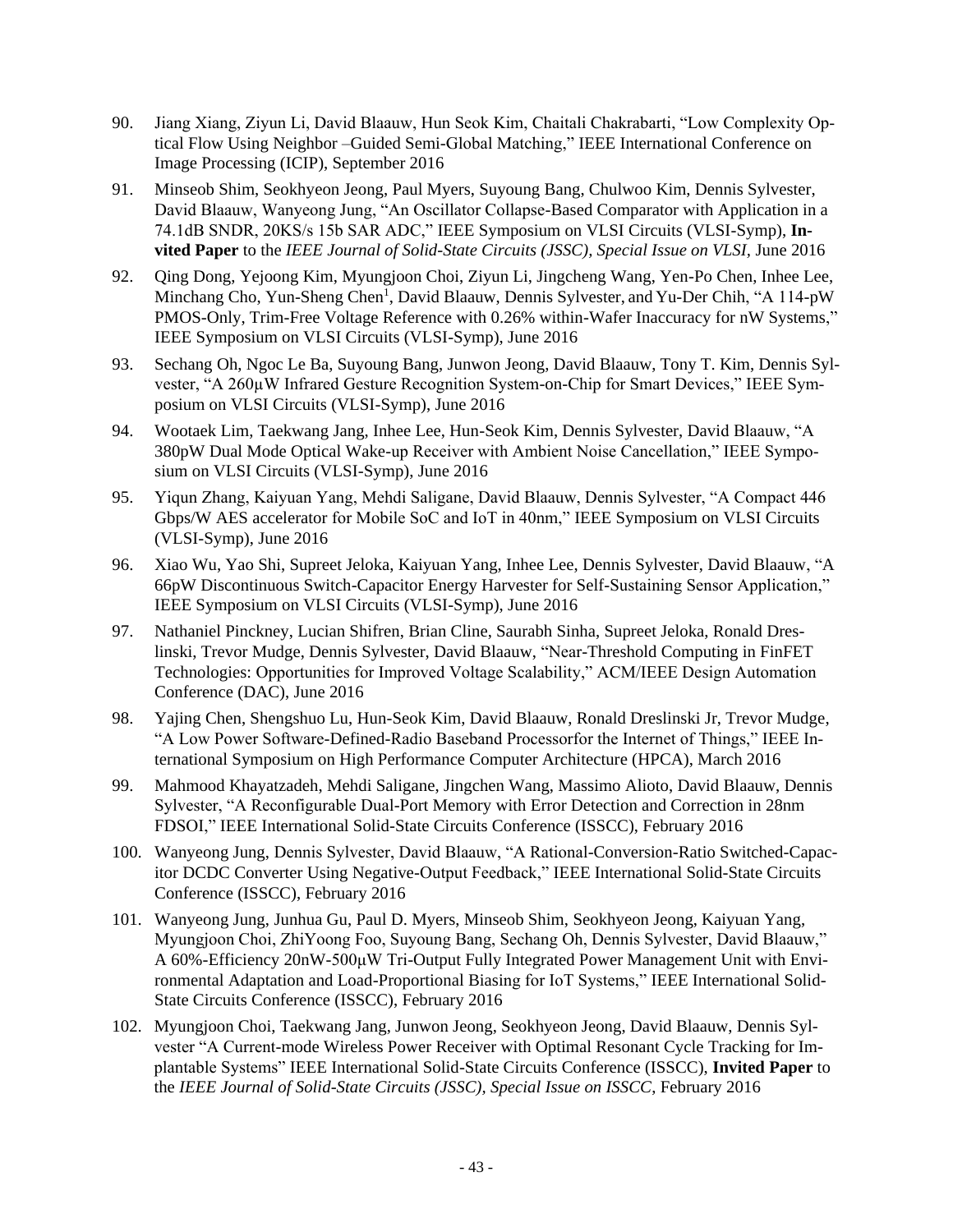- 103. Taekwang Jang, Myungjoon Choi, Seokhyeon Jeong, Suyoung Bang, Dennis Sylvester, David Blaauw, "A 4.7nW 13ppm/°C Self-Biased Wakeup Timer Using a Switched-Resistor Scheme," IEEE International Solid-State Circuits Conference (ISSCC), February 2016
- 104. Yiqun Zhang, Mahmood Khayatzadeh, Kaiyuan Yang, Mehdi Saligane, Nathaniel Pinckney, Massimo Alioto, David Blaauw, Dennis Sylvester, "iRazor: 3-Transistor Current-Based Error Detection and Correction in an ARM Cortex-R4 Processor," IEEE International Solid-State Circuits Conference (ISSCC), February 2016
- 105. Inhee Lee, Wootaek Lim, Alan Teran, Jamie Phillips, Dennis Sylvester, David Blaauw, "A >78%- Effective Light Harvester over 100-to-100klux with Reconfigurable PV-Cell Network and MPPT Circuit," IEEE International Solid-State Circuits Conference (ISSCC), February 2016
- 106. Skylar Skrzyniarz, Laura Fick, Jinal Shah, Yejoong Kim, Dennis Sylvester, David Blaauw, "A 36.8 2b-TOPS/W Self-Calibrating GPS Accelerator Implemented Using Analog Calculation in 65nm LP CMOS," IEEE International Solid-State Circuits Conference (ISSCC), February 2016
- 107. Yao Shi, Myungjoon Choi, Ziyun Li, Gyouho Kim, Zhiyoong Foo, Hun-Seok Kim, David Wentzloff, David Blaauw, "A 10mm<sup>3</sup> Syringe-Implantable Near-Field Radio System on Glass Substrate," IEEE International Solid-State Circuits Conference (ISSCC), February 2016
- 108. Jingcheng Wang, Nathaniel Pinckney, David Blaauw, and Dennis Sylvester, "Reconfigurable Self-Timed Regenerators for Wide-Range Voltage Scaled Interconnect," IEEE Asian Solid-State Circuits Conference (A-SSCC), November 2015
- 109. Inhee Lee, Wanyeong Jung, Hyunsoo Ha, Seokhyeong Jeong, Yejoong Kim, Zhiyoong Foo, Jae-Yoon Sim, Dennis Sylvester, David Blaauw, "An Ultra-Low-Power Biomedical Chip for Injectable Pressure Monitor," Biomedical Circuits & Systems Conference (BIOCAS), October 2015
- 110. Mohit Shah, Jingcheng Wang, David Blaauw, Dennis Sylvester, Hun-Seok Kim, Chaitali Chakrabarti, "A Fixed-Point Neural Network for Keyword Detection on Resource Constrained Hardward," IEEE International Workshop on Signal Processing Systems (SIPS), October 2015
- 111. Mehdi Saligane, Mahmood Khayatzadeh, Yiqun Zhang, Seokhyeon Jeong, David Blaauw, Dennis Sylvester "All-digital SoC Thermal Sensor using On-chip High Order Temperature Curvature Correction," IEEE Custom Integrated Circuits Conference (CICC) September 2015
- 112. Myungjoon Choi, Junhua Gu, David Blaauw, Dennis Sylvester, "Wide Input Range 1.7µW 1.2kS/s Resistive Sensor Interface Circuit with 1 cycle/sample Logarithmic Sub-Ranging," IEEE Symposium on VLSI Circuits (VLSI-Symp), June 2015
- 113. Dongsuk Jeon, Qing Dong, Yejoong Kim, Xiaolong Wang, Shuai Chen, Hao Yu, David Blaauw, Dennis Sylvester, "A 23mW Face Recognition Accelerator in 40nm CMOS with Mostly-Read 5T Memory," IEEE Symposium on VLSI Circuits (VLSI-Symp), June 2015
- 114. Suyoung Bang, Jae-sun Seo, Inhee Lee, Seokhyeon Jeong, Nathaniel Pinckney, David Blaauw, Dennis Sylvester, and Leland Chang, "A Fully-Integrated 40-Phase Flying-Capacitance-Dithered Switched-Capacitor Voltage Regulator with 6mV Output Ripple," IEEE Symposium on VLSI Circuits (VLSI-Symp), June 2015
- 115. Supreet Jeloka, Naveen Akesh, Dennis Sylvester, David Blaauw, "A Configurable TCAM / BCAM / SRAM using 28nm push-rule 6T bit cell," IEEE Symposium on VLSI Circuits (VLSI-Symp), **Invited Paper** to the *IEEE Journal of Solid-StateSolid-States Circuits (JSSC), Special Issue on VLSI*, June 2015
- 116. Hyeongseok Kim, Gyouho Kim, Yoonmyung Lee, Zhiyoong Foo, Dennis Sylvester, David Blaauw, David Wentzloff, "A 10.6mm<sup>3</sup> Fully-Integrated, Wireless Sensor Node with 8GHz UWB Transmitter," IEEE Symposium on VLSI Circuits (VLSI-Symp), June 2015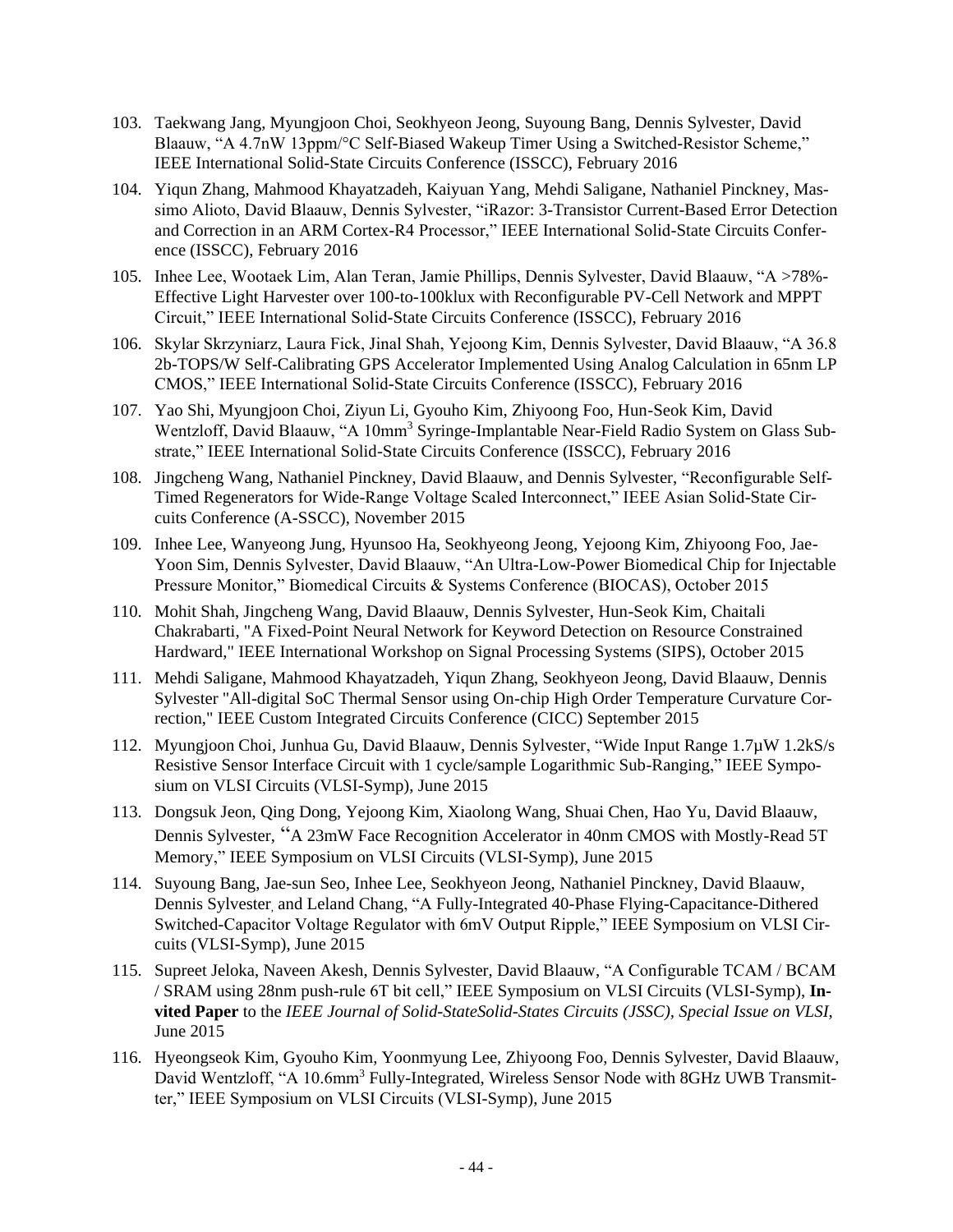- 117. Seokhyeon Jeong, Wanyeong Jung, Dongsuk Jeon, Omer Berenfeld, Hakan Oral, Grant Kruger, David Blaauw, Dennis Sylvester, "A 120nW 8b Sub-ranging SAR ADC with Signal-Dependent Charge Recycling for Biomedical Applications," IEEE Symposium on VLSI Circuits (VLSI-Symp), June 2015
- 118. Myungjoon Choi, Suyoung Bang, Tae-Kwang Jang, David Blaauw, Dennis Sylvester, "A 99nW 70.4kHz Resistive Frequency Locking On-Chip Oscillator with 27.4ppm/ºC Temperature Stability," IEEE Symposium on VLSI Circuits (VLSI-Symp), June 2015
- 119. Mahmood Khayatzadeh, Fabio Frustaci, David Blaauw, Dennis Sylvester, Massimo Alioto, "A Reconfigurable Sense Amplifier with 3X Offset Reduction in 28nm FDSOI CMOS," IEEE Symposium on VLSI Circuits (VLSI-Symp), June 2015
- 120. Kaiyuan Yang, David Blaauw, Dennis Sylvester, "A Robust -40 to 120°C All-Digital True Random Number Generator in 40nm CMOS," IEEE Symposium on VLSI Circuits (VLSI-Symp), June 2015
- 121. Pat Pannuto, Yoonmyung Lee, Ye-Sheng Kuo, Zhi Yoong Foo, Ben Kempke, Gyouho Kim, Ronald Dreslinski Jr, David Blaauw, and Prabal Dutta, "MBus: An Ultra-Low Power Interconnect Bus for Next Generation Nanopower Systems," IEEE International Symposium on Computer Architecture (ISCA), **Invited Paper** to the *Top Picks Special Issue of IEEE MICRO,* June 2015
- 122. Qing Dong, Kaiyuan Yang, Laura Fick, David Fick, David Blaauw, Dennis Sylvester, "Racetrack Converter: A Low Power and Compact Data Converter Using Racetrack Spintronic Devices," IEEE International Symposium on Circuits and Systems (ISCAS), May 2015
- 123. Wootaek Lim, Inhee Lee, Dennis Sylvester, David Blaauw, "Battery-Less, sub-nW Cortex M0+ Processor with Dynamic Leakage-Suppression Logic," IEEE International Solid-State Circuits Conference (ISSCC), February 2015
- 124. Kaiyuan Yang, David Blaauw, Dennis Sylvester, "A Physical Unclonable Function with BER < 10- 8 for Robust Chip Authentication Using Oscillator Collapse in 40nm CMOS," IEEE International Solid-State Circuits Conference (ISSCC), February 2015
- 125. Wanyeong Jung, Seokhyeon Jeong, Dennis Sylvester, David Blaauw, "A 46.9fJ/c.s, Fully-Digital Capacitance-to-Digital Converter using Iterative Delay-Chain Discharge." IEEE International Solid-State Circuits Conference (ISSCC), February 2015
- 126. Supreet Jeloka, Reetuparna Das, Ronald G. Dreslinski, Trevor Mudge, David Blaauw, "Hi-Rise: A High-Radix Switch for 3D Integration with Single-cycle Arbitration," ACM/IEEE International Symposium on Microarchitecture (MICRO), December 2014
- 127. Mohammad Hassan Ghaed, Skylar Skrzyniarz, David Blaauw, Dennis Sylvester, "A 1.6nJ/bit, 19.9µA Peak Current Fully Integrated 2.5mm2 Inductive Transceiver for Volume-Constrained Microsystems," IEEE Custom Integrated Circuits Conference (CICC), September 2014
- 128. Ye-Sheng Kuo, Pat Pannuto, Gyouho Kim, Zhiyoong Foo, Inhee Lee, Ben Kempke, Prabal Dutta, David Blaauw, and Yoonmyung Lee, "MBus: A 17.5 pj/bit/chip Portable Interconnect Bus for Millimeter-Scale Sensor Systems with 8 nW Standby Power," IEEE Custom Integrated Circuits Conference (CICC), September 2014
- 129. Seokhyeon Jeong, Inhee Lee, David Blaauw, Dennis Sylvester, "A 5.8nW, 45ppm/°C On-Chip CMOS Wake-up Timer Using a Constant Charge Subtraction Scheme," IEEE Custom Integrated Circuits Conference (CICC), September 2014
- 130. David Fick, Gyouho Kim, Allan Wang, David Blaauw, and Dennis Sylvester, "Mixed-Signal Stochastic Computation Demonstrated in an Image Sensor with Integrated 2D Edge Detection and Noise Filtering," IEEE Custom Integrated Circuits Conference (CICC), September 2014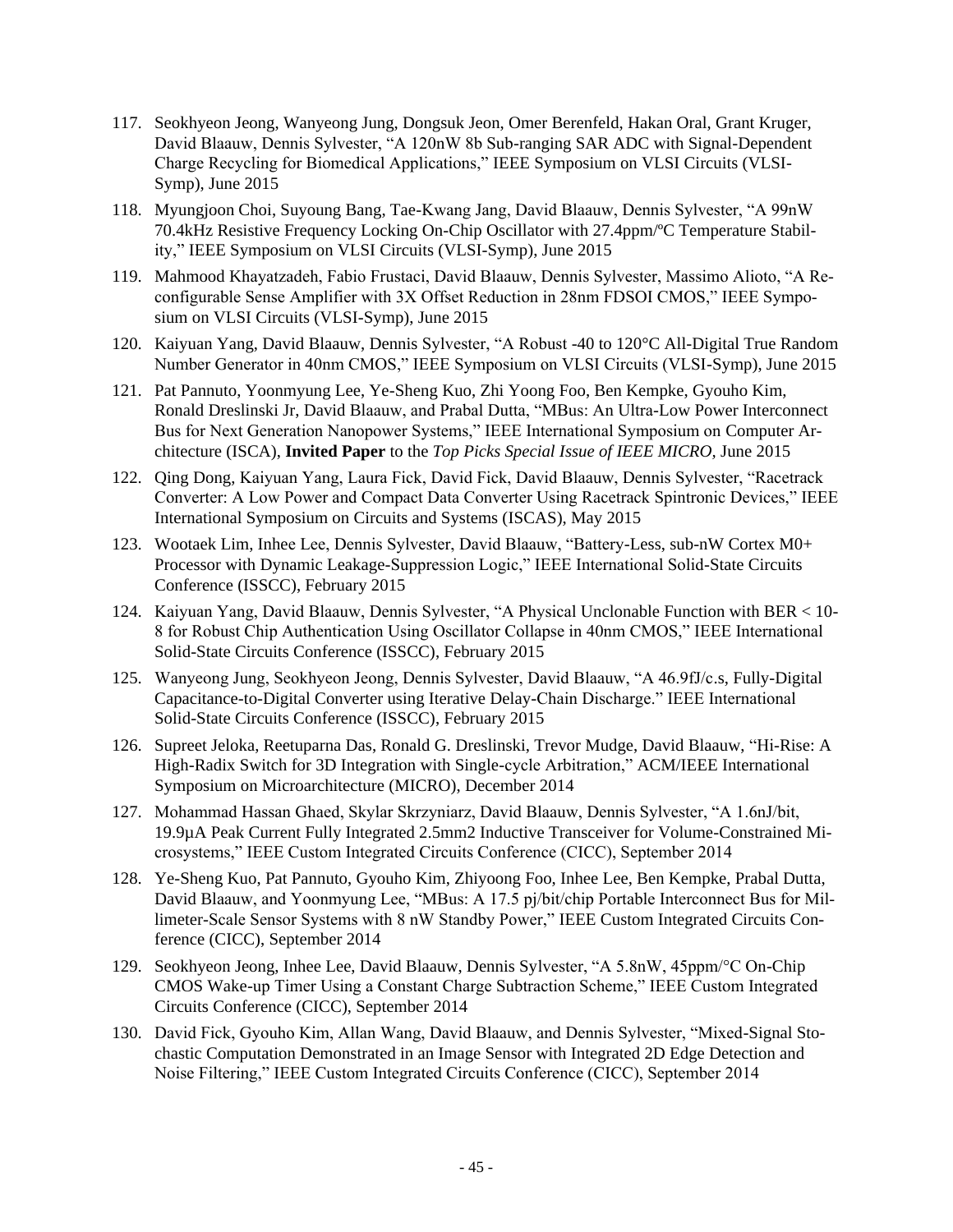- 131. Sechang Oh, Yoonmyung Lee, Jingcheng Wang, Zhiyoong Foo, Yejoong Kim, David Blaauw, Dennis Sylvester, "Dual-Slope Capacitance to Digital Converter Integrated in an Implantable Pressure Sensing System," IEEE European Solid-State Circuits Conference (ESSCIRC), **Invited Paper** to the *IEEE Journal of Solid-State Circuits (JSSC), Special Issue on ESSCIRC*, September 2014
- 132. Myungjoon Choi, Inhee Lee, Tae-Kwang Jang, David Blaauw, Dennis Sylvester "A 23pW, 780ppm/°C Resistor-less Current Reference Using Subthreshold MOSFETs," (ESSCIRC) September 2014
- 133. Inhab Nahlus, Eric P. Kim, Naresh R. Shanbhag, and David Blaauw, "Energy-Efficient Dot Product Computation using a Switched Analog Circuit Architecture," ACM/IEEE International Symposium on Low-Power Electronics and (ISLPED), August 2014
- 134. Gyouho Kim, Yoonmyung Lee, Zhiyoong Foo, Pat Pannuto, Ye-Sheng Kuo, Ben Kempke, Mo Ghaed, Suyoung Bang, Inhee Lee, Yejoong Kim, Seokhyeon Jeong, Prabal Dutta, Dennis Sylvester and David Blaauw, "A Millimeter-Scale Wireless Imaging System with Continuous Motion Detection and Energy Harvesting," IEEE Symposium on VLSI Circuits (VLSI-Symp), June 2014
- 135. Inhee Lee, Yoonmyung Lee, Dennis Sylvester, David Blaauw, "Low Power Battery Supervisory Circuit with Adaptive Battery Health Monitor," IEEE Symposium on VLSI Circuits (VLSI-Symp), June 2014
- 136. Sechang Oh, Wanyeong Jung, Kaiyuan Yang, David Blaauw, Dennis Sylvester, "15.4b Incremental Sigma-Delta Capacitance-to-Digital Converter with Zoom-in 9b Asynchronous SAR," IEEE Symposium on VLSI Circuits (VLSI-Symp), June 2014
- 137. Yen-Po Chen, David Blaauw and Dennis Sylvester, "A 266nW Multi-Chopper Amplifier with 1.38 Noise Efficiency Factor for Neural Signal Recording," IEEE Symposium on VLSI Circuits (VLSI-Symp), June 2014
- 138. Nilmini Abeyratne, Supreet Jeloka, Yiping Kang, Reetuparna Das, Ronald Dreslinski, David Blaauw, Trevor Mudge, "Quality-of-Service for a High-Radix Switch," ACM/IEEE Design Automation Conference (DAC), June 2014
- 139. Supriya Rao, Reetuparna Das, Supreet Jeloka, David Blaauw, Ronald G. Dreslinski, Trevor Mudge, "VIX: Virtual Input Crossbars for Efficent Switch Allocation," ACM/IEEE Design Automation Conference (DAC), June 2014
- 140. Gyouho Kim, Adriane Wolfe, Richard Bell, Suyoung Bang, Yoonmyung Lee, Inhee Lee, Yejoong Kim, Lewis Hsu, Jeffery Kagan, Meriah Arias-Thode, Bart Chadwick, Dennis Sylvester, David Blaauw, "Chip-On-Mud: Ultra-Low Power ARM-Based Oceanic Sensing System Powered by Small-Scale Benthic Microbial Fuel Cells," IEEE International Symposium on Circuits and Systems (ISCAS), June 2014
- 141. Fabio Frustaci, Mahmood Khayatzaeh, David Blaauw, Dennis Sylvester, Massimo Alioto, "A 32kb SRAM for Error-Free and Error-Tolerant Applications with Dynamic Energy-Quality Management in 28nm CMOS," IEEE International Solid-State Circuits Conference (ISSCC), February 2014
- 142. Dongsuk Jeon, Yen-Po Chen, Yoonmyung Lee, Yejoong Kim, Zhiyoong Foo, Grant Kruger, Hakan Oral, Omer Berenfeld, Zhengya Zhang, David Blaauw, Dennis Sylvester, "An Implantable 64nW ECG-Monitoring Mixed-Signal SoC for Arrhythmia Diagnosis," IEEE International Solid-State Circuits Conference (ISSCC), **Invited Paper** to the *IEEE Journal of Solid-State Circuits (JSSC), Special Issue on ISSCC,* February 2014
- 143. Kaiyuan Yang, David Fick, Michael B. Henry, Yoonmyung Lee, David Blaauw, Dennis Sylvester, "A 23Mb/s 23pJ/b Fully Synthesized True-Random-Number Generator in 28nm and 65 nm CMOS," IEEE International Solid-State Circuits Conference (ISSCC), February 2014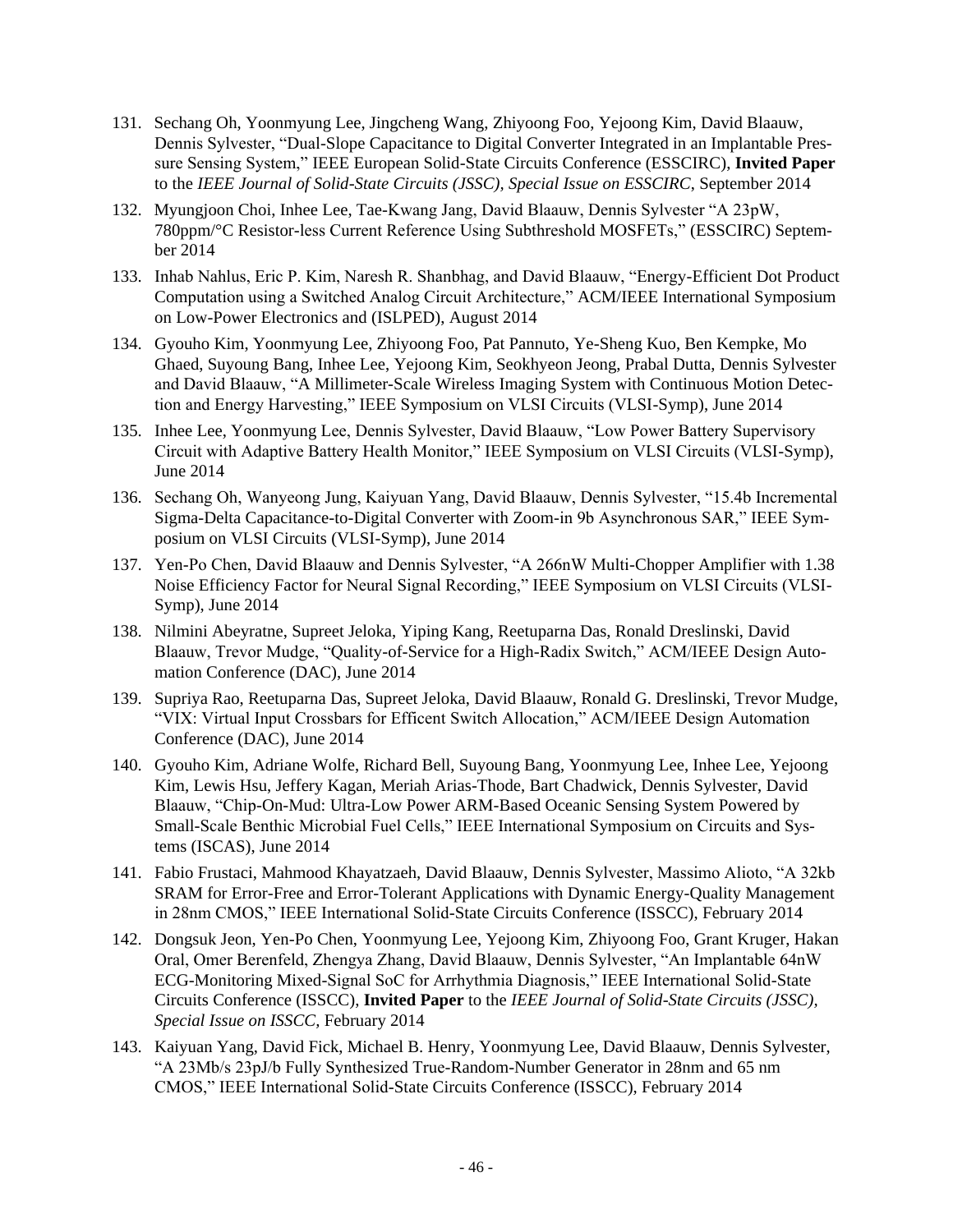- 144. Wanyeong Jung, Sechang Oh, Suyoung Bang, Yoonmyung Lee, Dennis Sylvester, David Blaauw, "A 3nW Fully Integrated Energy Harvester Based on Self-Oscillating Switched-Capacitor DC-DC Converter," IEEE International Solid-State Circuits Conference (ISSCC), **Invited Paper** to the *IEEE Journal of Solid-State Circuits (JSSC), Special Issue on ISSCC*, February 2014
- 145. Hyunsoo Ha, Dennis, Sylvester, David Blaauw, Jae-Yoon Sim, "A 160nW 63.9fJ/conversion-step Capacitance-to-Digital Converter for Ultra-Low Power Wireless Sensor Nodes," IEEE International Solid-State Circuits Conference (ISSCC), February 2014
- 146. Yejoong Kim, Wanyeong Jung, Inhee Lee, Qing Dong, Michael Henry, Dennis Sylvester, David Blaauw, "A Static Contention-Free Single-Phase-Clocked 24T Flip-Flop in 45nm for Low-Power Applications," IEEE International Solid-State Circuits Conference (ISSCC), February 2014
- 147. Bharan Giridhar, Nathan Pinckney, Dennis Sylvester, David Blaauw, "A Reconfigurable Sense Amplifier with Auto-Zero Calibration and Pre-Amplification in 28nm CMOS," IEEE International Solid-State Circuits Conference (ISSCC), February 2014
- 148. Laura Freyman, David Fick, David Blaauw, Dennis Sylvester, Massimo Alioto, "A 346 μm² Reference –Free Sensor Interface for Highly Constrained Microsystems in 28nm CMOS," IEEE Asian Solid-State Circuits Conference (A-SSCC), November 2013
- 149. Bharan Giridhar, Michael Cieslak, Deepankar Duggal, Ronald Dreslinski, Robert Patti, Betina Hold, Chaitali Chakrabarti, Trevor Mudge, David Blaauw, "Exploring DRAM Organizations for Energy-Efficient andResilient Exascale Memories," Supercomputing Conference (SC13), November 2013
- 150. Yen-Po Chen, Yoonmyung Lee, Jae-Yoon Sim, Massimo Alioto, David Blaauw, "45pW ESD Clamp Circuit for Ultra-Low Power Applications," IEEE Custom Integrated Circuits Conference (CICC), September 2013
- 151. Bharan Giridhar, Matthew Fojtik, David Fick, Dennis Sylvester, David Blaauw, "Pulse Amplification Based Dynamic Synchronizers with Metastability Measurement using Capacitance De-rating," IEEE Custom Integrated Circuits Conference (CICC), September 2013
- 152. Seokheon Jeong, Jae-yoon Sim, David Blaauw, Dennis Sylvester, "65nW CMOS Temperature Sensor for Ultra-Low Power Microsystems," IEEE Custom Integrated Circuits Conference (CICC), September 2013
- 153. Inhee Lee, Suyoung Bang, Dongmin Yoon, Myungjoon Choi, Seokhyeon Jeong, Dennis Sylvester, David Blaauw, "A Ripple Voltage Sensing MPPT Circuit for Ultra-Low Power Microsystems," IEEE Symposium on VLSI Circuits (VLSI-Symp), June 2013
- 154. Nathaniel Pinckney, Matthew Fojtik, Bharan Giridhar, Dennis Sylvester, and David Blaauw, "Shortstop: An On-Chip Fast Supply Boosting Technique," IEEE Symposium on VLSI Circuits (VLSI-Symp), June 2013
- 155. Suyong Bang, Yoonmyung Lee, Inhee Lee, Yejoong Kim, Gyouho Kim, DavidBlaauw, Dennis Sylvester, "A Fully Integrated Switched-Capacitor Based PMU with Adaptive Energy Harvesting Technique for Ultra- Low Power Sensing Applications," IEEE International Symposium on Circuits and Systems (ISCAS), May 2013
- 156. Dongsuk Jeon, Yejoong Kim, Inhee Lee, Zhengya Zhang, David Blaauw, Dennis Sylvester, "A Low Power VGA Full-Frame Feature Extraction Processor," International Conference on Acoustics, Speech, and Signal Processing (ICASSP), May 2013
- 157. Nilmini Abeyratne, Reetuparna Das, Qingkun Li, Korey Sewell, Bharan Giridhar, Ronald Dreslinski, David Blaauw, Trevor Mudge, "Scaling Towards Kilo-Core Processors with Asymmetric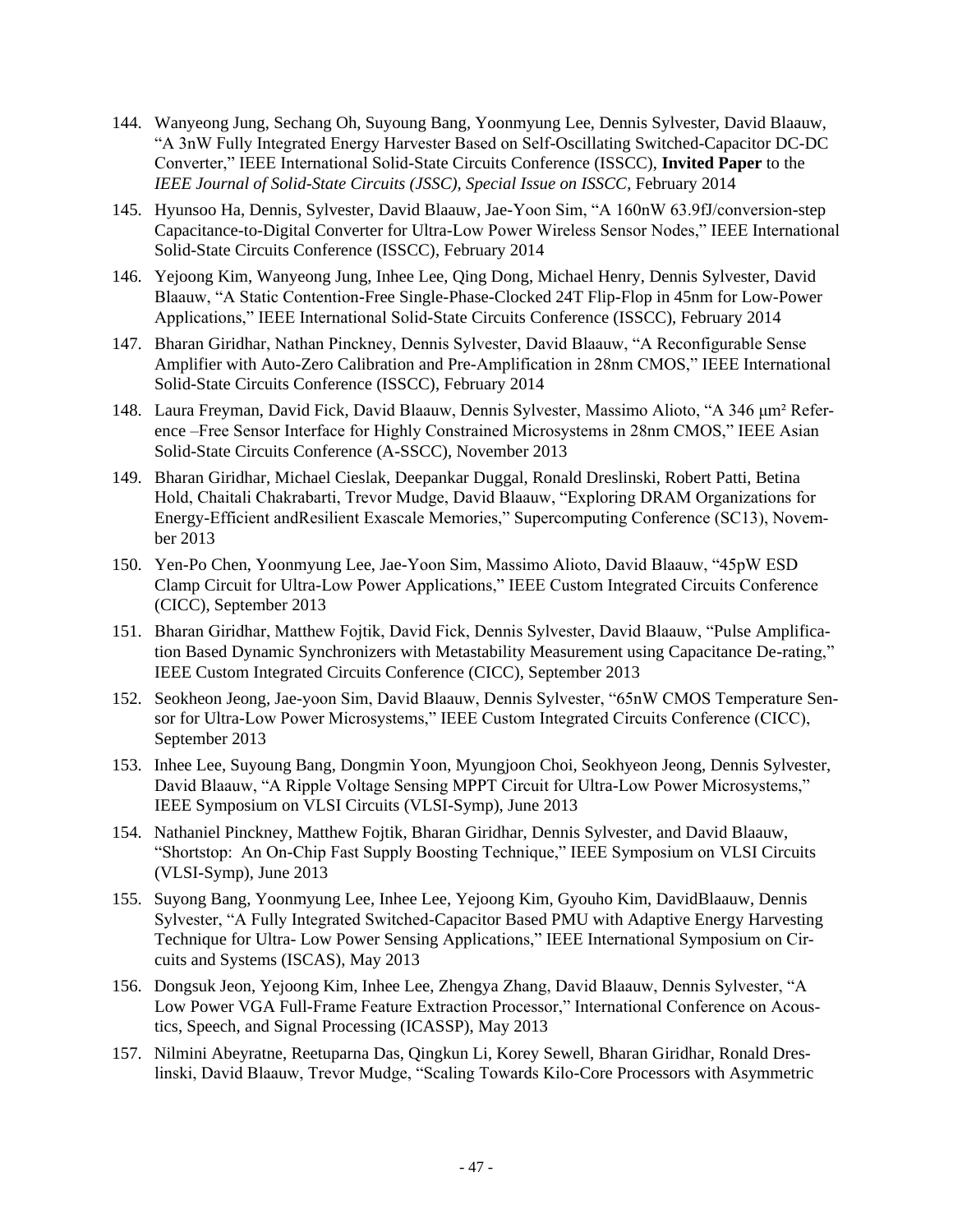High Radix Topologies," IEEE International Symposium on High Performance Computer Architecture (HPCA-19), February 2013

- 158. Suyoung Bang, Yoonmyung Lee, Inhee Lee, Yejoong Kim, Gyouho Kim, David Blaauw, Dennis Sylvester, "Fully Integrated Switched-Capacitor Based PMU with Adaptive Energy Harvesting Technique for Ultra-Low Power Sensing Applications," IEEE International Symposium on Circuits and Systems (ISCAS),), February 2013
- 159. Dong-Woo Jee, Dennis Sylvester, David Blaauw, Jae-Yoon Sim, "A 0.45V, 423 nW, 3.2 MHz Multiplying DLL with Leakage-Based Oscillator for Ultra-Low-Power Sensor Platforms," IEEE International Solid-State Circuits Conference (ISSCC), February 2013
- 160. Seon-Kyoo Lee, Seung-Hun Lee, Dennis Sylvester, David Blaauw, Jae-Yoon Sim, "A 95fJ/b Current-Mode Transceiver for 10mm On-Chip Interconnect," IEEE International Solid-State Circuits Conference (ISSCC), February 2013
- 161. Gyouho Kim, Mahmood Barangi, Zhiyoong Foo, Nathaniel Pinckney, Suyoung Bang, David Blaauw, Dennis Sylvester, "A 467nW CMOS Visual Motion Sensor with Temporal Averaging and Pixel Aggregation," IEEE International Solid-State Circuits Conference (ISSCC), February 2013
- 162. Dongsuk Jeon, Yejoong Kim, Inhee Lee, Zhengya Zhang, David Blaauw, Dennis Sylvester, "A 470m2.7mW Feature Extraction Accelerator for Micro Autonomous Vehicle Navigation in 28nm CMOS," IEEE International Solid-State Circuits Conference (ISSCC), February 2013
- 163. Ronald Dreslinski, Thomas Manville, Korey Sewell, Reetuparna Das, Nathaniel Pinckney, Sudhir Satpathy, David Blaauw, Dennis Sylvester, Trevor Mudge, "XPoint Cache: Scaling Existing Bus Based Coherence Protocols for 2D and 3D Many-Core Systems, "The 21<sup>st</sup> International Conference on Parallel Architectures and Compilation Techniques (PACT) September 2012
- 164. Suyoung Bang, David Blaauw, Dennis Sylvester, Massimo Alioto, "Reconfigurable Sleep Transistor for GIDL Reduction in Ultra-Low Standby Power Systems," IEEE Custom Integrated Circuits Conference (CICC), September 2012
- 165. Zhiyoong Foo, David Devescery, Mohammad Ghaed, Inhee Lee, Abishek Madhavan, Youn Sung Park, Aswin Rao, Zach Renner, Nathan Roberts, Aaron Schulman, Vikas Vinay, Michael Wieckowski, Dongmin Yoon, Cliff Schmidt, Thomas Schmid, Prabal Dutta, Peter Chen, David Blaauw, "A Low-cost Audio Computer for Information Dissemination among Illiterate People Groups," IEEE Custom Integrated Circuits Conference (CICC), September 2012
- 166. Gyouho Kim, Yoonmyung Lee, Suyoung Bang, Inhee Lee, Yejonng Kim, Dennis Sylvester, David Blaauw, "A 695 pW Standby Power Optical Wake-up Receiver for Wireless Sensor Nodes," IEEE Custom Integrated Circuits Conference (CICC), September 2012
- 167. Yejoong Kim, Yoonmyung Lee, Dennis Sylvester, David Blaauw, "SLC: Split-Control Level Converter for Dense and Stable Wide-Range Voltage Conversion," IEEE European Solid-State Circuits Conference (ESSCIRC), September 2012
- 168. Ronald Dreslinski, David Fick, Bharan Giridhar, Gyouho Kim, Sangwon Seo, Matthew Fojtik, Sudhir Satpathy, Yoonmyung Lee, Daeyeon Kim, Nurrachman Liu, Michael Wieckowski, Gregory Chen, Trevor Mudge, Dennis Sylvester, David Blaauw, "Centip3De: A 64-Core, 3D Stacked, Near-Threshold System", HotChips-24, August 2012
- 169. Ronald Dreslinski, Korey Sewell, Thomas Manville, Sudhir Satpathy, Nathaniel Pinckney, Geoff Blake, Michael Cieslak, Reetuparna Das, Thomas Wenisch, Dennis Sylvester, David Blaauw, Trevor Mudge, "Swizzle Switch: A Self-Arbitrating High-Radix Crossbar for NoC Systems," HotChips-24, August 2012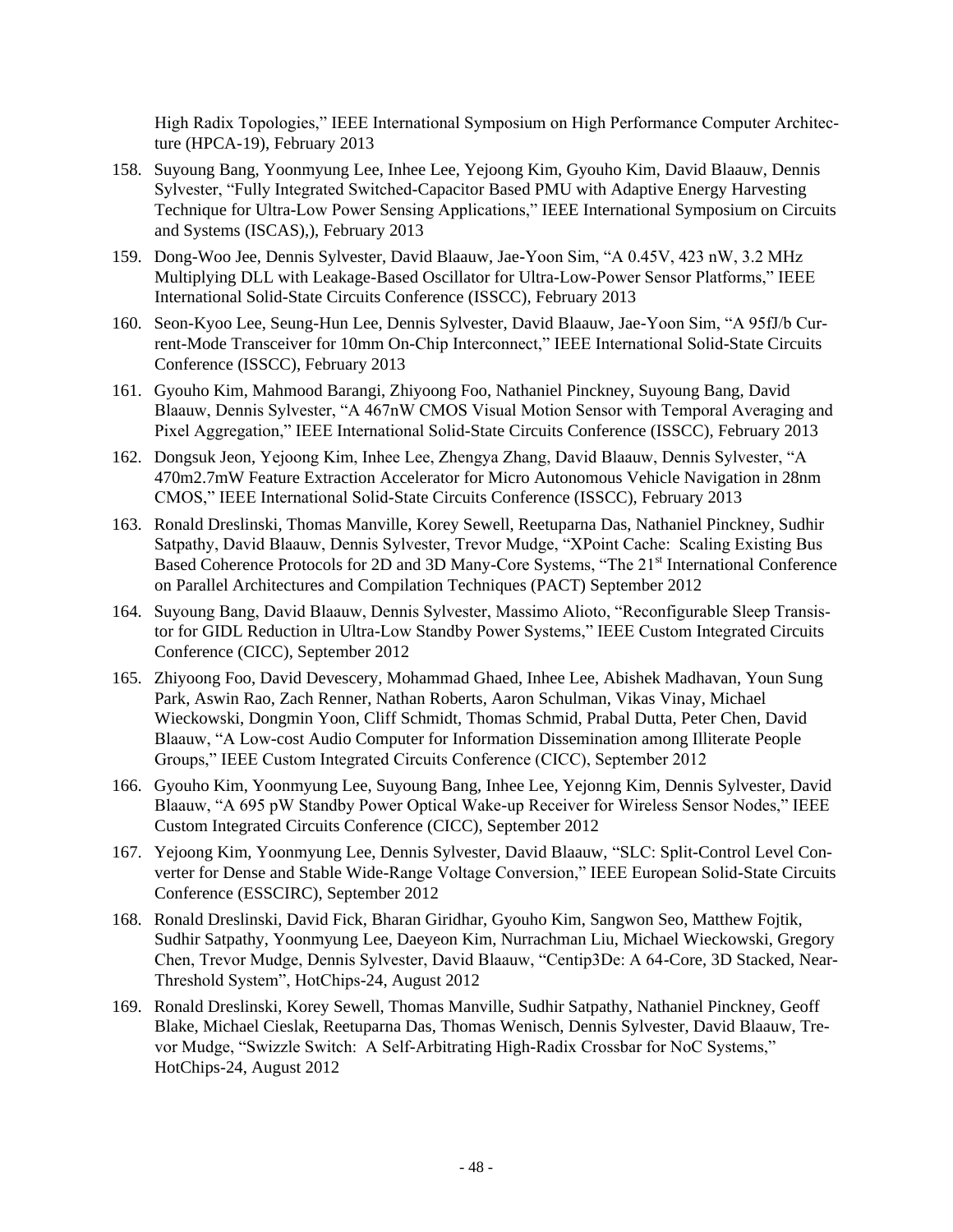- 170. Daeyeon Kim, Vikas Chandra, Robert Aitken, Dennis Sylvester, David Blaauw, "An Adaptive Write Word-Line Pulse Width and Voltage Modulation Architecture for Bit-Interleaved 8T SRAMS," ACM/IEEE International Symposium on Low-Power Electronics and Design (ISLPED), August 2012
- 171. Sudhir Satpathy, Dennis Sylvester, David Blaauw, "A Standard Cell Compatible Bidirectional Repeater with Thyristor Assist," IEEE Symposium on VLSI Circuits (VLSI-Symp), June 2012
- 172. Yen-Po Chen, Matt Fijtik, David Blaauw, Dennis Sylvester, "A 2.98nW Bandgap Voltage Reference Using a Self-Tuning Low Leakage Sample and Hold," IEEE Symposium on VLSI Circuits (VLSI-Symp), June 2012
- 173. Youn Sung Park, David Blaauw, Dennis Sylvester, Zhengya Zhano, "A 1.6mm2 38-mW 1.5-Gb/s LDPC Decoder Enabled by Refresh-Free Embedded DRAM," IEEE Symposium on VLSI Circuits (VLSI-Symp), June 2012
- 174. Inhee Lee, Suyoung Bang, Yoonmyung Lee, Yejoong Kim, Gyouho Kim, Dennis Sylvester, David Blaauw, "A 635pW Battery Voltage Supervisory Circuit for Miniature Sensor Nodes," IEEE Symposium on VLSI Circuits (VLSI-Symp), June 2012
- 175. Dongsuk Jeon, Mingoo Seok, Zhengya Zhang, David Blaauw, Dennis Sylvester, "A design methodology for voltage overscaled ultra-low power systems," ACM/IEEE Design Automation Conference (DAC), June 2012
- 176. Sudhir Satpathy, Reetuparna Das, Ronald Dreslinski, Trevor Mudge, Dennis Sylvester, David Blaauw, "High radix self-arbitrating switch fabric with multiple arbitration schemes and quality of service," ACM/IEEE Design Automation Conference (DAC), June 2012
- 177. Sangwon Seo, Ronald Dreslinski, Mark Woh, Yongjun Park, Scott Mahlke, David Blaauw, Chaitali Chakrabarti, Trevor Mudge, "Process Variation in Near-Threshold Wide SIMD Architectures," ACM/IEEE Design Automation Conference (DAC), June 2012
- 178. Sudhir Satpathy, Korey Sewell, Thomas Manville, Yen-Po Chen, Ronald Dreslinski, Dennis Sylvester, Trevor Mudge, David Blaauw, "A 4.5Tb/s 3.4Tb/sW 64 x 64 Switch Fabric With Self-Updating Least-Recently-Granted Priority and Quality-of-Service Arbitration in 45nm CMOS," IEEE International Solid-State Circuits Conference (ISSCC), February 2012
- 179. Yoonmyung Lee, Gyouho Kim, Suyoung Bang, Yejoong Kim, Inhee Lee, Prababl Dutta, Dennis Sylvester, David Blaauw, "A Modular 1mm<sup>3</sup> Die-Stacked Sensing Platform with Optical Communication and Multi-Modal Energy Harvesting," IEEE International Solid-State Circuits Conference (ISSCC), **Invited Paper** to the *IEEE Journal of Solid-State Circuits (JSSC), Special Issue on ISSCC,* February 2012
- 180. Dongmin Yoon, Dennis Sylvester, David Blaauw, "A 5.58nW 32.768kHz DLL-Assisted XO for Real Time Clocks in Wireless Sensing Applications," IEEE International Solid-State Circuits Conference (ISSCC), **Invited Paper** to the *IEEE Journal of Solid-State Circuits (JSSC), Special Issue on ISSCC,* February 2012
- 181. Mathew Fojtik, David Fick, Yejoong Kim, Nathaniel Pinckney, David Harris, David Blaauw, Dennis Sylvester, "Bubble Razor: An Architecture-Independent Approach to Timing-Error Detection and Correction," IEEE International Solid-State Circuits Conference (ISSCC), **Invited Paper** to the *IEEE Journal of Solid-State Circuits (JSSC), Special Issue on ISSCC,* February 2012
- 182. David Fick, Ronald G. Dreslinski, Bharan Giridhar, Gyouho Kim, Sangwon Seo, Mathew Fojtik, Sudhir Satpathy, Yoonmyung Lee, Daeyeon Kim, Nurrachman Liu, Michael Wieckowski, Gregory Chen, Trevor Mudge, Dennis Sylvester, David Blaauw, "Centip3De: A 3930 DMIPS/W Configurable Near-Threshold 3D Stacked System with 64 ARM Cortex-M3 Cores," IEEE International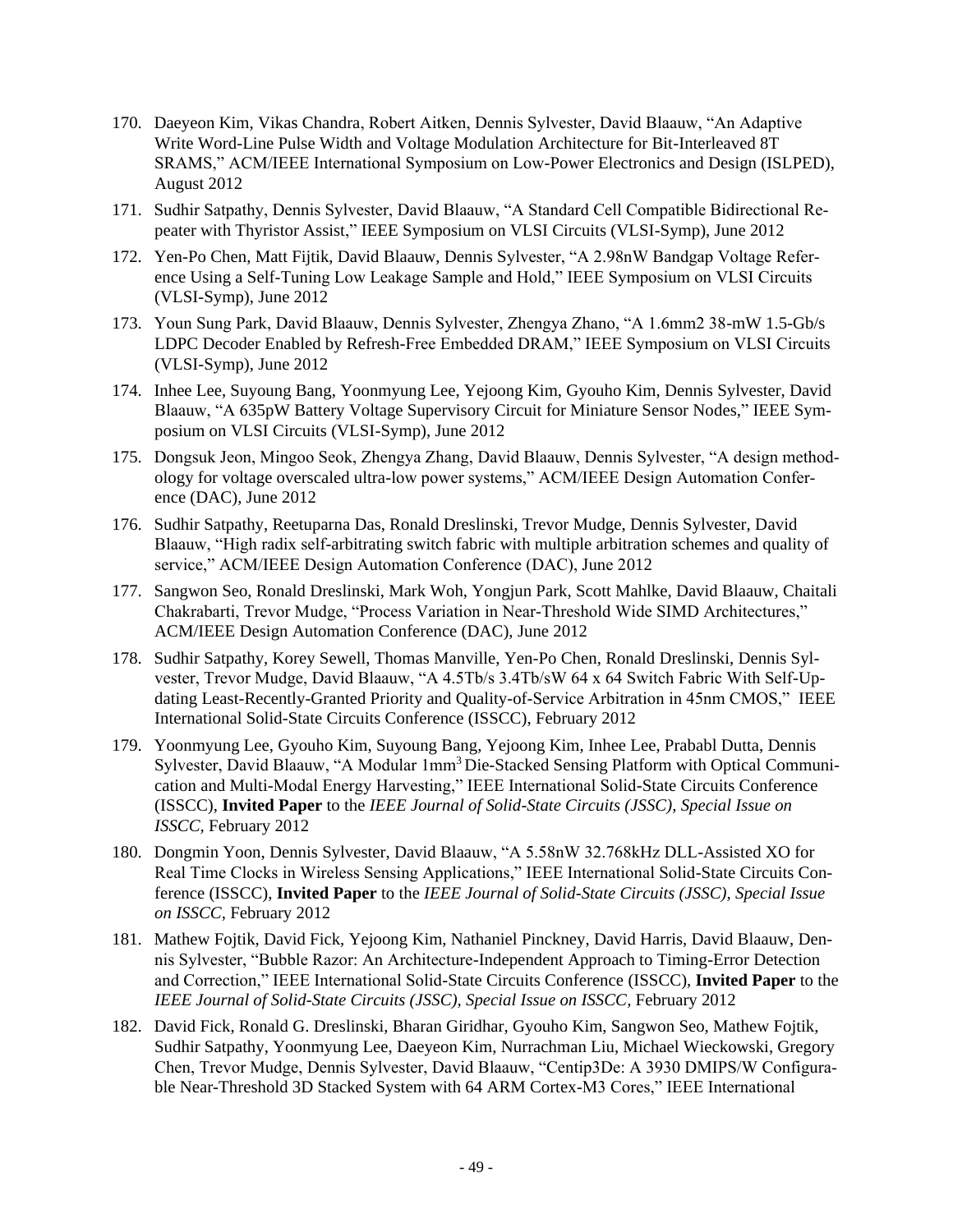Solid-State Circuits Conference (ISSCC), **Invited Paper** to the *IEEE Journal of Solid-State Circuits (JSSC), Special Issue on ISSCC,* February 2012

- 183. Mohammad Hassan Ghaed, Gregory Chen, David Blaauw, Dennis Sylvester, "Analysis and Measurement of the Stability of Dual-Resonator Oscillators," IEEE Custom Integrated Circuts Conference (CICC), September 2011
- 184. Daeyeon Kim, Vikas Chandra, Robert Aitken, David Blaauw, Dennis Sylvester, "Variation-Aware Static and Dynamic Writability Analysis for Voltage-Scaled Bit-Interleaved 8-T SRAMs," ACM/IEEE International Symposium on Low-Power Electronics and Design (ISLPED), August 2011
- 185. Mohammad Hassan Ghaed, Dennis Sylvester, David Blaauw, "A Dual-Passband Filter Architecture for Dual-Band Systems," IEEE Antennas and Propagation Society (AP-S), July 2011
- 186. Dongsuk Jeon, Mingoo Seok, Chaitali Chakrabarti, David Blaauw, and Dennis Sylvester, "A Super-Pipelined Energy Efficient Subthreshold 240MS/s FFT Core in 65nm," Design Automation Conference (DAC), June 2011
- 187. Bharan Giridhar, David Fick, Matthew Fojtik, Sudhir Satpathy, David Bull, Dennis Sylvester, David Blaauw, "Adaptive Robustness Tuning for High Performance Domino Logic," IEEE Symposium on VLSI Circuits (VLSI-Symp), June 2011
- 188. Yejoong Kim, Dennis Sylvester, David Blaauw, "LC²: Limited Contention Level Converter for Robust Wide-Range Voltage Conversion," IEEE Symposium on VLSI Circuits (VLSI-Symp), June 2011
- 189. Sudhir Satpathy, Ronald Dreslinski, Tai-Chuan Ou, Dennis Sylvester, Trevor Mudge, David Blaauw, "SWIFT: A 2.1Tb/s 32x32 Self-Arbitrating Manycore Interconnect Fabric," IEEE Symposium on VLSI Circuits (VLSI-Symp), June 2011, **Winner in the 11th Annual International VLSI-Symposium Low Power Design Contest**
- 190. Nurrachman Liu, Nathaniel Pinckney, Scott Hanson, Dennis Sylvester, David Blaauw, "A True Random Number Generator using Time-Dependent Dielectric Breakdown," IEEE Symposium on VLSI Circuits (VLSI-Symp), June 2011
- 191. Dongsuk Jeon, Mingoo Seok, Chaitali Chakrabarti, David Blaauw, Dennis Sylvester, "Energy-Optimized High Performance FFT Processor," International Conference on Acoustics, Speech and Signal Processing (ICASSP), May 2011
- 192. Gregory Chen, Michael Wieckowski, David Blaauw, Dennis Sylvester, "A Dense 45nm Half-differential SRAM with Lower Minimum Operating Voltage," IEEE International Symposium on Circuits and Systems (ISCAS), May 2011
- 193. Daeyeon Kim, Gregory Chen, Matthew Fojtik, Mingoo Seok, David Blaauw, Dennis Sylvester, "A 1.85fW/bit Ultra Low Leakage 10T SRAM with Speed Compensation Scheme," IEEE International Symposium on Circuits and Systems (ISCAS), May 2011
- 194. Michael Wieckowski, Gregory Chen, Daeyeon Kim, David Blaauw, Dennis Sylvester, "A 128kb High Density Portless SRAM Using Hierarchical Bitlines and Thyristor Sense Amplifiers," ACM/IEEE International Symposium on Quality Electronic Design (ISQED), March 2011
- 195. Mark Woh, Sudhir Satpathy, Ronald G. Dreslinski, Daniel Kershaw, Dennis Sylvester, David Blaauw, Trevor Mudge, "Low Power Interconnects for SIMD Computers," ACM/IEEE Design Automation and Test in Europe Conference (DATE), March 2011
- 196. Chia-Hsiang Chen, Yejoong Kim, Zhengya Zhang, David Blaauw, Dennis Sylvester, Helia Naeimi, Sumeet Sandhu "A Confidence-Driven Model for Error-Resilient Computing," ACM/IEEE Design Automation and Test in Europe Conference (DATE), March 2011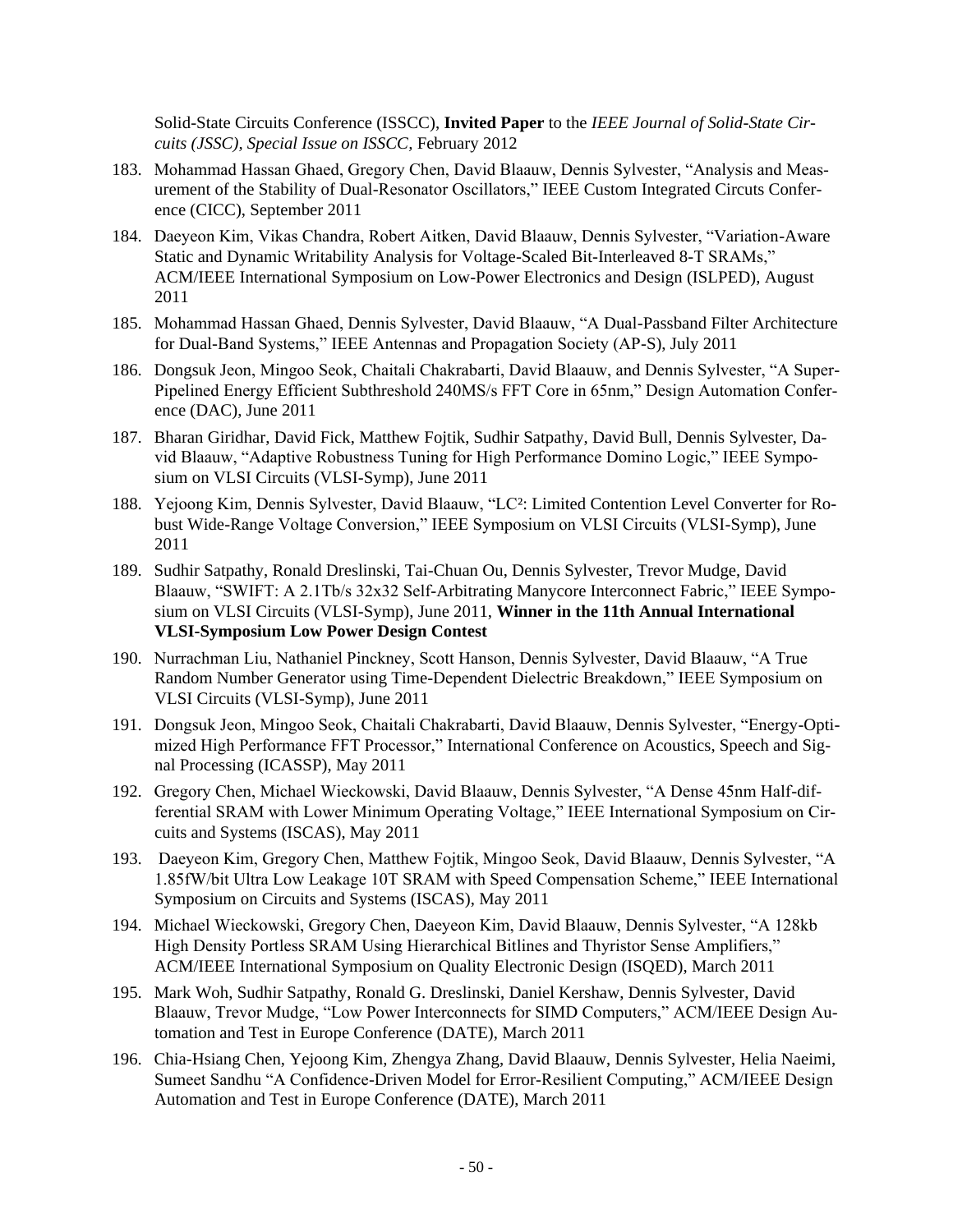- 197. Gregory Chen, Hassan Ghaed, Razi-Ul Haque, Michael Wieckowski, Yejoong Kim, Gyouho Kim, David Fick, Daeyeon Kim, Mingoo Seok, Kensall Wise, David Blaauw, Dennis Sylvester, "A 1 Cubic Millimeter Energy-Autonomous Wireless Intraocular Pressure Monitor," IEEE International Solid-State Circuits Conference (ISSCC), February 2011
- 198. Mingoo Seok, Dongsuk Jeon, Chaitali Chakrabarti, David Blaauw, Dennis Sylvester, "A 0.27V, 30MHz, 17.7nJ/transform 1024-pt complex FFT core with super-pipelining," IEEE International Solid-State Circuits Conference (ISSCC), February 2011
- 199. Yoonmyung Lee, Bharan Giridhar, Zhiyoong Foo, Dennis Sylvester, David Blaauw, "A 660pW Multi-Stage Temperature Compensated Timer for Ultra-Low-Power Wireless Sensor Node Synchronization," IEEE International Solid-State Circuits Conference (ISSCC), February 2011
- 200. Zhiyoong Foo, David Devecsery, Thomas Schmid, Nathan Clark, Mohammad Ghaed, Ye-Sheng Kuo, Inhee Lee, Yongmin Park, Nathaniel Slottow, Vikas Vinay, Micheal Wieckowski, Dongmin Yoon, Cliff Schmidt, David Blaauw, Peter Chen, Prabal Dutta, "A Case for Custom Silicon in Enabling Low-Cost Information Technology for Developing Regions," ACM Symposium on Computing for Development, December 2010
- 201. Yoonmyung Lee, Mao-Ter Chen, Junsun Park, Dennis Sylvester, David Blaauw, "A 5.42nW/kB Retention Power Logic-Compatible Embedded DRAM with 2T Dual-Vt Gain Cell for Low Power Sensing Applications," Asian Solid-State Circuits Conference (A-SSCC), November 2010
- 202. Vineeth Veetil, Dennis Sylvester, David Blaauw, "A Lower Bound Computation Method for Evaluation of Statistical Design Techniques," ICCAD 2010, November 2010
- 203. Vivek Joshi, Kanak Agarwal, Dennis Sylvester, David Blaauw, "Analysis and Optimization of SRAM Robustness for Double Patterning Lithography," ICCAD 2010, November 2010
- 204. Cheng Zhuo, Kanak Agarwal, Dennis Sylvester, David Blaauw, "Active Learning Framework for Post-Silicon Variation Extraction and Test Cost Reduction," ICCAD 2010, November 2010
- 205. Prashant Singh, Eric Karl, Dennis Sylvester, David Blaauw, "Dynamic NBTI Management Using a 45nm Multi-Degradation Sensor," IEEE Custom Integrated Circuts Conference (CICC), **Invited Paper** to the *Special Issue on CICC, IEEE Transactions on Circuits and Systems I*: *Analog and Digital Signal Processing* (*T-CAS*), September 2010
- 206. Vivek Joshi, Michael Wieckowski, Gregory Chen, David Blaauw, Dennis Sylvester, "Analyzing the Impact of Double Patterning Lithography on SRAM Variability in 45nm CMOS," IEEE Custom Integrated Circuts Conference (CICC), September 2010
- 207. Mingoo Seok, Gyouho Kim, David Blaauw, Dennis Sylvester, "Variability Analysis of a Digitally Trimmable Ultra-Low Power Voltage Reference," IEEE European Solid-State Circuits Conference (ESSCIRC), September 2010
- 208. Greg Chen, Michael Wieckowski, David Blaauw, Dennis Sylvester, "Crosshairs SRAM An Adaptive Memory for Mitigating Parametric Failures," IEEE European Solid-State Circuits Conference (ESSCIRC), September 2010
- 209. Mingoo Seok, David Blaauw, Dennis Sylvester, "Clock Network Design for Ultra-Low Power Applications," ACM/IEEE International Symposium on Low-Power Electronics and Design (ISLPED), August 2010
- 210. Nurrachman Liu, Scott Hanson, Dennis Sylvester, David Blaauw, "OxID: On-Chip One-Time Random ID Generation using Oxide Breakdown," IEEE Symposium on VLSI Circuits (VLSI-Symp), June 2010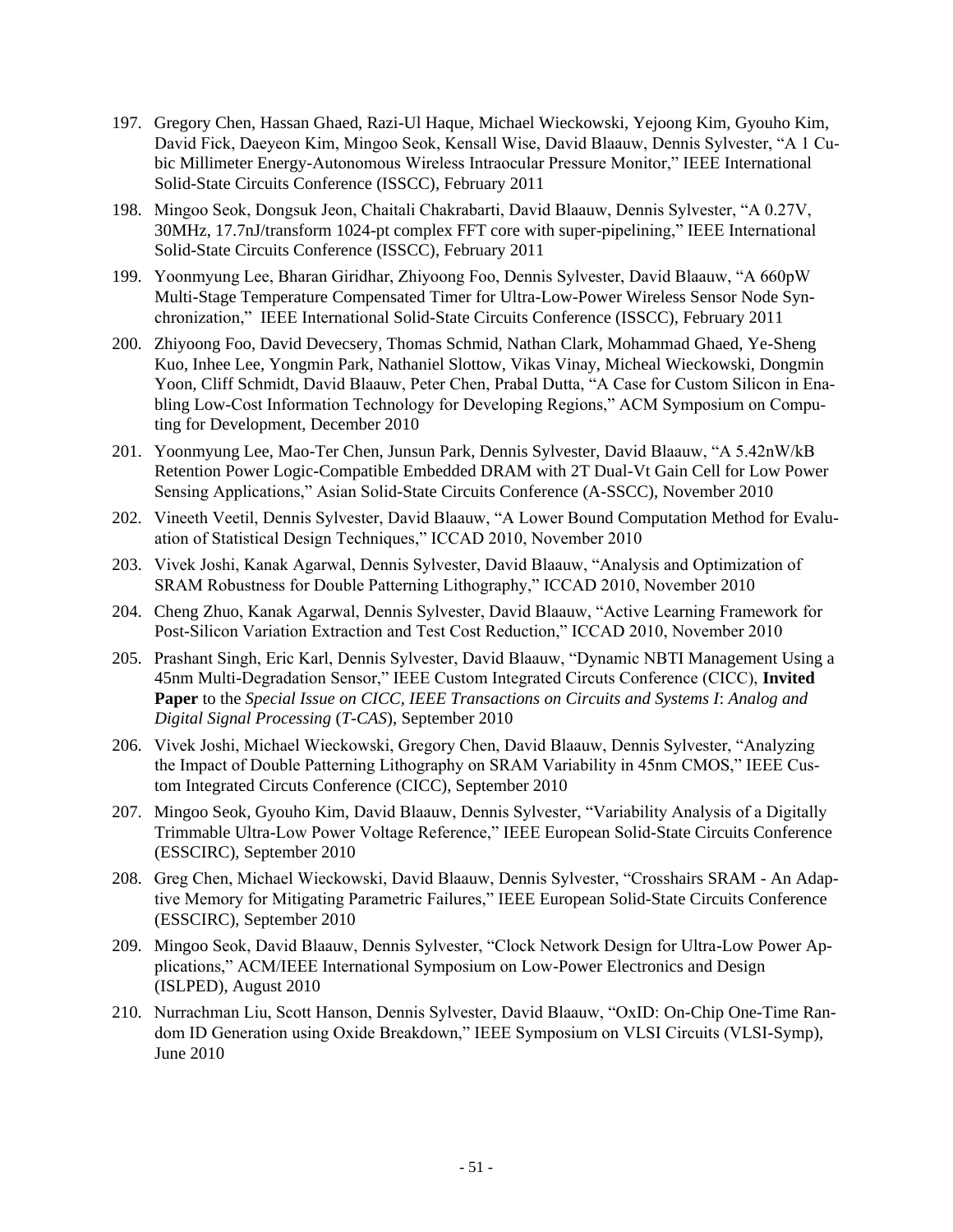- 211. Sudhir Satpathy, Zhiyoong Foo, Bharan Giridhar, Dennis Sylvester, Trevor Mudge, David Blaauw, "A 1.07 Tbit/s 128x128 Swizzle Network for SIMD Processors," IEEE Symposium on VLSI Circuits (VLSI-Symp), June 2010
- 212. Vineeth Veetil, Yung-Hsu Chang, Dennis Sylveter, David Blaauw, "Efficient Smart Monte Carlo based SSTA on Graphics Processing Units with Improved Resource Utilization," ACM/IEEE Design Automation Conference (DAC), June 2010
- 213. Vivek Joshi, "Closed-Form Modeling of Layout-Dependent Mechanical Stress," ACM/IEEE Design Automation Conference (DAC), June 2010
- 214. Mingoo Seok, Scott Hanson, Michael Wieckowski, Gregory K. Chen, Yu-Shiang Lin, David Blaauw, Dennis Sylvester, "Circuit Design Advances to Enable Ubiquitous Sensing Environments," IEEE International Symposium on Circuits and Systems (ISCAS), May 2010
- 215. Cheng Zhuo, David Blaauw, Dennis Sylvester, "Process Variation and Temperature Aware Reliability Management," ACM/IEEE Design Automation and Test in Europe Conference (DATE), March 2010
- 216. Michael Wieckowski, Dennis Sylvester, David Blaauw, "A Black Box Method for Stability Analysis of Arbitrary SRAM Cell Structures," ACM/IEEE Design Automation and Test in Europe Conference (DATE), March 2010
- 217. David Bull, Shidhartha Das, Karthik Shivashankar, Ganesh Dasika, Krisztian Flautner, David Blaauw, "A Power-efficient 32bit ARM ISA Processor using Timing-error Detection and Correction for Transient-error Tolerance and Adaptation to PVT Variation," IEEE International Solid-State Circuits Conference (ISSCC), **Invited Paper** to the *IEEE Journal of Solid-State Circuits (JSSC)*, *Special Issue on ISSCC,* February 2010
- 218. Prashant Singh, Zhiyoong Foo, Michael Wieckowski, Scott Hanson, Matt Fojtik, David Blaauw, Dennis Sylvester, "Early Detection of Oxide Breakdown Through In Situ Degradation Sensing," IEEE International Solid-State Circuits Conference (ISSCC), February 2010
- 219. Jae-sun Seo, Ron Ho, Jon Lexau, Michael Dayringer, Dennis Sylvester, David Blaauw, "High Bandwidth and Low Energy On-Chip Signaling with Adaptive Pre-Emphasis in 90nm CMOS," IEEE International Solid-State Circuits Conference (ISSCC), February 2010
- 220. Gregory Chen, Matthew Fojtik, Daeyeon Kim, David Fick, Junsun Park, Mingoo Seok, Mao-Ter Chen, Zhiyoong Foo, Dennis Sylvester, David Blaauw, "A Millimeter-Scale Nearly-Perpetual Sensor System with Stacked Battery and Solar Cells," IEEE International Solid-State Circuits Conference (ISSCC), February 2010
- 221. David Fick, Nurrachman Liu, Zhiyoong Foo, Matthew Fojtik, David Blaauw, Dennis Sylvester, "In Situ Delay Slack Monitor for High-Performance Processors using an All-Digital, Self-Calibrating 5ps Resolution Time-to-Digital Converter," IEEE International Solid-State Circuits Conference (ISSCC), February 2010
- 222. Cheng Zhuo, Yung-Hsu Chang, Dennis Sylvester, David Blaauw, "Design Time Body Bias Selection for Parametric Yield Improvement," ACM/IEEE Asia-Pacific Design Automation Conference (ASP-DAC), January 2010
- 223. Vivek Joshi, Kanak Agarwal, Dennis Sylvester, David Blaauw, "Analyzing Electrical Effects of RTA-driven Local Anneal Temperature Variation," ACM/IEEE Asia-Pacific Design Automation Conference (ASP-DAC), January 2010
- 224. Cheng Zhuo, David Blaauw, Dennis Sylvester, "Post-Fabrication Measurement-Driven Oxide Breakdown Reliability Prediction and Management," ACM/IEEE International Conference on Computer-Aided Design (ICCAD), November 2009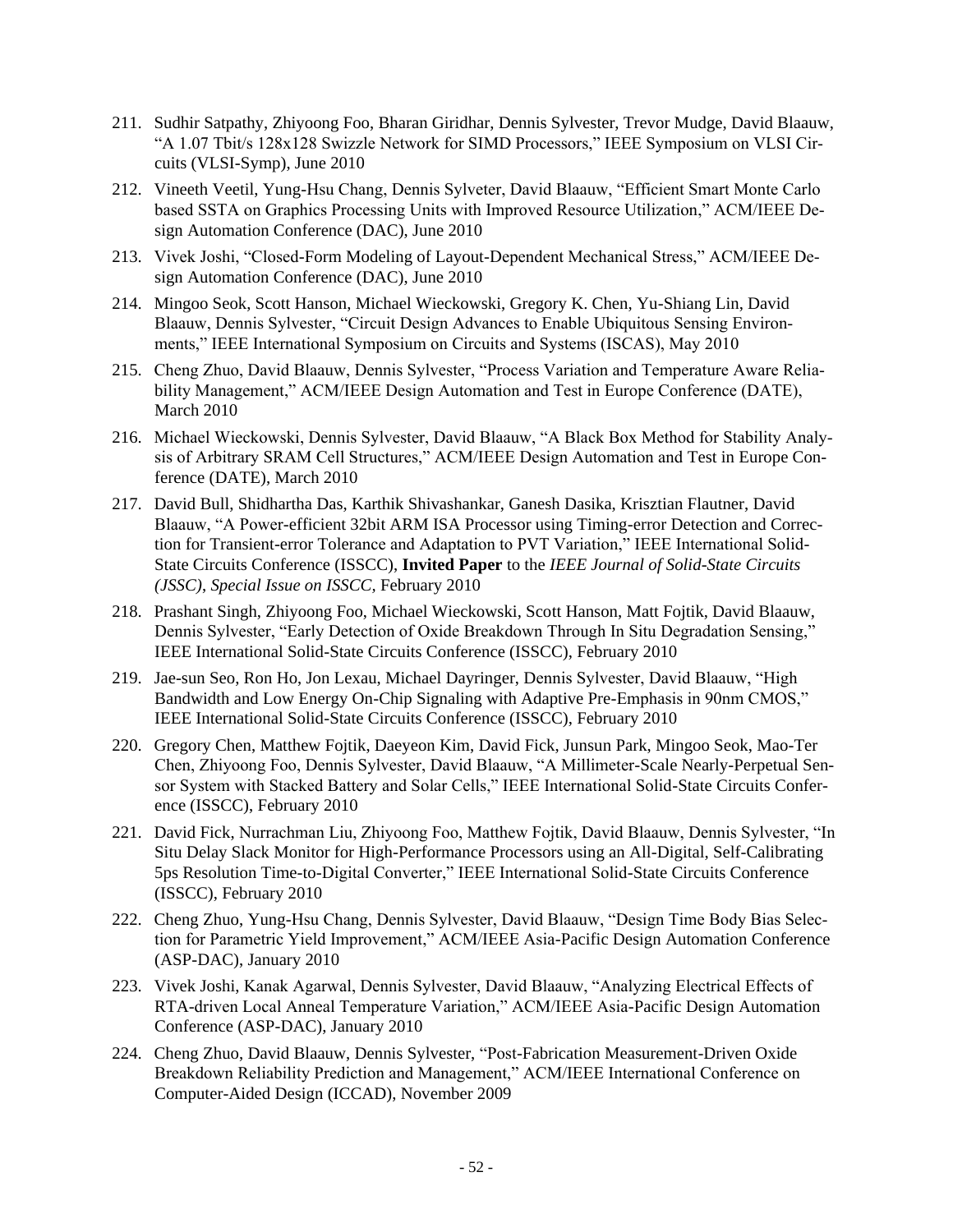- 225. Ravikishore Gandikota, David Blaauw, Dennis Sylvester**,** "Interconnect Performance Corners considering Crosstalk Noise," IEEE International Conference on Computer Design (ICCD), October 2009
- 226. Yu-Shiang Lin, Dennis Sylvester, David Blaauw, "Near-Field Communications using Phase-Locking and Pulse Signalling for Millimeter-Scale Systems," IEEE Custom Integrated Circuts Conference (CICC), September 2009
- 227. Mingoo Seok, Gyouho Kim, Dennis Sylvester, David Blaauw, "A 0.5V 3.6ppm/0C 2.2pW 2-Transistor Voltage Reference," IEEE Custom Integrated Circuts Conference (CICC), September 2009
- 228. Daeyeon Kim, Yoonmyung Lee, Jin Cai, Leland Chang, Steven J. Koester, Dennis Sylvester, David Blaauw, "Low Power Circuit Design Based on Heterojunction Tunneling Transistors (HETTs)," ACM/IEEE International Symposium on Low-Power Electronics and Design (ISLPED), August 2009, **Best Paper Award**
- 229. Ronald G. Dreslinski, David Fick, David Blaauw, Dennis Sylvester, Trevor Mudge, "Reconfigurable Multicore Server Processors for Low Power Operation," International Symposium on Systems, Architectures, Modeling and Simulation (SAMOS), July 2009
- 230. Vineeth Veetil, Dennis Sylvester, David Blaauw, Saumil Shah, Steffen Rochel, "Efficient Smart Sampling based Full-Chip Leakage Analysis for Intra-Die Variation Considering State Dependence," ACM/IEEE Design Automation Conference (DAC), July 2009
- 231. Ravikishore Gandikota, Li Ding, Peivand Tehrani, David Blaauw, "Worst-Case Aggressor-Victim Alignment with Current-Source Driver Models," ACM/IEEE Design Automation Conference (DAC), July 2009
- 232. David Fick, Andrew DeOrio, Jin Hu, David Blaauw, Dennis Sylvester, Valeria Bertacoo, "Vicis: A Reliable Network for Unreliable Silicon," ACM/IEEE Design Automation Conference (DAC), July 2009
- 233. Jae-Sun Seo, Dennis Sylvester, David Blaauw, "Crosstalk-Aware PWM-Based On-Chip Global Signaling in 65nm CMOS," IEEE Symposium on VLSI Circuits (VLSI-Symp), June 2009
- 234. Mike Wieckowski, Gregory K. Chen, Mingoo Seok, David Blaauw, Dennis Sylvester, "A hybrid DC-DC Converter for Sub-Microwatt Sub-IV Implantable Applications," IEEE Symposium on VLSI Circuits (VLSI-Symp), June 2009
- 235. David Fick, Andrew DeOrio, Gregory Chen, Valeria Bertacoo, Dennis Sylvester, David Blaauw, "A Highly Resilient Routing Algorithm for Fault-Tolerant NoCs," ACM/IEEE Design Automation and Test in Europe Conference (DATE), April 2009
- 236. Yu-Shiang Lin, Dennis Sylvester, David Blaauw, "A 150pW Program-and-Hold Timer for Ultra-Low Power Sensor Platforms," IEEE International Solid-State Circuits Conference (ISSCC), February 2009
- 237. Carlos Tokunaga, David Blaauw, "Secure AES engine with a local switched capacitor current equalizer," IEEE International Solid-State Circuits Conference (ISSCC), **Invited Paper** to the *IEEE Journal of Solid-State Circuits (JSSC)*, *Special Issue on ISSCC*, February 2009
- 238. Ronald Dreslinski, Greg Chen, Trevor Mudge, David Blaauw, Dennis Sylvester, Krisztian Flautner, "Reconfigurable Energy Efficient Near Threshold Cache Architectures," ACM/IEEE International Symposium on Microarchitecture (MICRO), November 2008
- 239. Brian Cline, Vivek Joshi, Dennis Sylvester, David Blaauw, "Stress-Enhanced Standard Cell Library Design," ACM/IEEE International Conference on Computer-Aided Design (ICCAD), November 2008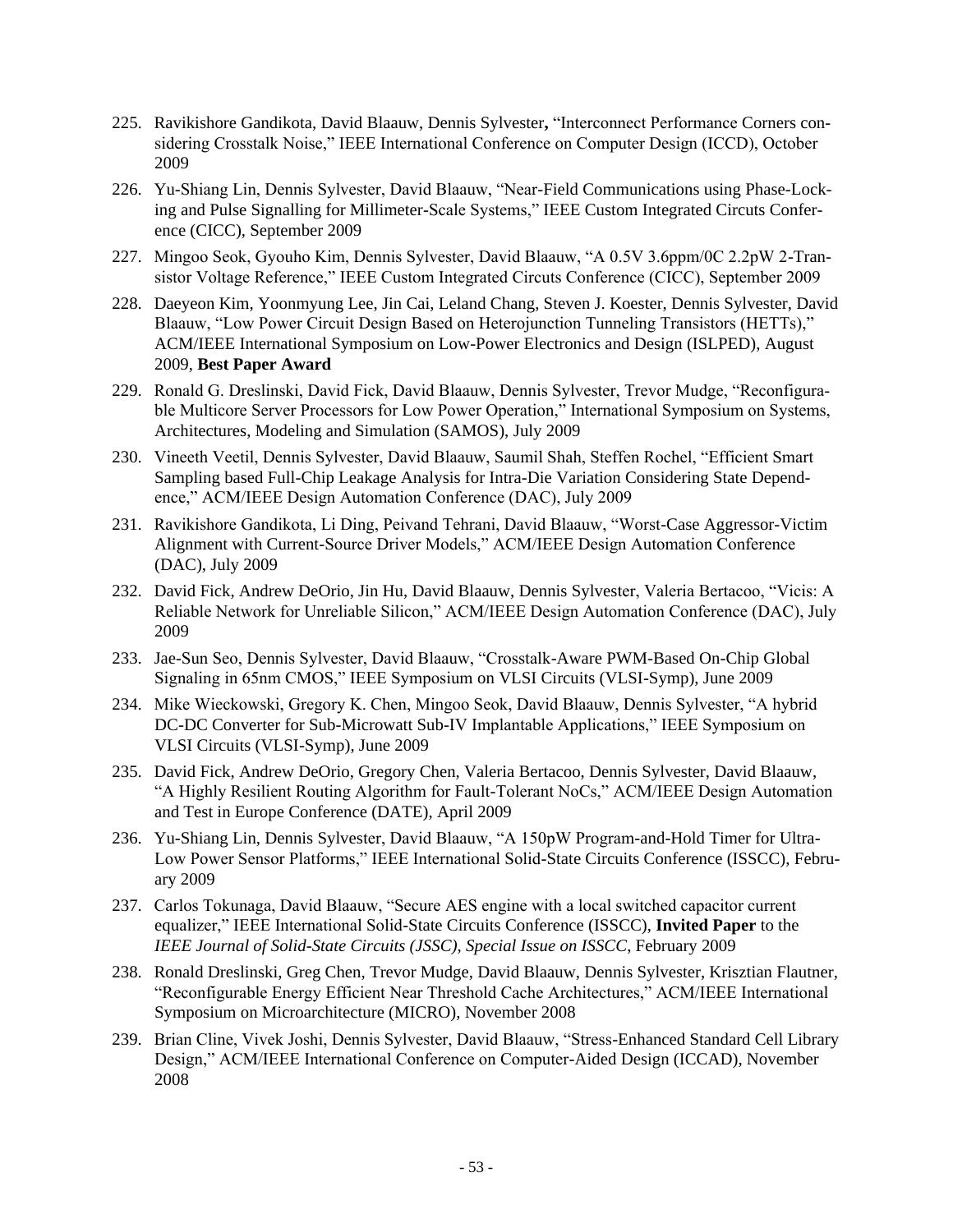- 240. Jae-Sun Seo, Igor Markov, Dennis Sylvester, David Blaauw, "On the Decreasing Significane of Large Standard Cells in Technology Mapping,"ACM/IEEE International Conference on Computer-Aided Design (ICCAD), November 2008
- 241. Kaviraj Chopra, Cheng Zhuo, David Blaauw, Dennis Sylvester, Vladimir Zolotov, "A Statistical Approach for Full-Chip Gate-Oxide Reliability Analysis," ACM/IEEE International Conference on Computer-Aided Design (ICCAD), November 2008
- 242. Yu-Shiang Lin, Dennis Sylvester, David Blaauw, "An Ultra Low Power 1V, 220nW Temperature Sensor for Passive Wireless Applications," IEEE Custom Integrated Circuts Conference (CICC), September 2008
- 243. Mingoo Seok, Scott Hanson, Jae-Sun Seo, Dennis Sylvester, David Blaauw, "Robust Ultra-Low Voltage ROM Design," IEEE Custom Integrated Circuts Conference (CICC), September 2008
- 244. Michael Wieckowski, Young Min Park, Carlos Tokunaga, Dong Woon Kim, Zhiyoong Foo, Dennis Sylvester, David Blaauw, "Timing Yield Enhancement Through Soft Edge Flip-Flop Based Design," IEEE Custom Integrated Circuts Conference (CICC), September 2008
- 245. Sanjay Pant, David Blaauw, "Circuit Techniques for Suppression and Measurement of On-chip Inductive Supply Noise," IEEE European Solid-State Circuits Conference (ESSCIRC), September 2008
- 246. Yoonmyung Lee, Mingoo Seok, Scott Hanson, David Blaauw, Dennis Sylvester, "Standby Power Reduction Techniques for Ultra-Low Power Processors," IEEE European Solid-State Circuits Conference (ESSCIRC), September 2008
- 247. Cheng Zhuo, David Blaauw, Dennis Sylvester, "Variation-Aware Gate Sizing and Clustering for Post-Silicon Optimized Circuits," ACM/IEEE International Symposium on Low-Power Electronics and Design (ISLPED), August 2008
- 248. Mingoo Seok, Dennis Sylvester, David Blaauw, "Optimal Technology Selection for Minimizing Energy and Variability in Low Voltage Applications," ACM/IEEE International Symposium on Low-Power Electronics and Design (ISLPED), August 2008
- 249. Yu-Shiang Lin, Dennis Sylvester, David Blaauw, "Sensor Data Retrieval Using Alignment Independent Capacitive Signaling," IEEE Symposium on VLSI Circuits (VLSI-Symp), **Invited Paper**  to the *IEEE Journal of Solid-State Circuits (JSSC), Special Issue on VLSI Circuits*, June 2008
- 250. Mingoo Seok, Scott Hanson, Yu-Shiang Lin, Zhiyoong Foo, Dayeon Kim, Yoonmyung Lee, Nurrachman Liu, Dennis Sylvester, David Blaauw, "The Phoenix Processor: A 30pW Platform for Sensor Applications," IEEE Symposium on VLSI Circuits (VLSI-Symp), **Invited Paper** to the *IEEE Journal of Solid-State Circuits (JSSC), Special Issue on VLSI Circuits*, June 2008
- 251. Ravikishore Gandikota, David Blaauw, Dennis Sylvester, "Modeling Crosstalk in Statistical Static Timing Analysis", ACM/IEEE Design Automation Conference (DAC), June 2008
- 252. Vivek Joshi, Brian Cline, Dennis Sylvester, David Blaauw, Kanak Agarwal, "Leakage Power Reduction Using Stress-Enhanced Layouts," ACM/IEEE Design Automation Conference (DAC), June 2008
- 253. Vineeth Veetil, Dennis Sylvester, David Blaauw, "Efficient Monte Carlo based Incremental Statistical Timing Analysis," ACM/IEEE Design Automation Conference (DAC), June 2008
- 254. Yu-Shiang Lin, Scott Hanson, Fabio Albano, Carlos Tokunaga, Razi-Ul Haque, Kensall Wise, Ann Marie Sastry, David Blaauw, Dennis Sylvester, "Low-Voltage Circuit Design for Widespread Sensing Applications," IEEE International Symposium on Circuits and Systems (ISCAS), May 2008
- 255. Vivek Joshi, Brian Cline, Dennis Sylvester, David Blaauw, Kanak Agarwal, "Stress Aware Layout Optimization", ACM/IEEE International Symposium on Physical Design (ISPD), April 2008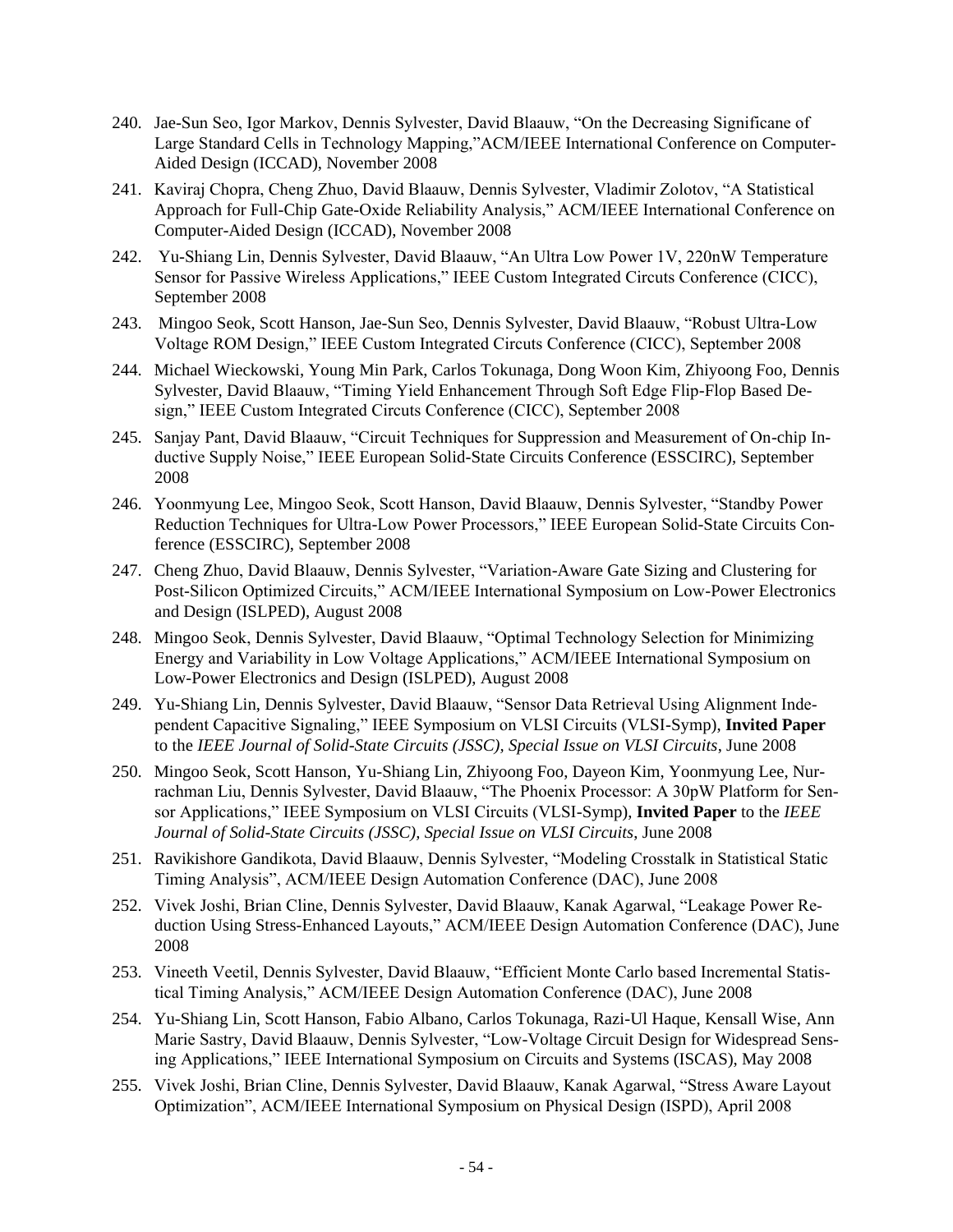- 256. Eric Karl, David Blaauw, Dennis Sylvester, "Analysis of System-Level Reliability Factors and Implications on Real-time Monitoring Methods for Oxide Breakdown Device Failures," ACM/IEEE International Symposium on Quality Electronic Design (ISQED), March 2008
- 257. Brian Cline, Kaviraj Chopra, David Blaauw, Andres Torres, Savithri Sundareswaran, "Transistor-Specific Delay Modeling for SSTA," ACM/IEEE Design Automation and Test in Europe Conference (DATE), March 2008
- 258. Eric Karl, Prashant Singh, David Blaauw, Dennis Sylvester, "Compact in situ Sensors for Monitoring NBTI and Oxide Degradation," IEEE International Solid-State Circuits Conference (ISSCC), February 2008
- 259. David Blaauw, Sudherssen Kalaiselvan, Kevin Lai, Wei-Hsiang Ma, Sanjay Pant, Carlos Tokunaga, Shidhartha Das, David Bull, "RazorII: In-Situ Error Detection and Correction for PVT and SER tolerance," IEEE International Solid-State Circuits Conference (ISSCC), **Invited Paper** to the *IEEE Journal of Solid-State Circuits (JSSC)*, *Special Issue on ISSCC*, February 2008
- 260. Sanjay Pant, David Blaauw, "A Charge-Injection Based Active Decoupling Technique for Inductive Supply Noise Suppression," IEEE International Solid-State Circuits Conference (ISSCC), February 2008
- 261. Gregory Chen, David Blaauw, Nam Sung Kim, Trevor Mudge, Dennis Sylvester, "Yield-driven Near-threshold SRAM Design," ACM/IEEE International Conference on Computer-Aided Design (ICCAD), November 2007
- 262. Ravikishore Gandikota, Kaviraj Chopra, David Blaauw, Murat Becer, "Victim Alignment in Crosstalk Aware Timing Analysis," ACM/IEEE International Conference on Computer-Aided Design (ICCAD), November 2007
- 263. Vivek Joshi, David Blaauw, Dennis Sylvester, "Soft-edge Flip-flops for Improved Timing Yield: Design and Optimization," ACM/IEEE International Conference on Computer-Aided Design (IC-CAD), November 2007
- 264. Ronald G. Dreslinski, Bo Zhai, Trevor Mudge, David Blaauw, Dennis Sylvester, "An Energy Efficient Parallel Architecture Using Near Threshold Operation," Parallel Architectures and Compilation Techniques (PACT), September 2007
- 265. Yu-Shiang Lin, Dennis Sylvester, David Blaauw, "A sub-pW timer using gate leakage for ultra low power sub-Hz monitoring systems," IEEE Custom Integrated Circuts Conference (CICC), September 2007
- 266. Jae-sun Seo, Dennis Sylvester, David Blaauw, Himanshu Kaul, Ram Krishnamurthy, "A Robust Edge Encoding Technique for Energy-Efficient Multi-Cycle Interconnect," ACM/IEEE International Symposium on Low-Power Electronics and Design (ISLPED), August 2007
- 267. Bo Zhai, Ronald G. Dreslinski, Trevor Mudge, David Blaauw, Dennis Sylvester, "Energy Efficent Near-threshold Chip Multi-processing," ACM/IEEE International Symposium on Low-Power Electronics and Design (ISLPED), August 2007, **Best Paper Nomination**
- 268. Scott Hanson, Bo Zhai, Mingoo Seok, Brian Cline, Kevin Zhou, Meghna Singhal, Michael Minuth, Javin Olson, Leyla Nazhandali, Todd Austin, Dennis Sylvester, David Blaauw, "Performance and variability optimization strategies in a sub-200mV, 3.5pJ/inst, 11nW subthreshold processor," IEEE Symposium on VLSI Circuits (VLSI-Symp), **Invited Paper** to the *IEEE Journal of Solid-State Circuits (JSSC)*, *Special Issue on VLSI Circuits*, June 2007
- 269. Mingoo Seok, Scott Hanson, Dennis Sylvester, David Blaauw, "Analysis and Optimization of Sleep modes in Subthreshold Circuit Design," ACM/Design Automation Conference (DAC), June 2007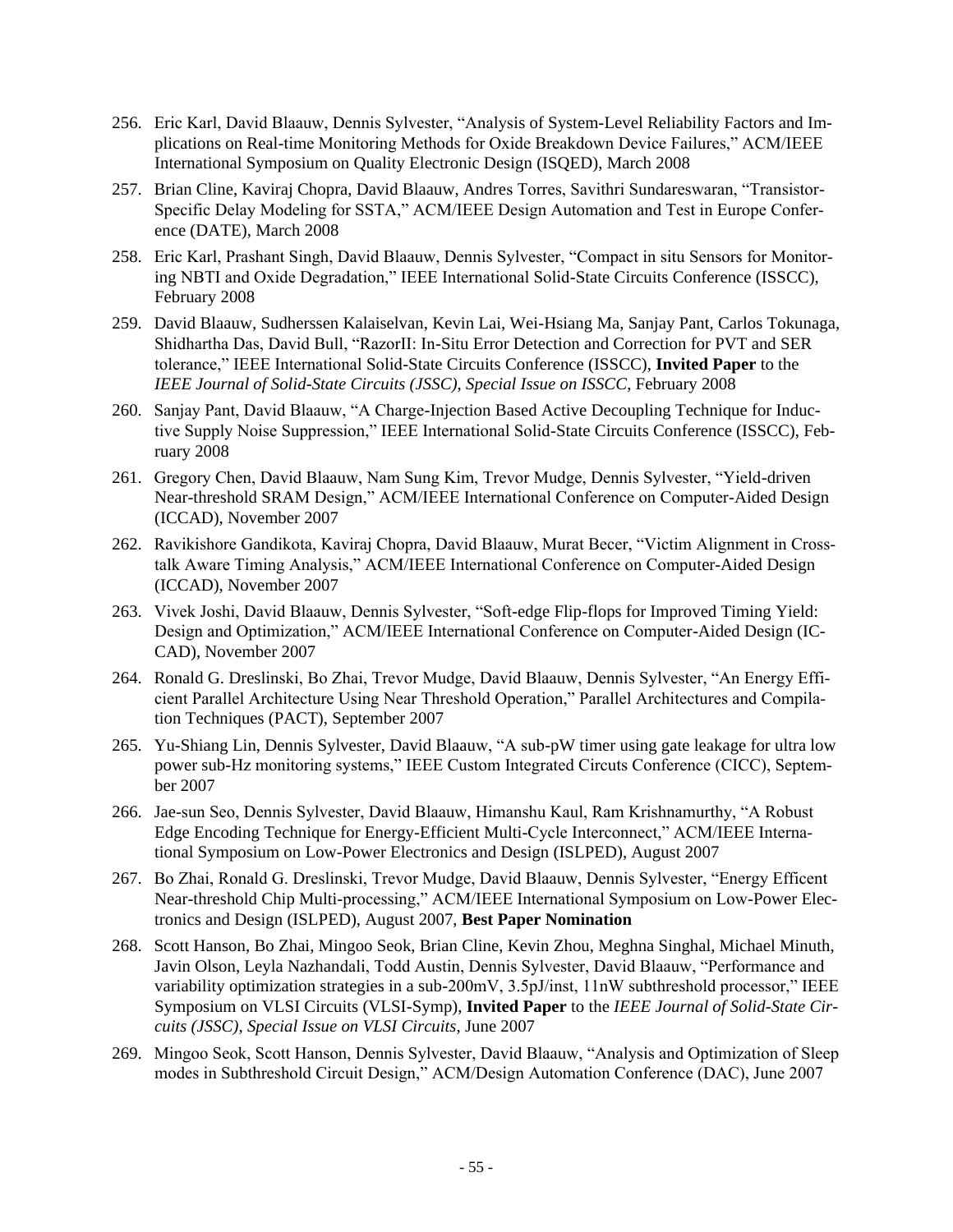- 270. Ravikishore Gandikota, Kaviraj Chopra, David Blaauw, Dennis Sylvester, Murat Becer, "Top-k Aggressors Sets in Delay Noise Analysis," ACM/IEEE Design Automation Conference (DAC), June 2007
- 271. Scott Hanson, Mingoo Seok, Dennis Sylvester, David Blaauw, "Nanometer Device Scaling in Subthreshold Circuits," ACM/Design Automation Conference (DAC), June 2007
- 272. Mini Nanua, David Blaauw, "Investigating Crosstalk in Sub-Threshold Circiuts," ACM/IEEE International Symposium on Quality Electronic Design (ISQED), March 2007
- 273. Jae-Sun Seo, Prashant Signh, Dennis Sylvester, David Blaauw, "Self-timed Regenerators for Highspeed and Low-power Interconnect," ACM/IEEE International Symposium on Quality Electronic Design (ISQED), March 2007, **Best Paper Nomination**
- 274. Bo Zhai, David Blaauw, Dennis Sylvester, Scott Hanson, "A sub-200mV 6T SRAM in 130nm CMOS," IEEE International Solid-State Circuits Conference (ISSCC), **Invited Paper** to the *Special Issue on the 2008 Compound Semi-Conductor Integrated Circuit Symposium (CSICS'08)*, February 2007
- 275. Carlos Tokunaga, David Blaauw, Trevor Mudge, "A True Random Number Generator with a Metastability-Based Quality Control," IEEE International Solid-State Circuits Conference (ISSCC), **Invited Paper** to the *Special Issue on the 2007 IEEE International Solid-State Circuits Conference (ISSCC)*, February 2007
- 276. Brian Cline, Kaviraj Chopra, David Blaauw and Yu Cao, "Analysis and Modeling of CD Variation for Statistical Static Timing," ACM/IEEE International Conference on Computer-Aided Design (ICCAD), November 2006
- 277. Sarvesh Kulkarni, Dennis Sylvester and David Blaauw "A Statistical Approach to Body Bias Clustering for Post-Silicon Tuning," ACM/IEEE International Conference on Computer-Aided Design (ICCAD), November 2006
- 278. Rajeev Rao, David Blaauw and Dennis Sylvester, "Soft Error Reduction in Combinational Logic Using Gate Resizing and Flip-flop Selection," ACM/IEEE International Conference on Computer-Aided Design (ICCAD), November 2006
- 279. Kaviraj Chopra, Bo Zhai, David Blaauw and Dennis Sylvester, "A New Statistical Max Operation for Propagating Skewness Statistical Timing Analysis," ACM/IEEE International Conference on Computer-Aided Design (ICCAD), November 2006
- 280. Sanjay Pant, David Blaauw, "An Active Decoupling Capacitance Circuit for Inductive Noise Suppression in Power Supply Networks," IEEE International Conference on Computer Design (ICCD), October 2006
- 281. Scott Hanson, Dennis Sylvester, David Blaauw, "A New Technique for Jointly Optimization Gate Sizing and Supply Voltage in Ultra-Low Energy Circuits," ACM/IEEE International Symposium on Low-Power Electronics and Design (ISLPED), September 2006
- 282. Eric Karl, David Blaauw, Dennis Sylvester, Trevor Mudge, "Reliability Modeling and Management in Dynamic Microprocessor-Based Systems," ACM/IEEE Design Automation Conference (DAC), July 2006
- 283. Bo Zhai, Leyla Nazhandali, Javin Olson, Anna Reeves, Michael Minuth, Ryan Helfand, Sanjay Pant, David Blaauw, Todd Austin, "A 2.60pJ/Inst. Subthreshold Sensor Processor for Optimal Energy Efficiency," IEEE Symposium on VLSI Circuits (VLSI-Symp), June 2006
- 284. Vivek Joshi, Rajeev Rao, Dennis Sylvester, David Blaauw, "Logic SER Reduction through Flipflop Redesign," ACM/IEEE International Symposium on Quality Electronic Design (ISQED), March 2006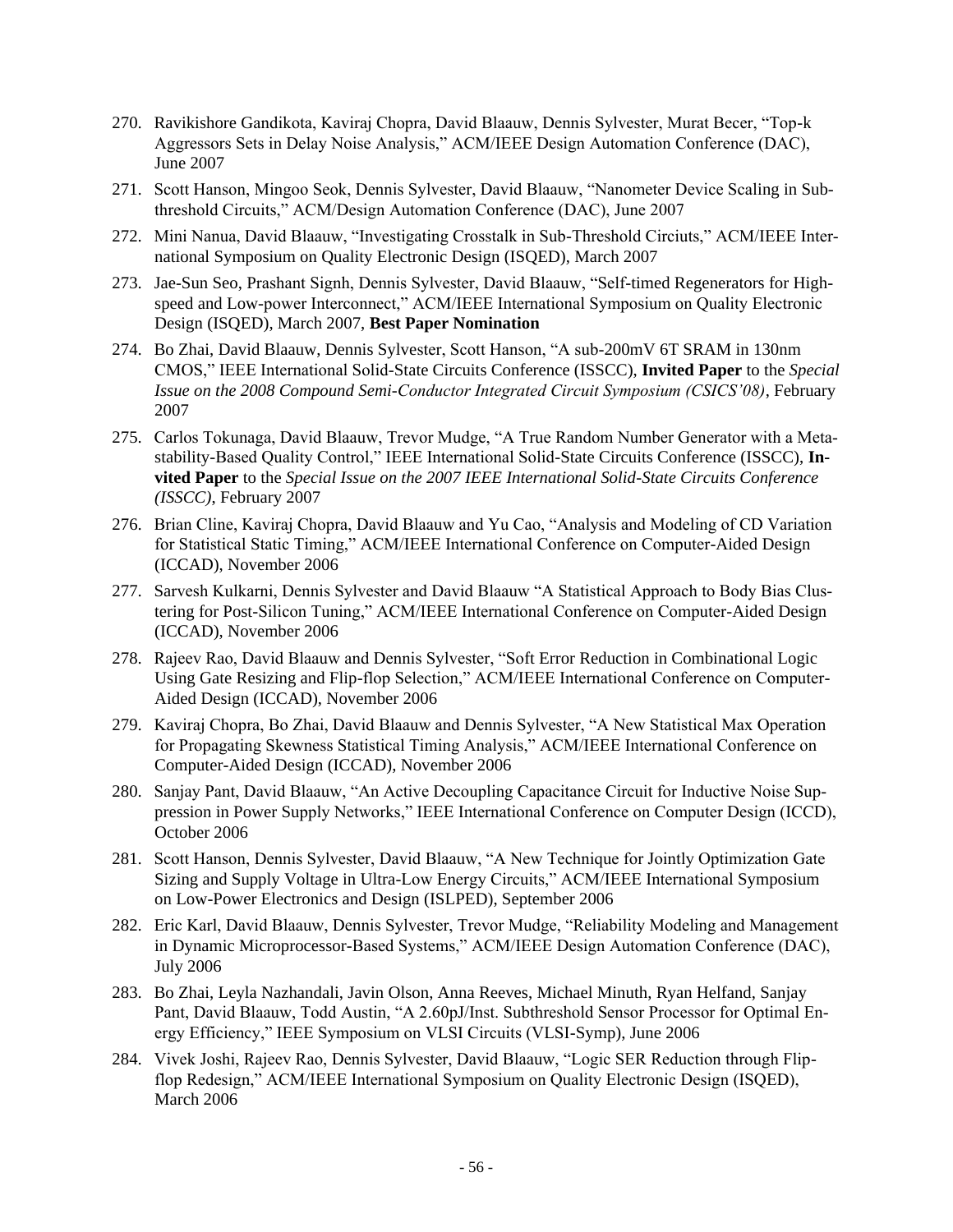- 285. Rajeev Rao, Kaviraj Chopra, David Blaauw, Dennis Sylvester, "An Efficient Static Algorithm for Soft Error Rate Analysis of Combinational Circuits," ACM/IEEE Design Automation and Test in Europe Conference (DATE), March 2006
- 286. Sanjay Pant, David Blaauw, "Timing-Aware Decoupling Capacitance Allocation in Power Distribution Networks," ACM/IEEE Asia-Pacific Design Automation Conference (ASP-DAC), January 2006
- 287. Saumil Shah, Ashish Srivastava, Dushyant Sharma, Dennis Sylvester, David Blaauw, Vladimir Zolotov, "Discrete Vt Assignment and Gate Sizing Using a Self-Snapping Continuous Formulation," ACM/IEEE International Conference on Computer-Aided Design (ICCAD), November 2005
- 288. Kavi Chopra, Saumil Shah, Ashish Srivastava, David Blaauw Dennis Sylvester, "Parametric Yield Maximization using Gate Sizing based on Efficient Statistical Power and Delay Gradient Computation," ACM/IEEE International Conference on Computer-Aided Design (ICCAD), November 2005
- 289. Amit Jain, Vladimir Zolotov, David Blaauw, "Accurate Delay Computation for Noisy Waveform Shapes," ACM/IEEE International Conference on Computer-Aided Design (ICCAD), November 2005
- 290. Sanjay Pant, David Blaauw, "Static Timing Analysis Considering Power Supply Variations," ACM/IEEE International Conference on Computer-Aided Design (ICCAD), November 2005
- 291. Leyla Nazhandali, Michael Minuth, Bo Zhai, Javin Olson, Scott Hanson, Todd Austin, David Blaauw, "A Second-Generation Sensor Network Processor with Application-Driven Memory Optimizations and Out-of-Order Execution," ACM/IEEE International Conference on Compilers, Architecture, and Synthesis for Embedded Systems (CASES), September 2005.
- 292. Bo Zhai, Scott Hanson, David Blaauw, Dennis Sylvester, "Analysis and Mitigation of Variability in Subthreshold Design," ACM/IEEE International Symposium on Low Power Electronics and Design (ISLPED), August 2005
- 293. Shidartha Das, Sanjay Pant, David Roberts, Seokwoo Lee, David Blaauw, Todd Austin, Trevor Mudge, Krisztián Flautner, "A Self-Tuning DVS Processor Using Delay-Error Detection and Correction," IEEE Symposium on VLSI Circuits (VLSI-Symp), **Invited Paper** to the *Special Issue on the 2005 Symposium on VLSI Circuits*, June 2005
- 294. Leyla Nazhandali, Anna Reeves, Michael Minuth, Ryan Helfand, Javin Olson, Bo Zhai, Sanjay Pant, Todd Austin, David Blaauw, "Energy Optimization of Subthreshold Voltage Sensor Processors," International Symposium on Computer Architecture (ISCA), June 2005
- 295. Ashish Agarwal, Saulim Shah, Dennis Sylvester, David Blaauw, "Accurate and Efficient Gate-Level Parametric Yield Estimation Considering Power/Performance Correlation", ACM/IEEE Design Automation Conference (DAC), June 2005
- 296. Aseem Agarwal, Kaviraj Chopra, Vladimir Zolotov, David Blaauw, "Circuit Optimization using Statistical Static Timing Analysis," ACM/IEEE Design Automation Conference (DAC), June 2005
- 297. David Blaauw, Kaviraj Chopra, "CAD Tools for Variation Tolerance," ACM/IEEE Design Automation Conference (DAC), June 2005
- 298. Eric Karl, Dennis Sylvester, David Blaauw, "Timing Error Correction Techniques for Voltage-Scalable On-Chip Memories," IEEE International Symposium on Circuits and Systems (ISCAS), May 2005
- 299. Amit Jain, David Blaauw, "Slack Borrowing in Flip-Flop Based Sequential Circuits," ACM/IEEE Great Lakes Symposium on VLSI (GLSVLSI), April 2005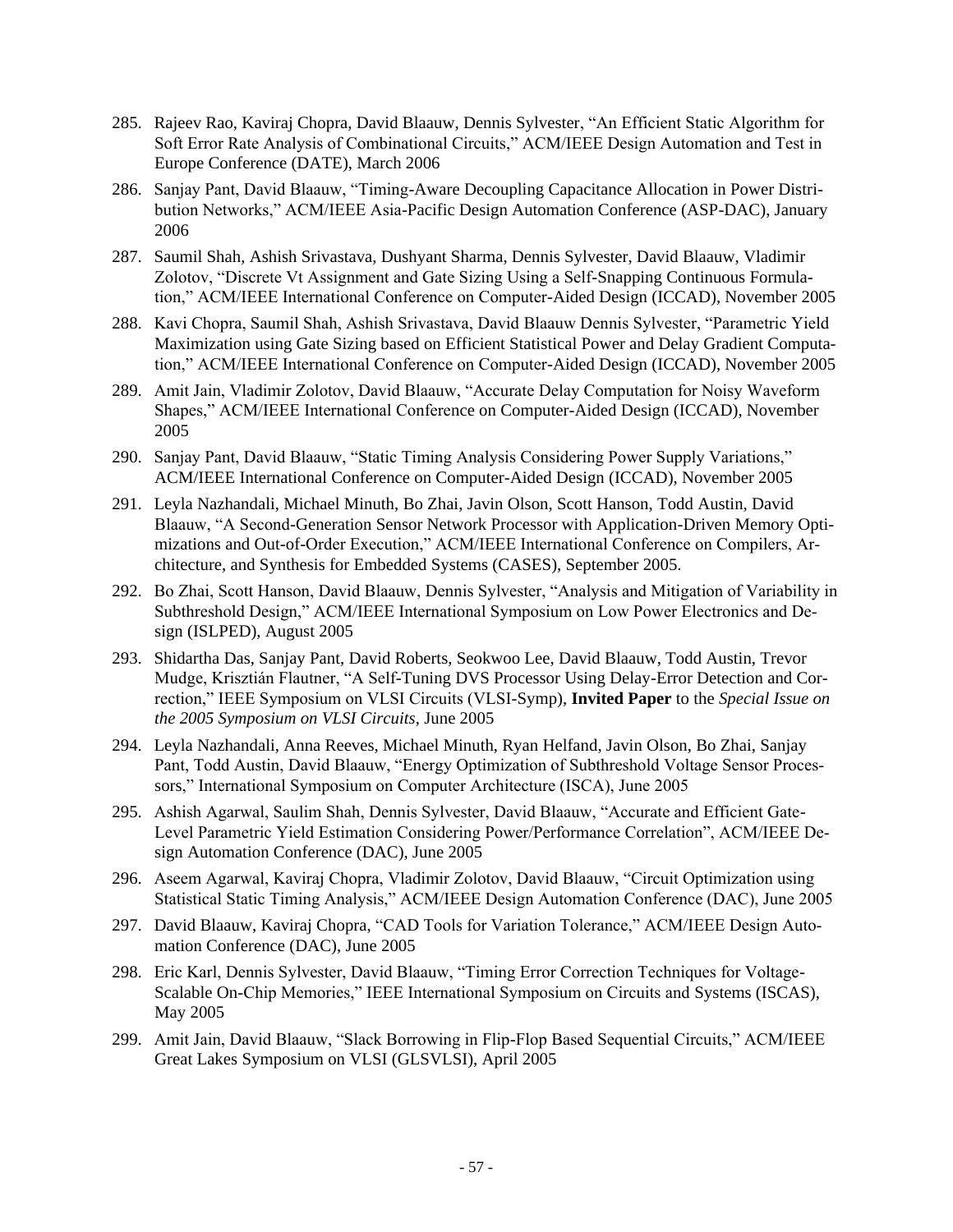- 300. Rajeev Rao, David Blaauw, Dennis Sylvester, Charles Alpert, Sani Nassif, "An Efficient Surface-Based Low-Power Buffer Insertion Algorithm," ACM/IEEE International Symposium on Physical Design (ISPD), April 2005
- 301. Aseem Agarwal, Kaviraj Chopra, Vladimir Zolotov, David Blaauw, "Statistical Timing Based Optimization Using Gate Sizing," ACM/IEEE Design Automation and Test in Europe Conference (DATE), March 2005
- 302. Himanshu Kaul, Dennis Sylvester, David Blaauw, Trevor Mudge, Todd Austin, "DVS for On-Chip Designs Based on Timing Error Correction," ACM/IEEE Design Automation and Test in Europe Conference (DATE), March 2005
- 303. Harmander Deogun, Dennis Sylvester, David Blaauw, "Gate-Level Mitigation Techniques for Neutron-Induced Soft Error Rate," ACM/IEEE International Symposium on Quality Electronic Design (ISQED), March 2005
- 304. David Roberts, Todd Austin, David Blaauw, Krisztián Flautner, Trevor Mudge, "Error Analysis for the Support of Robust Voltage Scaling," International Symposium on Quality Electronic Design (ISQED) March 2005
- 305. Mini Nanua, David Blaauw, Chanhee Oh, "Leakage Current Modeling in PD SOI Circuits," ACM/IEEE International Symposium on Quality Electronic Design (ISQED), March 2005
- 306. Dongwoo Lee, David Blaauw, Dennis Sylvester, "Runtime Leakage Minimization through Probability-Aware Dual-Vt or Dual-Tox Assignment," ACM/IEEE Asia-Pacific Design Automation Conference (ASP-DAC), January 2005, pg. 399-404
- 307. Kanak Agarwal, Dennis Sylvester, David Blaauw, Anirudh Devgan, "Achieving Continuous Vt Performance in a Dual Vt Process," ACM/IEEE Asia-Pacific Design Automation Conference (ASP-DAC), January 2005, pg. 393-398
- 308. Mridul Agarwal, Kanak Agarwal, Dennis Sylvester, David Blaauw, "Statistical Modeling of Cross-Coupling Effects in VLSI Interconnects," ACM/IEEE Asia-Pacific Design Automation Conference (ASP-DAC), January 2005, pg 503-506
- 309. Seokwoo Lee, Todd Austin, Trevor Mudge, David Blaauw, "Reducing Pipeline Energy Demands with Local DVS and Dynamic Retiming," ACM/IEEE International Symposium on Low Power Electronics and Design (ISLPED), August 2004, pg. 319-324
- 310. Nam Sung Kim, Krisztián Flautner, David Blaauw, Trevor Mudge, "Single-Vdd and Single-Vt Super-Drowsy Techniques for low-leakage high-performance instruction caches," ACM/IEEE International Symposium on Low Power Electronics and Design (ISLPED), August 2004, pg. 54-57
- 311. Richard Brown, Dennis Sylvester, David Blaauw, Michael Flynn, Gordon Carichner, Catharine June, "VLSI Design Curriculum," ASEE Annual Conference & Exposition, June 2004
- 312. Aseem Agarwal, Florin Dartu, David Blaauw, "Statistical Gate Delay Model Considering Multiple Input Switching," ACM/IEEE Design Automation Conference (DAC), June 2004, pg. 658-663
- 313. Seokwoo Lee, Shiddartha Des, Valeria Bertacco, Todd Austin, David Blaauw, Trevor Mudge, "Circuit-Aware Architectural Simulation," ACM/IEEE Design Automation Conference (DAC), June 2004, pg. 305-310
- 314. Rajeev Rao, Anirudh Devgan, David Blaauw, Dennis Sylvester, "Parametric Yield Estimation Considering Leakage Variability," ACM/IEEE Design Automation Conference (DAC), June 2004, pg. 442-447, **Best Paper Nomination**
- 315. Harmander Deogun, Rajeev Rao, Dennis Sylvester, David Blaauw, "Crosstalk- and Leakage-Aware Bus Encoding for Total Power Reduction," ACM/IEEE Design Automation Conference (DAC), June 2004, pg. 779-782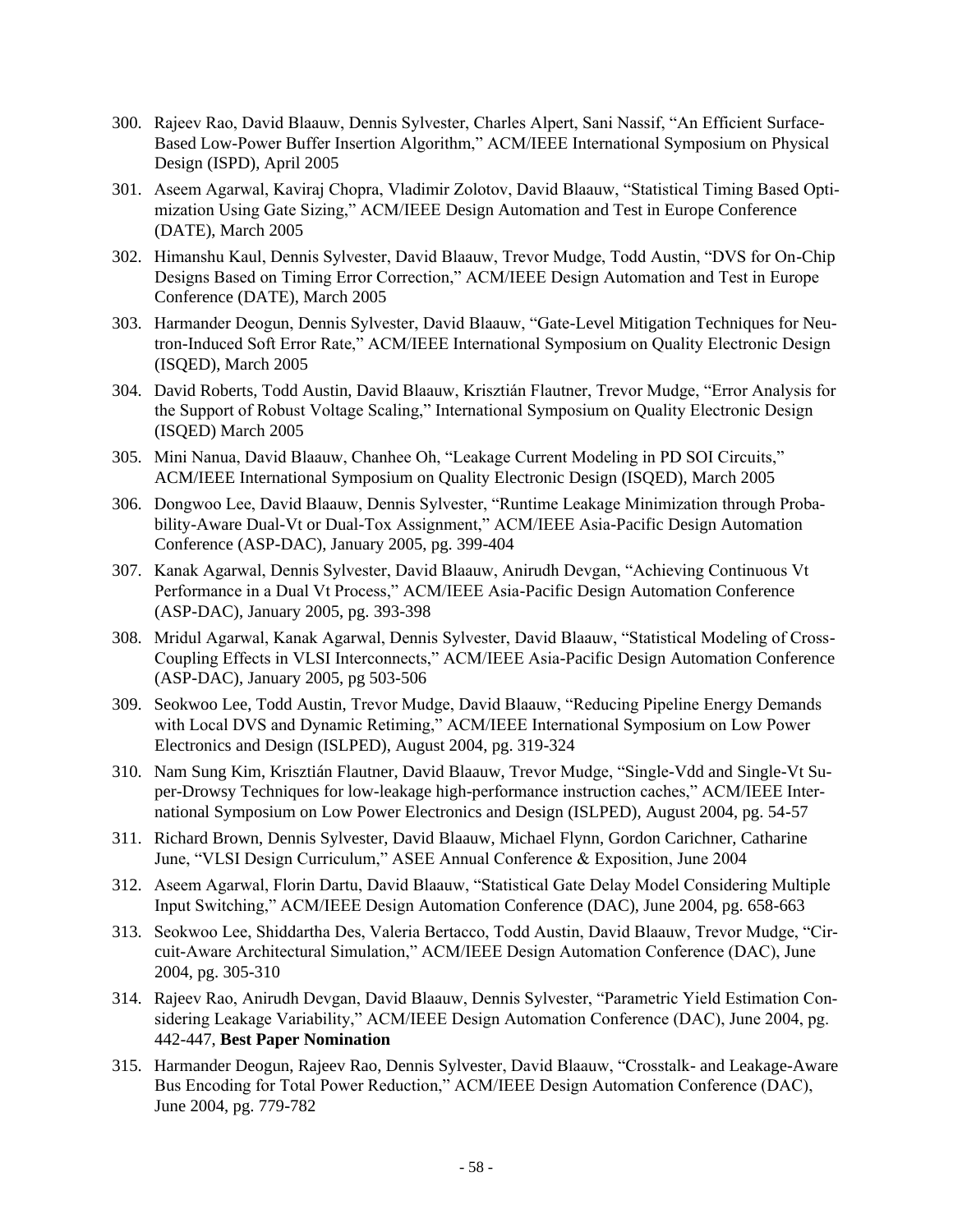- 316. Ashish Srivastava, Dennis Sylvester, David Blaauw, "Power Minimization Using Simultaneous Gate Sizing, Dual-Vdd, and Dual-Vth Assignment," ACM/IEEE Design Automation Conference (DAC), June 2004, pg 783-787
- 317. Ashish Srivastava, Dennis Sylvester, David Blaauw, Aseem Agarwal, "Statistical optimization of leakage power considering process variations using dual-Vth and sizing," ACM/IEEE Design Automation Conference (DAC), June 2004, pg. 773-778
- 318. Bo Zhai, David Blaauw, Dennis Sylvester, Krisztián Flautner, "Theoretical and Practical Limits of Dynamic Voltage Scaling," ACM/IEEE Design Automation Conference (DAC), June 2004, pg. 868-873
- 319. Dongwoo Lee, Vladimir Zolotov, David Blaauw, "Static Timing Analysis using Backward Signal Propagation," ACM/IEEE Design Automation Conference (DAC), June 2004, pg. 664-669
- 320. Kanak Agarwal, Dennis Sylvester, David Blaauw, Frank Liu, and Sarma Vrudhula, "Variational Delay Metrics for Interconnect Timing Analysis," ACM/IEEE Design Automation Conference (DAC), June 2004, pg. 381-384
- 321. Sanjay Pant, David Blaauw, Vladimir Zolotov, Savithri Sundareswaran, "A Stochastic Approach to Power Grid Analysis," ACM/IEEE Design Automation Conference (DAC), June 2004, pg. 171-176
- 322. Woo Hyung Lee, Sanjay Pant, David Blaauw, "Analysis and reduction of on-chip inductance effects in power supply grids," ACM/IEEE International Symposium on Quality Electronic Design (ISQED), March 2004, pg. 131-136
- 323. Ashish Srivastava, Dennis Sylvester, David Blaauw, "Concurrent Sizing, Vdd and Vth Assignment for Low-Power Design," ACM/IEEE Design Automation and Test in Europe Conference (DATE), Vol. 1, February 2004, pg. 718-719
- 324. Dongwoo Lee, Harmander Deogun, David Blaauw, Dennis Sylvester, "Simultaneous State, Vt and Tox Assignment for Total Standby Power Minimization," ACM/IEEE Design Automation and Test in Europe Conference (DATE), Vol. 1, February 2004, pg. 494-499
- 325. Kanak Agarwal, Dennis Sylvester, David Blaauw, "A Simplified Transmission-Line Based Crosstalk Noise Model for On-Chip RLC Wiring," ACM/IEEE Asia-Pacific Design Automation Conference (ASP-DAC), January 2004, pg. 859-865
- 326. Dan Ernst, Nam Sung Kim, Shidhartha Das, Sanjay Pant, Toan Pham, Rajeev Rao, Conrad Ziesler, David Blaauw, Todd Austin, Trevor Mudge, "Razor: A Low-Power Pipeline Based on Circuit-Level Timing Speculation," ACM/IEEE International Symposium on Microarchitecture (MICRO), December 2003, pg. 7-18, **Best Paper Award**
- 327. Kanak Agarwal, Dennis Sylvester, David Blaauw, "Dynamic Clamping: On-Chip Dynamic Shielding and Termination for High-Speed RLC Buses," IEEE International Symposium on System-on-Chip, November 2003, pg. 97-100
- 328. Aseem Agarwal, David Blaauw, Vladimir Zolotov, "Statistical Clock Skew Analysis Considering Intra-Die Process Variations," ACM/IEEE International Conference on Computer-Aided Design (ICCAD), November 2003, pg. 914-921
- 329. Aseem Agarwal, David Blaauw, Vladimir Zolotov, "Statistical Timing Analysis for Intra-Die Process Variations with Spatial Correlations," ACM/IEEE International Conference on Computer-Aided Design (ICCAD), November 2003, pg. 900-907
- 330. Sanjay Pant, David Blaauw, Vladimir Zolotov, Savithri Sundareswaran, Rajendran Panda, "Vectorless Analysis of Supply Noise Induced Delay Variation," ACM/IEEE International Conference on Computer-Aided Design (ICCAD), November 2003, pg. 184-191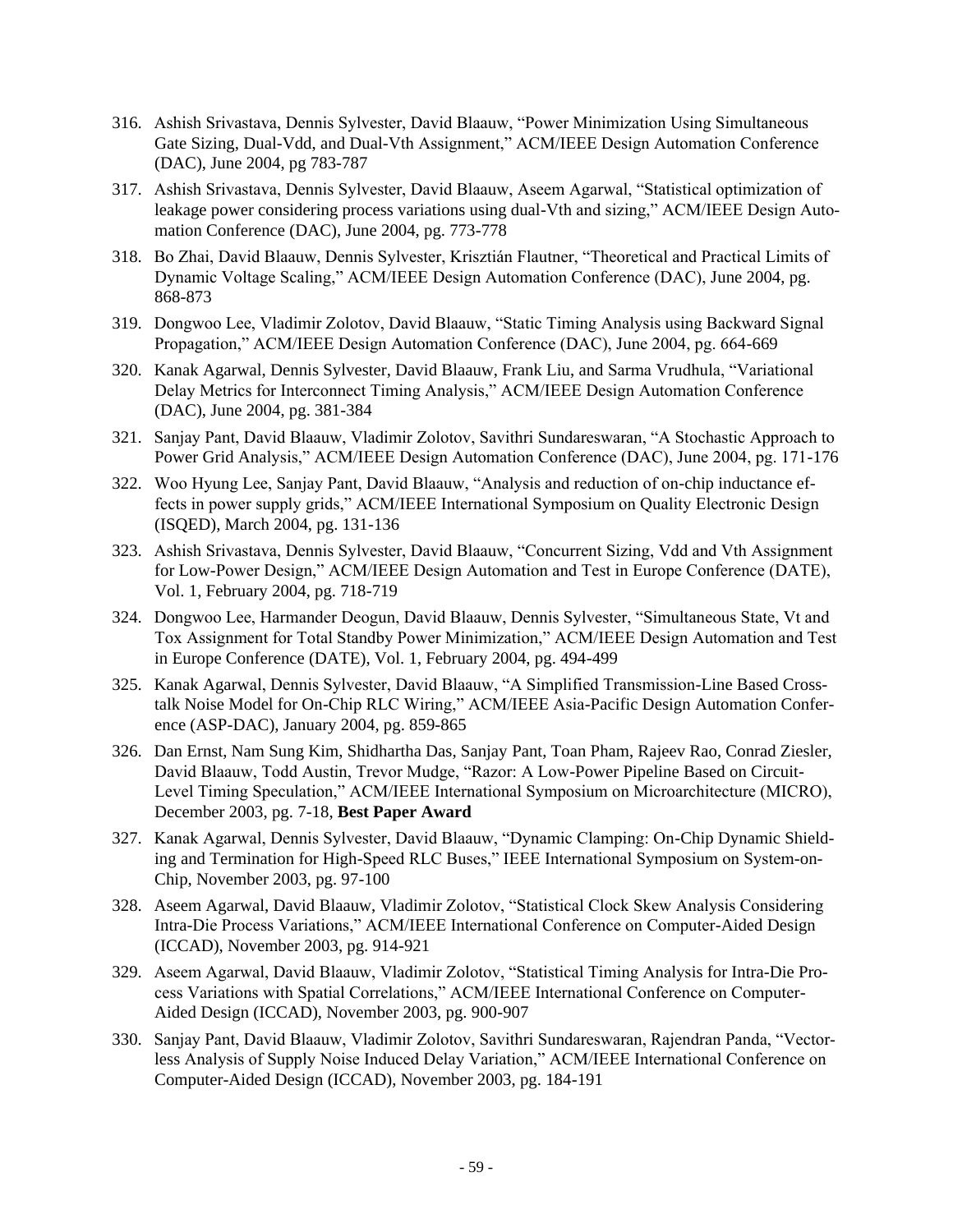- 331. Dmitry Nadezhin, Sergey Gavrilov, Alexey Glebov, Yury Egorov, Vladimir Zolotov, David Blaauw, Rajendran Panda, Murat Becer, Alexandre Ardelea, Ajay Patel, "SOI Transistor Model for Fast Transient Simulation," ACM/IEEE International Conference on Computer-Aided Design (IC-CAD), November 2003, pg. 120-127
- 332. Sarvesh Bhardwaj, Sarma Vrudhula, David Blaauw, "<sup>
</sup>
<sub>AU</sub>: Timing Analysis Under Uncertainty," ACM/IEEE International Conference on Computer-Aided Design (ICCAD), November 2003, pg. 615-620
- 333. Nam Sung Kim, David Blaauw, Trevor Mudge, "Leakage Power Optimization Techniques for Ultra Deep Sub-Micron Multi-Level Caches," ACM/IEEE International Conference on Computer-Aided Design (ICCAD), November 2003, pg. 627-632
- 334. Shidhartha Das, Kanak Agarwal, David Blaauw, Dennis Sylvester, "Optimal Inductance for Onchip RLC Interconnections," IEEE International Conference on Computer Design (ICCD), October 2003, pg. 264-267
- 335. Mini Nanua, David Blaauw, "Noise Analysis Methodology for Partially Depleted SOI Circuits," IEEE Custom Integrated Circuits Conference (CICC), pg. 719-722, **Best Paper Award, Invited Paper** to the *Special Issue on the 2003 Custom Integrated Circuits Conference (CICC 2003)*, September 2003
- 336. Himanshu Kaul, Dennis Sylvester, David Blaauw, "Clock Net Optimization Using Active Shielding," IEEE European Solid-State Circuits Conference (ESSCIRC), September 2003, pg. 265-268
- 337. Rajeev Roa, Ashish Srivastava, David Blaauw, Dennis Sylvester, "Statistical Estimation of Leakage Current Considering Inter- and Intra-Die Process Variation," ACM/IEEE International Symposium on Low Power Electronics and Design (ISLPED), August 2003, pg. 84-89
- 338. Dongwoo Lee, David Blaauw, "Static Leakage Reduction through Simultaneous Threshold Voltage and State Assignment," ACM/IEEE Design Automation Conference (DAC), June 2003, pg. 191- 194
- 339. Dongwoo Lee, Wesley Kwong, David Blaauw, Dennis Sylvester, "Analysis and Minimization Techniques for Total Leakage Considering Gate Oxide Leakage," ACM/IEEE Design Automation Conference (DAC), June 2003, pg. 175-180
- 340. Murat R. Becer, David Blaauw, Ilan Algor, Rajendran Panda, Chanhee Oh, Vladimir Zolotov, Ibrahim Hajj, "Post-Route Gate Sizing for Crosstalk Noise Reduction," ACM/IEEE Design Automation Conference (DAC), June 2003, pg. 954-957
- 341. Kanak Agarwal, Dennis Sylvester, David Blaauw, "Simple Metrics for Slew Rate of RC Circuits Based on Two Circuit Moments," ACM/IEEE Design Automation Conference (DAC), June 2003, pg. 950-953
- 342. Kanak Agarwal, Dennis Sylvester, David Blaauw, "An Effective Capacitance Based Driver Output Model for On-Chip RLC Interconnects," ACM/IEEE Design Automation Conference (DAC), June 2003, pg. 376-381
- 343. Aseem Agarwal, David Blaauw, Vladimir Zolotov, "Computation and Refinement of Statistical Bounds on Circuit Delay," ACM/IEEE Design Automation Conference (DAC), June 2003, pg. 348- 353
- 344. Bhavana Thudi, David Blaauw, "Non-Iterative Timing Window Computation for Delay Noise," ACM/IEEE Design Automation Conference (DAC), June 2003, pg. 390-395
- 345. Haitian Hu, Vladimir Zolotov, Min Zhao, Rajendran Panda, David Blaauw, Sachin Sapatnekar, "Table Look-up Based Compact Modeling for On-Chip Interconnect Timing and Noise Analysis," IEEE International Symposium on Circuits and Systems (ISCAS), May 2003, pg. 668-671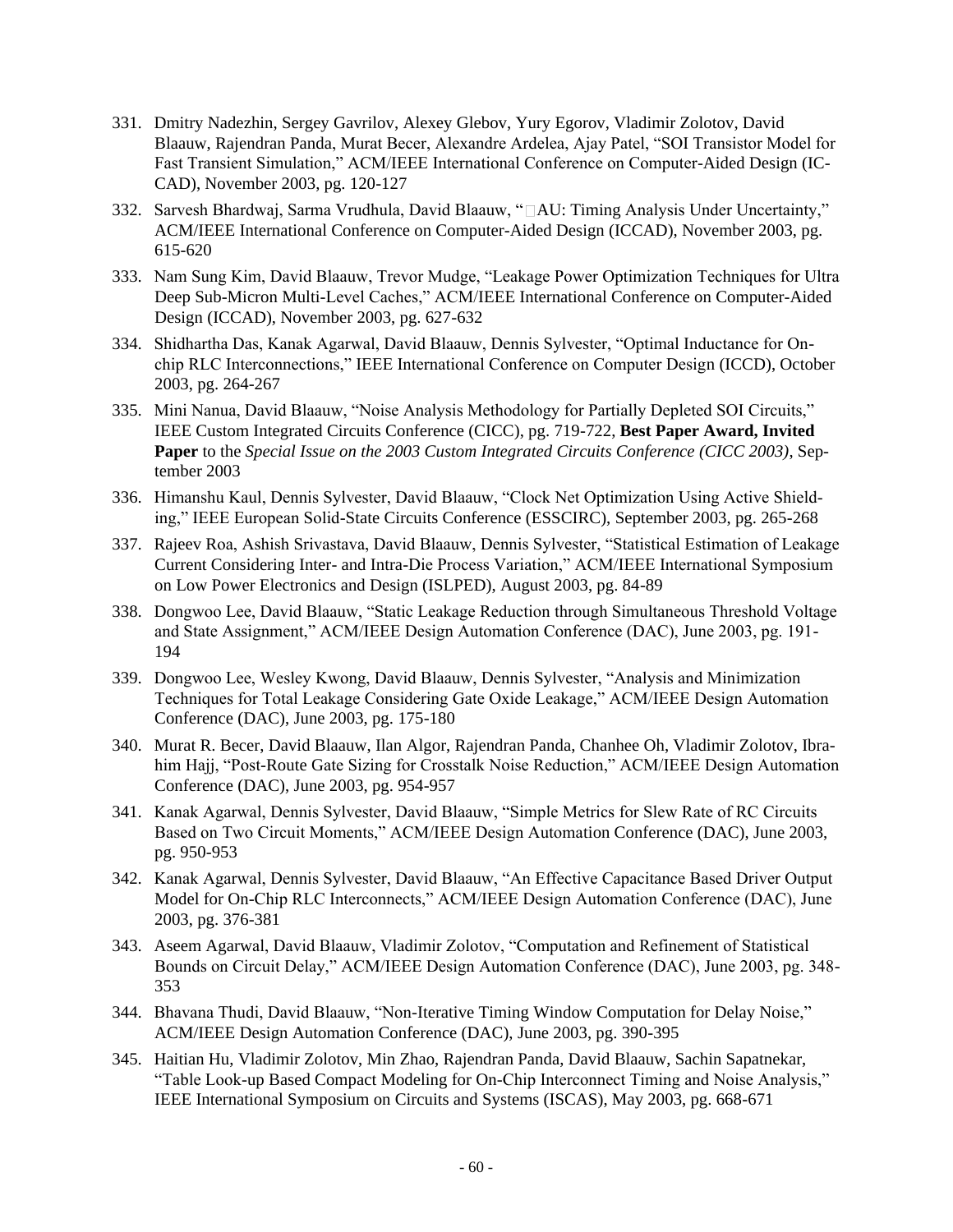- 346. Aseem Agarwal, Vladimir Zolotov, David Blaauw, "Statistical Timing Analysis Using Bounds," ACM/IEEE Design Automation and Test in Europe Conference (DATE), March 2003, pg. 62-67
- 347. Dongwoo Lee, Wesley Kwong, David Blaauw, Dennis Sylvester, "Simultaneous Subthreshold and Gate-Oxide Tunneling Leakage Current in Nanometer CMOS Design," ACM/IEEE International Symposium on Quality Electronic Design (ISQED), March 2003, pg. 287-292
- 348. David Blaauw, Vladimir Zolotov, Chanhee Oh, Murat Becer, Rajendran Panda, "Static Electromigration Analysis for Signal Interconnects," ACM/IEEE International Symposium on Quality Electronic Design (ISQED), March 2003, pg. 377-382
- 349. Murat R. Becer, David Blaauw, Ilan Algor, Rajendran Panda, Chanhee Oh, Vladimir Zolotov, Ibrahim Hajj, "Post-Route Gate Sizing for Crosstalk Noise Reduction," ACM/IEEE International Symposium on Quality Electronic Design (ISQED), March 2003, pg. 171-176
- 350. Robert Bai, Sarvesh Kulkarni, Wesley Kwong, Ashish Srivastava, Dennis Sylvester, David Blaauw, "An Implementation of a 32-bit ARM Processor Using Dual Power Supplies and Dual Threshold Voltages," IEEE Computer Society Annual Symposium on VLSI, February 2003, pg. 149-154
- 351. Aseem Agarwal, David Blaauw, Vladimir Zolotov, Savithri Sundareswaran, Min Zhou, Kaushik Gala, Rajendran Panda, "Statistical Delay Computation Considering Spatial Correlations," ACM/IEEE Asia-Pacific Design Automation Conference (ASP-DAC), January 2003, pg. 271-276, **Best Paper Award**
- 352. Nam Sung Kim, Krisztián Flautner, David Blaauw, Trevor Mudge, "Drowsy Instruction Caches: Leakage Power Reduction Using Dynamic Voltage Scaling and Cache Sub-bank Prediction", ACM/IEEE International Symposium on Microarchitecture (MICRO), November 2002, pg. 219- 230
- 353. Steve Martin, Krisztián Flautner, Trevor Mudge, David Blaauw, "Combined Dynamic Voltage Scaling and Adaptive Body Biasing for Lower Power Microprocessors under Dynamic Workloads," ACM/IEEE International Conference on Computer-Aided Design (ICCAD), November 2002, pg. 721-725
- 354. Li Ding, David Blaauw, Pinaki Mazumder, "Efficient Crosstalk Noise Estimation Using Aggressor and Tree Reductions," ACM/IEEE International Conference on Computer-Aided Design (ICCAD), November 2002, pg. 595-600
- 355. Haitian Hu, David Blaauw, Vladimir Zolotov, Min Zhao, Rajendran Panda, Sachin Sapatnekar, "A Precorrected-FFT Method for Simulating On-Chip Inductance," ACM/IEEE International Conference on Computer-Aided Design (ICCAD), November 2002, pg. 221-227
- 356. David Blaauw, Vladimir Zolotov, Supamas Sirichotiyakul, Murat Becer, Chanhee Oh, Rajendran Panda, "Noise Propagation and Failure Criteria for VLSI Designs," ACM/IEEE International Conference on Computer-Aided Design (ICCAD), November 2002, pg. 587-594
- 357. Sarvesh Bhardwaj, Sarma Vrudhula, David Blaauw, "Estimation of Signal Arrival Times in the Presence of Delay Noise," ACM/IEEE International Conference on Computer-Aided Design (IC-CAD), November 2002, pg. 410-422
- 358. Ashish Srivastava, Robert Bai, David Blaauw, Dennis Sylvester, "Modeling and Analysis of Leakage Power Considering within Die Process Variation," ACM/IEEE International Symposium on Low Power Electronics and Design (ISLPED), August 2002, pg. 64-67
- 359. Sarma Vrudhula, David Blaauw, Supamas Sirichotiyakul, "Estimation of the Likelihood of Capacitive Coupling Noise," ACM/IEEE Design Automation Conference (DAC), June 2002, pg. 653-658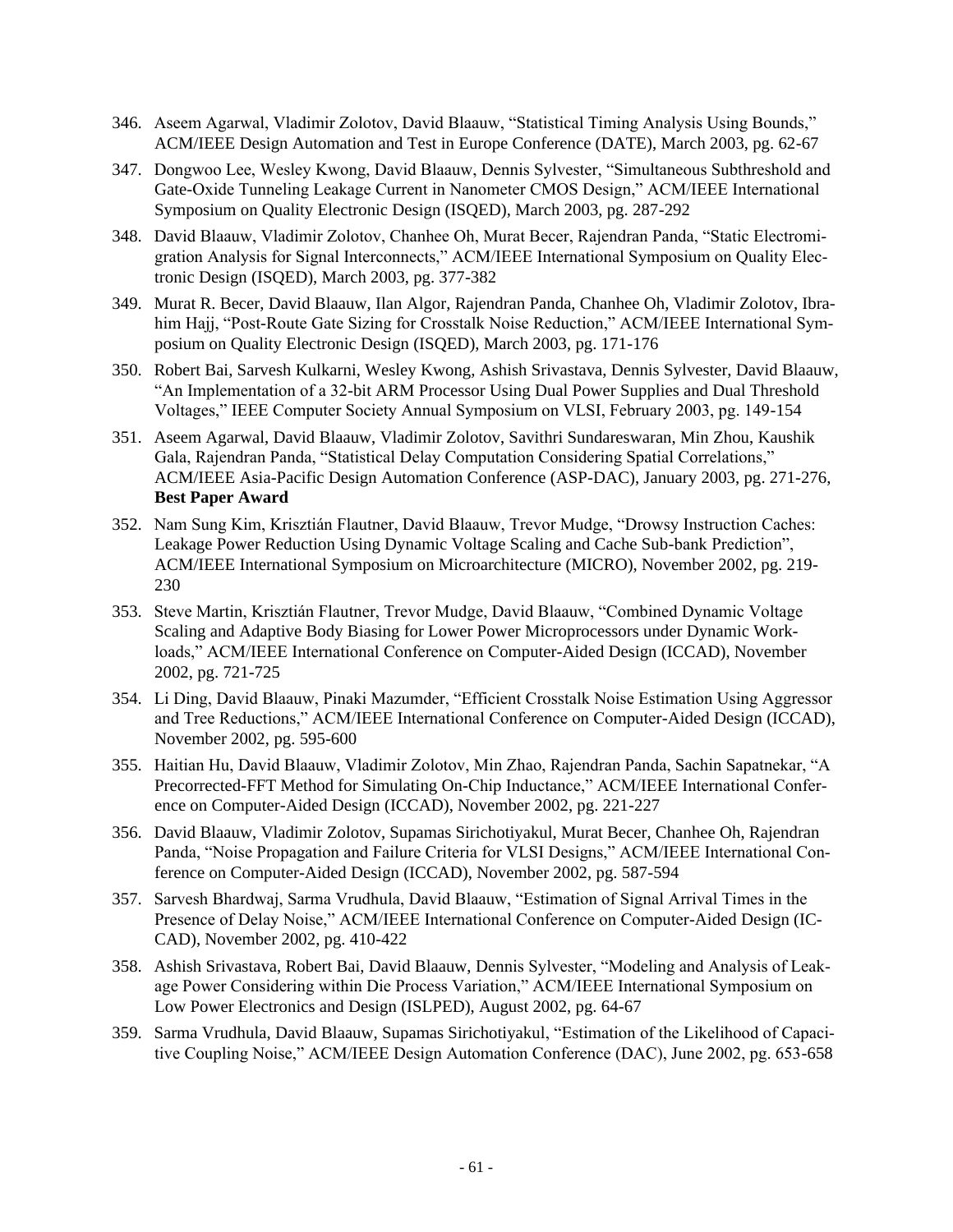- 360. Li Ding, Pinaki Mazumder, David Blaauw, "Crosstalk Noise Estimation Using Effective Coupling Capacitance," IEEE International Symposium on Circuits and Systems (ISCAS), May 2002, pg. 645-648
- 361. Krisztián Flautner, Nam Sung Kim, Steve Martin, David Blaauw, Trevor Mudge, "Drowsy Caches: Simple Techniques for Reducing Leakage Power," ACM/IEEE International Symposium on Computer Architecture (ISCA), May 2002, pg. 148-157
- 362. Himanshu Kaul, Dennis Sylvester, David Blaauw, "Active Shields: A New Approach to Shielding Global Wires," ACM/IEEE Great Lakes Symposium on VLSI (GLSVLSI), April 2002, pg. 112- 117
- 363. Murat Becer, David Blaauw, Vladimir Zolotov, Rajendran Panda, Ibrahim Hajj, "Analysis of Noise Avoidance Techniques in Deep-Submicron Interconnects Using a Complete Crosstalk Noise Model," IEEE/ACM Design Automation and Test in Europe Conference (DATE), March 2002, pg. 456-463
- 364. Vladimir Zolotov, David Blaauw, Rajendran Panda, Chanhee Oh, "Noise Injection and Propagation in High Performance Designs," ACM/IEEE International Symposium on Quality Electronic Design (ISQED), March 2002, pg. 425 - 430
- 365. Alexey Glebov, Sergey Gavrilov, David Blaauw, Vladimir Zolotov, Rajendran Panda, Chanhee Oh, "False-Noise Analysis Using Resolution Method," ACM/IEEE International Symposium on Quality Electronic Design (ISQED), March 2002, pg. 437-442
- 366. Murat Becer, David Blaauw, Rajendran Panda, Ibrahim Hajj, "Pre-route Noise Estimation in Deep Submicron Integrated Circuits," ACM/IEEE International Symposium on Quality Electronic Design (ISQED), March 2002, pg. 413-418, **Best Paper Nomination**
- 367. David Blaauw, Kaushik Gala, "Inductance: Implications and Solutions for High-Speed Digital Circuits - Inductance Extraction and Modeling," IEEE International Solid-State Circuits Conference (ISSCC), February 2002, pg. 548-553.
- 368. Alexey Glebov, Sergey Gavrilov, David Blaauw, Supamas Sirichotiyakul, Chanhee Oh, Vladimir Zolotov, "False-Noise Analysis Using Logic Implications," IEEE/ACM International Conference on Computer Aided Design (ICCAD), November 2001, pg. 515-521
- 369. Rajendran Panda, Savithri Sundareswaran, David Blaauw, "On the Interaction of Power Distribution network with Substrate," ACM/IEEE International Symposium on Low Power Electronics and Design (ISLPED), August 2001, pg. 388-393
- 370. Supamas Sirichotiyakul, David Blaauw, Chanhee Oh, Rafi Levy, Vladimir Zolotov, Jingyan Zuo, "Driver Modeling and Alignment for Worst-Case Delay Noise," ACM/IEEE Design Automation Conference (DAC), June 2001, pg. 720-725, **Best Paper Nomination**
- 371. Kaushik Gala, David Blaauw, Junfeng Wang, Vladimir Zolotov, Min Zhao, "Inductance 101: Analysis and Design Issues," ACM/IEEE Design Automation Conference (DAC), June 2001, pg. 329- 334
- 372. Murat Becer, David Blaauw, Supamas Sirichotiyakul, Rafi Levy, Chanhee Oh, Vladimir Zolotov, Jingyan Zuo, Ibrahim Hajj, "A Global Driver Sizing Tool for Functional Crosstalk Noise Avoidance," ACM/IEEE International Symposium on Quality Electronic Design (ISQED), March 2001, pg. 158-163
- 373. David Blaauw, Vladimir Zolotov, Savithri Sundareswaran, Chanhee Oh, Rajendran Panda, "Slope Propagation in Static Timing Analysis," IEEE International Conference on Computer Aided Design (ICCAD), November 2000, pg. 338-343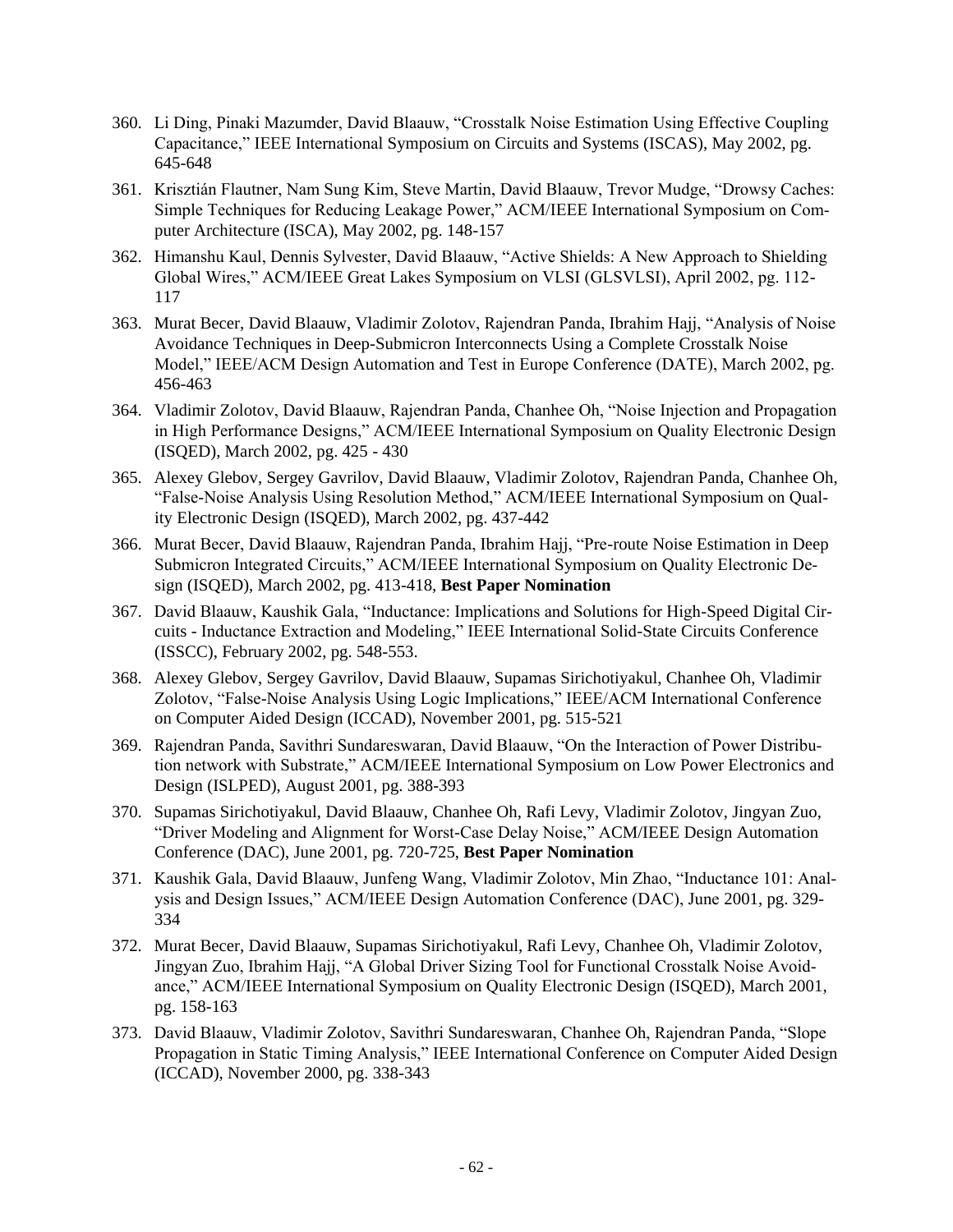- 374. Rajendran Panda, David Blaauw, Rajat Chaudhry, Vladimir Zolotov, Brian Young, Ravi Ramaraju, "Model and Analysis for Combined Package and On-Chip Power Grid Simulation," ACM/IEEE International Symposium on Low Power Electronics and Design (ISLPED), July 2000, pg. 179-184
- 375. Kaushik Gala, Vladimir Zolotov, Rajendran Panda, Brian Young, Junfeng Wang, David Blaauw, "On-Chip Inductance Modeling and Analysis," ACM/IEEE Design Automation Conference (DAC), June 2000, pg. 63-68, **Best Paper Award**
- 376. Min Zhao, Rajendran Panda, Sachin Sapatnekar, Tim Edwards, Rajat Chaudhry, David Blaauw, "Hierarchical Analysis of Power Distribution Networks," ACM/IEEE Design Automation Conference (DAC), June 2000, pg. 150-155
- 377. David Blaauw, Rajendran Panda, Abhijit Das, "Removing User-Specified False Paths from Timing Graphs," ACM/IEEE Design Automation Conference (DAC), June 2000, pg. 270-273
- 378. Rafi Levy, David Blaauw, Gabi Braca, Amir Grinshpon, Chanhee Oh, Boaz Orshav, Vladimir Zolotov, "ClariNet: A Noise Analysis Tool and Methodology for Deep-Submicron Design," ACM/IEEE Design Automation Conference (DAC), June 2000, pg. 233-238
- 379. Rajat Chaudhry, David Blaauw, Rajendran Panda, Tim Edwards, "Current Signature Compression for IR-Drop Analysis," ACM/IEEE Design Automation Conference (DAC), June 2000, pg. 162- 167
- 380. David Blaauw, Kaushik Gala, Vladimir Zolotov, Rajendran Panda, Junfeng Wang, "On-Chip Inductance Modeling," ACM/IEEE Great Lakes Symposium on VLSI Design (GVLSI-SI), March 2000, pg. 75-80
- 381. Rajat Chaudhry, Rajendran Panda, Tim Edwards, David Blaauw, "Design and Analysis of Power Distribution Networks with Accurate RLC Models," ACM/IEEE International Conference on VLSI Design (VLSI-India), January 2000, pg. 151-155
- 382. Supamas Sirichotiyakul, Tim Edwards, Chanhee Oh, Jingyan Zuo, Abhijit Dharchoudhury, Rajendran Panda, and David Blaauw, "Stand-by Power Minimization through Simultaneous Threshold Voltage Selection and Circuit Sizing," ACM/IEEE Design Automation Conference (DAC), June 1999, pg. 436-441
- 383. Savithri Sundareswaran, David Blaauw, Abhijit Dharchoudhury, "A Three Tier Assertion Technique for Spice Verification of Transistor Level Timing Analysis," ACM/IEEE International Conference on VLSI Design (VLSI-India), January 1999, pg. 175-180
- 384. David Blaauw, Abhijit Dharchoudhury, Rajendran Panda, Supamas Sirichotiyakul, Chanhee Oh, Tim Edwards, "Industrial Perspectives on Emerging CAD Tools for Low Power Processor Design," ACM/IEEE International Symposium on Low-Power Electronics and Design (ISLPED), August 1998, pg. 143-14
- 385. Abhijit Dharchoudhury, Rajendran Panda, David Blaauw, Ravi Vaidyanathan, Bogdan Tutianu, David Bearden, "Methodology for the Design and Analysis of Power Distribution Networks on the PowerPC Microprocessor," ACM/IEEE Design Automation Conference (DAC), June 1998, pg. 738-743
- 386. Rajendran Panda, Abhijit Dharchoudhury, Tim Edwards, Joe Norton, David Blaauw, "Migration: A New Technique to Improve Synthesized Designs through Incremental Customization," ACM/IEEE Design Automation Conference (DAC), June 1998, pg. 388-391
- 387. Satya Pullela, Rajendran Panda, Abhijit Dharchoudhury, Gopal Vijayan, David Blaauw, "CMOS Combinational Circuit Sizing by Stage-Wise Tapering," IEEE/ACM Design Automation and Test in Europe Conference (DATE), February 1998, pg. 985-986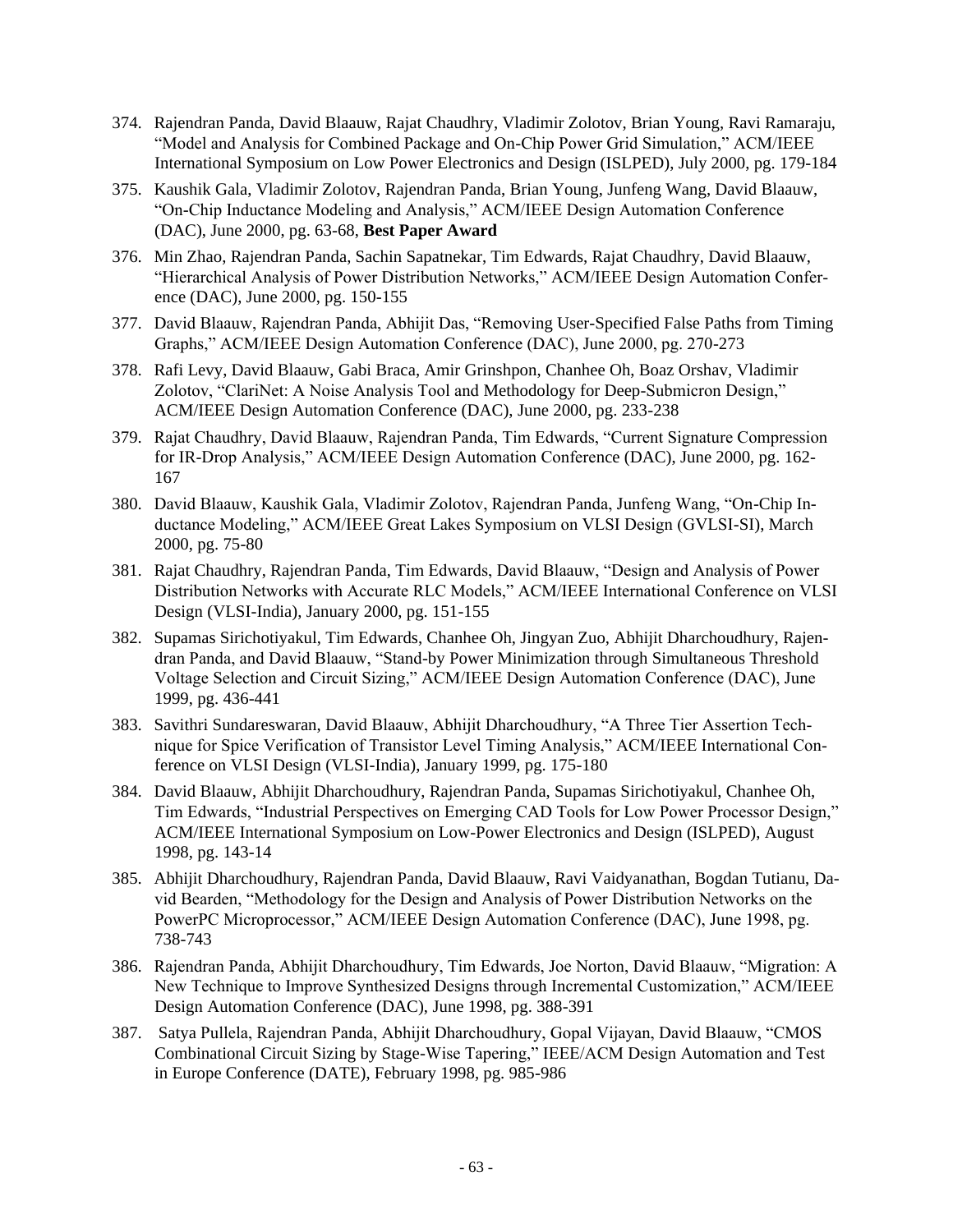- 388. Sergey Gavrilov, Alexey Glebov, Satya Pullela, Steve Moore, Abhijit Dharchoudhury, Rajendran Panda, Gopal Vijayan, David Blaauw, "Library-Less Synthesis for CMOS Combinational Logic Circuits," ACM/IEEE International Conference on Computer-Aided Design (ICCAD), November 1997, pg. 658-662
- 389. Abhijit Dharchoudhury, David Blaauw, Joe Norton, Satya Pullela, Jim Dunning, "Transistor-Level Sizing and Timing Verification of Domino Circuits in the PowerPC Microprocessor," IEEE International Conference on Computer Design (ICCD), October 1997, pg. 143-148
- 390. Sergey Gavrilov, Alexey Glebov, Sergey Rusakov, David Blaauw, Larry Jones, Gopal Vijayan, "Fast Power Loss Calculation for Digital Static CMOS Circuits," ACM/IEEE European Design and Test Conference (ED&T), March 1997, 411-415
- 391. Alexey Glebov, David Blaauw, Larry Jones, "Transistor Reordering for Low Power CMOS Gates Using an SP-BDD Representation," ACM/IEEE International Symposium on Low Power Design (ISLPD), April 1995, pg. 161-166
- 392. David Blaauw, Larry Jones, "Reducing the Scheduling Cost in Event-Driven Simulation through Component Clustering," ACM/IEEE European Conference on Design Automation (EDAC), February 1993, pg. 18-22
- 393. David Blaauw, Daniel Saab, Prith Banerjee, Jacob Abraham, "Functional Abstraction of Logic Gates for Switch-Level Simulation," ACM/IEEE European Conference on Design Automation (EDAC), February 1991, pg. 329-333
- 394. David Blaauw, Robert Mueller-Thuns, Daniel Saab, Prith Banerjee, Jacob Abraham, "SNEL: A Switch-level Simulator Using Multiple Functional Abstraction," ACM/IEEE International Conference on Computer Aided Design (ICCAD), November 1990, pg. 66-69
- 395. David Blaauw, Prith Banerjee, Jacob Abraham, "Automatic Classification of Node Types in Switch-Level Descriptions," IEEE International Conference on Computer Design (ICCD), September 1990, pg. 175-178
- 396. Daniel Saab, Robert Mueller-Thuns, David Blaauw, Joe Rahmeh, Jacob Abraham, "Fault Grading of Large Digital Systems," IEEE International Conference on Computer Design (ICCD), September 1990, pg. 290-293
- 397. David Blaauw, Daniel Saab, Junsheng Long, and Jacob Abraham, "Derivation of Signal Flow for Switch-Level Simulation," ACM/IEEE European Conference on Design Automation (EDAC), March 1990, pg. 301-305
- 398. David Blaauw, Daniel Saab, Robert Mueller-Thuns, Jacob Abraham, Joe Rahmeh, "Automatic Generation of Behavioral Models," ACM/IEEE Design Automation Conference (DAC), June 1989, pg. 179-184
- 399. Daniel Saab, Robert Mueller-Thuns, David Blaauw, Jacob Abraham, Joe Rahmeh, "CHAMP: Concurrent and Multilevel Program for Simulation of VLSI Circuit," ACM/IEEE International Conference on Computer Aided Design (ICCAD), November 1988, pg. 246-249

## **F. Workshop Papers**

- 1. Evgeny Katz, Paolo Bollella, Inhee Lee, David Blaauw, "Extracting Power from Biological Sources for Activating Sensors/Biosensors," *ECS Meeting Abstracts*, March 2020
- 2. Fabio Frustaci, David Blaauw, Dennis Sylvester, Massimo Alioto, "Better-than-Voltage Scaling Energy Reduction in Approximate SRAMs via Bit Dropping and Bit Reuse," Workshop on Power And Timing Modeling, Optimization and Simulation (PATMOS), September 2015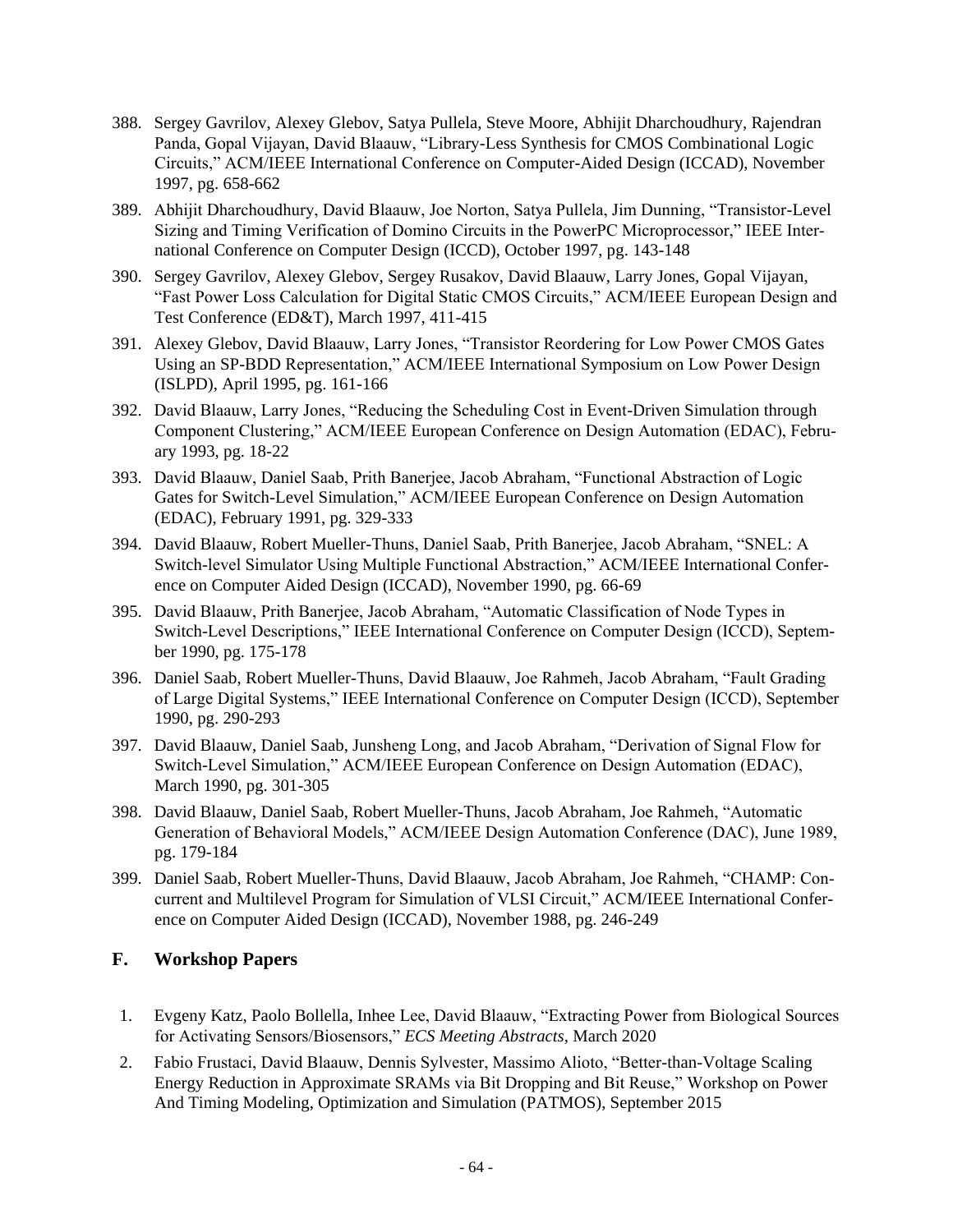- 3. Pat Pannuto, Yoonmyung Lee, Zhiyoong Foo, David Blaauw and Prabal Dutta, "M3: A mm-scale Wireless Energy Harvesting Sensor Platform," The First International Workshop on Energy Neutral Sensing Systems (ENSSys), November 2013
- 4. Yoonmyung Lee, Ye-Sheng Kuo, Pat Pannuto, Ron Dreslinski, Prabal Dutta, David Blaauw, "Architectural Challenges for MM-scale Sensor Nodes," The [First International Workshop on the](http://www.terraswarm.org/conferences/13/swarm/index.htm)  [Swarm at the Edge of the Cloud \(SEC'13\)](http://www.terraswarm.org/conferences/13/swarm/index.htm) September 2013
- 5. Ronald Dreslinski, Bharan Giridhar, Nathan Pinckney, David Blaauw, Trevor Mudge, "Reevaluating Fast Dual-Voltage Power Rail Switching Circuitry," 10<sup>th</sup> Annual Workshop on Duplicating, Deconstructing and Debunking (WDDD12) June 2012
- 6. Pat Pannuto, Yoonmyung Lee, Ben Kempke, Dennis Sylvester, David Blaauw, Prabal Dutta, "Demo: Ultra-Constrained Sensor Platform Interfacing," Information Processing in Sensor Networks (IPSN), April 2012
- 7. David Fick, Ronald G. Dreslinski, Bharan Giridhar, Gyouho Kim, Sangwon Seo, Matthew Fojtik, Sudhir Satpathy, Yoonmyung Lee, Daeyeon Kim, Nurrachman Liu, Michael Wiekowski, Gregory Chen, Trevor Mudge, Dennis Sylvester, David Blaauw, "Centip3De: A 7-Layer 3D System With 128 ARM Cortex-M3 Cores and 256MB of DRAM," 3D Integration Workshop, ACM/IEEE Design Automation and Test in Europe Conference (DATE), March 2011
- 8. Vivek Joshi, Valeriy Sukharev, Andres Torres, Dennis Sylvester, David Blaauw, "Closed-Form Modeling of Layout-Dependent Mechanical Stress," *Design for Manufacturability and Yield (DFM&Y)*, July 2009
- 9. Ronald Dreslinski, Michael Wieckowski, David Blaauw, Dennis Sylvster, Trevor Mudge, "Near Threshold Computing: Overcoming Performance Degradation from Aggressive Voltage Scaling," Workshop on Energy-Efficient Design (WEED), June 2009
- 10. Ravikishore Gandikota, David Blaauw, Li Ding, Peivand Tehrani, "Worst-Case Aggressor-Victim Alignment with Current-Source Driver Models," ACM/IEEE International Workshop on Timing in Synthesis and Specification (TAU), February 2009
- 11. David Blaauw, James Kitchener, Braden Phillips, "Optimizing addition for sub-threshold logic," Forty-Second Asilomar Conference on Signals, Systems and Computers, October 2008
- 12. Jae-Sun Seo, Igor Markov, Dennis Sylvester, David Blaauw, "On the Decreasing Significance of Large Standard Cells in Technology Mapping," International Workshop on Logic & Synthesis (IWLS), June 2008
- 13. Ravikishore Gandikota, David Blaauw, Dennis Sylvester, "Modeling Crosstalk in Statistical Static Timing Analsys," ACM/IEEE International Workshop on Timing in Synthesis and Specification (TAU), February 2008
- 14. Vineeth Veetil, Dennis Sylvester, David Blaauw, "Efficient Monte Carlo based Incremental Statistical Timing Analysis," ACM/IEEE International Workshop on Timing in Synthesis and Specification (TAU), February 2008
- 15. David Roberts, Ronald G. Dreslinski, Eric Karl, Trevor Mudge, Dennis Sylvester, David Blaauw, "When Homogeneous becomes Heterogeneous," Parallel Architectures and Compilation Techniques (PACT) workshop on Operating Systems support for Heterogeneous Multicore Architectures, September 2007
- 16. Mini Nanua, "Crosstalk Waveform Modeling Using Wave Fitting," IEEE International Workshop on Power and Timing Modeling, Optimization and Simulation (Patmos) September 2007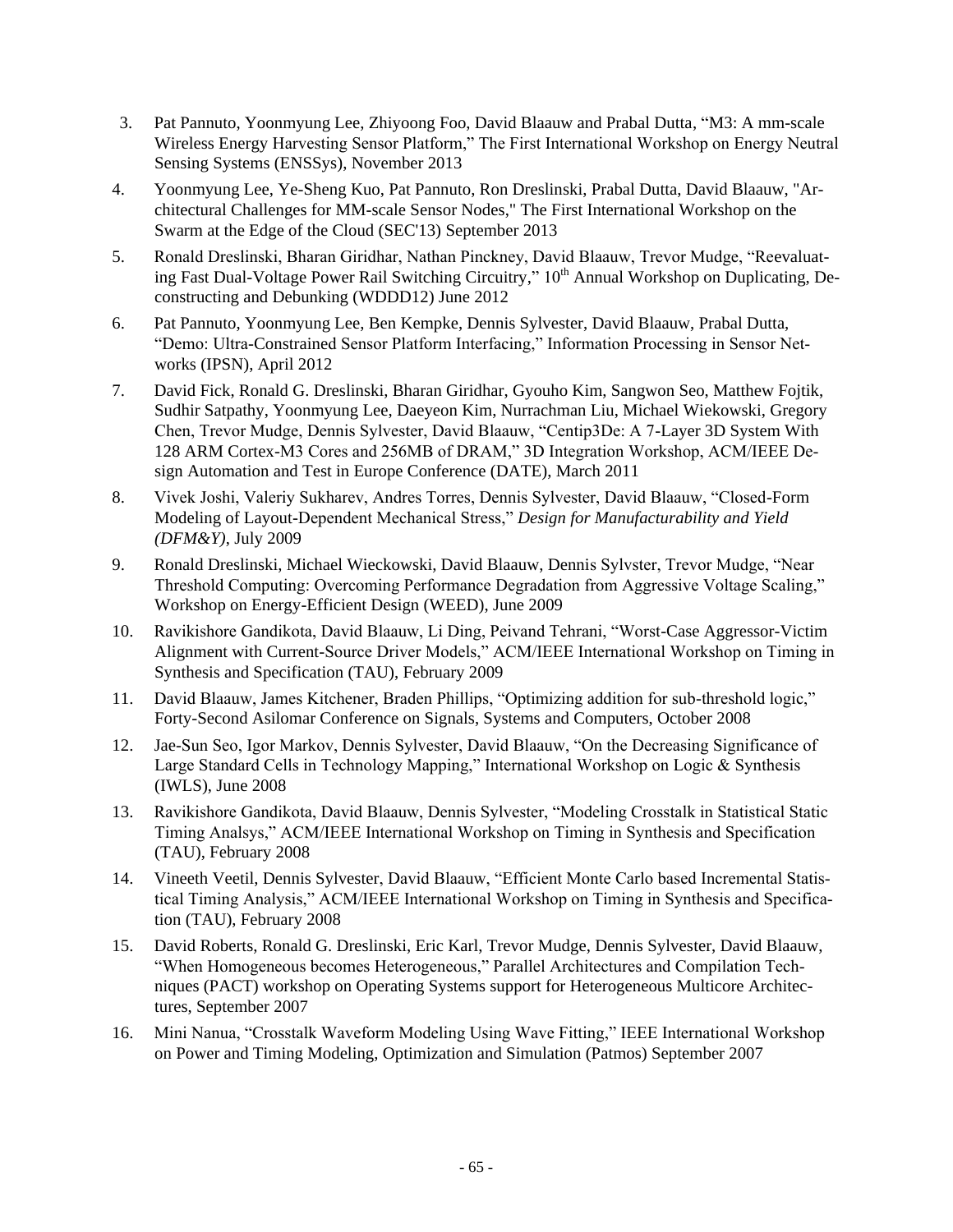- 17. Ravikishore Gandikota, Kaviraj Chopra, David Blaauw, Dennis Sylvester, Murat Becer, "Top-k aggressors set in Delay Noise Analysis," ACM/IEEE International Workshop on Timing in Synthesis and Specification (TAU), February 2007
- 18. Vineeth Veetil, Dennis Sylvester, David Blaauw, "Fast and Accurate Waveform Analysis with Current Source Models," ACM/IEEE International Workshop on Timing in Synthesis and Specification (TAU), February 2007
- 19. Vineeth Veetil, Dennis Sylvester, David Blaauw, "Criticality Aware Latin Hypercube Sampling for Efficient Statistical Timing Analysis," ACM/IEEE International Workshop on Timing in Synthesis and Specification (TAU), February 2007
- 20. Kaviraj Chopra, Narendra Shenoy, David Blaauw, "Variogram Based Robut Extraction of Process Variation," ACM/IEEE International Workshop on Timing Issues, Febraury 2007
- 21. Fabio Albano, David Blaauw and Dennis Sylvester, Ann Mary Sastry, "Design and Optimization of Hybrid Power Systems for Fully Implantable Medical Devices," Joint International Meeting Symposium on Bioelectronics, Biointerfaces, and Biomedical Applications 2, November 2006
- 22. Mini Nanua and David Blaauw, "Receiver Modeling for Static Functional Crosstalk Analysis," IEEE International Workshop on Power and Timing Modeling, Optimization and Simulation (Patmos), September 2006
- 23. Sanjay Pant, David Blaauw, "Timing-aware Decoupling Capacitance Allocation in Power Distribution Networks," in ACM/IEEE International Workshop on Timing in Synthesis and Specification (TAU), February 2006
- 24. Kavi Chopra, Bo Zhai, David Blaauw, Dennis Sylvester "A New Statistical Max Operation for Propagating Skewness in Statistical Timing Analysis", ACM/IEEE International Workshop on Timing in Synthesis and Specification (TAU), February 2006
- 25. Kavi Chopra, Chandramouli Kashyap, Haihua Su, David Blaauw "Current Source Driver Model Synthesis and Worst-case Alignment for Accurate Timing and Noise Analysis", ACM/IEEE International Workshop on Timing in Synthesis and Specification (TAU), February 2006
- 26. Smitha Shyam, Sujay Phadke, Benjamin Lui, Hitesh Gupta, Valeria Bertacco, David Blaauw, "VOLTaiRE: Low-cost Fault Detection Solutions for VLIW Microprocessors," Workshop on Introspective Architecture (WISA), February 2006.
- 27. Amir Borna, Christopher Progler, David Blaauw, "Correlation Analysis of CD-Variation and Circuit Performance Under Multiple Sources of Variability," SPIE Design and Process Integration for Microelectronic Manufacturing II, Lars W. Liebmann, May 2005
- 28. Aseem Agarwal, Kaviraj Chopra, Vladimir Zolotov, David Blaauw, "Statistical Timing Based Optimization Using Gate Sizing," ACM/IEEE Workshop on Timing in Synthesis and Specification (TAU), February 2005
- 29. Amit Jain, David Blaauw, Vladimir Zolotov, "Accurate Gate Delay Model for Arbitrary Waveform Shapes," ACM/IEEE Workshop on Timing in Synthesis and Specification (TAU), February 2005
- 30. Christopher Progler, Amir Borna, David Blaauw, Pierre Sixt, "Impact of lithography variability on statistical timing behavior," SPIE Design and Process Integration for Microelectronic Manufacturing II, Lars W. Liebmann, Ed., Vol. 5379, May 2004, pg. 101-110
- 31. Amit Jain, David Blaauw, "Modeling Flip-Flop Delay Dependencies in Timing Analysis," ACM/IEEE Workshop on Timing in Synthesis and Specification (TAU), February 2004
- 32. Aseem Agarwal, David Blaauw, Vladimir Zolotov, Sarma Vrudhula, "Statistical Timing Analysis Using Bounds and Selective Enumeration," ACM/IEEE Workshop on Timing in Synthesis and Specification (TAU), December 2002, pg. 29-36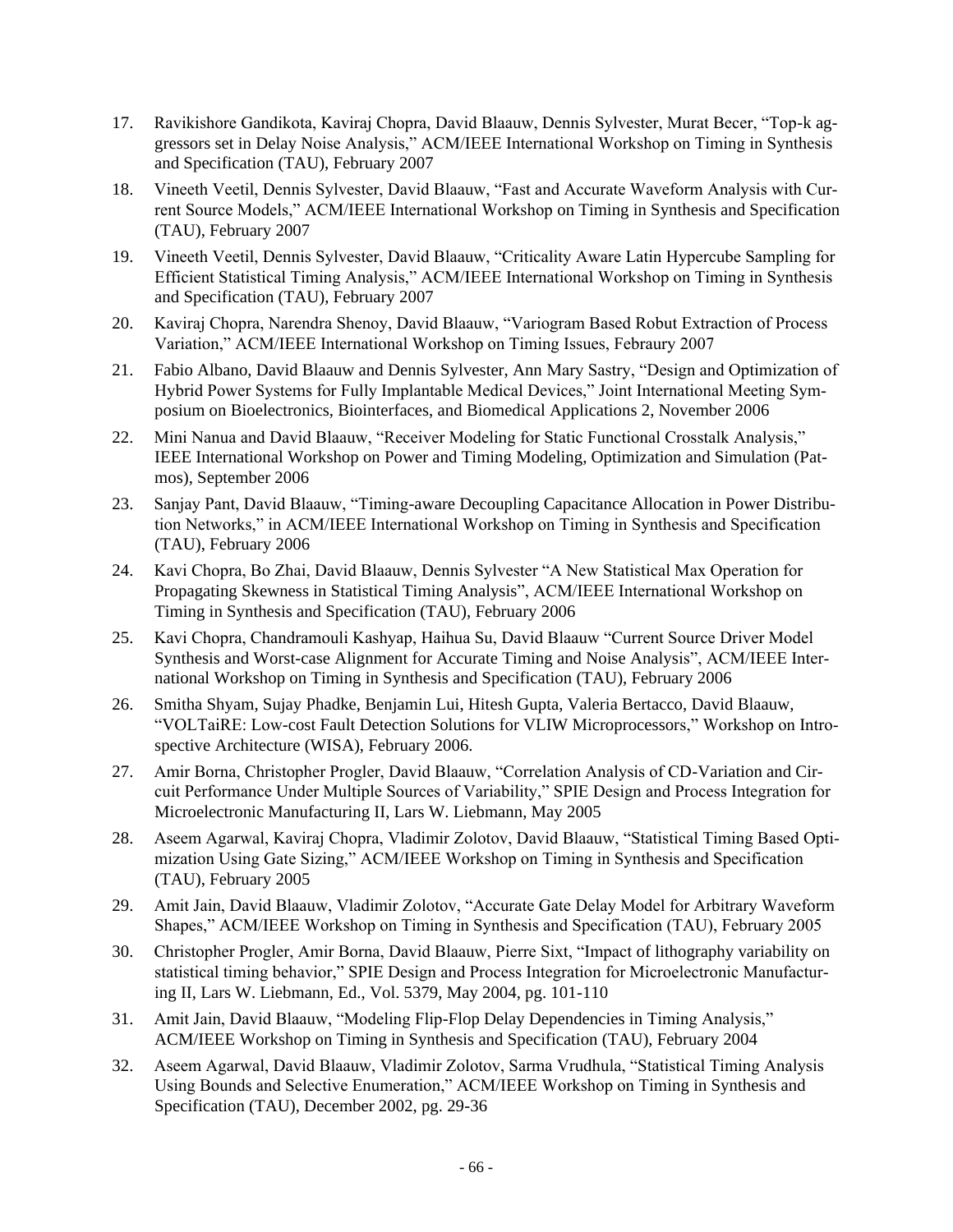- 33. Aseem Agarwal, David Blaauw, Savithri Sundareswaran, Vladimir Zolotov, Min Zhou, Kaushik Gala, Rajendran Panda, "Path-Based Statistical Timing Analysis Considering Inter- and Intra-Die Correlations," ACM/IEEE Workshop on Timing in Synthesis and Specification (TAU), December 2002, pg. 16-21
- 34. Himanshu Kaul, Dennis Sylvester, David Blaauw, "Active Shielding of RLC Global Interconnects," ACM/IEEE Workshop on Timing in Synthesis and Specification (TAU), December 2002, pg. 98-104
- 35. Kanak Agarwal, Dennis Sylvester, David Blaauw, "A Library Compatible Driving Point Model for On-Chip RLC Interconnects," ACM/IEEE Workshop on Timing in Synthesis and Specification (TAU), December 2002, pg. 63-69
- 36. Bhavana Thudi, David Blaauw, "Efficient Switching Window Computation For Cross-Talk Noise," ACM/IEEE Workshop on Timing in Synthesis and Specification (TAU), December 2002, pg. 84- 91
- 37. Fadi Aloul, Soha Hassoun, Karem Sakallah, David Blaauw, "Robust SAT-Based Search Algorithm for Leakage Power Reduction," IEEE International Workshop-Power And Timing Modeling, Optimization and Simulation (Patmos), September 2002, pg. 167-177
- 38. Murat Becer, David Blaauw, Ibrahim Hajj, Rajendran Panda, "Early Probabilistic Noise Estimation for Capacitively Coupled Interconnects," ACM/IEEE International Workshop on System-Level Interconnect Prediction (SLIP), April 2002, pg. 77-83
- 39. David Blaauw, "Signal Integrity Issues in High Performance Design," IEEE International Workshop - Power and Timing Modeling, Optimization and Simulation (Patmos), September 2001, pg. 5.1.1-5.1.4
- 40. Vladimir Zolotov, David Blaauw, Rajendran Panda, Chanhee Oh, Savithri Sundareswaran, "Slope Propagation in Static Timing Analysis," ACM/IEEE Workshop on Timing in Synthesis and Specification (TAU), December 2000, pg. 91-96
- 41. Supamas Sirichotiyakul, David Blaauw, Chanhee Oh, Rafi Levy, Vladimir Zolotov, "Driver Modeling and Alignment for Worst-Case Delay Noise," ACM/IEEE Workshop on Timing in Synthesis and Specification (TAU), December 2000, pg. 1-7
- 42. David Blaauw, Tim Edwards, "Generating False Path Free Timing Graphs Using Node Splitting," ACM/IEEE Workshop on Timing in Synthesis and Specification (TAU), March 1999, pg. 112-117
- 43. David Blaauw, "Power Management Issues in High Performance Processor Design," IEEE Alessandro Volta Workshop on Low-Power Design (VOLTA), March 1999, pg. 2
- 44. Daksh Lenther, Satya Pullela, David Blaauw, Shantanu Ganguly, "Hierarchical Clock-network Optimization," ACM Physical Design Workshop, April 1996, pg. 49-54
- 45. John Willis, Rob Newshutz, Lance Thompson, Jeff Graves, Tom Dillinger, Jeff Snyder, Nimish Radia, Joe Skovira, David Blaauw, Sidhartha Mohanty, Zhiyuan Li, Sandra Samelson, Matt Lin, "MinSim: Optimized, Compiled VHDL Simulation Using Networked & Parallel Computers," IEEE VHDL International User Forum, October 1993, pg. 137-144

## **G. Patents Issued**

- 1. "Millimeter-Scale Bluetooth Low Energy transmitter with dual purpose loop antenna," Patent number 10,911,078, issued February 2, 2021
- 2. "Low-Power, Long-Range RF Localization System and Method," Patent number 10,746,844, issued August 18, 2020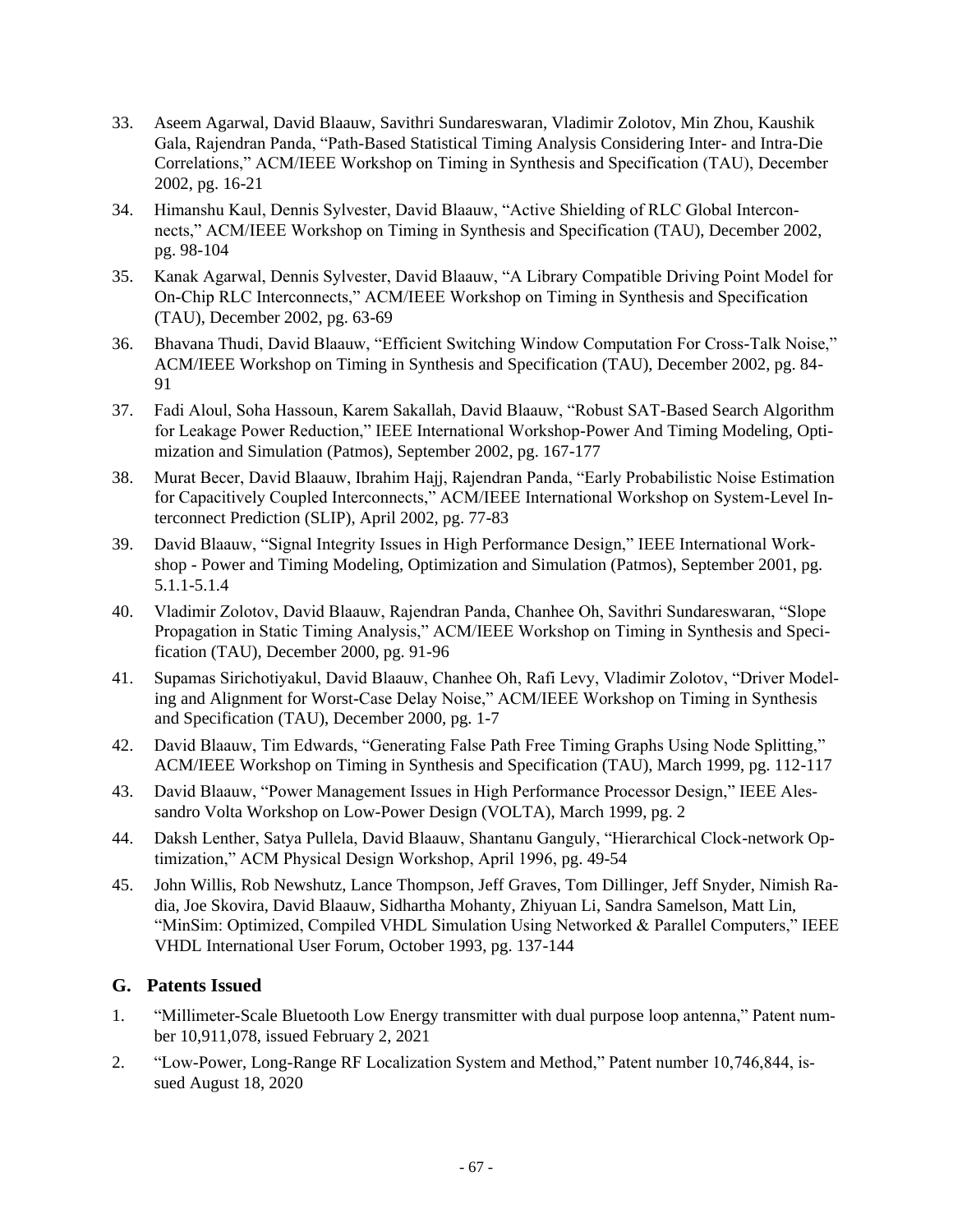- 3. "Analog-To-Digital Conversion Circuit and Image Sensor Including the Same," Patent Number 10,594,333, issued March 17, 2020
- 4. "Variation-tolerant voltage reference," Patent number 10310537, issued June 4, 2019
- 5. "Intraocular pressure sensor with improved voltage reference circuit," Patent number 10,285,590, issued May 14, 2019
- 6. "Self-oscillating switched-capacitor DC-DC converter," Patent number 9,979,284, issued May 22, 2018
- 7. "Floating-gate transistor array for performing weighted sum computation," Patent number 9,760,533, issued September 12, 2017
- 8. "Electrostatic discharge clamp circuit for ultra-low power applications," Patent number 9,716,381, issued July 25, 2017
- 9. "Measurement circuitry and method for measuring a clock node to output node delay of a flipflop," Patent number 9,638,752, issued May 2, 2017
- 10. "Ultra Low Power Temperature Insensitive Current Source With Line and Load Regulation," Patent Number 9,639,107, issued May 2, 2017
- 11. "Protocol for an electronic device to receive a data packet from an external device," Patent number 9,635,147, issued April 25, 2017
- 12. "Integrated circuit using topology configurations," Patent Number 9,589,601 issued March 7, 2017
- 13. "Single Cycle Arbitration Within an Interconnect," Patent Number 9,514,074 B2 issued December 6, 2016
- 14. "Error recovery within integrated circuit," Patent Number 9,448,875, issued September 20, 2016
- 15. "Storage Device Supporting Logical Operations, Methods and Storage Medium," Patent Number 9,396,795, issued July 19, 2016.
- 16. "Low Power Oscillator with Charge Subtraction Scheme," Patent Number 9,385,692, July 5, 2016
- 17. "True random number generator," Patent Number 9,335,972, May 10, 2016
- 18. "Memory Circuit Including Read Voltage Boost," Patent Number 9,275,702 issued March 1, 2016
- 19. "Error Recovery Within Integrated Circuit," Patent Number 9,164,842 issued October 20, 2015
- 20. "Low Power Reference Current Generator with Tunable Temperature," Patent Number 9147443 issued September 29, 2015
- 21. "Randomized Value Generation," Patent Number 8,930,427 issued January 6, 2015
- 22. "Crossbar circuitry for applying an adaptive priority scheme," Patent Number 8,868,817 issued October 21, 2014
- 23. "Apparatus and Method for Transferring a Data Signal Propagated Along a Bidirectional Communication Path Within a Data Processing Apparatus," Patent Number 8,713,232 issued April 29, 2014
- 24. "Error Recovery Within Integrated Circuit" Patent Number 8,650,470 issued February 11, 2014
- 25. "Reference voltage generator having a two transistor design," Patent Number 8,564,275 issued October 22, 2013
- 26. "Crossbar circuitry for applying an adaptive priority scheme and method of operation of such crossbar circuitry," Patent Number 8,549,207 issued October 1, 2013
- 27. "Integrated circuit memory power supply," Patent Number 8,526,261 issued Setember 3, 2013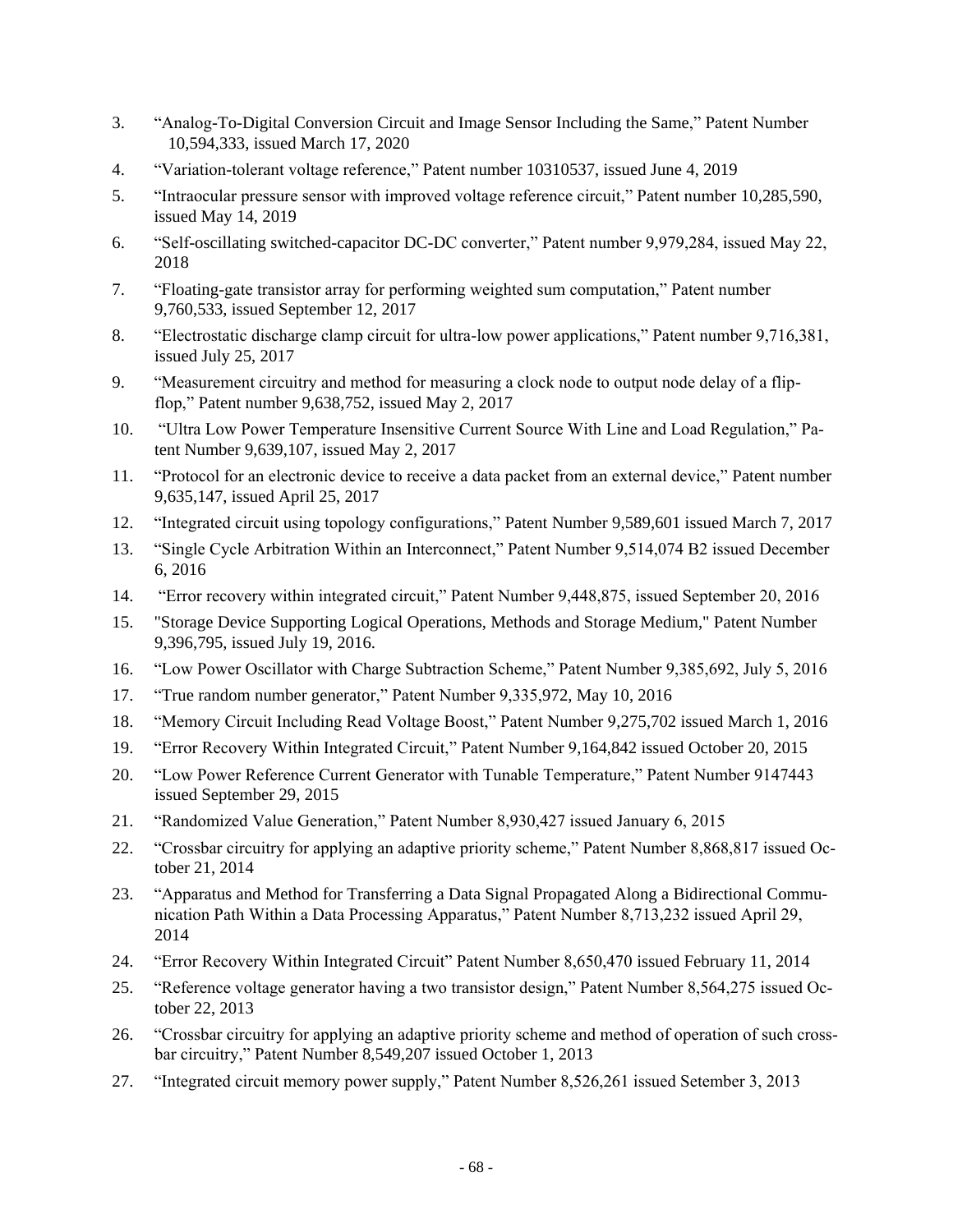- 28. "Vertical interconnect patterns in multi-layer integrated circuits," Patent Number 8,381,155 issued February 19, 2013
- 29. "Random Number Generator," Patent Number 8,346,832 issued January 1, 2013
- 30. "Cache memory system for a data processing apparatus," Patent Number 8,335,122 issued December 18, 2012
- 31. "Stalling synchronization circuits in response to a late data signal," Patent Number 8,276,014 issued September 25, 2012
- 32. "Crossbar circuitry for applying a pre-selection prior to arbitration between transmission requests and method of operation of such crossbar circuitry," Patent Number 8,255,610, issued August 28, 2012
- 33. "Crossbar circuitry and method of operation of such crossbar," Patent Number 8,230,152, issued July 24, 2012
- 34. "Single Event Upset Error Detection Within an Integrated Circuit," Patent Number 8,185,812, issued May 22, 2012
- 35. "Error Recovery Within Processing Stages of an Integrated Circuit," Patent Number 8,185,786, issued May 22, 2012
- 36. "Memory Cell Structure, a Memory Device Employing Such a Memo," Patent Number 8,107,290, issued January 31, 2012
- 37. "Crossbar Circuitry and Method of Operation of Such Crossbar" Patent Number 8,108,585, issued on January 31, 2012
- 38. "Error Detection in Precharged Logic," Patent Number 8,103,922, issued on January 24, 2012
- 39. "Error Detection in Precharged Logic," Patent Number 8,006,147, issued on August 23, 2011
- 40. "Isolation Circuity and Method for Hiding a Power Consumption Characteristic of an Associated Processing Circuit," Patent Number 7,880,339, issued on February 1, 2011
- 41. "Integrated Circuit Memory Access Mechanisms," Patent Number 7,864,562, issued on January 4, 2011
- 42. "On-chip Power Supply Voltage Regulation," Patent Number 7,839,129, issued on November 23, 2010
- 43. "Integrated Circuit with Error Correction Mechanisms to Offset Narrow Tolerancing," Patent Number 7,701,204, issued on April 20, 2010
- 44. "Error Detection and Recovery Within Processing Statges of an Integrated Circuit," Patent Number 7,650,551, issued on January 19, 2010
- 45. "Data Processor Memory Circuit," Patent Number 7,533, 226, issued on May 12, 2009
- 46. "Systematic and Random Error Detection and Recovery Within Processing Stages of An Integrated Circuit," Patent Number 7,337,356, issued on February 26, 2008
- 47. "Error Recovery Within Processing Stages of an Integrated Circuit," Patent Number 7,320,091, issued on January 15, 2008
- 48. "Data Retention Latch Provision Within Integrated Circuits," Patent Number 7,310,755, issued on December 18, 2007
- 49. "Error detection and recovery within processing stages of an integrated circuit," Patent Number 7,278,080, issued on October 2, 2007
- 50. "Address Decoding," Patent Number 7,263,015, issued on August 28, 2007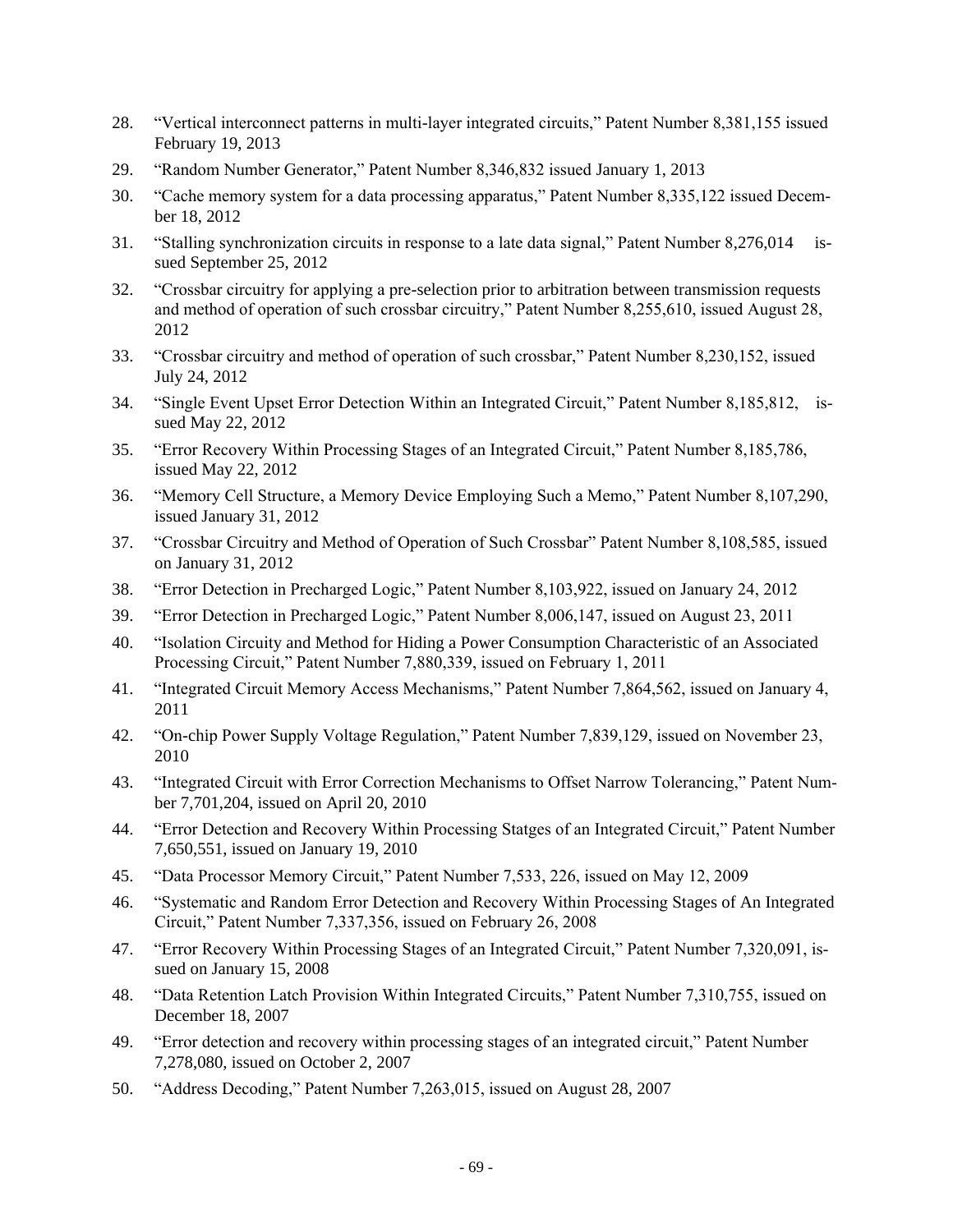- 51. "Systematic and random error detection and recovery within processing stages of an integrated circuit," Patent Number 7,162,661, issued on January 9, 2007
- 52. "Methods for analyzing integrated circuits and apparatus therefor," Patent Number 7,149,674, issued on December 12, 2006
- 53. "Noise analysis for an integrated circuit model," Patent Number 7,093,223, issued on August 15, 2006
- 54. "Memory System having Fast and Slow Data Reading Mechanisms," Patent Number 7,072,229, issued on July 4, 2006
- 55. "Data Processor Memory Circuit," Patent Number 7,055,007, issued on May 30, 2006
- 56. "Memory System Having Fast and Slow Data Reading Mechanisms," Patent Number 6,944,067, issued on September 13, 2005
- 57. "Actively-Shielded Signal Wires," Patent Number 6,919,619, issued on July 19, 2005
- 58. "Method and Apparatus for Controlling Current Demand in an Integrated Circuit", Patent Number 6,819,538, issued on November 16, 2004
- 59. "Cross Coupling Delay Characterization for Integrated Circuits," Patent Number 6,799,153, issued on September 28, 2004
- 60. "Iterative, Noise-Sensitive Method of Routing Semiconductor Nets," Patent Number 6,480,998, issued on November 12, 2002
- 61. "Waveform Manipulation in Time Warp Simulation," Patent Number 6,195,628, issued on February 27, 2001
- 62. "Optimizing Combinational Circuit Layout through Iterative Restructuring," Patent Number 6,074,429, issued on June 13, 2000
- 63. "In-Transit Message Detection for Global Virtual Time Calculation in Parallel Time Warp Simulation," Patent Number 5,956,261, issued on September 21, 1999
- 64. "Method for Optimizing Element Sizes in a Semiconductor Device," Patent Number 5,903,471, issued on May 11, 1999
- 65. "Updating Hierarchical DAG Representations through a Bottom up Method," Patent Number 5,790,416, issued on August 4, 1998
- 66. "Complementary Network Reduction for Load Modeling," Patent Number 5,790,415, issued on August 4, 1998
- 67. "Simulation Corrected Sensitivity," Patent Number 5,787,008, issued on July 28, 1998
- 68. "Accurate Delay Prediction Based on Multi-Model Analysis," Patent Number 5,751,593, issued on May 12, 1998
- 69. "Apparatus and Method for the Automatic Determination of a Standard Library Height within an Integrated Circuit Design," Patent Number 5,737,236, issued April 7, 1998
- 70. "Integrated Circuit Design and Manufacturing Method and an Apparatus for Designing an Integrated Circuit in Accordance with the Method," Patent Number 5,689,432, issued on November 18, 1997
- 71. "Method and Apparatus for Designing an Integrated Circuit," Patent Number 5,666,288, issued on September 9, 1997
- 72. "Logic Gate Size Optimization Process for an Integrated Circuit Whereby Circuit Speed is Improved While Circuit Areas is Optimized," Patent Number 5,619,418, issued on April 8, 1997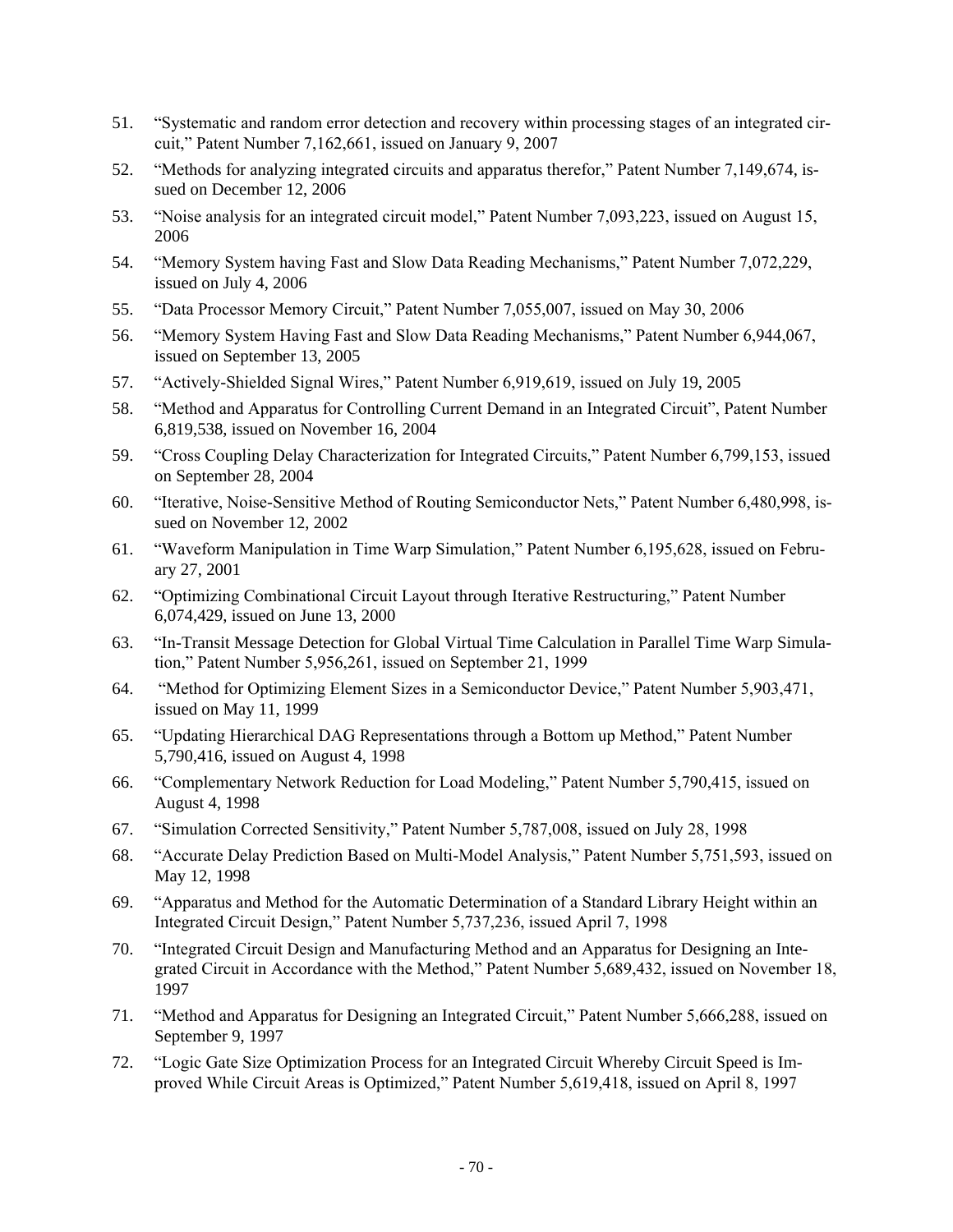73. "Message Sequence Number Control in a Virtual Time System," Patent Number 5,617,561, issued on April 1, 1997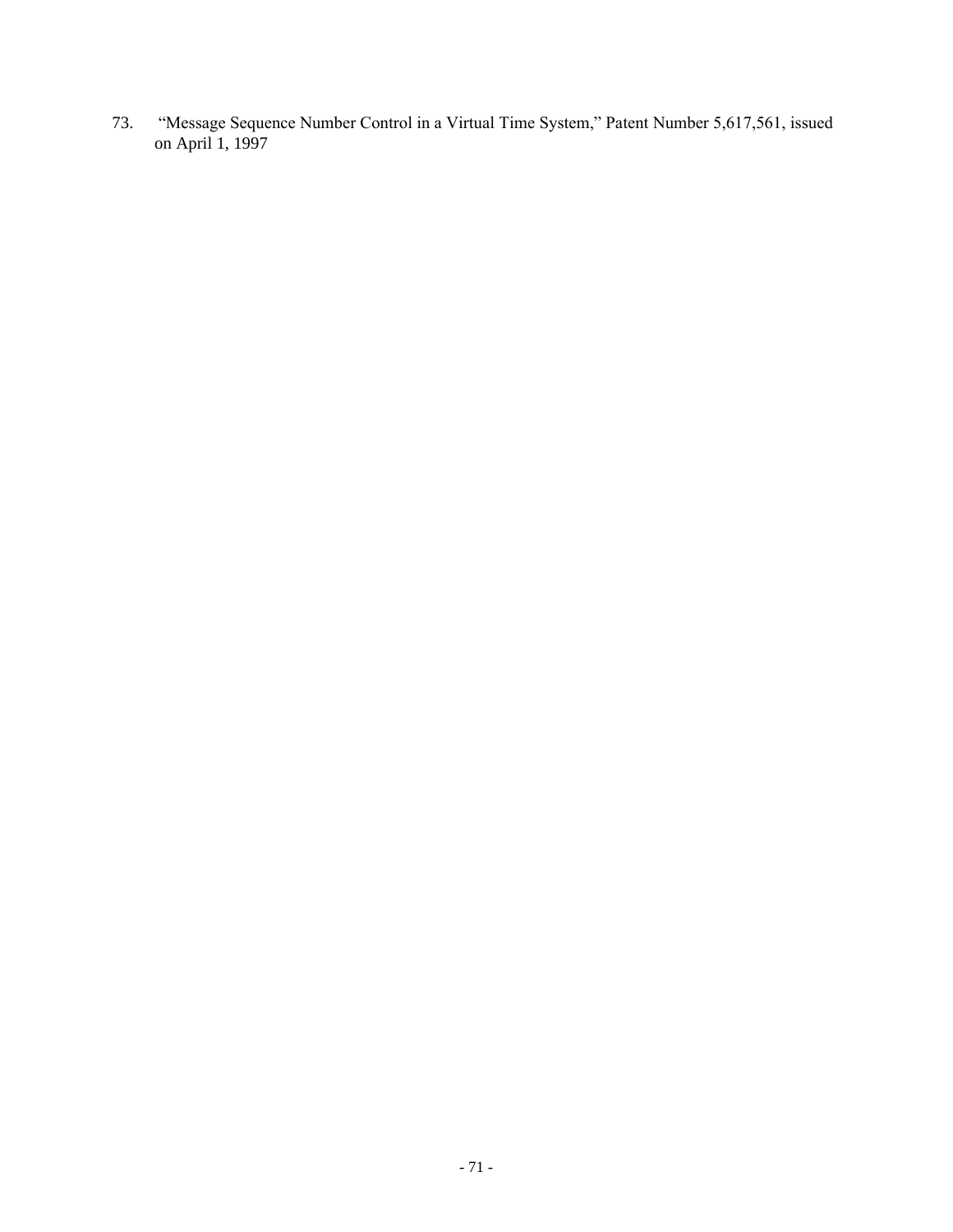## **VI Scholarly Addresses**

## **A. Conference Keynote Addresses and Invited Presentations**

- 1. Invited presentation, "The Internet of Tiny Things IoT<sup>2</sup>: Challenges and Opportunities in mm-Scale Computing," ECE Distinguished Lecture Series, George Washington University, December 2018
- 2. Plenary Keynote Address, "Unlocking New IoT Application Domains Through Ultra-Low Power mm-Scale Sensor Node Design," ACM/IEEE International Symposium on Low Power Electronics and Design (ISLPED), July 2018
- 3. Invited presentation, "Low-Power Circuit Techniques for IoT Energy Harvesting," ACM/IEEE International Symposium on Quality Electronic Design (ISQED), March 2016
- 4. Plenary Keynote Address, "From Digital Processors to Analog Building Blocks: Enabling New Applications through Ultra-Low Voltage Design," IEEE Subthreshold Microelectronics Conference (SubVt), October 2012
- 5. Invited presentation, "Adaptive Sensing and Design for Reliability," IEEE International Reliability Physics Symposium, May 2010
- 6. Invited presentation, "Architectural Techniques for Self-Adaptive Computing," IEEE International Solid-State Circuits Conference (ISSCC), February 2007
- 7. Invited presentation, "Energy Optimality and Variability in Subthreshold Design," ACM/IEEE International Symposium on Low-Power Electronics and Design (ISLPED), September 2006
- 8. Invited presentation, "Energy Efficient Design for Subthreshold Supply Voltage Operation," IEEE International Symposium on Circuits and Systems (ISCAS), May 2006
- 9. Invited presentation, "Extended Dynamic Voltage Scaling for Low Power Design," IEEE International SOC Conference, September 2004
- 10. Invited presentation, "Signal Integrity Issues in High Performance Design," IEEE International Workshop-Power and Timing Modeling, Optimization and Simulation (Patmos), Switzerland, September 2001
- 11. Invited presentation, "Inductance 101: Analysis and Design," ACM/IEEE Design Automation Conference, June 2001
- 12. Invited presentation, "Inductance Extraction and Modeling," ACM/IEEE Great Lakes Symposium on VLSI Design (GLSVLSI), March 2000
- 13. Keynote address, "Power Management Issues in High Performance Processor Design," IEEE Alessandro Volta Workshop on Low-Power Design (VOLTA), Italy, March 1999
- 14. Keynote address, "Industrial Perspectives on Emerging CAD Tools for Low Power Processor Design," ACM/IEEE International Symposium on Low Power Electronics and Design (ISLPED), August 1998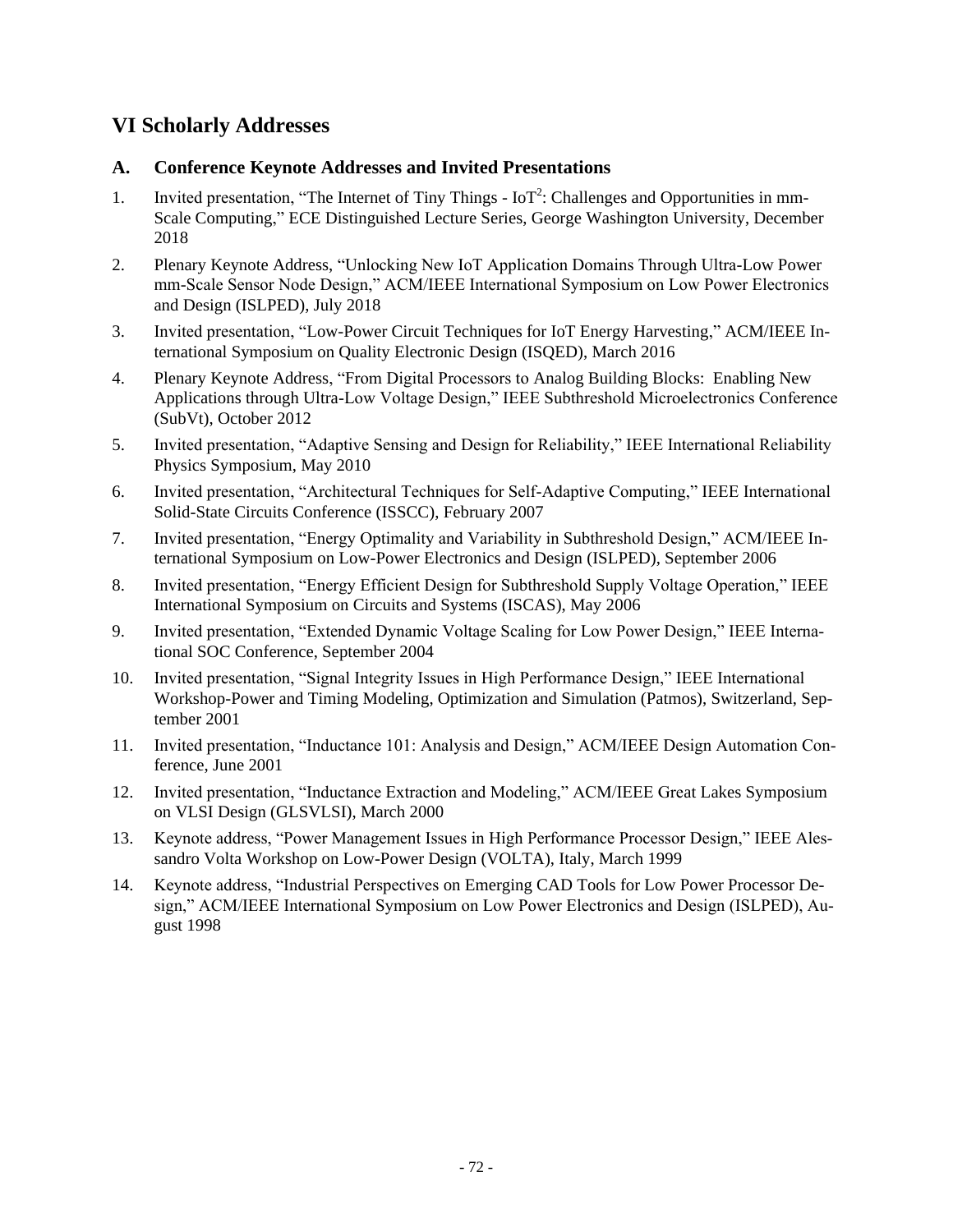# **VII Professional Activities**

## **A. Professional Societies**

- Fellow of the Institute of Electrical and Electronics Engineers (IEEE).
- Member of the Association of Computing Machinery (ACM).

## **B. Editor, Co-Editor, and Associate Editor Positions**

- Associate editor, *IEEE Transactions on Computer-Aided Design of Integrated Circuits and Systems*  (*TCAD*), December 2003 - January 2006
- Co-guest editor, *IEEE Transactions on Computer-Aided Design of Integrated Circuits and Systems*  (*TCAD*), special issue on the Design Automation Conference, 2002
- Co-guest editor, *IEEE Design and Test of Computers*, special issue on the Design Automation Conference, 2002
- Co-guest editor, *IEEE Transactions on Very Large Scale Integration Systems* (*T-VLSI*), special issue on Low Power Electronics, 1999

## **C. Conference and Workshop Organization**

- Member, technical program committee, IEEE International Solid-State Circuits Conference (ISSCC), 2018 - current
- Member, technical program committee, IEEE International Solid-State Circuits Conference (ISSCC), 2006 – 2009
- Member, technical program committee, ACM/IEEE Workshop on Timing in Synthesis and Specification (TAU), 2004 - 2007
- Member, executive committee, ACM/IEEE International Symposium on Low Power Electronics and Design (ISLPED), 1999 - 2006
- Member, technical program committee, ACM/IEEE Design Automation Conference (DAC), 1997,  $2005 - 2006$
- Member, technical program committee, ACM/IEEE International Conference on Computer-Aided Design (ICCAD), 2002 - 2004
- Member, executive committee, ACM/IEEE Design Automation Conference (DAC), 2001 2003
- Panel Chair, ACM/IEEE Design Automation Conference (DAC), 2003
- Co-Chair, technical program committee, ACM/IEEE Design Automation Conference (DAC), 2001 - 2002
- General Co-Chair, ACM/IEEE International Symposium on Low Power Electronics and Design (ISLPED), 2000
- Tutorial Chair, ACM/IEEE Design Automation Conference (DAC), 2000
- Co-Chair, technical program committee, ACM/IEEE International Symposium on Low Power Electronics and Design (ISLPED), 1999

#### **D. Consulting & Advisory Boards**

- **Technical Consulting and Advisory boards**
	- o Member of University of Illinois at Urbana Champaign Advisory Panel 2013 current